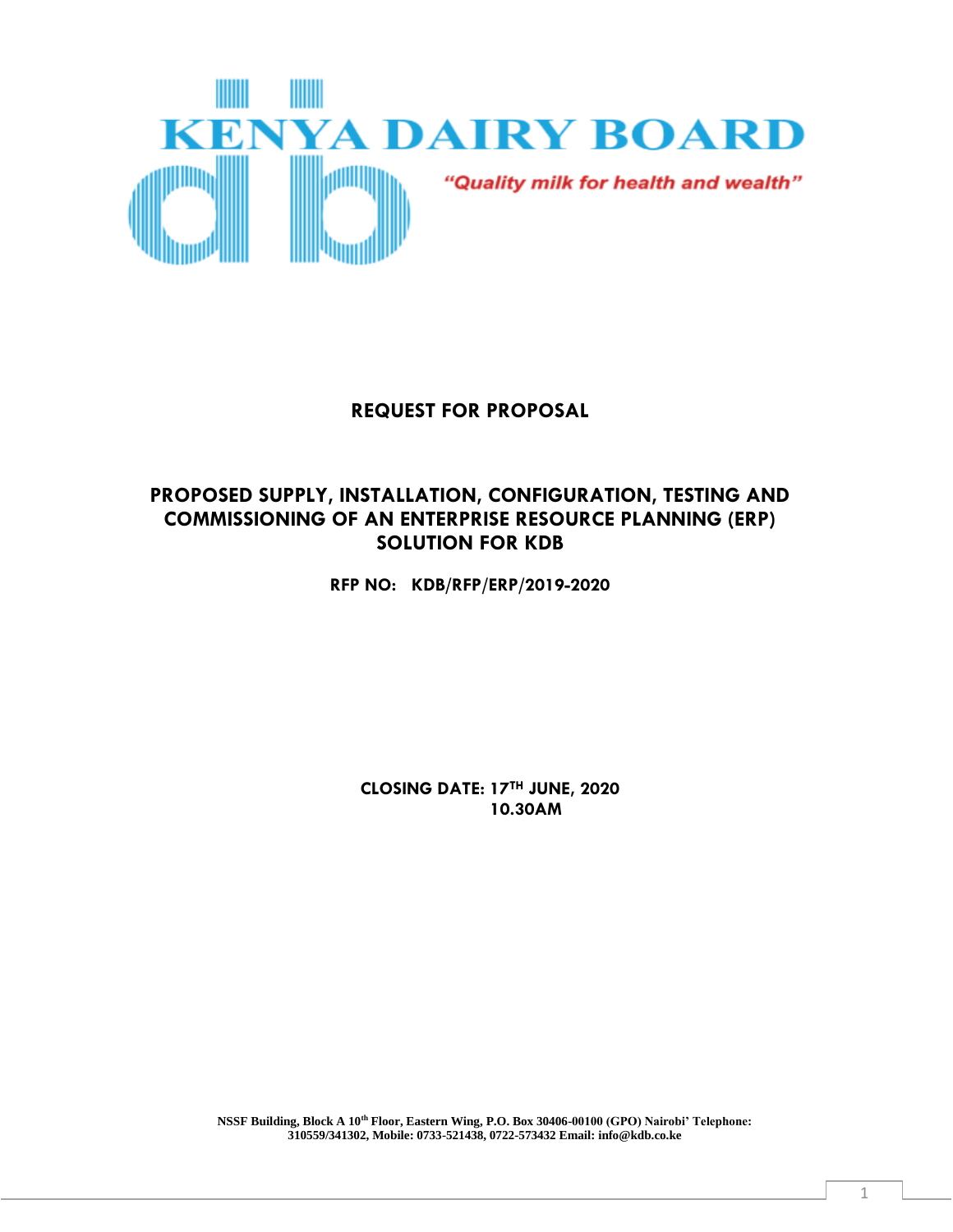# **TABLE OF CONTENTS**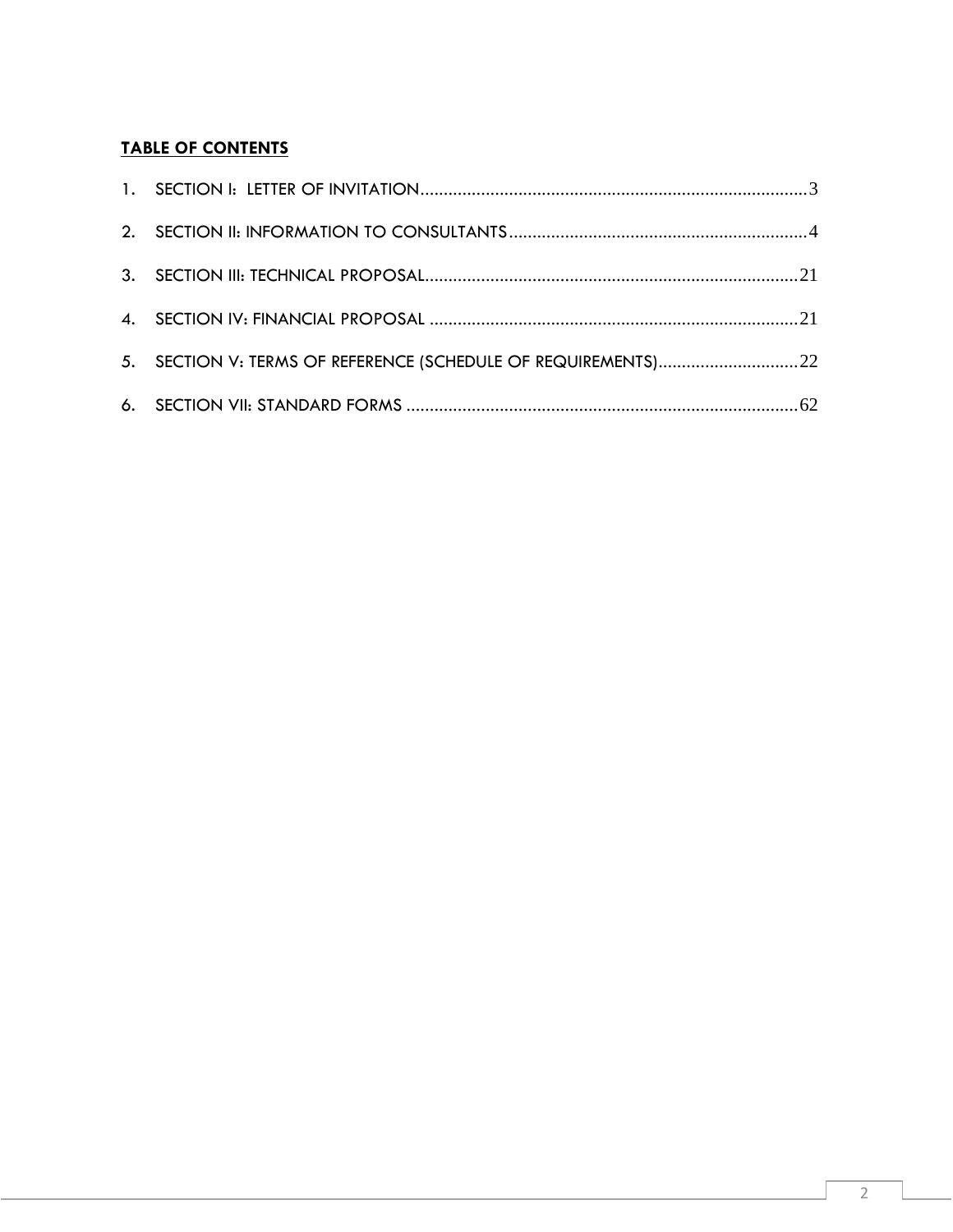### <span id="page-2-0"></span>**1. SECTION I: LETTER OF INVITATION**

#### **TENDER REFERENCE NO: KDB/RFP/ERP/2019/2020**

### **TENDER NAME: PROPOSED SUPPLY, INSTALLATION, CONFIGURATION TESTING AND COMMISSIONING OF AN ENTERPRISE RESOURCE PLANNING (ERP) SOLUTION.**

Kenya Dairy Board (KDB) is a state corporation under the Ministry of Agriculture and Irrigation established through an Act of Parliament, CAP 336 of the Laws of Kenya. It is from this Act that the Board derives its mandate of regulating, developing and promoting the dairy industry in Kenya. The Board has a role to promote development and adoption of modern and appropriate technologies, equipment's and ICT to improve efficiency and productivity in the dairy value chain.

In line with its endeavours to position the Institution on a global platform and enhance its reputation, KDB invites qualified companies, or their representatives, to submit a proposal for the implementation of an Enterprise Resource Planning (ERP) System. This solution will allow KDB to integrate all data and processes into a unified system that improves corporate efficiency by facilitating inter-departmental coordination, provides the information and tools to support enhanced decision-making, and a platform that allows timely adaptation to the constant changes of the industry and be a centre of excellence in the Research on dairy products, nationally and regionally.

For each tender the bidder shall prepare two (2) technical proposals and two (2) financial proposals in **("1 ORIGINAL" and "1 COPY** )which shall be clearly marked as appropriate. The bid document of the technical proposal shall be sealed in an envelope clearly marked "Technical Proposal" and the bid document of the financial proposal shall be sealed in an envelope clearly marked "Financial Proposal" with a warning, "Do not open together with the technical proposal". Bidders to paginate all the tender documents submitted.

Prices quoted should be net inclusive of all taxes and delivery costs, must be expressed in Kenya Shillings and shall remain valid for a period of one hundred and twenty (120) days from the closing date of the tender.

The envelope containing the financial proposal should have the bidders name and address clearly marked on the outside. Both envelops shall be placed in an outer envelope and sealed. The outer envelope, bearing no indication of the bidder and clearly marked **"PROPOSED SUPPLY, INSTALLATION, CONFIGURATION, TESTING AND COMMISSIONING OF AN ENTERPRISE RESOURCE PLANNING (ERP) SOLUTION"- RFP NO: KDB/RFP/ERP/2019-2020** should be deposited in the tender box at KDB Headquarters, NSSF Building Block A. Eastern wing 10th Floor so as to reach not later than **17TH June, 2020** at **10.30am** local time**.** 

Tenders shall be opened immediately after closing time in the presence of Bidders' or representatives who choose to attend at KDB Boardroom, NSSF Building, Block A Eastern wing 11th Floor.

KDB may terminate the procurement proceedings prior to entering into a contract and reserves the right to accept or reject a tender in whole or in part without being bound to give reasons for its decision or incurring any liability. The Board is also not obligated to award to the firm that offers the lowest price.

Canvassing will lead to automatic disqualification.

### **MANAGING DIRECTOR**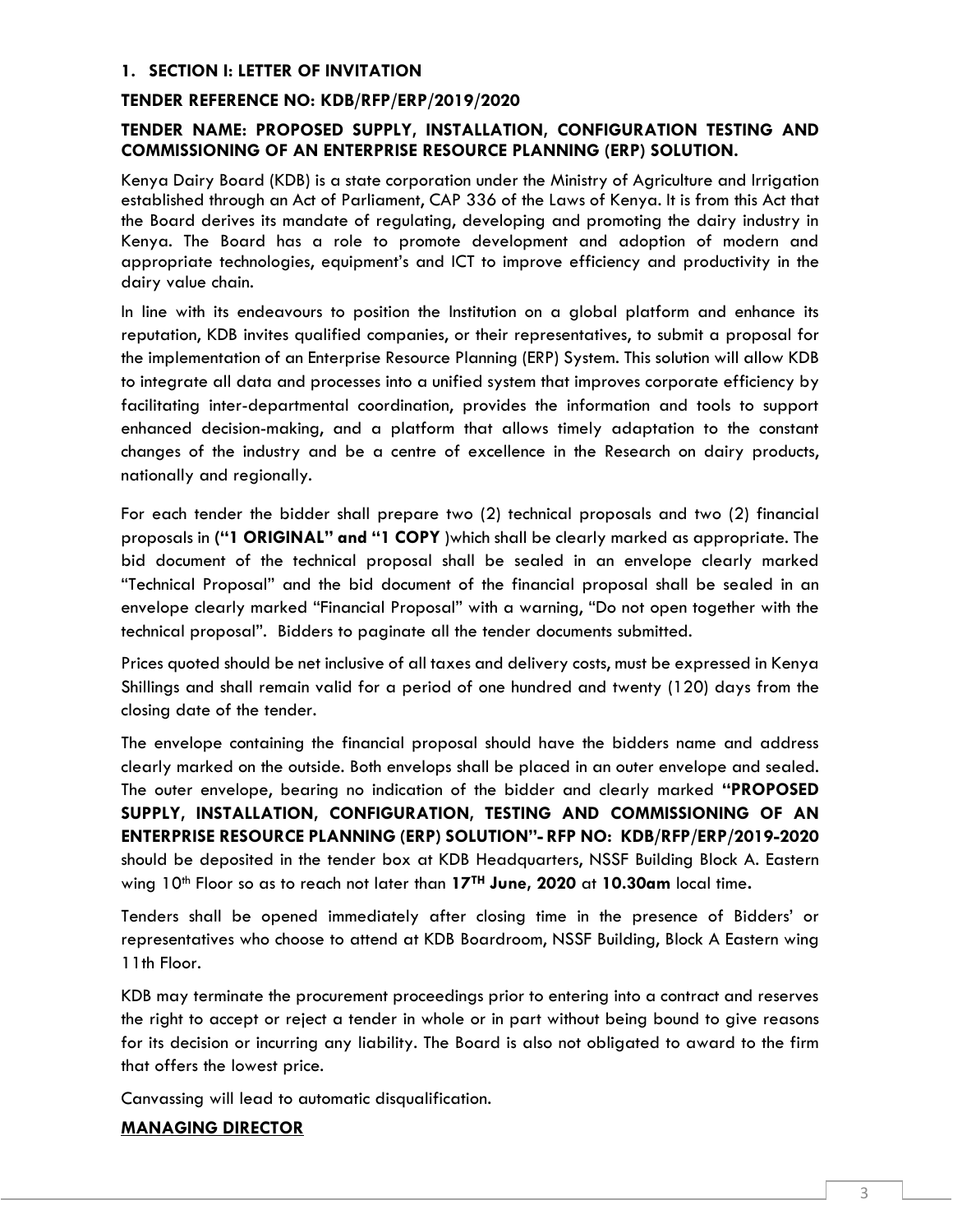### <span id="page-3-0"></span>**2. SECTION II: INFORMATION TO CONSULTANTS**

### **2.1 Introduction**

 Kenya Dairy Board (KDB) is a state corporation under the Ministry of Agriculture and Irrigation established through an Act of Parliament, CAP 336 of the Laws of Kenya. It is from this Act that the Board derives its mandate of regulating, developing and promoting the dairy industry in Kenya.

- 2.1.1 KDB invites interested, eligible and qualified firms with relevant experience in similar undertakings to submit their bids.
- 2.1.2 The consultants are invited to submit a Technical Proposal and a Financial Proposal in separate envelopes.
- 2.1.3 The consultants must familiarize themselves with local conditions and take them into account in preparing their proposals. To obtain first-hand information on the assignment and on the local conditions, consultants are encouraged to liaise with the Client regarding any information that they may require before submitting a proposal.
- 2.1.4 Please note that (i) the costs of preparing the proposal and of negotiating the Contract, including any visit to the Client are not reimbursable as a direct cost of the assignment; and (ii) the Client is not bound to accept any of the proposals submitted.
- 2.1.5 The procuring entity's employees, committee members, board members and their relative (spouse and children) are not eligible to participate

### **2.2 Clarification and Amendment of RFP Documents**

- 2.2.1 Consultants may request a clarification of any of the RFP documents only up to seven [7] days before the proposal submission date. Any request for clarification must be sent in writing by paper mail, cable, telex, facsimile or electronic mail to the Client's address indicated in the Appendix "ITC". The Client will respond by cable, telex, facsimile or electronic mail to such requests and will send written copies of the response (including an explanation of the query but without identifying the source of inquiry) to all invited consultants who intend to submit proposals.
- 2.2.2 At any time before the submission of proposals, the Client may for any reason, whether at his own initiative or in response to a clarification requested by an invited firm, amend the RFP. Any amendment shall be issued in writing through addenda. Addenda shall be sent by mail, cable, telex or facsimile to all invited consultants and will be binding on them. The Client may at his discretion extend the deadline for the submission of proposals.

### **2.3 Preparation of Technical Proposal**

- 2.3.1 The Consultants proposal shall be written in English language
- 2.3.2 In preparing the Technical Proposal, consultants are expected to examine the documents constituting this RFP in detail. Material deficiencies in providing the information requested may result in rejection of a proposal.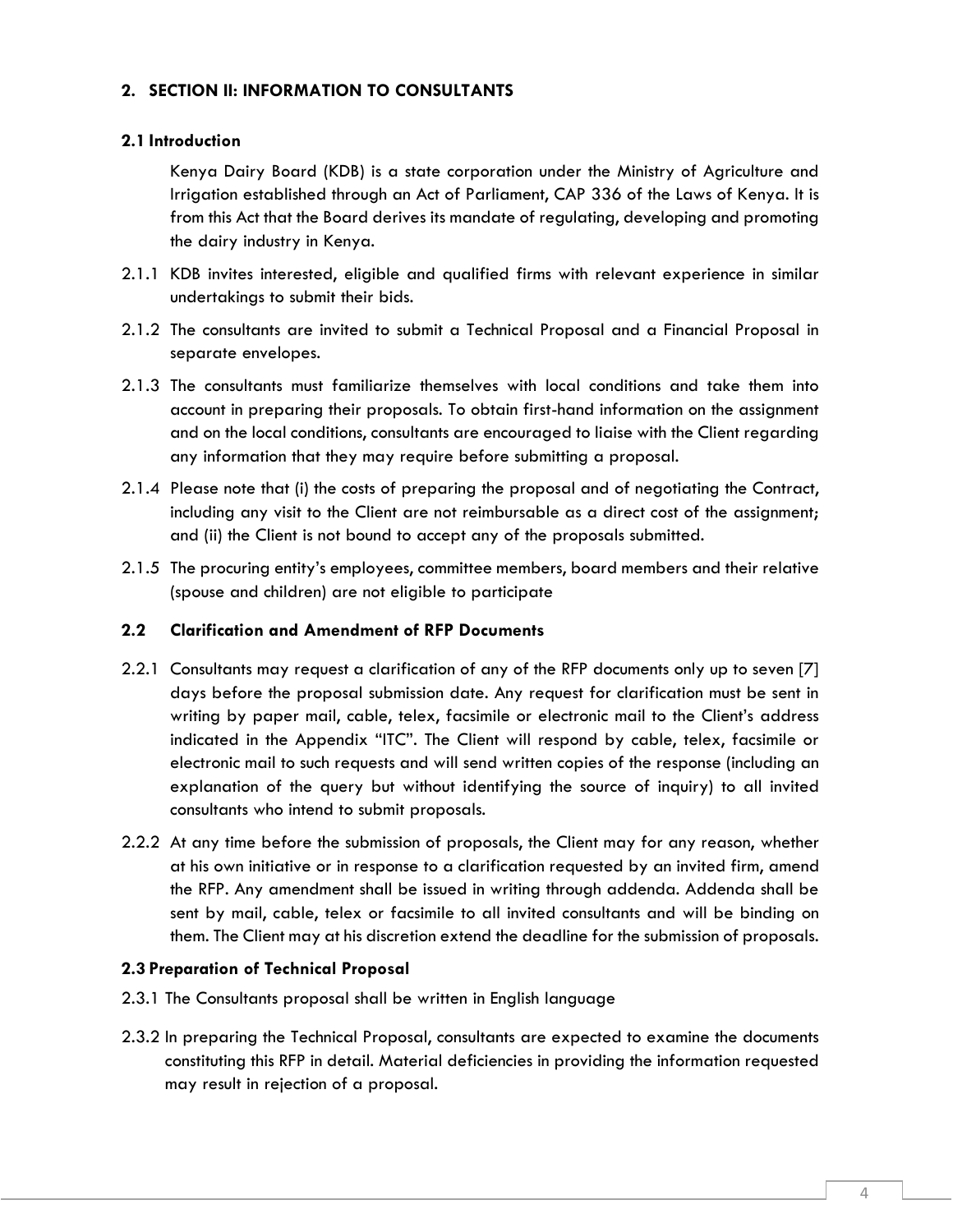- 2.3.3 While preparing the Technical Proposal, consultants must give particular attention to the following:
- 2.3.3.1If a firm considers that it does not have all the expertise for the assignment, it may obtain a full range of expertise by associating with individual consultant(s) and/or other firms or entities in a joint venture or sub-consultancy as appropriate. Consultants shall not associate with the other consultants invited for this assignment. Any firms associating in contravention of this requirement shall automatically be disqualified.
- 2.3.3.2It is desirable that the majority of the key professional staff proposed be permanent employees of the firm or have an extended and stable working relationship with it.
- 2.3.3.3Proposed professional staff must as a minimum, have the experience indicated in the bid document, preferably working under conditions similar to those prevailing in Kenya.
- 2.3.3.4Alternative professional staff shall not be proposed and only one Curriculum Vitae (CV) may be submitted for each position.
- 2.3.4 The Technical Proposal shall provide the following information using the attached Standard Forms;
- 2.3.4.1A brief description of the firm's organization and an outline of recent experience on assignments of a similar nature. For each assignment the outline should indicate inter alia, the profiles of the staff proposed, duration of the assignment, contract amount and firm's involvement.
- 2.3.4.2Any comments or suggestions on the Terms of Reference, a list of services and facilities to be provided by the Client.
- 2.3.4.3A description of the methodology and work plan for performing the assignment.
- 2.3.4.4The list of the proposed staff team by specialty, the tasks that would be assigned to each staff team member and their timing.
- 2.3.4.5CVs recently signed by the proposed professional staff and the authorized representative submitting the proposal. Key information should include number of years working for the firm/entity and degree of responsibility held in various assignments during the last ten (10) years.
- 2.3.4.6Estimates of the total staff input (professional and support staff staff-time) needed to carry out the assignment supported by bar chart diagrams showing the time proposed for each professional staff team member.
- 2.3.5 The Technical Proposal shall not include any financial information.

### **2.4 Preparation of Financial Proposal**

- 2.4.1 In preparing the Financial Proposal, consultants are expected to take into account the requirements and conditions outlined in the RFP documents. The Financial Proposal should follow Standard Forms. It lists all costs associated with the assignment including;
- 2.4.1.1 remuneration for staff (in the field and at headquarters), and;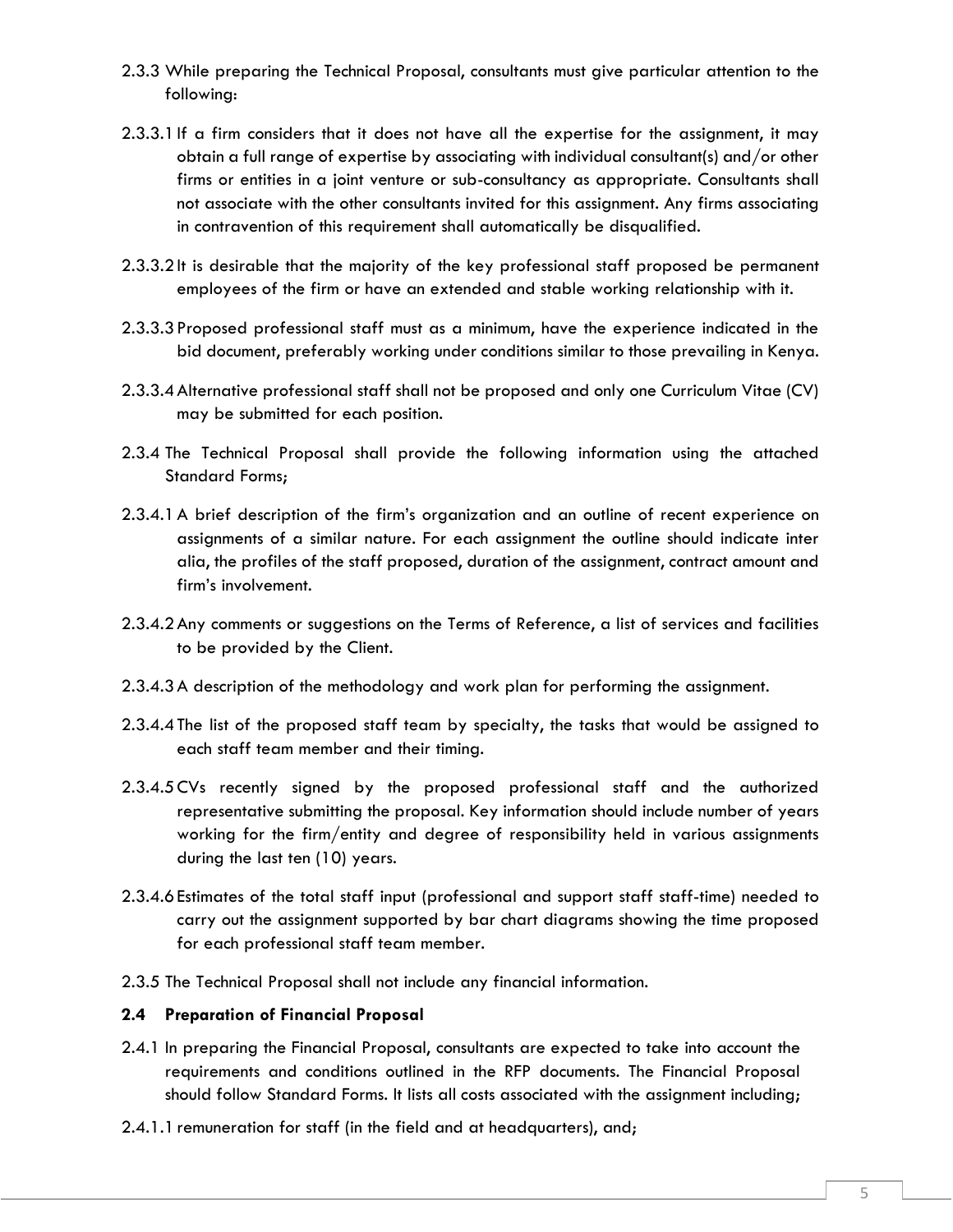- 2.4.1.2Reimbursable expenses such as subsistence (per diem, housing), transportation (international and local, for mobilization and demobilization), services and equipment (vehicles, office equipment, furniture, and supplies), office rent, insurance, printing of documents, surveys, and training, if it is a major component of the assignment. If appropriate these costs should be broken down by activity.
- 2.4.2 The Financial Proposal should clearly identify as a separate amount, the local taxes, duties, fees, levies and other charges imposed under the law on the consultants, the subconsultants and their personnel, unless Appendix "A" specifies otherwise.
- 2.4.3 Consultants shall express the price of their services in Kenya Shillings.
- 2.4.4 Commissions and gratuities, if any, paid or to be paid by consultants and related to the assignment will be listed in the Financial Proposal Submission Form.
- 2.4.5 The Proposal must remain valid for 120 days after the submission date. During this period, the consultant is expected to keep available, at his own cost, the professional staff proposed for the assignment. The Client will make his best effort to complete negotiations within this period. If the Client wishes to extend the validity period of the proposals, the consultants shall agree to the extension.

### **2.5 Submission, Receipt, and Opening of Proposals**

- 2.5.1 The original proposal (**Technical Proposal and, Financial Proposal)** shall be prepared in indelible ink. It shall contain no interlineation or overwriting, except as necessary to correct errors made by the firm itself. Any such corrections must be initialed by the persons or person authorized to sign the proposals.
- 2.5.2 For each proposal the individual consultants shall prepare the proposals in the number of copies indicated in the special conditions of contract. Each Technical proposal and Financial proposal shall be marked "ORIGINAL" or "COPY" as appropriate. If there are any discrepancies between the original and the copies of the proposal, the original shall govern.
- 2.5.3 The completed Technical and Financial Proposals must be delivered at the submission address on or before the time and date stated in the document. Any proposal received after the closing time for submission of proposals shall be returned to the respective consultant unopened.
- 2.5.4 After the deadline for submission of proposals, the Technical Proposal shall be opened immediately by the opening committee. The Financial Proposal shall remain sealed and deposited with a responsible officer of the client department up to the time for public opening of financial proposals.

### **2.6 Proposal Evaluation General**

- 2.6.1 From the time the bids are opened to the time the Contract is awarded, if any consultant wishes to contact the Client on any matter related to his proposal, he should do so in writing at the address indicated in the document. Any effort by the firm to influence the Client in the proposal evaluation, proposal comparison or Contract award decisions may result in the rejection of the consultant's proposal.
- 2.6.2 Evaluators of Technical Proposals shall have no access to the Financial Proposals until the technical evaluation is concluded.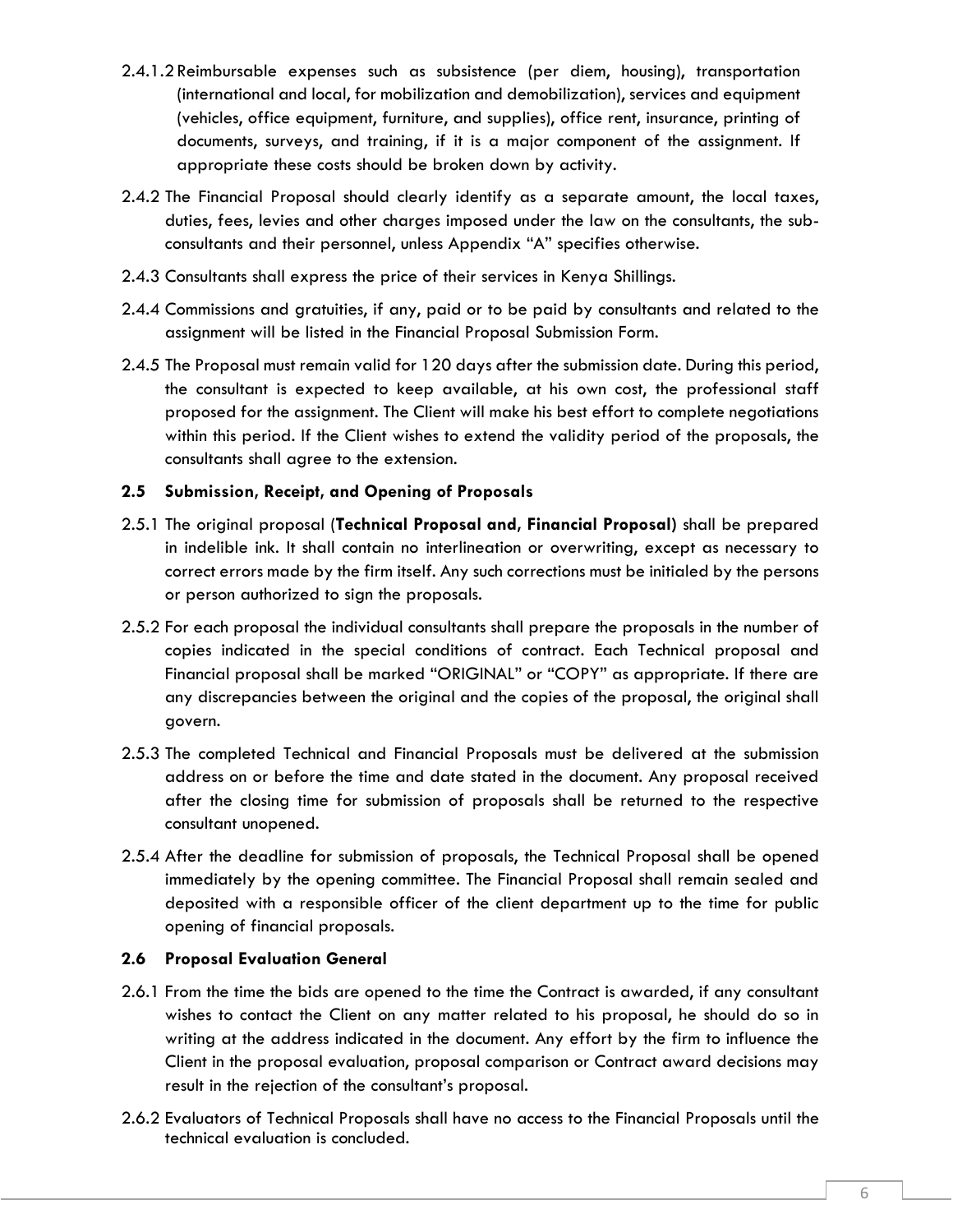### **2.7 Evaluation of Technical Proposal and Financial Proposal**

- 2.7.1 The evaluation committee appointed by the Client shall evaluate the proposals on the basis of their responsiveness to the Terms of Reference, applying the evaluation criteria. Each responsive proposal will be given a technical score (St). A proposal shall be rejected at this stage if it does not respond to important aspects of the Terms of Reference or if it fails to achieve the minimum technical score indicated.
- 2.7.2 While comparing proposal prices between local and foreign firms participating in a selection process in financial evaluation of Proposals, firms incorporated in Kenya where indigenous Kenyans own 51% or more of the share capital shall be allowed a 10% preferential bias in proposal prices. However, there shall be no such preference in the technical evaluation of the tenders. Proof of local incorporation and citizenship shall be required before the provisions of this sub-clause are applied. Details of such proof shall be attached by the Consultant in the financial proposal.
- 2.7.3 After completion of the evaluation of Technical proposals the procuring entity shall notify the individual consultants whose proposal did not meet the minimum technical score or were declared non responsive to the RFP and terms of reference. The notification will indicate that their financial proposals shall not be opened and will be returned to them unopened after the completion of the selection process and contract award. At the same time, the
- 2.7.4 Procuring entity shall simultaneously notify the consultants who have secured the minimum technical score that they have passed the technical qualifications and inform them the date and time set by the procuring entity for opening their financial proposal. They will also be invited to attend the opening ceremony if they wish to do so.
- 2.7.5 The financial proposals shall be opened by the procuring entity in the presence of the individual consultants who choose to attend the opening. The name of the individual consultant, the technical score and the proposed fees shall be read out aloud and recorded. The evaluation committee shall prepare minutes of the opening of the financial proposals.
- 2.7.6 The evaluation committee will determine whether the financial proposals are complete (i.e. whether the consultant has costed all the items of the corresponding Technical Proposal and correct any computational errors. The cost of any unpriced items shall be assumed to be included in other costs in the proposal. In all cases, the total price of the Financial Proposal as submitted shall prevail.
- 2.7.7 The formulae for determining the Financial Score (Sf) shall, unless an alternative formula is indicated in the Appendix "ITC", be as follows: -

 $S_f = 100$  X FM/F where Sf is the financial score; Fm is the lowest priced financial proposal and F is the price of the proposal under consideration. Proposals will be ranked according to their combined technical (St) and financial (Sf) scores using the weights (T=the weight given to the Technical Proposal:  $P =$  the weight given to the Financial Proposal;  $T + p =$ I) indicated in the Appendix. The combined technical and financial score, S, is calculated as follows:  $-S = St \times T$  %

Sf x P %. The firm achieving the highest combined technical and financial score will be invited for negotiations.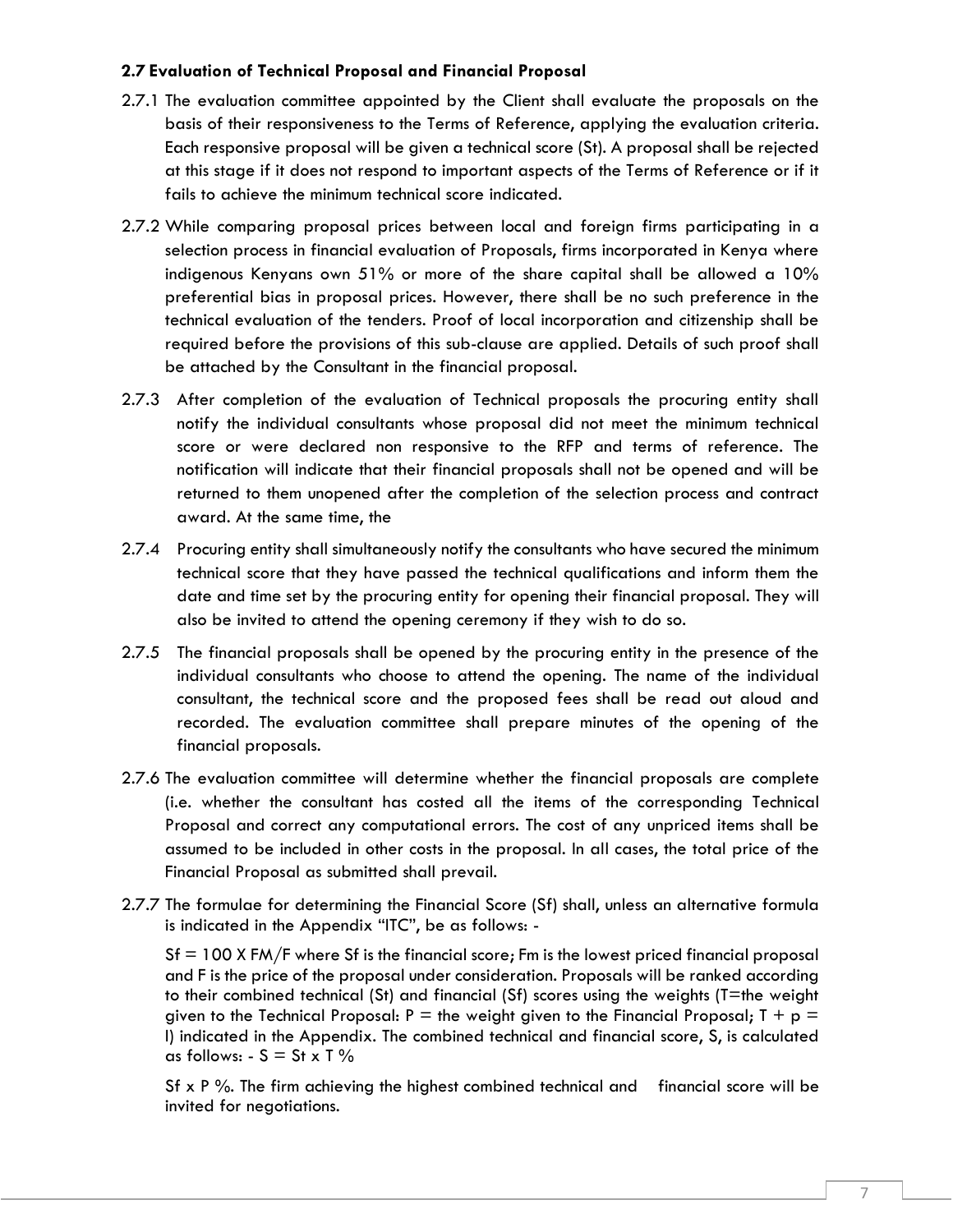The tender evaluation committee shall evaluate the tender within 21 days of from the date of opening the tender.

- **2.8** Contract price variations shall not be allowed for contracts not exceeding one year (12 months).
- 2.8.1 Where contract price variation is allowed, the variation shall not exceed 10% of the original contract price
- 2.8.2 Price variation requests shall be processed by the procuring entity within 30 days of receiving the request.

### **2.9 Negotiations**

- 2.9.1 Negotiations will be held at the same address as "address to send information to the Client". The aim is to reach agreement on all points and sign a contract.
- 2.9.2 Negotiations will include a discussion of the Technical Proposal, the proposed methodology (work plan), staffing and any suggestions made by the firm to improve the Terms of Reference. The Client and firm will then work out final Terms of Reference, staffing and bar charts indicating activities, staff periods in the field and in the head office, staff-months, logistics and reporting. The agreed work plan and final Terms of Reference will then be incorporated in the "Description of Services" and form part of the Contract. Special attention will be paid to getting the most the firm can offer within the available budget and to clearly defining the inputs required from the Client to ensure satisfactory implementation of the assignment.
- 2.9.3 Unless there are exceptional reasons, the financial negotiations will not involve the remuneration rates for staff (no breakdown of fees).
- 2.9.4 Having selected the firm on the basis of, among other things, an evaluation of proposed key professional staff, the Client expects to negotiate a contract on the basis of the experts named in the proposal. Before contract negotiations, the Client will require assurances that the experts will be actually available. The Client will not consider substitutions during contract negotiations unless both parties agree that undue delay in the selection process makes such substitution unavoidable or that such changes are critical to meet the objectives of the assignment. If this is not the case and if it is established that key staff were offered in the proposal without confirming their availability, the firm may be disqualified.
- 2.9.5 The negotiations will conclude with a review of the draft form of the Contract. To complete negotiations the Client and the selected firm will initial the agreed Contract. If negotiations fail, the Client will invite the firm whose proposal received the second highest score to negotiate a contract.
- 2.9.6 The procuring entity shall appoint a team for the purpose of the negotiations.

### **2.10 Award of Contract**

- 2.10.1 The Contract will be awarded following negotiations. After negotiations are completed, the Client will promptly notify other consultants on the shortlist that they were unsuccessful and return the Financial Proposals of those consultants who did not pass the technical evaluation.
- 2.10.2 The selected firm is expected to commence the assignment on the date and at the location specified.
	- 2.10.3 The parties to the contract shall have it signed within 30 days from the date of notification of contract award unless there is an administrative review request.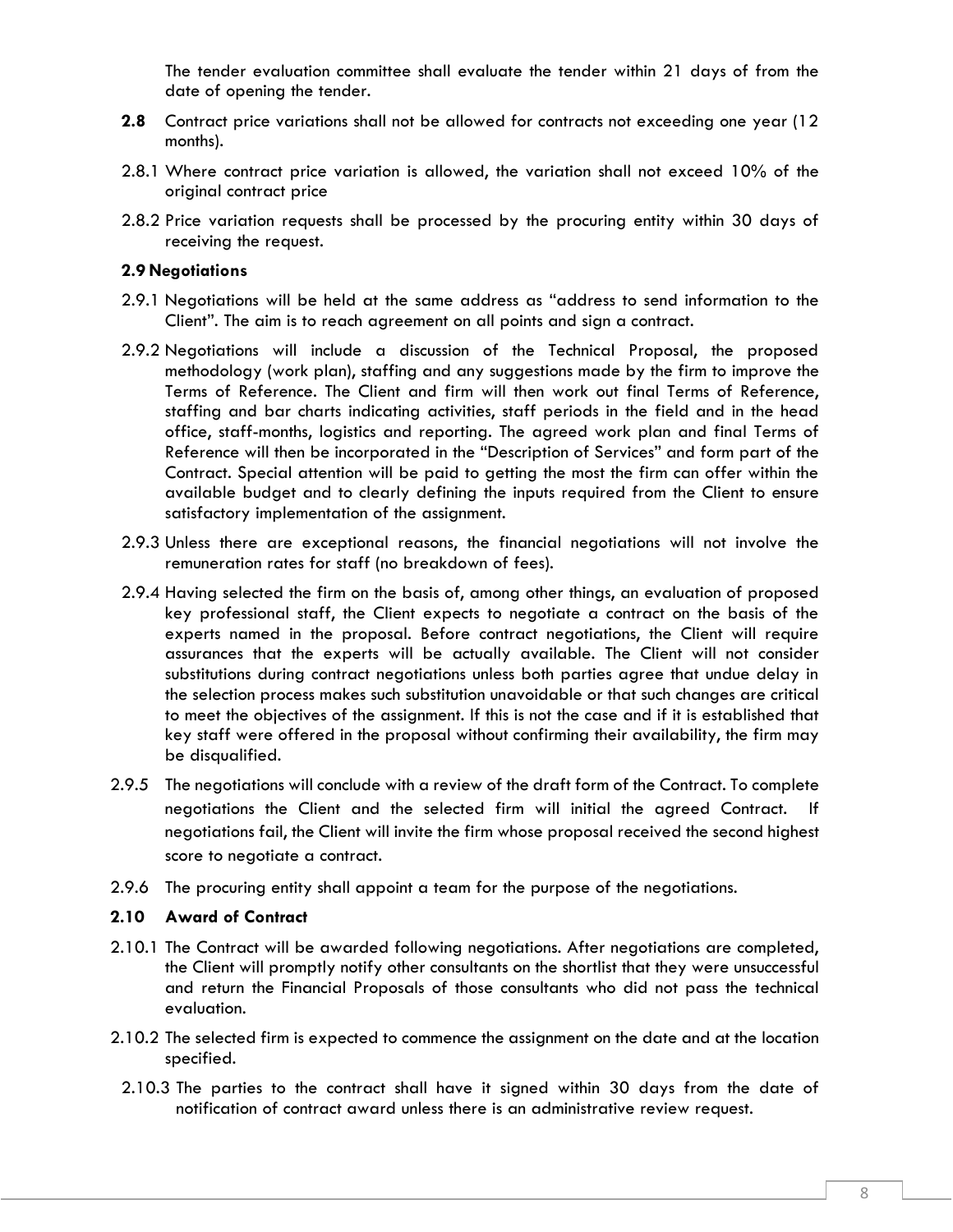- 2.10.4 The procuring entity may at any time terminate procurement proceedings before contract award and shall not be liable to any person for the termination.
- 2.10.5 The procuring entity shall give prompt notice of the termination to the tenderers and on request give its reasons for termination within 14 days of receiving the request from any tenderer.
- 2.10.6 To qualify for contract awards, the tenderer shall have the following:
	- a) Necessary qualifications, capability experience, services, equipment and facilities to provide what is being procured.
	- b) Legal capacity to enter into a contract for procurement
	- c) Shall not be insolvent, in receivership, bankrupt or in the process of being wound up and is not the subject of legal proceedings relating to the foregoing.
	- d) Shall not be debarred from participating in public procurement.

### **2.11 Confidentiality**

2.11.1 Information relating to evaluation of proposals and recommendations concerning awards shall not be disclosed to the consultants who submitted the proposals or to other persons not officially concerned with the process, until the winning firm has been notified that it has been awarded the Contract.

### **2.12 Corrupt or fraudulent practices**

- 2.12.1 The procuring entity requires that the consultants observe the highest standards of ethics during the selection and award of the consultancy contract and also during the performance of the assignment The tenderer shall sign a declaration that he has not and will not be involved in corrupt or fraudulent practices.
- 2.12.2 The procuring entity will reject a proposal for award if it determines that the consultant recommended for award has engaged in corrupt or fraudulent practices in competing for the contract in question.

### **2.13 EVALUATION PROCESS**

- 2.13.1 The prospective Bidder must comply with preliminary qualifications mentioned in this RFP. In case the Bidder does not fulfill any of the criteria, their bids will be rejected and shall not be considered for further evaluation.
- 2.13.2 The Bidder(s) will be evaluated on QCBS (Quality cum Cost Based Selection) System. There will be 80% weightage for Technical Bid and 20% for Commercial/financial Bid.
- 2.13.3 The received tenders will be evaluated in three stages as detailed below:
	- 2.13.3.1 STAGE 1: Compliance with Mandatory/ Preliminary and mandatory technical Requirements;
	- 2.13.3.2 STAGE 2: The Technical Evaluation- Capacity to Deliver the Service totaling to 80% distributed as follows: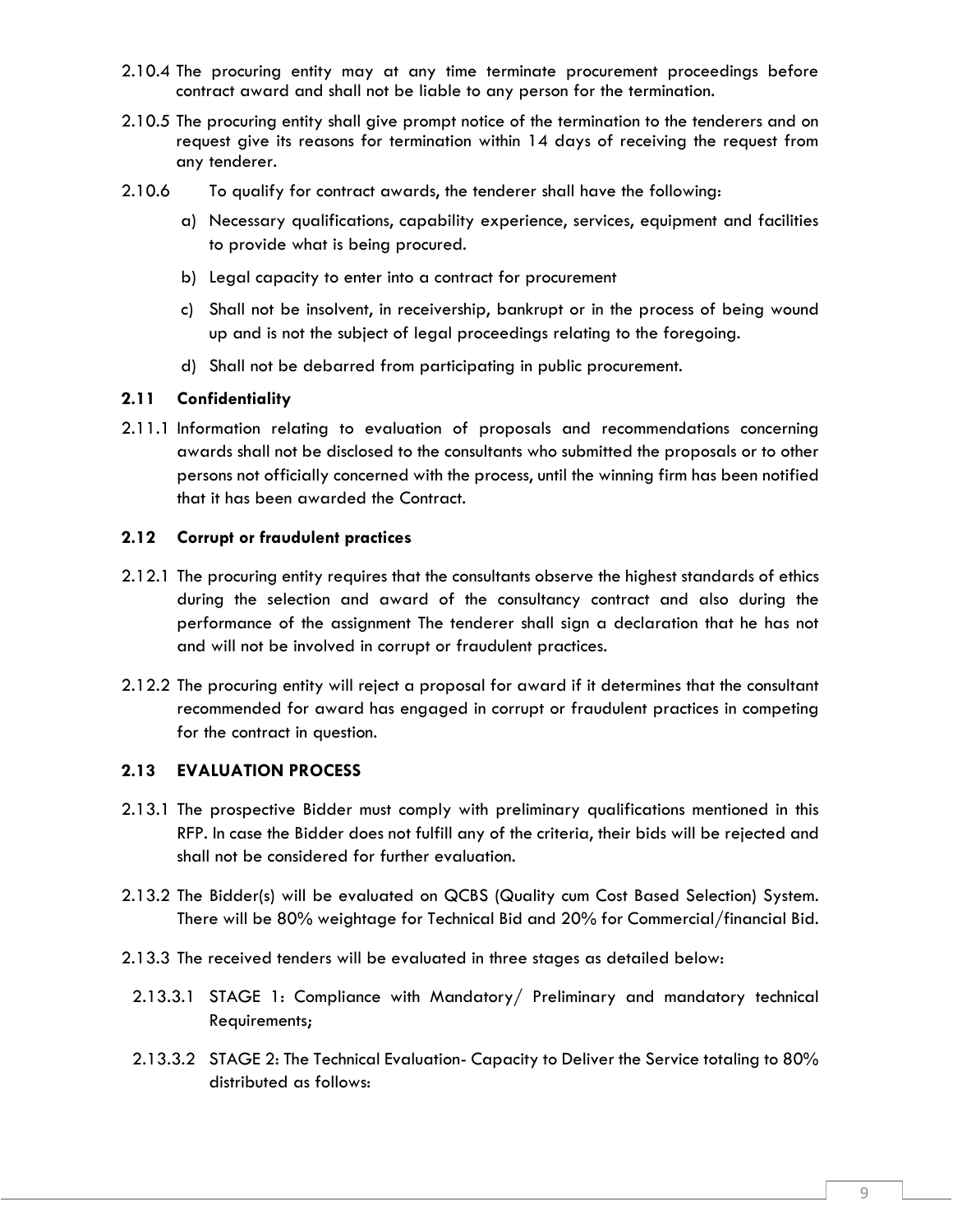- 2.13.3.2.1 Section 1: Mandatory technical (Selected general aspects of the system-scores YES/NO)
- 2.13.3.2.2 Section 2: Technical scoring (The detailed aspects of proposed ERP Solutionaggregated scores totaling to 60%)
- 2.13.3.2.3 Section 3: Demonstration of the proposed solution–aggregated scores totaling to 20%)
- 2.13.3.3 STAGE 3 The Financial Evaluation (quoted prices, liquidity)
- 2.13.3.4 STAGE 4: Ranking of the bidders using the formula
- 2.13.3.5 STAGE 5: Due-diligence (Mandatory and scoring)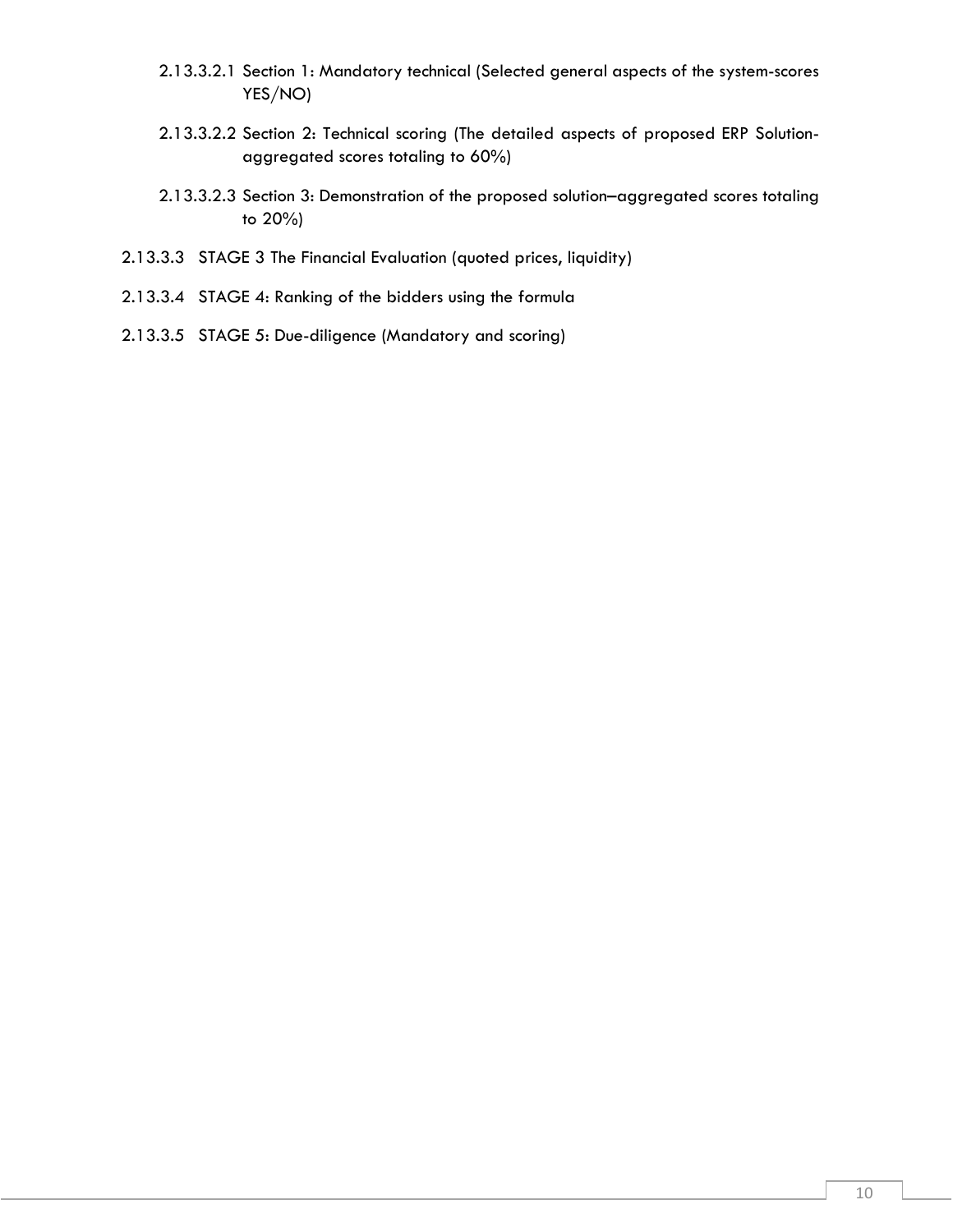# 2.13.4 **STAGE 1: Compliance with Mandatory/ Preliminary Requirements;**

The mandatory preliminary requirements will be on a yes/no basis and a bidder fails to comply in any of them, will not be evaluated further.

| No.             | <b>Requirements</b>                                                                                                                                                                                                   | <b>Bidders</b><br><b>Response</b><br>Yes/No | <b>Reference Page</b><br>in the Document |
|-----------------|-----------------------------------------------------------------------------------------------------------------------------------------------------------------------------------------------------------------------|---------------------------------------------|------------------------------------------|
| MR <sub>1</sub> | Must submit a copy of certificate of registration/Incorporation                                                                                                                                                       |                                             |                                          |
| MR <sub>2</sub> | Must submit copy of CR12 form issued by the Registrar of<br>Companies                                                                                                                                                 |                                             |                                          |
| MR3             | Must Submit a copy of Valid/ Current Tax Compliance certificate<br>and PIN                                                                                                                                            |                                             |                                          |
| MR4             | Must submit Audited financial Statements for two years - 2018<br>and 2019                                                                                                                                             |                                             |                                          |
| MR5             | Must provide a valid Business permit issued by the County<br>Government                                                                                                                                               |                                             |                                          |
| MR6             | Valid Manufacturer Authorization letters from the proposed<br>OEM's/manufacturer confirming Authorizing the bidder to submit<br>a bid.                                                                                |                                             |                                          |
| MR7             | Must submit a dully filled up Confidential Business Questionnaire<br>in format provided                                                                                                                               |                                             |                                          |
| <b>MR8</b>      | Must submit curriculum vitae of lead consultant and key personnel.                                                                                                                                                    |                                             |                                          |
| MR9             | Must submit Company profile including the organization structure                                                                                                                                                      |                                             |                                          |
| <b>MR10</b>     | Must submit a delivery schedule                                                                                                                                                                                       |                                             |                                          |
| <b>MR11</b>     | Power of attorney/ Authorization Letter, Giving the name of<br>person who should be signing the Bid, authorizing him to<br>submit/execute this agreement as a binding document                                        |                                             |                                          |
| <b>MR12</b>     | The tenderer must have an average annual turnover of at least<br>Kshs 10M and at least 50% of the turnover must be attributable<br>to sale, supply and implementation of ICT Systems. Liquidity and<br>Profit Margin. |                                             |                                          |
| MR13            | Bid security of Kshs 200,000.00 The bid security should remain<br>valid for one hundred and twenty (120) days.                                                                                                        |                                             |                                          |
| MR14            | Certificate/letter of accreditation from ICT Authority or<br>prequalification by Ministry of ICT.                                                                                                                     |                                             |                                          |
| MR15            | Must Submit duly filled and stamped Anti-Corruption Declaration<br>Pledge Form                                                                                                                                        |                                             |                                          |
| <b>MR16</b>     | Pagination/serialization/numbering of the tender document<br>submitted (All pages)                                                                                                                                    |                                             |                                          |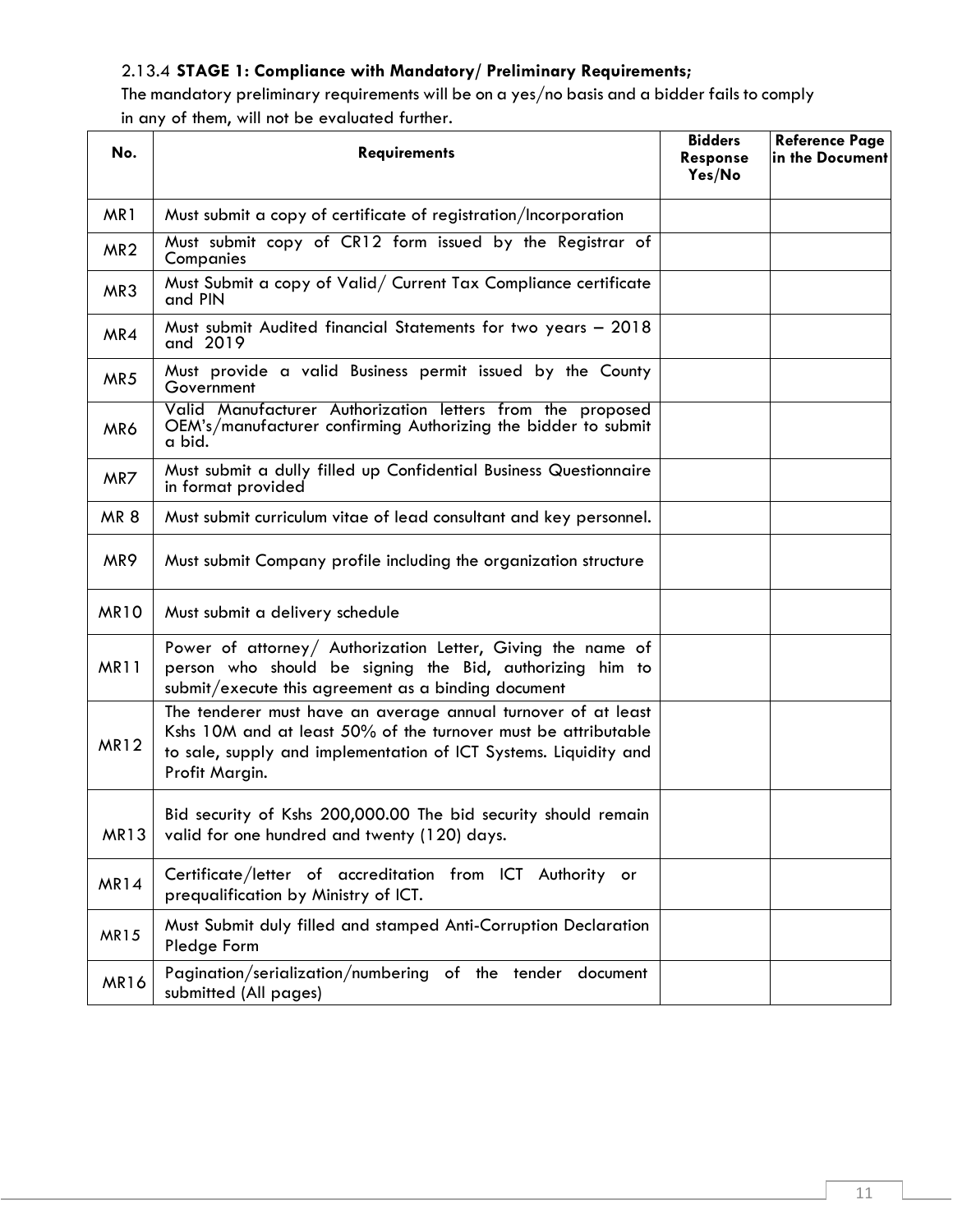### 2.13.5 **STAGE 2:**

The Technical Evaluation- Capacity to Deliver the Service totaling to 80% distributed as follows: The technical proposal will be divided into two namely: mandatory technical requirements and scored technical requirements. Only bidders who pass section 1 will be subjected to section 2 evaluations.

- (a) **Section 1:** Mandatory technical specification (Selected general aspects of the system). Requirements will be evaluated on a yes/no basis and if a bidder fails in any of them, he will not proceed to **Section 2**.
- (b) **Section 2:** Detailed technical specifications
- (c) **Section 3:** Demonstration Technical scoring (The detailed aspects of ERP solution propose aggregated scores totaling to 30 Marks)

#### **MANDATORY TECHNICAL SPECIFICATION (TOTAL SCORE=YES/PASS)** *The solution will be evaluated on meeting the identified mandatory technical aspects of the solution.(Any bidder who gets a 'no' in any of the identified mandatory aspects, will be disqualified*) **Bidder's response Reference page in the document 2.13.5.1** The system should be developed must have a capability to be viewed in all operating systems and devices without distortion of information and user interface **2.13.5.2 Scalability and Performance -** One of the fundamental requirements of solution architecture to be provided by the vendor is its ability to scale up as and when new applications and services are added and transaction volumes increase without compromising the performance of the overall solution. It should provide for Scale-Up and Scale out on the Application, Web Servers, Database Servers, Application Integration Servers, and all other solution components. **2.13.5.3 Availability** - Solution should be designed to remove all single points of failure. The solution should provide the ability to recover from failures, thus protecting against many multiple component failures. **2.13.5.4 Manageability** – All the components of the system must be managed from a remote management station. Shall provide custom reporting of current and historical system performance parameters. Performance parameters to be tracked include resource utilization (CPU, Memory, Hard Disk, I/O, and Processes), uptime, throughput, device alerts/failure etc. **2.13.5.5 Architecture-** The system should support a multi-tier architecture with each tier fully independent. It should have the ability to integrate with Active Directory (for authentication) and e-mail system and also provide a flexible API for system integration and application development. **2.13.5.6** The system should provide a modular facility to customize the document management interface to meet specific functional document management interface to meet requirements

### **SECTION 1: MANDATORY TECHNICAL SPECIFICATION**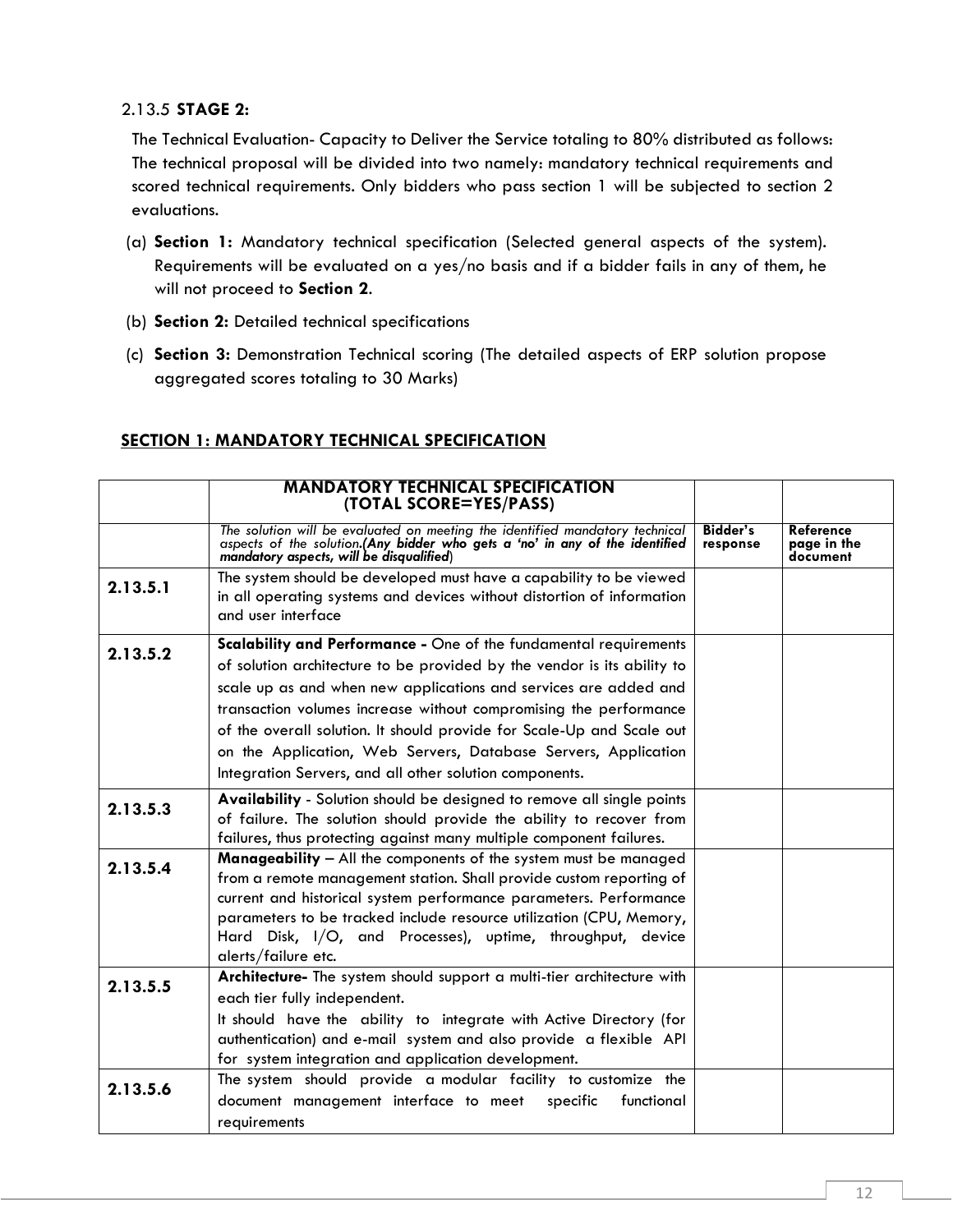|          | <b>MANDATORY TECHNICAL SPECIFICATION</b><br>(TOTAL SCORE=YES/PASS)                                                                                                                                                                                                                                                                                                                                                                                |                      |                                      |
|----------|---------------------------------------------------------------------------------------------------------------------------------------------------------------------------------------------------------------------------------------------------------------------------------------------------------------------------------------------------------------------------------------------------------------------------------------------------|----------------------|--------------------------------------|
|          | The solution will be evaluated on meeting the identified mandatory technical<br>aspects of the solution.(Any bidder who gets a 'no' in any of the identified mandatory aspects, will be disqualified)                                                                                                                                                                                                                                             | Bidder's<br>response | Reference<br>page in the<br>document |
|          | <b>Security</b>                                                                                                                                                                                                                                                                                                                                                                                                                                   |                      |                                      |
| 2.13.5.7 | Login, password and user settings are limited to administrator role<br>a)<br>and define password strength and alerts to change password for<br>a defined period                                                                                                                                                                                                                                                                                   |                      |                                      |
|          | Different confidentiality settings for groups and individuals to be<br>b)<br>managed by the administrator.                                                                                                                                                                                                                                                                                                                                        |                      |                                      |
|          | Modern threat protection, customizable content controls and an<br>C)<br>intuitive web-based console                                                                                                                                                                                                                                                                                                                                               |                      |                                      |
|          | d) Configure Violations to warn users, block the files from being<br>posted and/or replace the files with custom text.                                                                                                                                                                                                                                                                                                                            |                      |                                      |
|          | e) The system must support extensive audit trails at folder/<br>aggregation of records level to the lowest object level for each<br>action done by a particular user by stamping the user name, date<br>and time. The system should ensure that the audit trails remain<br>unalterable                                                                                                                                                            |                      |                                      |
|          | f) Audit trail on Users, functions accessed with details of transactions<br>posted to a secure log file.                                                                                                                                                                                                                                                                                                                                          |                      |                                      |
|          | g) Maintain Disk Storage of Audit Trail Log file (log password<br>restricted)                                                                                                                                                                                                                                                                                                                                                                     |                      |                                      |
|          | h) Provide system's security driven by roles, so as to reduce the<br>number of security profiles that need to be maintained.                                                                                                                                                                                                                                                                                                                      |                      |                                      |
|          | The system should have adequate data entry security controls,<br>i)<br>validation, check digit, etc.                                                                                                                                                                                                                                                                                                                                              |                      |                                      |
|          | Definable password security permission with read, update, add,<br>j)<br>delete and post.                                                                                                                                                                                                                                                                                                                                                          |                      |                                      |
| 2.13.5.8 | <b>System integration</b><br>Seamlessly Integration with relevant existing systems and allow<br>a)                                                                                                                                                                                                                                                                                                                                                |                      |                                      |
|          | for future integration too.<br>b) The solution/interface needs to be integrated with the back end<br>effective<br>others<br>for<br>government<br>Systems,<br>among<br>transfer/retrieval of information to and from the backend                                                                                                                                                                                                                   |                      |                                      |
|          | application<br>Should<br>Synchronous<br>support<br>both<br>Asynchronous<br>and<br>C)<br>communication (message exchange) with the backend business<br>applications                                                                                                                                                                                                                                                                                |                      |                                      |
|          | The integration should enable Administrators to easily surface<br>d)<br>documents in the system, allowing them to:<br>i. Link to one or more individual documents selected from the<br>system<br>ii. Create lists of documents based on specific selection criteria:<br>e.g. library, folder or metadata<br>iii. Insert links to individual documents inside rich text areas<br>iv. Easily give access to documents in other systems by selecting |                      |                                      |
|          | libraries, for folders or individual files.<br>v. Allow users to edit and add documents directly to system                                                                                                                                                                                                                                                                                                                                        |                      |                                      |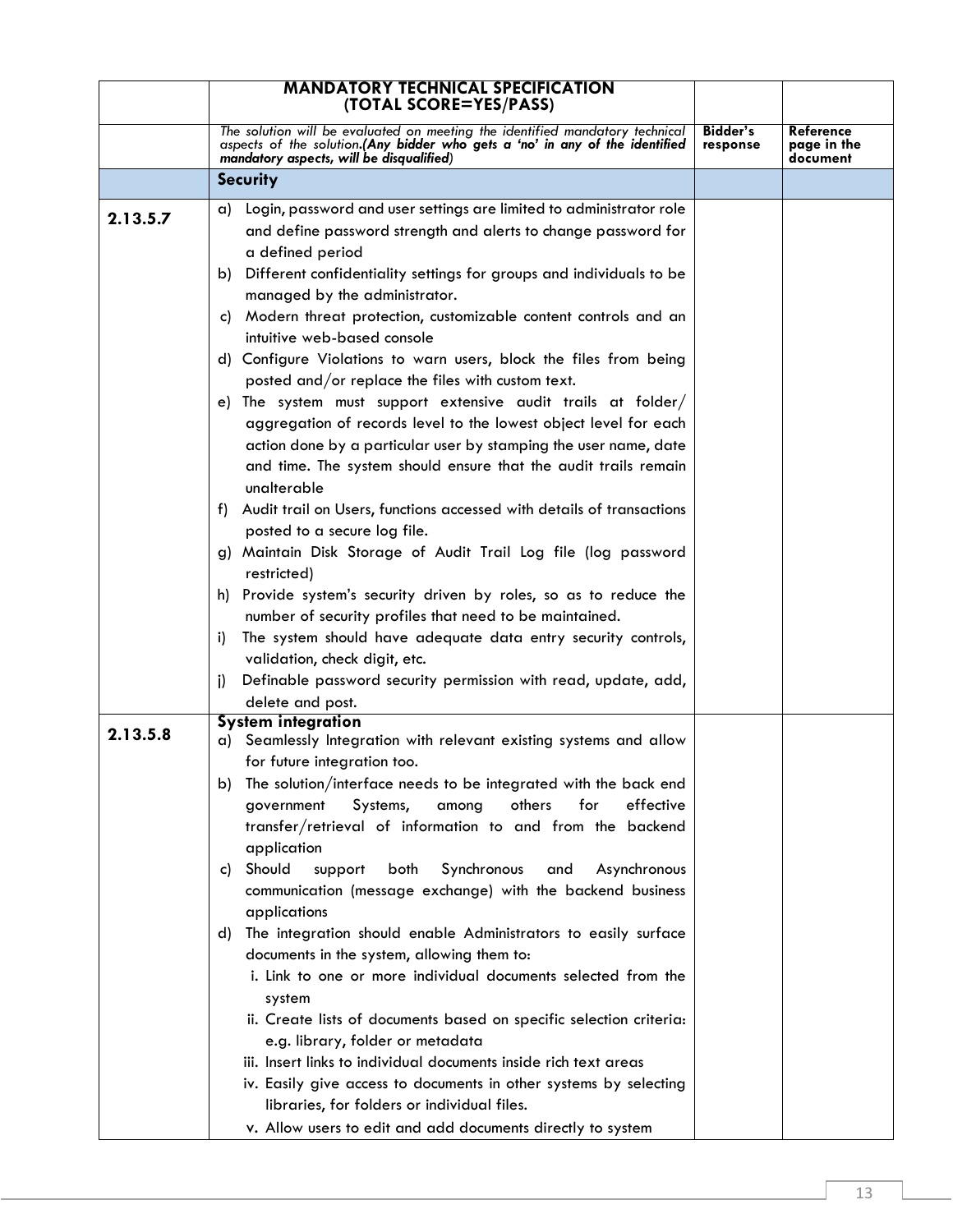|           | <b>MANDATORY TECHNICAL SPECIFICATION</b><br>(TOTAL SCORE=YES/PASS)                                                                                                                                     |                             |                                      |
|-----------|--------------------------------------------------------------------------------------------------------------------------------------------------------------------------------------------------------|-----------------------------|--------------------------------------|
|           |                                                                                                                                                                                                        |                             |                                      |
|           | The solution will be evaluated on meeting the identified mandatory technical<br>aspects of the solution. (Any bidder who gets a 'no' in any of the identified mandatory aspects, will be disqualified) | <b>Bidder's</b><br>response | Reference<br>page in the<br>document |
| 2.13.5.9  | Workflow                                                                                                                                                                                               |                             |                                      |
|           | The bidder is to automate all the processes<br>a)                                                                                                                                                      |                             |                                      |
|           | Develop workflow for each of the processes and allow for proper<br>b)                                                                                                                                  |                             |                                      |
|           | management of the same. The workflow should be accessible                                                                                                                                              |                             |                                      |
|           | anywhere.                                                                                                                                                                                              |                             |                                      |
|           | The system should support authorized users to forward<br>C)                                                                                                                                            |                             |                                      |
|           | records/documents for approval in a predefined and flexible                                                                                                                                            |                             |                                      |
|           | route.                                                                                                                                                                                                 |                             |                                      |
|           | Users in the workflow should be able to access the work items in<br>d)                                                                                                                                 |                             |                                      |
|           | their inbox and process them accordingly. These inboxes shall                                                                                                                                          |                             |                                      |
|           | have the facility to categorize overdue work, pending work, all                                                                                                                                        |                             |                                      |
|           | my work, work assigned, by filtering using the user login ID                                                                                                                                           |                             |                                      |
|           | The System should provide for hosting of commonly used forms<br>e).                                                                                                                                    |                             |                                      |
|           | and documents so that users can open, fill, sign and forward them                                                                                                                                      |                             |                                      |
|           | for processing and online approval without printing them.                                                                                                                                              |                             |                                      |
|           | System should allow for digital signature for online approvals<br>f).                                                                                                                                  |                             |                                      |
|           | Creation of different action codes (attributions) for different tasks<br>g)                                                                                                                            |                             |                                      |
|           | with different automatic                                                                                                                                                                               |                             |                                      |
|           | Automatic alerts e.g. e-mail, Short Message Service etc. or<br>h)                                                                                                                                      |                             |                                      |
|           | notification for pending work to officers                                                                                                                                                              |                             |                                      |
|           | Clear overview in one window of all attributions to a person or<br>i)                                                                                                                                  |                             |                                      |
|           | to a department (reminders diary)                                                                                                                                                                      |                             |                                      |
|           | Search for persons/departments and their attributed, closed,<br>i)                                                                                                                                     |                             |                                      |
|           | open and overdue attributions                                                                                                                                                                          |                             |                                      |
|           | k) Version control for documents                                                                                                                                                                       |                             |                                      |
|           | The Workflow solution shall support dynamic rights allocation on<br>I)                                                                                                                                 |                             |                                      |
|           | objects after receiving the work item. The rights should be<br>enabled $/$ disabled automatically as the letter is routed in the                                                                       |                             |                                      |
|           | defined path.                                                                                                                                                                                          |                             |                                      |
|           | The system should support time and event based reminders and<br>m)                                                                                                                                     |                             |                                      |
|           | automatic escalations to relevant user after specified time                                                                                                                                            |                             |                                      |
|           | intervals pending work items, completed items, items pending with                                                                                                                                      |                             |                                      |
|           | specific users etc.                                                                                                                                                                                    |                             |                                      |
|           | The system should provide a facility for assigning tasks and<br>n)                                                                                                                                     |                             |                                      |
|           | deadlines for users in a work flow.                                                                                                                                                                    |                             |                                      |
|           | The system should provide for the change of deadlines based on<br>O).                                                                                                                                  |                             |                                      |
|           | user requirements                                                                                                                                                                                      |                             |                                      |
|           |                                                                                                                                                                                                        |                             |                                      |
| 2.13.5.10 | <b>Documentations</b>                                                                                                                                                                                  |                             |                                      |
|           | a. Provide technical documentation detailing how the system has                                                                                                                                        |                             |                                      |
|           | been setup and how the various features will be utilized                                                                                                                                               |                             |                                      |
|           | b. Create backup and disaster recovery plan                                                                                                                                                            |                             |                                      |
|           | c. Create documents and guides for day-to-day use of the system                                                                                                                                        |                             |                                      |
|           | by end users                                                                                                                                                                                           |                             |                                      |
|           | d. On-going support, user management and system administration                                                                                                                                         |                             |                                      |
|           | e. On-going maintenance of application and database server                                                                                                                                             |                             |                                      |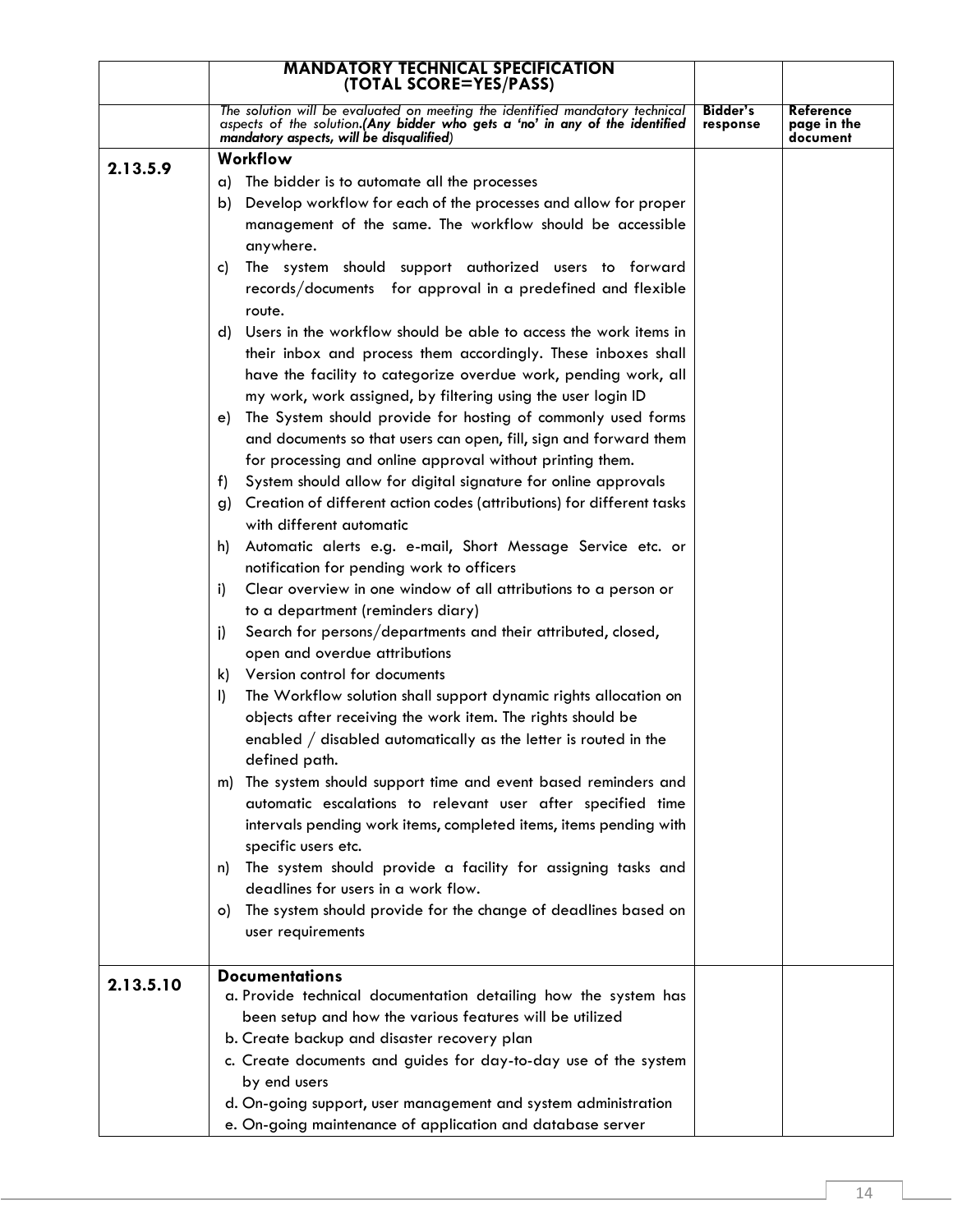|           | <b>MANDATORY TECHNICAL SPECIFICATION</b><br>(TOTAL SCORE=YES/PASS)                                                                                                                                 |                             |                                      |
|-----------|----------------------------------------------------------------------------------------------------------------------------------------------------------------------------------------------------|-----------------------------|--------------------------------------|
|           | The solution will be evaluated on meeting the identified mandatory technical aspects of the solution.(Any bidder who gets a 'no' in any of the identified mandatory aspects, will be disqualified) | <b>Bidder's</b><br>response | Reference<br>page in the<br>document |
|           | f. Provide technical documentation detailing core integration                                                                                                                                      |                             |                                      |
|           | <b>Notifications</b>                                                                                                                                                                               |                             |                                      |
| 2.13.5.11 | The system should have a capability sending notifications to the                                                                                                                                   |                             |                                      |
|           | relevant user/stakeholder                                                                                                                                                                          |                             |                                      |
| 2.13.5.12 | <b>Business continuity</b>                                                                                                                                                                         |                             |                                      |
|           | Ability to create scheduled backups of system data. System should<br>allow different backups including daily, weekly among others, as well                                                         |                             |                                      |
|           | as remote backups, online backups and multiple backups and real-                                                                                                                                   |                             |                                      |
|           | time replication                                                                                                                                                                                   |                             |                                      |
|           | Have multi-user capability: with many users logging in at the same                                                                                                                                 |                             |                                      |
| 2.13.5.13 | time (Network operating systems and Database systems).                                                                                                                                             |                             |                                      |
| 2.13.5.14 | The system be accessible over LAN and WAN using client server.                                                                                                                                     |                             |                                      |
| 2.13.5.15 | Run on Relational Database Management System such as SQL,                                                                                                                                          |                             |                                      |
|           | Oracle, Sybase, or DB2.                                                                                                                                                                            |                             |                                      |
| 2.13.5.16 | Provide Detailed Operational and Maintenance Manuals and On-line                                                                                                                                   |                             |                                      |
|           | Reference Manual.                                                                                                                                                                                  |                             |                                      |
| 2.13.5.17 | Training Operators on daily operations of the system.                                                                                                                                              |                             |                                      |
| 2.13.5.18 | Training IT staff on management and user support of the software.                                                                                                                                  |                             |                                      |
| 2.13.5.19 | Capable of interfacing with the popular spreadsheets for production                                                                                                                                |                             |                                      |
|           | of ad hoc reports.                                                                                                                                                                                 |                             |                                      |
| 2.13.5.20 | Separation of business application system access and administration                                                                                                                                |                             |                                      |
|           | from that of Database Administration and Operating System access                                                                                                                                   |                             |                                      |
|           | and administration.                                                                                                                                                                                |                             |                                      |
| 2.13.5.21 | Extract, transform (where necessary) and load all existing finance and                                                                                                                             |                             |                                      |
|           | Human Resource and LIS data from legacy automated systems, soft                                                                                                                                    |                             |                                      |
|           | copy, printed files and other materials                                                                                                                                                            |                             |                                      |
| 2.13.5.22 | Transactions made in one module should be transparent to other                                                                                                                                     |                             |                                      |
|           | modules                                                                                                                                                                                            |                             |                                      |
| 2.13.5.23 | The system should be modular allowing phased implementation of                                                                                                                                     |                             |                                      |
|           | additional modules.                                                                                                                                                                                |                             |                                      |
| 2.13.5.24 | The system must be adaptable and scalable with changing technology                                                                                                                                 |                             |                                      |
| 2.13.5.25 | A comprehensive work plan showing the scheduling of project tasks                                                                                                                                  |                             |                                      |
|           | and resource allocation.                                                                                                                                                                           |                             |                                      |
| 2.13.5.26 | A clear statement to offer warranty for a period of one year and                                                                                                                                   |                             |                                      |
|           | post warranty support of at least three years.                                                                                                                                                     |                             |                                      |
| 2.13.5.27 | Vendors must have an existing helpdesk to provide 24X7 support for                                                                                                                                 |                             |                                      |
|           | system to be offered by the bidder during the contract period                                                                                                                                      |                             |                                      |
| 2.13.5.28 | Valid Manufacturer authorization letters from the proposed                                                                                                                                         |                             |                                      |
|           | OEM's/manufacturer confirming authorization of the bidder to submit                                                                                                                                |                             |                                      |
|           | a bid(Exemptions will be made where the OEM manufacturer is the                                                                                                                                    |                             |                                      |
|           | one bidding, though evidence will be expected)                                                                                                                                                     |                             |                                      |
| 2.13.5.29 | Software licensing clearly stated including annual maintenance if any.                                                                                                                             |                             |                                      |
| 2.13.5.30 | Draft SLA attached in bid document                                                                                                                                                                 |                             |                                      |
|           |                                                                                                                                                                                                    |                             |                                      |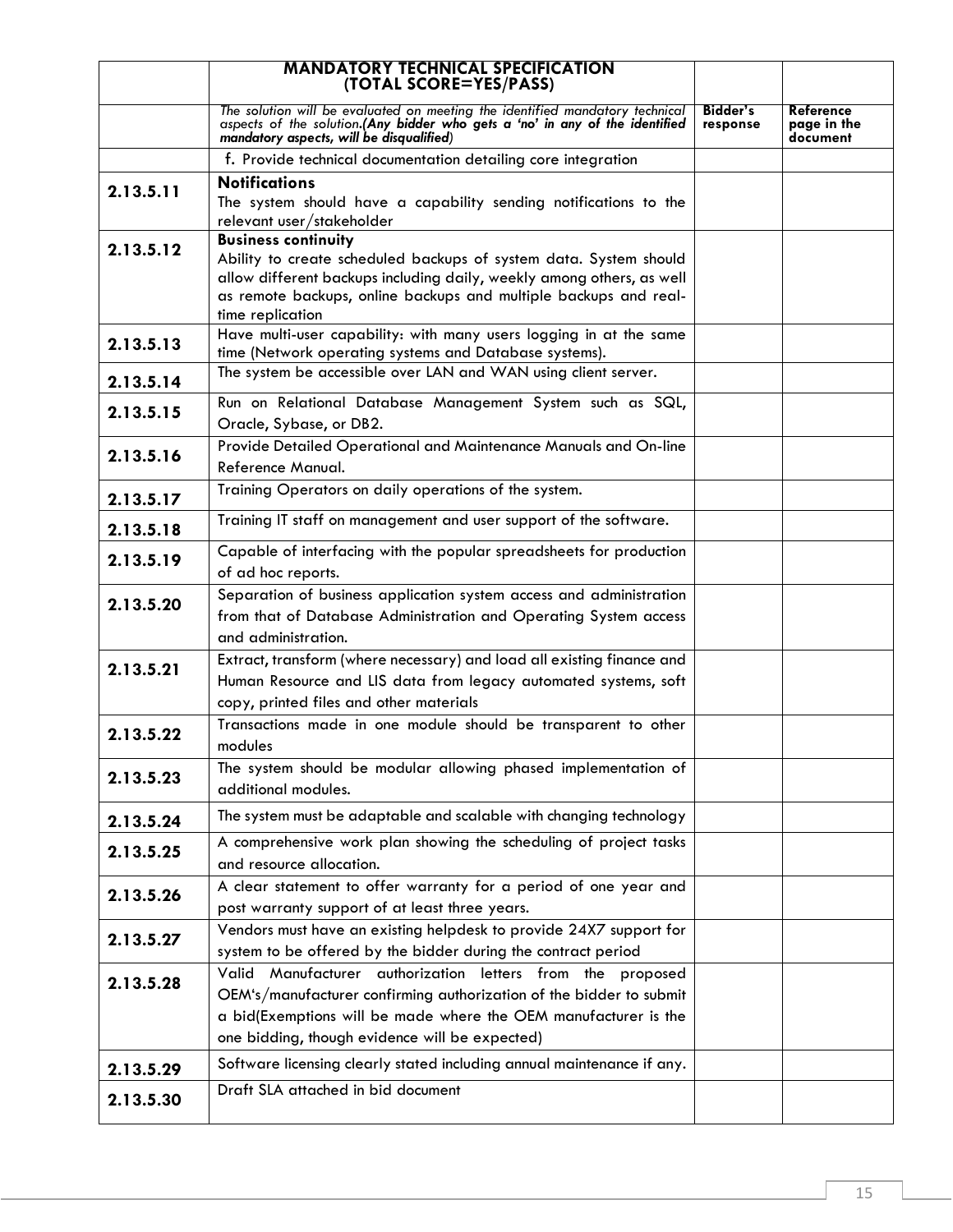|           | <b>MANDATORY TECHNICAL SPECIFICATION</b><br>(TOTAL SCORE=YES/PASS)                                                                                                                                    |                             |                                      |  |
|-----------|-------------------------------------------------------------------------------------------------------------------------------------------------------------------------------------------------------|-----------------------------|--------------------------------------|--|
|           | The solution will be evaluated on meeting the identified mandatory technical<br>aspects of the solution.(Any bidder who gets a 'no' in any of the identified mandatory aspects, will be disqualified) | <b>Bidder's</b><br>response | Reference<br>page in the<br>document |  |
| 2.13.5.31 | The vendor should have the ability to streamline integration of ERP                                                                                                                                   |                             |                                      |  |
|           | solution with existing licensing and inspection system (LIS) which is on<br>SharePoint platform.                                                                                                      |                             |                                      |  |
| 2.13.5.32 | The system should be user friendly, menu driven with extensive online<br>help facilities.                                                                                                             |                             |                                      |  |
| 2.13.5.33 | The system should have an extensive use of parameters and tables to<br>ensure that the system is flexible to enable the KDB accommodate                                                               |                             |                                      |  |
|           | future changes.                                                                                                                                                                                       |                             |                                      |  |
| 2.13.5.34 | <b>Reports:</b><br>a. Have an adhoc report writer that will enable KDB to design and<br>tailor existing reports to meet specific reporting requirements.                                              |                             |                                      |  |
|           | b. Statutory and user defined reports and Queries for each<br>module                                                                                                                                  |                             |                                      |  |
| 2.13.5.35 | Transaction Rollback After Crash, System Integrity Check for file and<br>data corruption.                                                                                                             |                             |                                      |  |
| 2.13.5.36 | Solution is web enabled and support XML and XHTML.                                                                                                                                                    |                             |                                      |  |
| 2.13.5.37 | Ability to integrate with existing email service                                                                                                                                                      |                             |                                      |  |
| 2.13.5.38 | Every subsystem/module should have an analytic dashboard and also<br>have executive dashboard for senior management.                                                                                  |                             |                                      |  |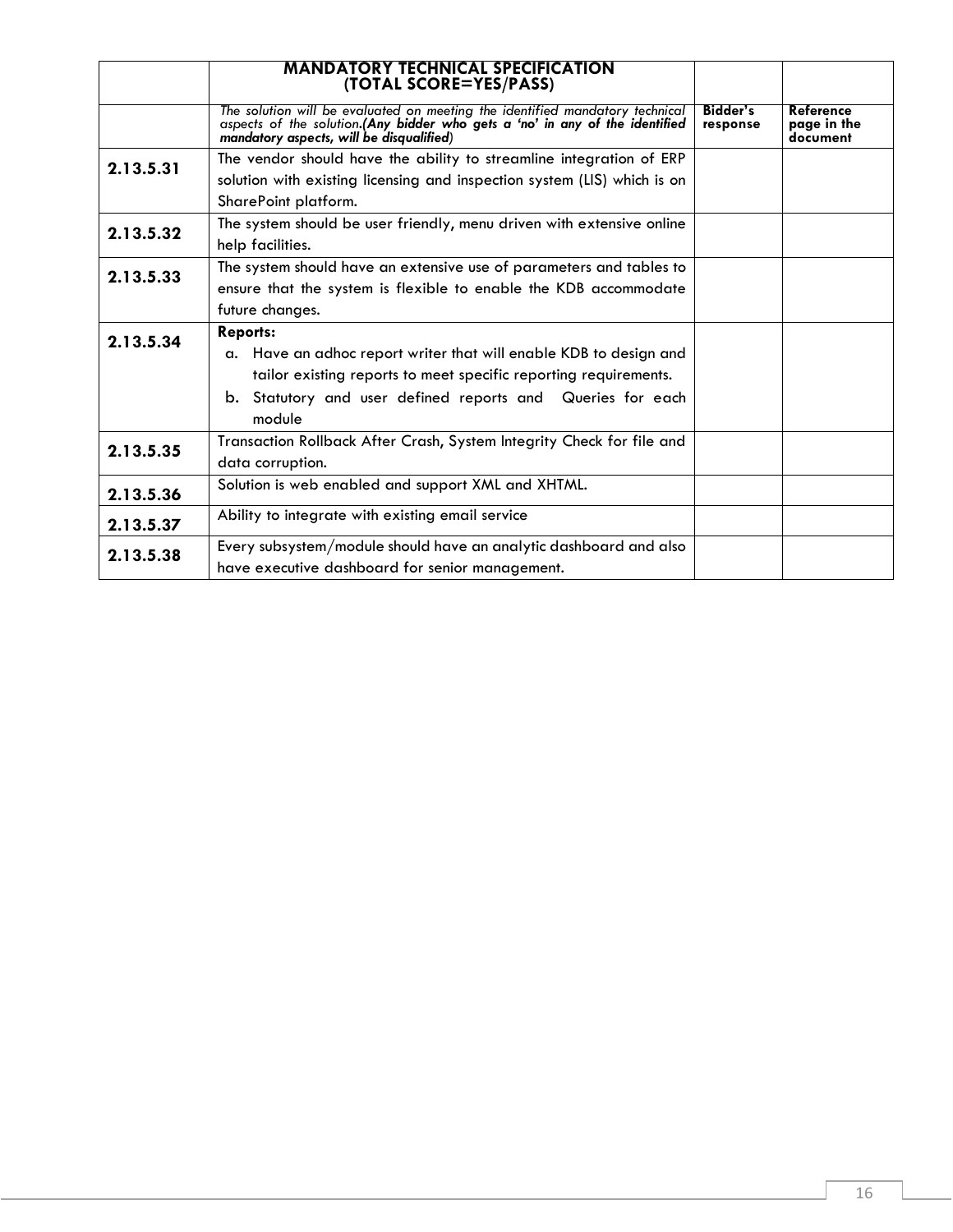# **SECTION 2: DETAILED TECHNICAL SPECIFICATIONS**

|                                                                                                                                                                                                                                                                                                                                                                                  | 2. DETAILED TECHNICAL SPECIFICATIONS (TOTAL SCORE=80%)                                                                                                                                                                    |    |
|----------------------------------------------------------------------------------------------------------------------------------------------------------------------------------------------------------------------------------------------------------------------------------------------------------------------------------------------------------------------------------|---------------------------------------------------------------------------------------------------------------------------------------------------------------------------------------------------------------------------|----|
| <b>Detailed</b><br><b>Technical Specs</b>                                                                                                                                                                                                                                                                                                                                        | The solution will be evaluated on meeting the detailed technical aspects<br>As per technical specification mentioned in this document respectively<br>that will not have been evaluated under mandatory as outlined above | 80 |
| $SCORE = 80\%)$                                                                                                                                                                                                                                                                                                                                                                  | 1. CAPABILITY OF THE FIRM, PAST PERFORMANCE, METHODOLOGY AND DEMONSTRATION (TOTAL                                                                                                                                         |    |
| <b>Past Experience</b><br><b>Capability of</b><br>1. Previous handling of 5 similar projects -<br>The Firm, Past<br>Performance,<br>a. Provide a list of major customers where you have successfully<br>Methodology<br>and Demo<br>implemented the ICT systems.<br>(Provide contact details and company/organization,<br>contracts/award letter/LPO, project details, completion |                                                                                                                                                                                                                           | 15 |
|                                                                                                                                                                                                                                                                                                                                                                                  | certificate/letter etc.).                                                                                                                                                                                                 |    |
|                                                                                                                                                                                                                                                                                                                                                                                  | Methodology<br>1. Adequacy of the proposed methodology and work plan in responding<br>to the Terms of Reference                                                                                                           | 10 |
|                                                                                                                                                                                                                                                                                                                                                                                  | 2. Clear and concise project implementation/execution plans with logical<br>sequence of tasks and milestones                                                                                                              | 5  |
|                                                                                                                                                                                                                                                                                                                                                                                  | 3. Project organization chart with clear roles, responsibilities and                                                                                                                                                      | 5  |
|                                                                                                                                                                                                                                                                                                                                                                                  | reporting lines                                                                                                                                                                                                           | 5  |
|                                                                                                                                                                                                                                                                                                                                                                                  | 4. Complete training plan for technical, super users and end users                                                                                                                                                        | 5  |
|                                                                                                                                                                                                                                                                                                                                                                                  | 5. Testing plan and migration plan<br>6. Vendor support mechanism/plan after go-live (within and after the six                                                                                                            | 5  |
|                                                                                                                                                                                                                                                                                                                                                                                  | months' support period)                                                                                                                                                                                                   |    |
|                                                                                                                                                                                                                                                                                                                                                                                  | <b>Demonstration of The System</b><br>(Technical aspects-any existing system that has the functionalities described<br>in the technical specification section and terms of reference in this<br>document)                 | 30 |
|                                                                                                                                                                                                                                                                                                                                                                                  | 3. TECHNICAL STAFF COMPETENCES (TOTAL SCORE=80%)                                                                                                                                                                          |    |
|                                                                                                                                                                                                                                                                                                                                                                                  | Attach the CVs accompanied by copies of Academic and specialization certificates for key personnel proposed for<br>administration and execution of the contract                                                           |    |
| <b>Project Manager</b>                                                                                                                                                                                                                                                                                                                                                           | Masters in Computer Science, Engineering, ICT or related degree<br>1.                                                                                                                                                     | 15 |
|                                                                                                                                                                                                                                                                                                                                                                                  | (S)He should have a minimum of 10 years' experience in ICT field<br>2.                                                                                                                                                    |    |
|                                                                                                                                                                                                                                                                                                                                                                                  | 3.<br>Minimum of 5 years' experience in Project Management                                                                                                                                                                |    |
|                                                                                                                                                                                                                                                                                                                                                                                  | Professional experience in developing and implementing and<br>4.                                                                                                                                                          |    |
|                                                                                                                                                                                                                                                                                                                                                                                  | managing scalable systems with competencies in system analysis and                                                                                                                                                        |    |
|                                                                                                                                                                                                                                                                                                                                                                                  | design, business continuity management (BCM) and information                                                                                                                                                              |    |
|                                                                                                                                                                                                                                                                                                                                                                                  | security management and IT in general. Give a minimum of four                                                                                                                                                             |    |
|                                                                                                                                                                                                                                                                                                                                                                                  | projects                                                                                                                                                                                                                  |    |
|                                                                                                                                                                                                                                                                                                                                                                                  | 5. (S)He should have a PMI or other equivalent project management                                                                                                                                                         |    |
|                                                                                                                                                                                                                                                                                                                                                                                  | certifications and/or training in project management and/or                                                                                                                                                               |    |
|                                                                                                                                                                                                                                                                                                                                                                                  | certification in business analysis or any relevant field.                                                                                                                                                                 |    |

٦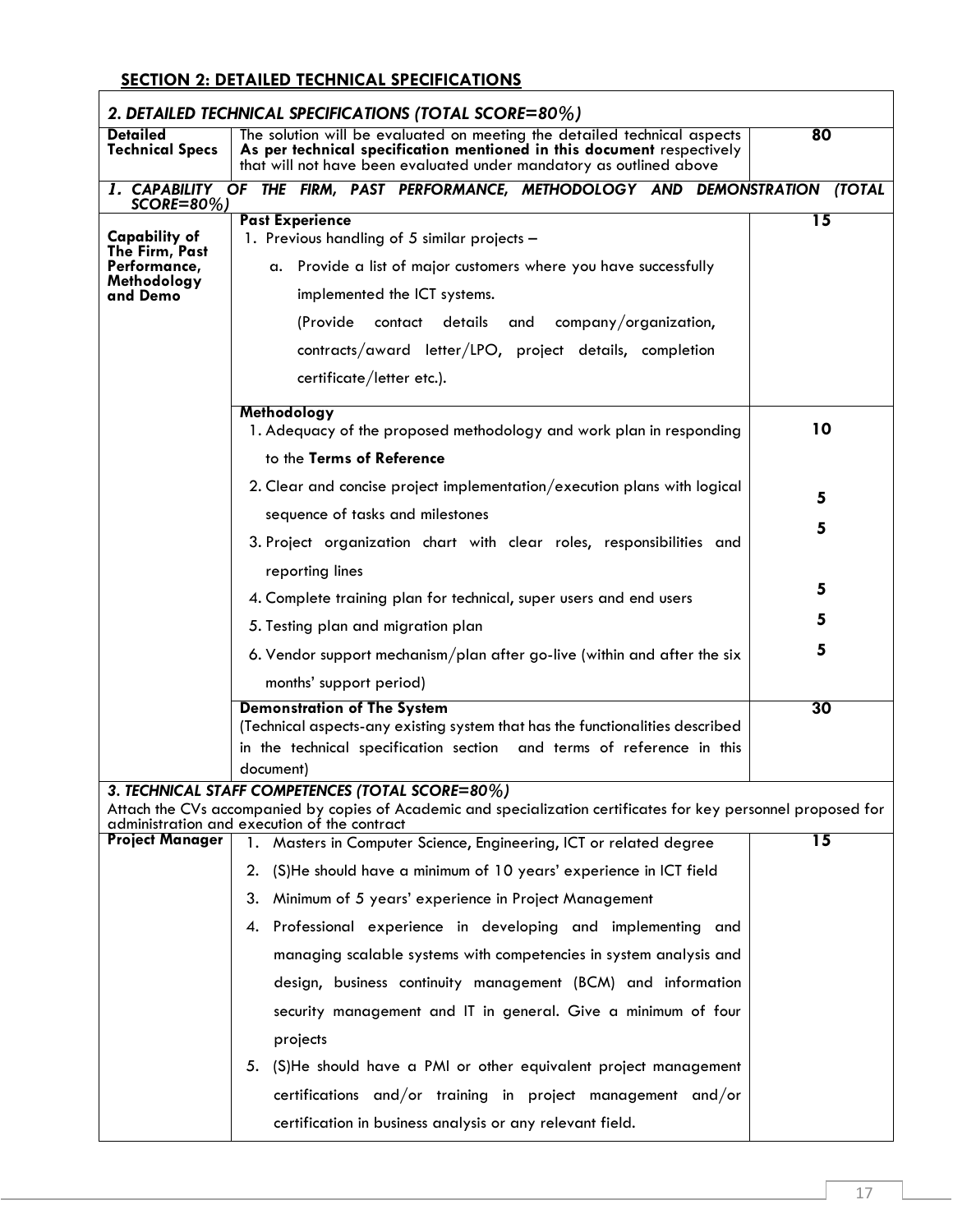| <b>Security expert</b>                                                                                   | 1. B.SC/ in Computer Science, Software Engineering or related degree    |                 |  |
|----------------------------------------------------------------------------------------------------------|-------------------------------------------------------------------------|-----------------|--|
|                                                                                                          | 2. Have relevant certifications in the area of system security.         |                 |  |
|                                                                                                          | 3. 4+ years of experience in ICT security field and should have         |                 |  |
|                                                                                                          | in ICT<br>systems<br>security design,<br>development,<br>experience     |                 |  |
|                                                                                                          | Implementation. Give a minimum of four projects                         |                 |  |
| <b>System</b>                                                                                            | B.Sc in Computer Science, Software Engineering or related degree<br>1.  | 15              |  |
| designer and<br>developer/                                                                               | 2. Have relevant certifications in systems development e.g. expert      |                 |  |
| <b>System</b><br><b>Engineer</b>                                                                         | system engineering professional (ESEP), certified system engineering    |                 |  |
|                                                                                                          | professional (CSEP) etc. and have relevant certification in the area of |                 |  |
|                                                                                                          | web-based systems and certification in various Programming              |                 |  |
|                                                                                                          | software e.g. C, C++, ORACLE, MYSQL, the area.                          |                 |  |
|                                                                                                          | 3. 4+ years of experience in ICT system design, development and         |                 |  |
|                                                                                                          | implementation. Give a minimum of four projects                         |                 |  |
|                                                                                                          |                                                                         | $\overline{10}$ |  |
| 1. B.Sc or Diploma in computer science/IT or relevant field and have<br><b>Database</b><br>developer and |                                                                         |                 |  |
| administrator                                                                                            | relevant certifications in the area of database development.            |                 |  |
|                                                                                                          | 2. (3 Years) experience in system development/ or in relevant field.    |                 |  |
|                                                                                                          | give reference of three projects                                        |                 |  |
| <b>System</b><br>integration                                                                             | B.Sc or Diploma in computer science/IT or relevant field and<br>1.      | 15              |  |
| expert                                                                                                   | Have relevant certifications in the area of system development.<br>2.   |                 |  |
|                                                                                                          | 3.<br>(3 Years) experience in system development and integration/ or in |                 |  |
|                                                                                                          | relevant field. Give reference of three projects                        |                 |  |
| Web-based<br>system                                                                                      | B.Sc or Diploma in computer science/IT or relevant field and have<br>1. | 10              |  |
| developer                                                                                                | relevant certifications in the area of system development.              |                 |  |
|                                                                                                          | 2. (3 Years) experience in online/web based system development or in    |                 |  |
|                                                                                                          | relevant field. Give reference of three projects                        |                 |  |
|                                                                                                          |                                                                         |                 |  |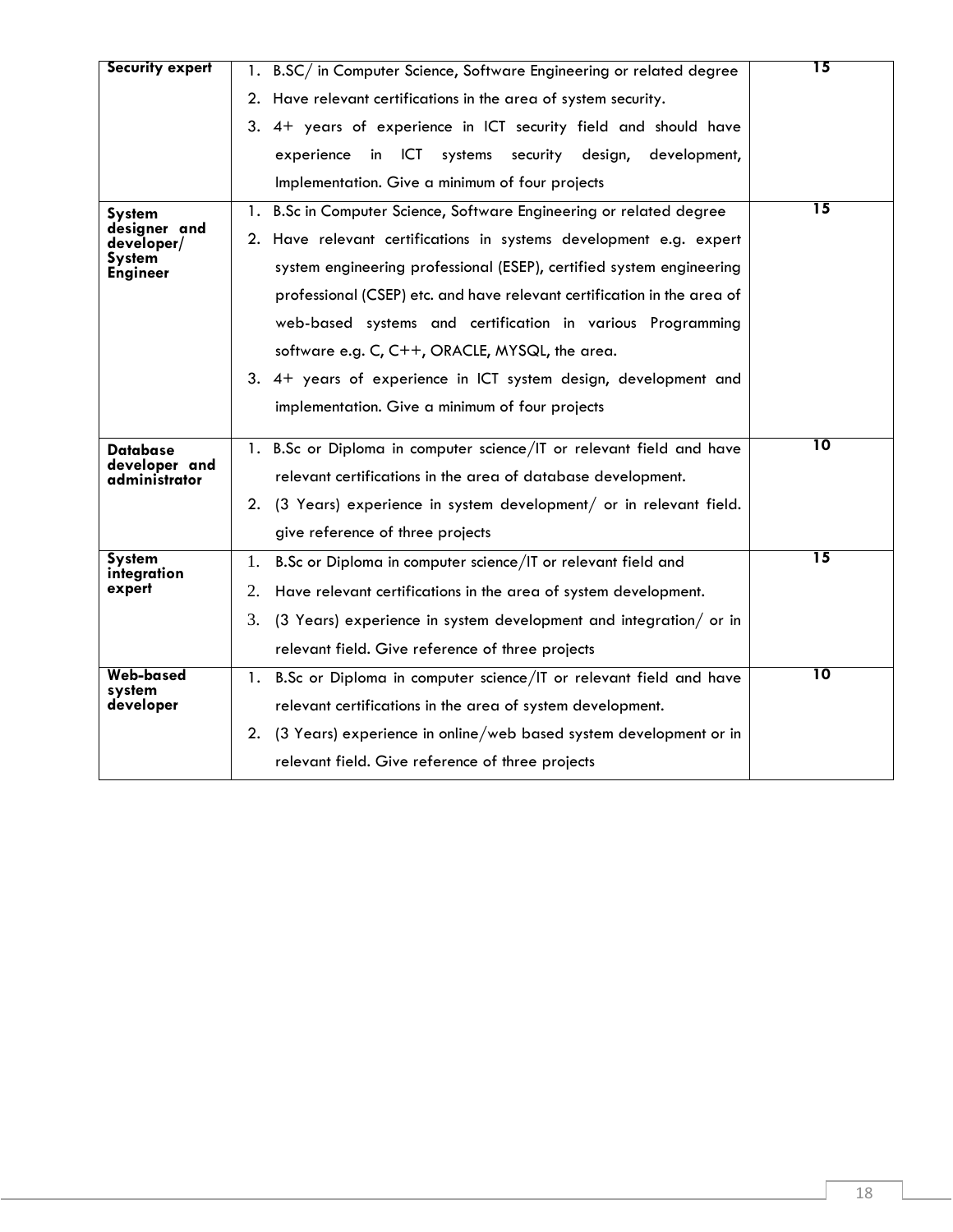### **SECTION 3: DEMONSTRATION TECHNICAL**

Demonstration Technical scoring (The detailed aspects of proposed ERP solution aggregated scores totalling to 30%)

| No | <b>Criteria</b>                                                                                        | Marks |
|----|--------------------------------------------------------------------------------------------------------|-------|
| 1. | System is easy to use and has a clean interface, uses web based technology<br>and is mobile responsive | 5     |
| 2. | Seamless end to end demonstration of all processes                                                     | 10    |
| 3. | The demonstrated system has robust business intelligence and reporting<br>features                     |       |
| 4. | The demonstrated system supports integration to other systems (internal and<br>external)               | 5     |
| 5. | Demonstrate adequate security features                                                                 | 5     |
|    | Total                                                                                                  | 30    |

Bidders who score a minimum of 25 out of 30 marks shall proceed to the next stage of evaluation.

**The minimum technical score required to pass the four criterions above is as given below:**

- *1) MANDATORY TECHNICAL SPECIFICATION (TOTAL SCORE=YES/PASS)* **Any bidder who gets a 'NO' in any of the identified mandatory aspects, will be disqualified)**
- *2) DETAILED TECHNICAL SPECS (TOTAL SCORE=80%)- minimum score 75%*
- *3) CAPABILITY OF THE FIRM: PAST PERFORMANCE, METHODOLOGY AND DEMO (TOTAL*

*SCORE=80%)- - minimum score 75%*

4) *TECHNICAL STAFF COMPETENCES (TOTAL SCORE=80%)- minimum score 75%*

**The minimum aggregate score for all the three scored criterion above required to pass is: 75% out of 80%**.

**STAGE 3: The Financial Evaluation (quoted prices, liquidity) 20%**

The Bidders who scores 80% and above will be deemed to be technically responsive and will be evaluated for responsiveness. Only the Financial Bids of those who have technically qualified shall be opened for further evaluation.

Scores will be allocated for, liquidity, fully itemized costs, filling of the relevant forms. The score out of 20 for each bidder will be recorded.

### **STAGE 4: Ranking of the bidders using the formula**

1. The individual technical scores of the technically qualified Bidders, will be normalized as per the formula below:

 $T_n = (Tb/Tmax) \times 80/100$ 

where: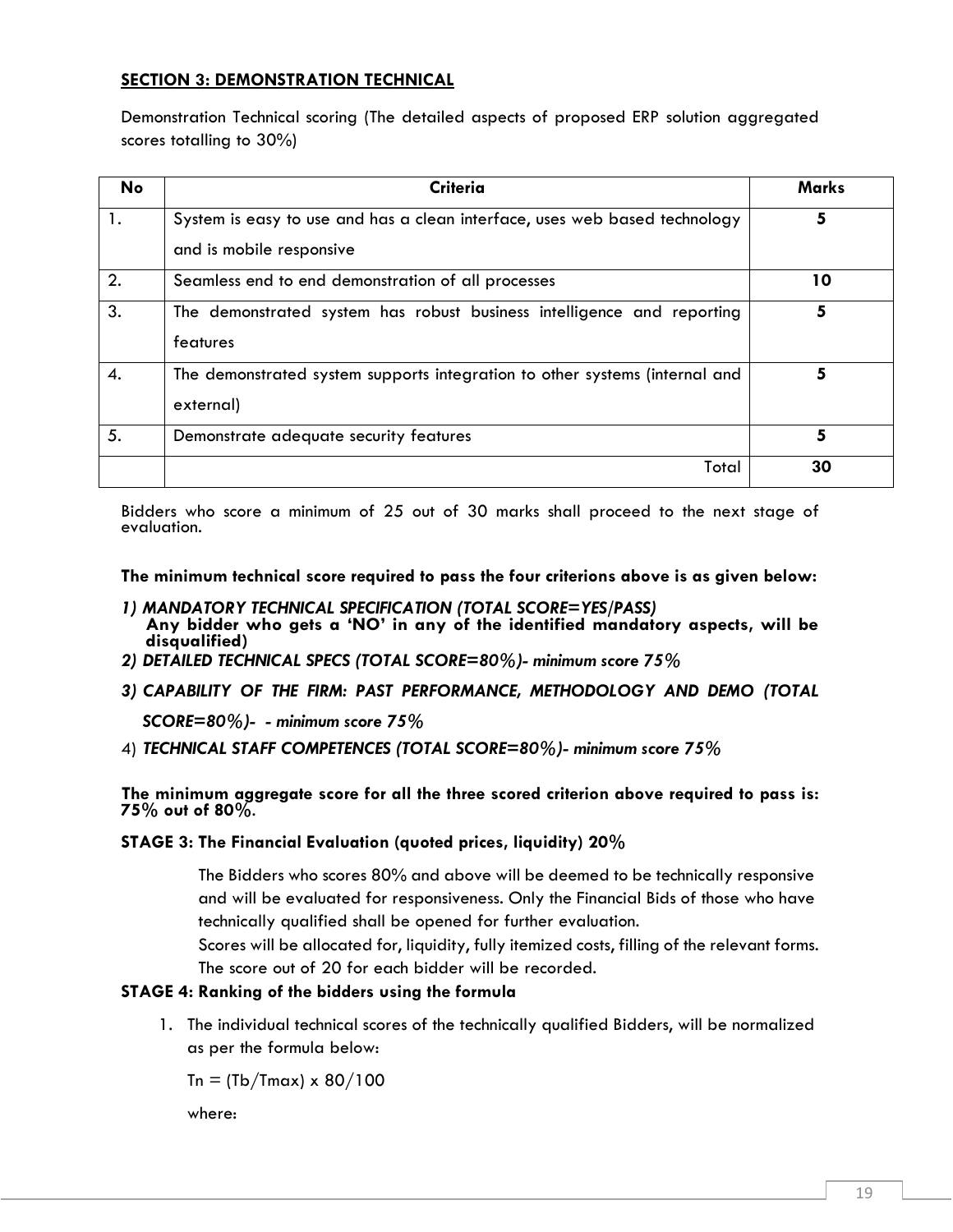Tn = Normalized technical score for the Bidder under consideration  $Tb =$  Absolute technical score for the Bidder under consideration  $T$ max  $=$  Maximum absolute technical score obtained by any Bidder

2. The commercial scores will be calculated as per formula given below:

 $Fn = (Fmin/Fb) * X/100$ 

where:

 $X =$  The financial score for individual bidders

- Fn = Normalized financial score for the Bidder under consideration
- $Fb =$  The commercial bid value of the Bidder under consideration

Fmin = Minimum commercial Value bid

3. The overall score will be calculated as per the formula given below:

$$
B_n=T_n+F_n
$$

where:

Bn = Overall score of the Bidder under consideration

Tn = Normalized technical score of the Bidder under consideration

Fn = Normalized financial score of the Bidder under consideration

Final Selection of Bidder will be done based on added individual score achieved by the Bidder in techno-commercial evaluation. The Bid with the highest Evaluated Bid Score (B) among responsive bids shall be termed the Lowest Evaluated Bid and is eligible for Contract award. The final scores would be rounded off to two decimals and in case of a tie, the bidder with lower financial quote will be selected.

#### **STAGE 5: Due-diligence (Mandatory and scoring)**

Due-diligence will be conducted on the bidder who will have emerged a winner. In case the report is not positive the second lowest responsive bidder will be considered for due diligence.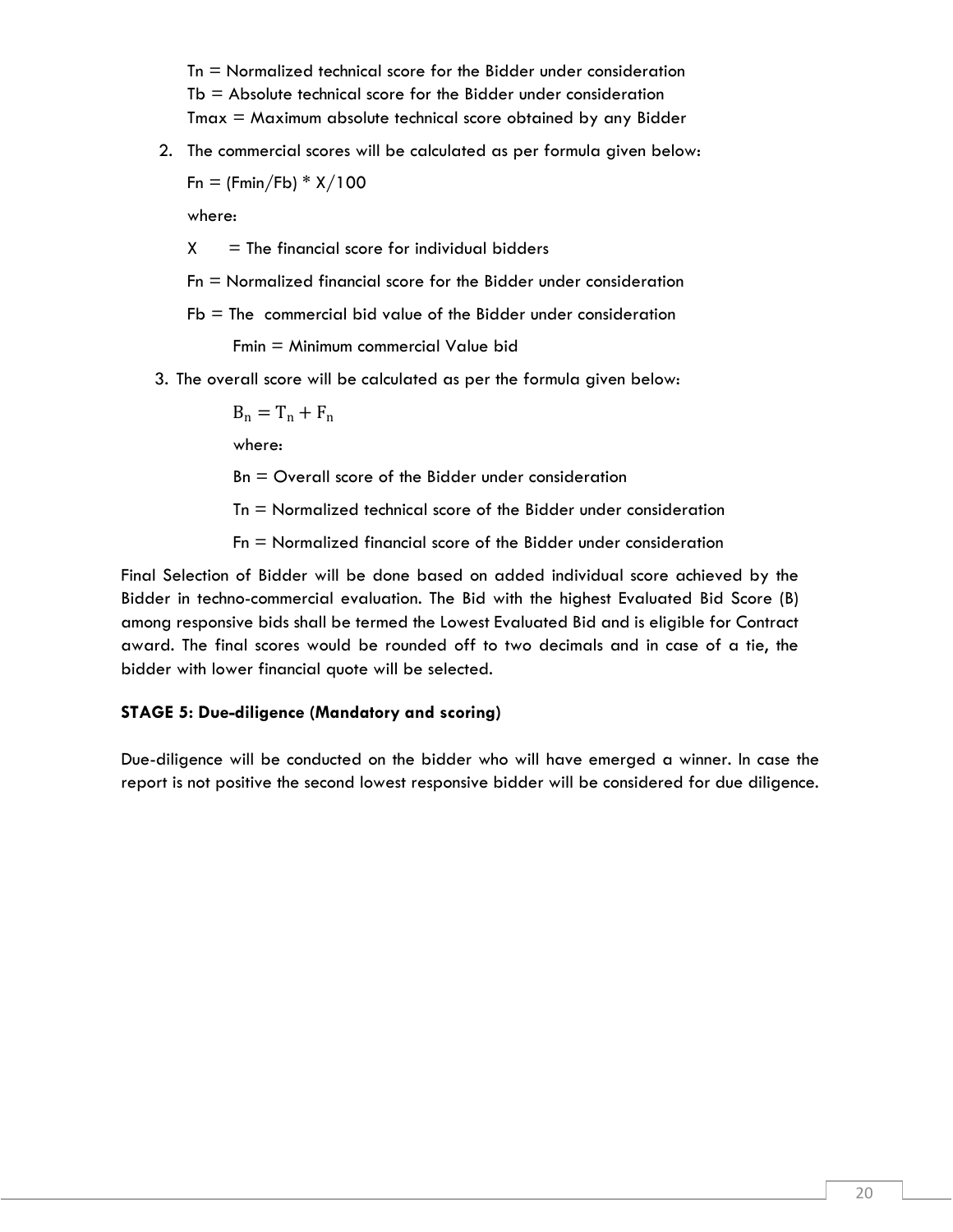### <span id="page-20-0"></span>**3. SECTION III: TECHNICAL PROPOSAL**

Notes on the preparation of the Technical Proposals

- **3.1** In preparing the technical proposals the consultant is expected to examine all terms and information included in the RFP. Failure to provide all requested information shall be at the consultants own risk and may result in rejection of the consultant's proposal.
- **3.2** The technical proposal shall provide all required information and any necessary additional information and shall be prepared using the standard forms provided in this Section.
- **3.3** The Technical proposal shall not include any financial information unless it is allowed in the Appendix to information to the consultants or the Special Conditions of contract.

### <span id="page-20-1"></span>**4. SECTION IV: FINANCIAL PROPOSAL**

Notes on preparation of Financial Proposal

- **4.1** The Financial proposal prepared by the consultant should list the costs associated with the assignment. These costs normally cover remuneration for staff, subsistence, transportation, services and equipment, printing of documents, surveys etc as may be applicable. The costs should be broken done to be clearly understood by the procuring entity.
- **4.2** The financial proposal shall be in Kenya Shillings or any other currency allowed in the request for proposal and shall take into account the tax liability and cost of insurances specified in the request for proposal.
- **4.3** The financial proposal should be prepared using the Standard forms provided in this part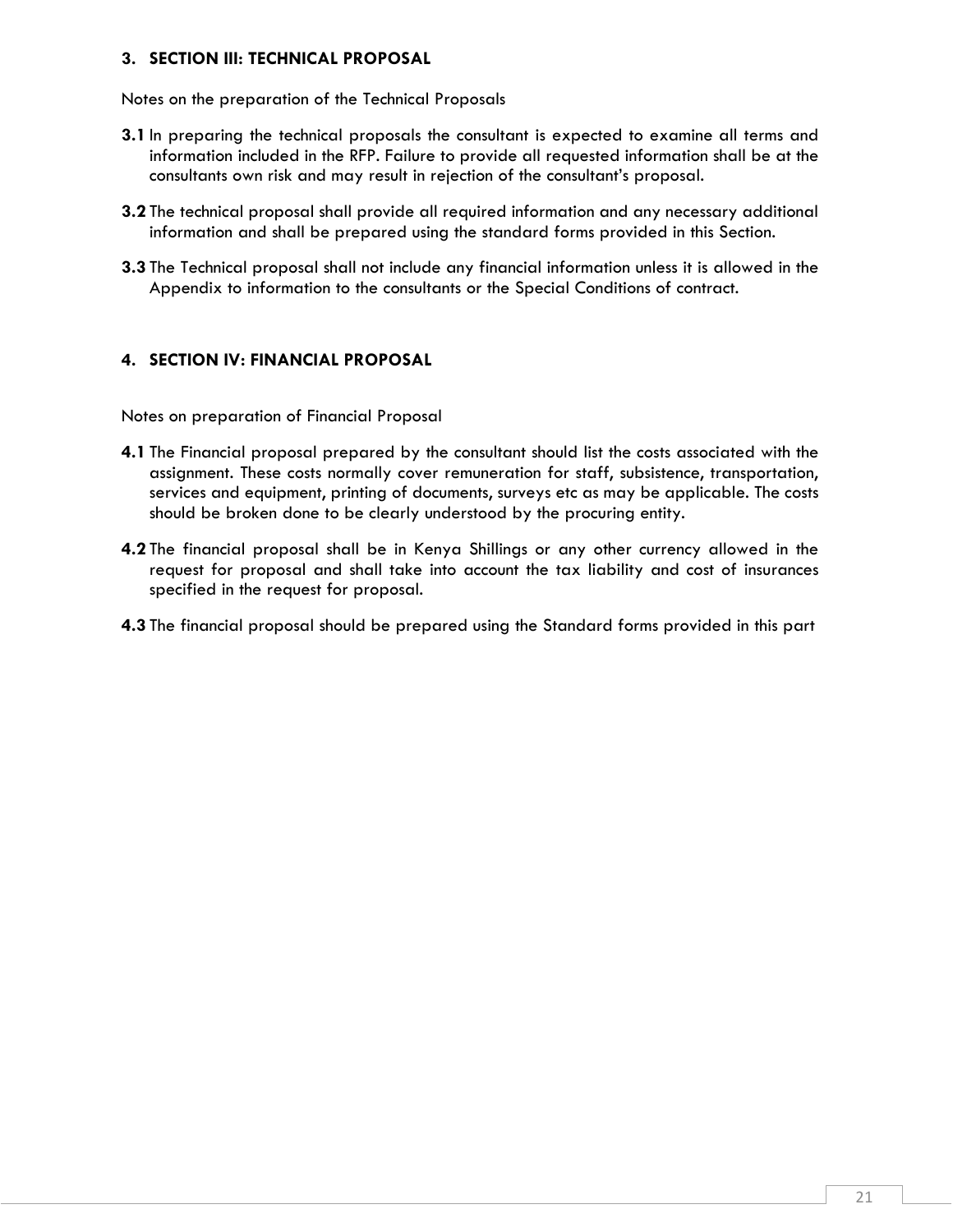### <span id="page-21-0"></span>**5. SECTION V: TERMS OF REFERENCE (SCHEDULE OF REQUIREMENTS)**

### **5.1. BACKGROUND**

Kenya Dairy Board (KDB) is a state corporation under the Ministry of Agriculture and Irrigation established through an Act of Parliament, CAP 336 of the Laws of Kenya. It is from this Act that the Board derives its mandate of regulating, developing and promoting the dairy industry in Kenya. The Board has a role to promote development and adoption of modern and appropriate technologies, equipment's and ICT to improve efficiency and productivity in the dairy value chain. KDB has its Headquarter based in Nairobi NSSF building with 24 branches stationed in milk producing and consuming regions within the country.

The Board has identified automation of its core processes being crucial in improving service delivery and development of the dairy industry. To effectively improve service delivery to stakeholders, a comprehensive management information system must be put in place to assist in its operations and decision making. Enterprise Resource Planning (ERP) Solution has been identified as necessary tool to improve Board's operations effectively, strengthen capacity, efficient by saving on valuable time on decision making, satisfying customers and delivering growth within the dairy industry and the Board. Implementation of ERP will assist in the following ways:

- a. Improve efficiency by eliminating repetitive processes and greatly reduce manual interventions and also streamline Board's business processes.
- b. Assist in service delivery as most of our core processes will be automated.
- c. It will enhance collaboration between departments by integration with existing system to avoid duplicity of systems.
- d. It will standardize the operation of the Board, save time and increase productivity levels.
- e. ERP solution will make reporting easier and more customizable. Improved reporting capabilities, the Board will respond to complex data requests more easily.
- f. ERP solution will improve the accuracy, consistency, and security of data, all through builtin resources and firewalls

### **5.2. CURRENT ICT ENVIROMENT**

Kenya Dairy Board has invested in ICT system and infrastructure to enhance efficiency and improve service delivery.

### **5.2.1. ICT Systems:**

The table below give a list of the existing system that are operating within the Board

| <b>System</b>            | <b>Purpose</b>              | <b>Environment</b>              |
|--------------------------|-----------------------------|---------------------------------|
| Licensing and Inspection | Licensing and Inspection of | HP ProLiant DL380 G8 Server.    |
| System                   | Dairy Business unit.        | Window Server 2012, Developed   |
|                          |                             | in PHP, SharePoint 2013 and SQL |
|                          |                             | 2014                            |
| QuickBooks Pro 2014      | Standalone financial        | HP ProLiant DL380 G6 Window     |
|                          | System                      | Server 2012, running on SQL     |
|                          |                             | Server 2014                     |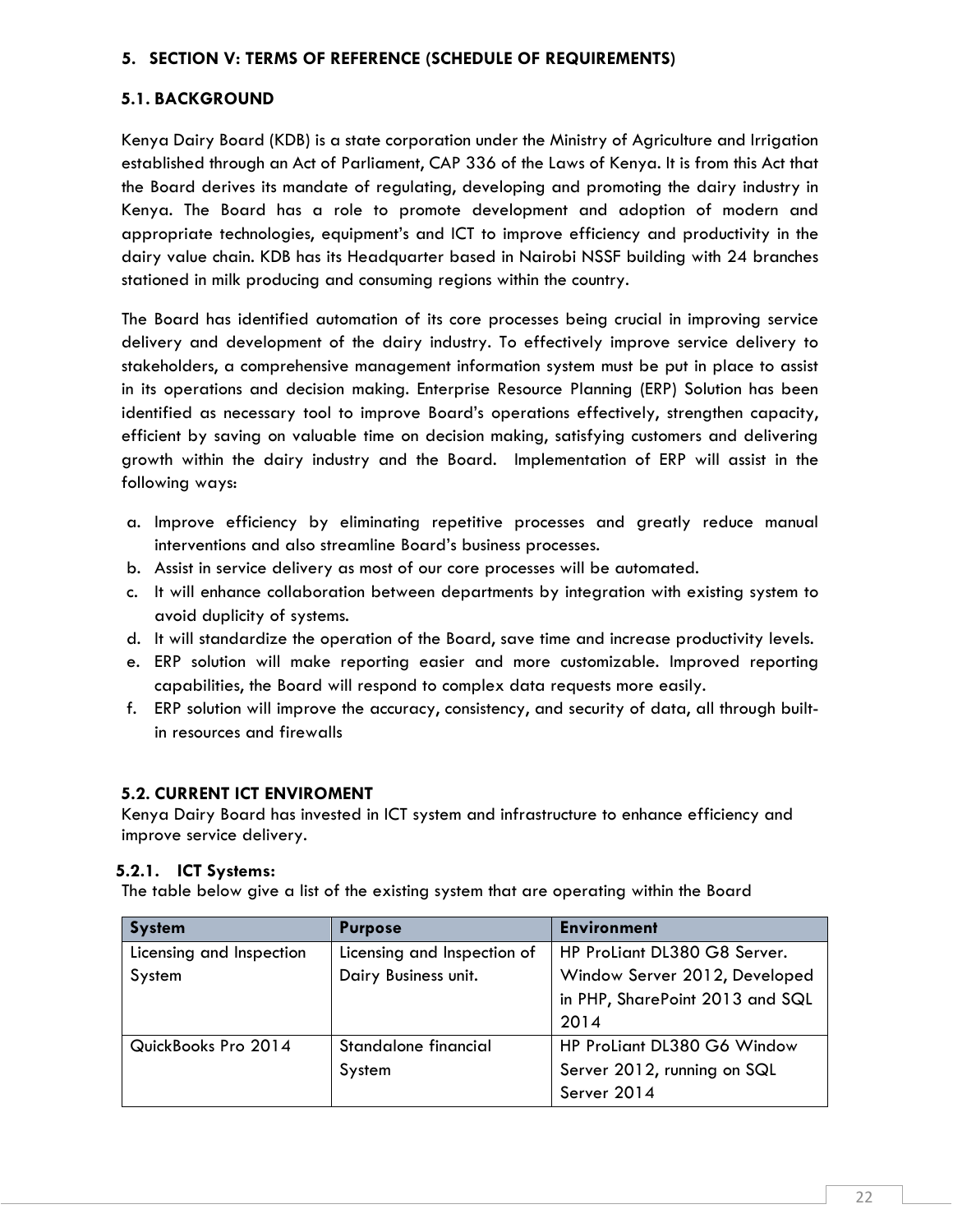| Interpay Human Resource         | Human resource        | HP ProLiant DL380 G6, Window       |
|---------------------------------|-----------------------|------------------------------------|
| System                          | management system for | Server 2012, system developed in   |
|                                 | Personnel profile and | PHP, SQL Server 2014               |
|                                 | Payroll system        |                                    |
| <b>Email Service</b>            | Sending and receiving | Hosted by service provider Jamii   |
|                                 | email                 | Telkom Ltd. Access using C-panel   |
|                                 |                       | 78.0.23 and configured directly to |
|                                 |                       | user machine.                      |
| <b>E-sets Endpoint Security</b> | Network security and  | HP ProLiant ML110 G7 running on    |
|                                 | antivirus solution    | Window Server 2012                 |

### **5.2.2. ICT Hardware Environment**

The ICT systems are supported and accessed through various servers and end-user devices such as tablets, mobile phones, desktops, Macbooks and laptops. Table below provides a summary of the current hardware at KDB

| <b>Hardware</b>       | <b>Purpose</b>                                  | <b>Environment</b>              |
|-----------------------|-------------------------------------------------|---------------------------------|
| Server 1              | <b>Active Directory Sever</b>                   | HP ProLiant DL380 G6 running on |
|                       |                                                 | Window Server 2012.             |
| Server <sub>2</sub>   | QuickBook and HRMS Server                       | HP ProLiant DL380 G6 running on |
|                       |                                                 | Window Server 2012, SQL 2014    |
|                       |                                                 | <b>Database</b>                 |
| Server 3              | Licensing and Inspection System                 | HP ProLiant DL380 G8 running on |
|                       | Server                                          | Window Server 2012, SharePoint  |
|                       |                                                 | 2013                            |
| Server <sub>4</sub>   | <b>LIS Database Server</b>                      | HP ProLiant DL380 G8 running on |
|                       |                                                 | Window Server 2012, SQL 2014    |
|                       |                                                 | Database                        |
| Server <sub>5</sub>   | <b>Endpoint Security Server</b>                 | HP ProLiant ML110 G7 running on |
|                       |                                                 | Window Server 2012, SQL 2014    |
|                       |                                                 | <b>Database</b>                 |
| Firewall              | Perimeter network Firewall                      | Sophos XG210                    |
| Laptop                | Normal Working tools                            | 24 Windows 10 based laptops     |
|                       |                                                 | 4 MacBook Laptops               |
| Desktop               | Normal Working tools                            | 120 Desktop computer based on   |
|                       |                                                 | Windows 10 environment.         |
| <b>Network</b>        | 2 switches for KDB LAN in both 10 <sup>th</sup> | Cisco 3750 Switch 24 port and   |
| Switches              | and 11 <sup>th</sup> floor of NSSF building.    | Cisco Switch 48 port            |
| <b>Mobile Tablets</b> | Inspection of premises and normal               | IOS Tablets - Ipads - 15        |
|                       | working tool for email and                      | Android Tablet - 60             |
|                       | document processing                             |                                 |

### **5.2.3. Network Environment**

KDB has an existing LAN environment with 65 computers connected via two switches. The internet is provided by Jamii Telkom and terminated at our server room using their router. The internet router is connecter to perimeter firewall then to switches which connects to both 10 and 11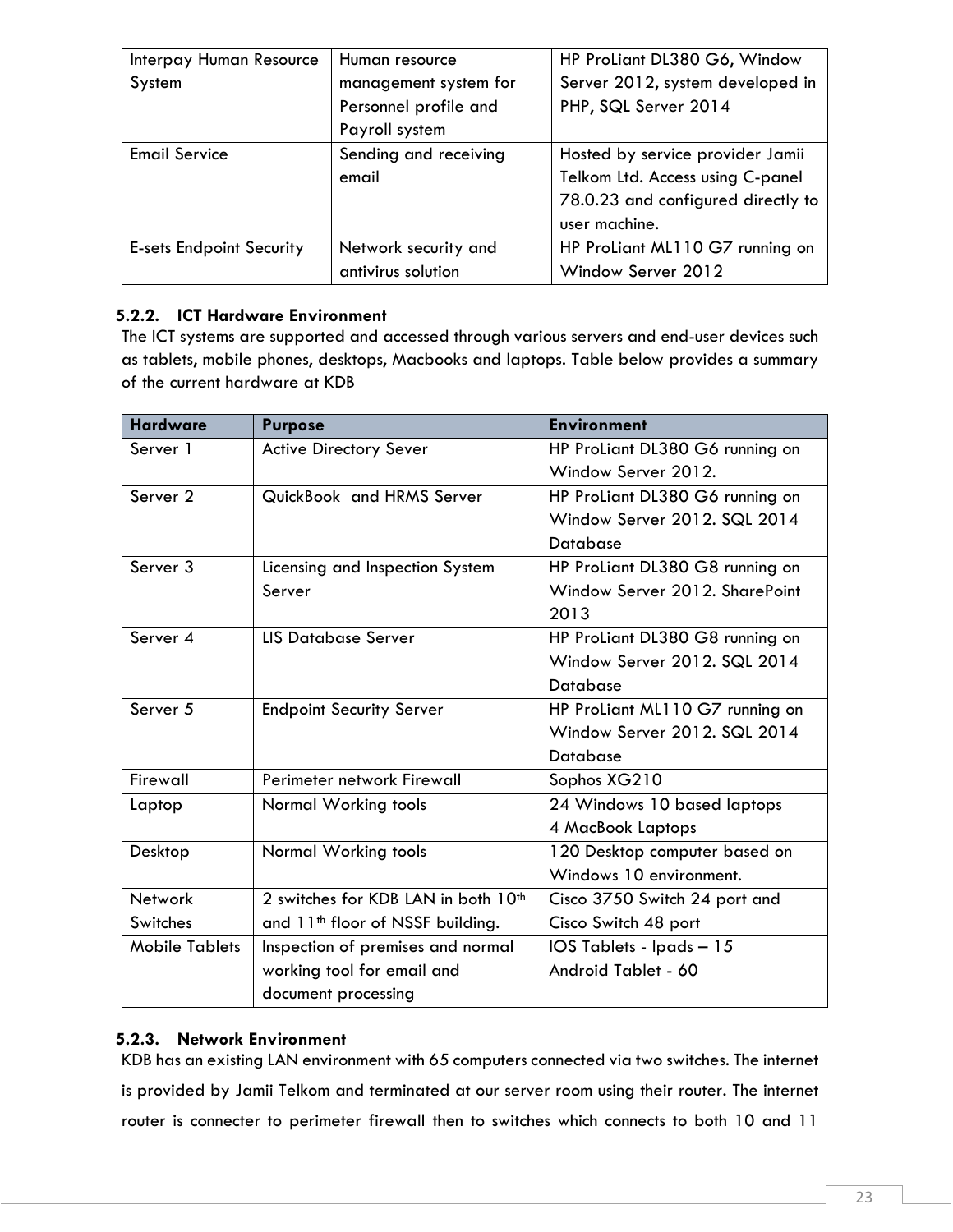floors of our offices. We have 24 Braches countrywide and all have standalone LAN and source their internet locally.

### **5.2.4. System User**

KDB has 138 staff, HQ has the largest number of staff the table below show the number of daily system user in every department.

| <b>Department</b>                          | <b>Staff (Users)</b> |
|--------------------------------------------|----------------------|
| MD office                                  | 3                    |
| Finance                                    | 7                    |
| <b>Regulatory Services</b>                 | 4                    |
| <b>Enterprise and Standard Development</b> | 6                    |
| <b>Supply Chain Management</b>             | 3                    |
| Human Resource                             | $\overline{2}$       |
| <b>Corporate Communication</b>             | 3                    |
| Administration                             | $\mathfrak{D}$       |
| ICT                                        | 3                    |
| <b>Internal Audit</b>                      | $\overline{2}$       |
| KDB Branches (24) with 3 users per station | 72                   |

### **5.3. KENYA DAIRY BOARD PROCESSES**

### **5.3.1. Regulatory Services Department**

### **5.3.1.1. Compliance Division**

- Licensing of Dairy Enterprises
- Licensing of Dairy Managers
- Enforcement of Dairy Industry Act and Regulations:

### **5.3.1.2. Laboratory Division**

• Laboratory Operations

### **5.3.2. Research Enterprise Development Department**

### **5.3.2.1. Trade, Project and Enterprise Development Division.**

- Export Promotion
- Management of imports and exports
- Support to Stakeholders

### **5.3.2.2. Research, Information and Standard Division**

- Review, development and harmonization of dairy standards
- Initiate and foster sustainable partnerships and collaborations for dairy development.
- Conduct of research and surveys
- Collection and Dissemination of Dairy Industry Data and Information

### **5.3.3. Strategy and Planning Division**

• Budgeting Process

### **5.3.4. Finance Department**

• Payment Process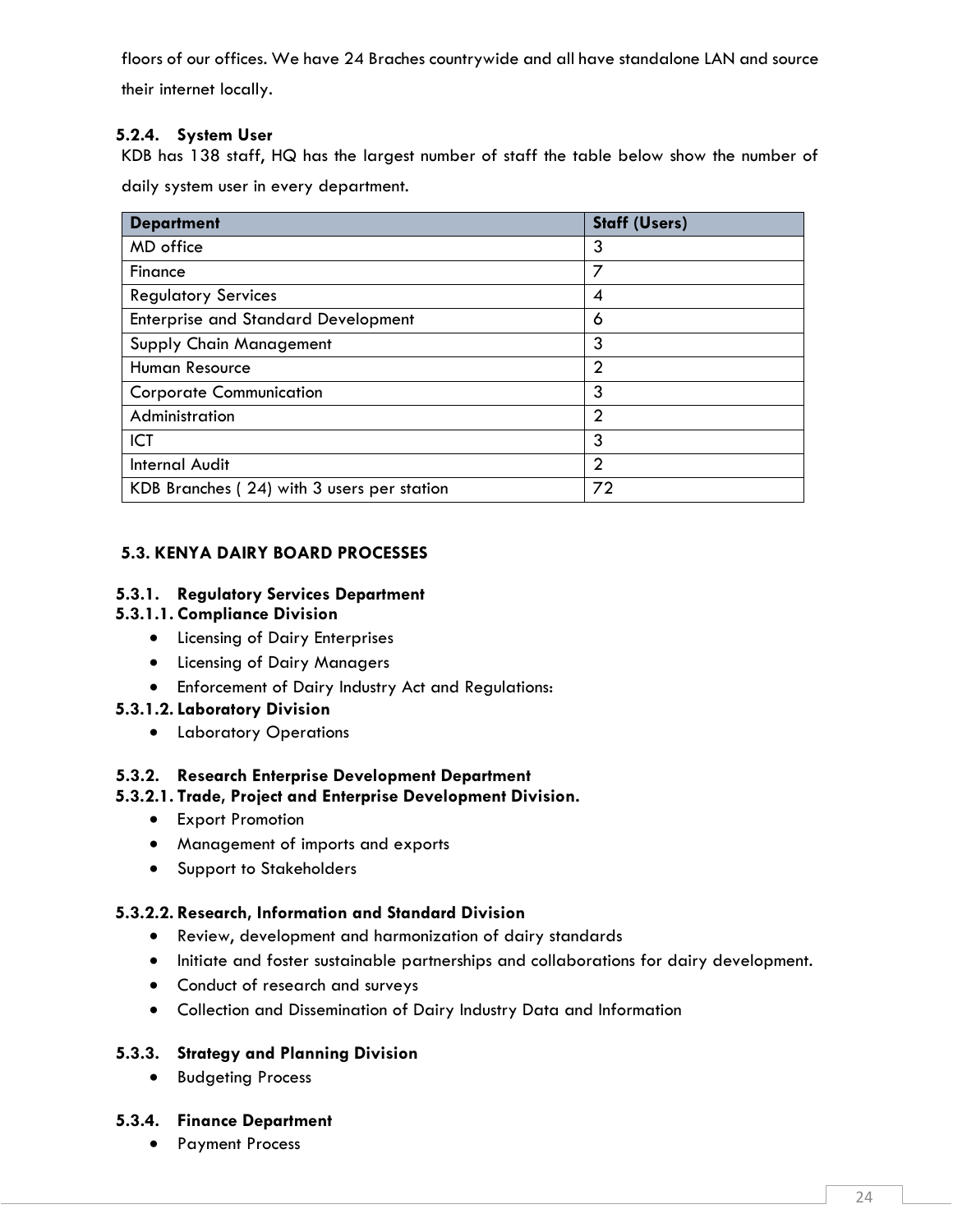- Imprest Process
- Payment of Refunds and Claims
- General Ledger Process
- Cess, Processors' Levy, Interest and Penalties Process
- Application fees, licenses and milk movement permit process
- Import and export permit process
- GoK and other Grants process
- Interest Income process
- Miscellaneous Income process

### **5.3.5. Supply Chain Management**

### **5.3.5.1. Supply Chain Division**

- Procurement and Asset Disposal Planning.
- Procurement Budget Monitoring
- Prequalification/registration of suppliers.
- Purchase/stores requisition management
- Sourcing of goods, works and services
- Evaluation process
- Preparation of professional opinions
- Award of contracts
- Procurement and contract management
- Contract administration, implementation and monitoring
- Inventory management
- Supplier performance management
- Store issues and stock taking
- Board of survey
- Management of outsourced transport services
- Inspection and acceptance
- Statutory reporting- interface with other systems used for statutory reporting
- Sale or disposal of assets

### **5.3.6. Corporate Services Department**

### **5.3.6.1. Human Resource Division**

- Recruitment and Selection
- Employee Registration
- Leave Management
- Payroll Processes
- Training and Development
- Performance Management
- Disciplinary Process
- Salary Advances and Salary in Advance
- Car Loan
- **Staff Grievances**
- Employee Separation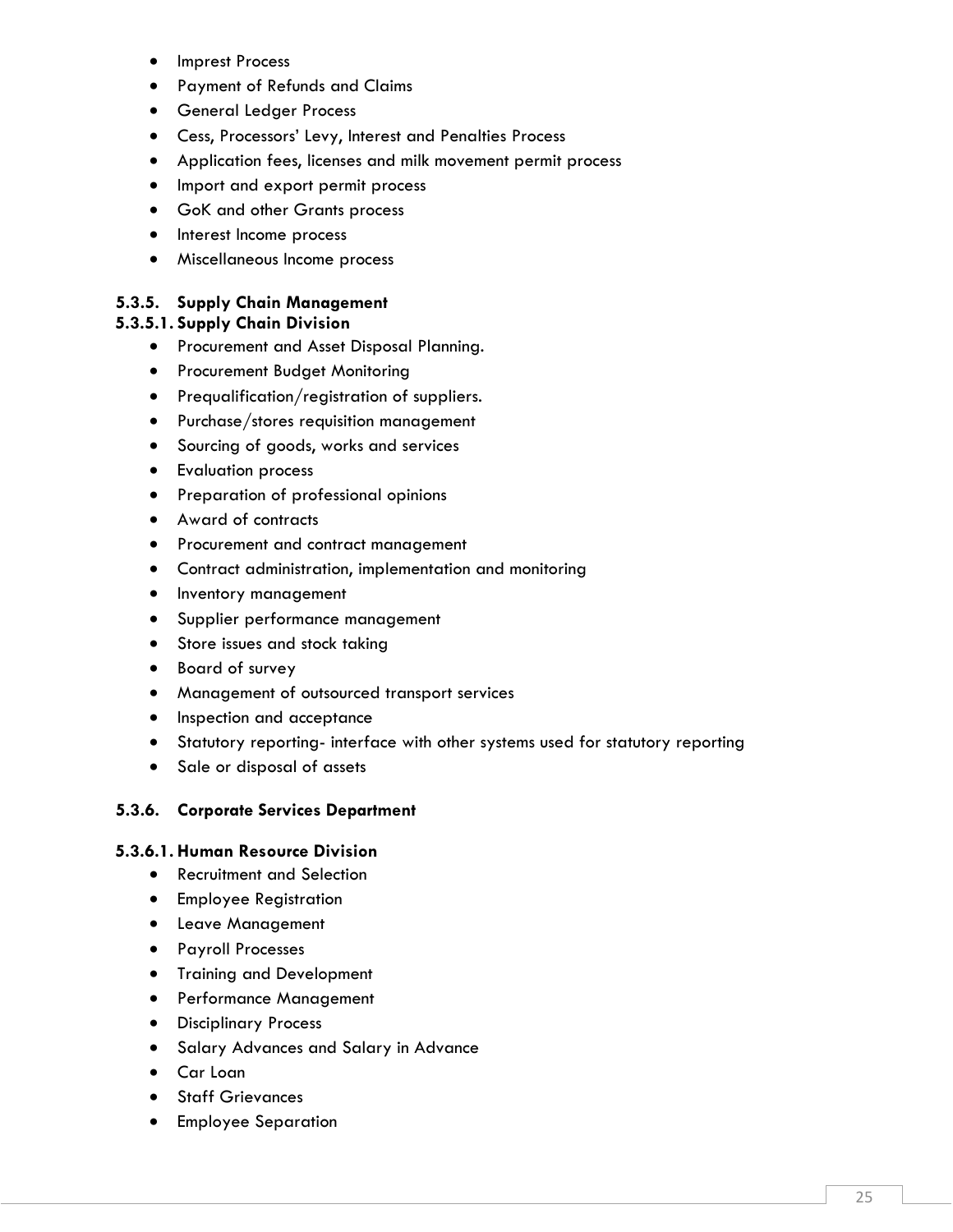### **5.3.6.2. Administration Division**

- Fleet Management
- Asset Insurance
- Asset management and distribution
- Asset maintenance
- Asset tagging and allocation among others
- Replacement, scrapping and decommissioning
- Physical verification and reconciliation
- Control of Records and Documents Process

### **5.3.6.3. Information and Communication Technology**

- User Access Control Management Process
- User Support on ICT Related issues:
- Data Back up
- System and Data Security

### **5.3.6.4. Corporate Communication**

- External Communication
- Dairy promotional Activities
- Corporate Social Responsibility (CSR)

### **5.3.7. Internal Audit**

### **5.3.7.1. Internal Audit Division**

- Risk Based Audit Process
- Liaising with external auditors in carrying out statutory and other audits process

### **5.4. DETAILS OF ERP SOLUTION**

### **5.4.1. Objectives of ERP Solution**

The main objective of investing in ERP based applications is to integrate all processes and systems.

### **The specific objectives include**: -

- (i) Implement a web based Enterprise Resource Planning (ERP) system to automate and integrate all the KDB's operations/processes.
- (ii) Review of **ALL** the processes, workflows and any other workflow which departments shall suggest during the implementation.
- (iii) Automate all approvals and workflows through the system
- (iv) Centralized implementation to enforce necessary controls and facilitate integrated end to end solution, accurate and timely reporting.
- (v) Dashboard capabilities to facilitate online status reporting and informed strategic management decisions.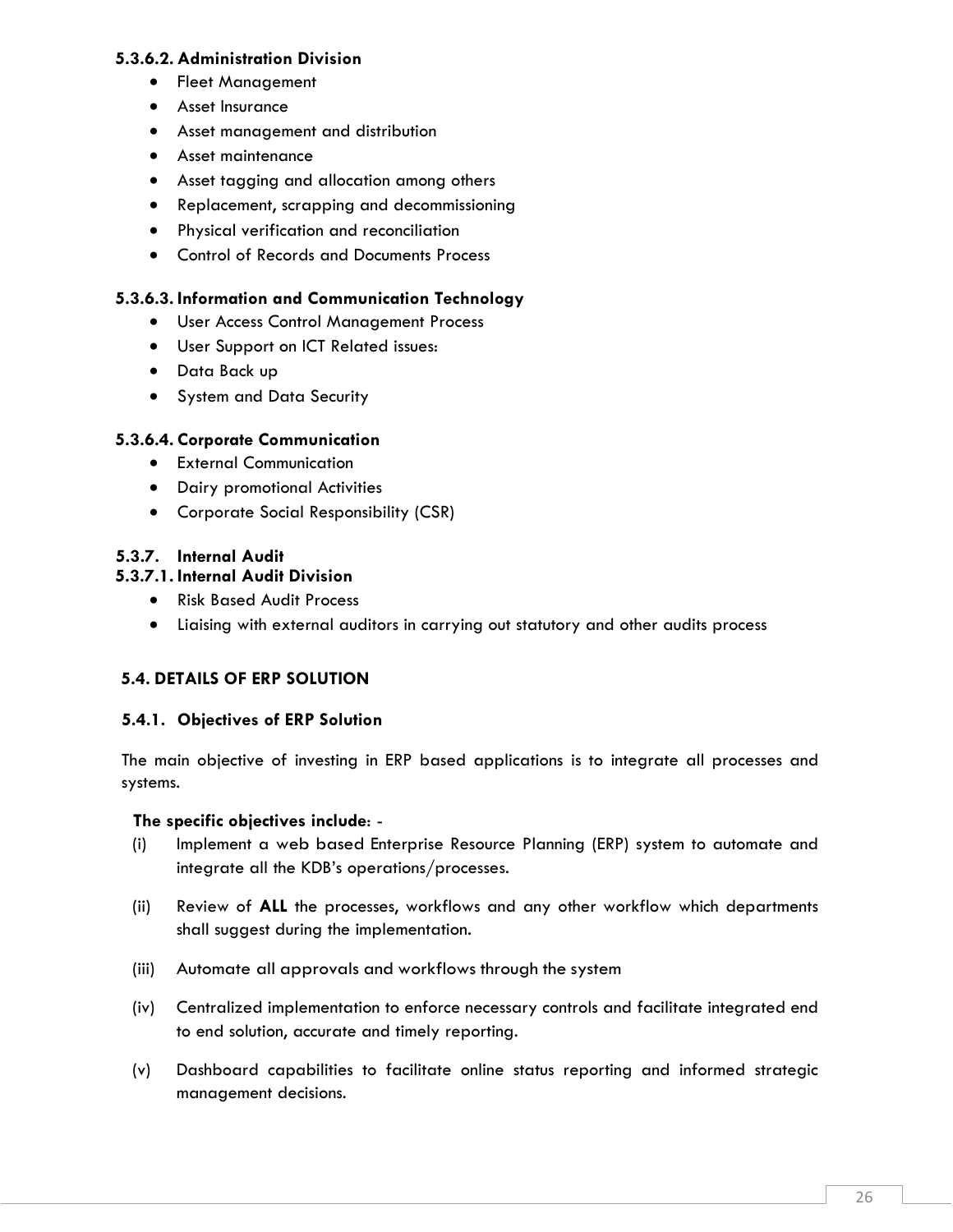- (vi) Integrate with other existing systems e.g. Licensing and Inspection system (LIS), Laboratory Information Management System (LIMS), Banks, KENTRADE Single Window System, performance contract reporting portal and any other system that shall be found necessary for KDB operations.
- (vii) Improve organizational productivity through the reduction of time spent on managing documents among others.
- (viii) Provide periodical and ad hoc reports.

### **5.4.2. Scope of Work**

In order for the KDB to get maximum benefit from implementing this system, the successful bidder will be expected to: -

- (i) Study the current environment and KDB's processes;
- (ii) Evaluate the existing systems and get a detailed understanding of the current KDB's operations;
- (iii) System analysis in relation to the KDB's functions and procedures;
- (iv) Analysis of the hardware for the new system: Provide specifications to the KDB on the appropriate hardware requirements for the system. This includes server hardware and other peripheral devices specifications that may be needed for the new environment.
- (v) Development, installation, customization, configuration, testing and commissioning of the ERP system based on the Proposed Functionalities detailed in this document **within 6 months and in phases.**
- (vi) The vendor will be required to supply, develop, install, configure, test, commission, maintain and support the ERP modules and apply adequate patches, upgrades, utilities and tools to achieve full functionality as will be specified by the client.
- (vii) Preparation of a project proposal detailing implementation methodology, Training plans, timelines and milestones.
- (viii) Training of staff on the system: This shall entail imparting skills required to enable users be able to understand and have knowledge of the **ERP** system. Technical training that will involve the provision of complete training of trainers on Administration of supplied ERP, system development and training on related software including databases.
- (ix) The vendor should streamline integration of ERP solution with existing licensing and inspection system (LIS) which is on SharePoint platform.
- (x) System data migration to the new system, test and implement the workflow solutions.
- (xi) Supply and install the required licenses and renewal programme and the entitlement.
- (xii) Provide annual support and maintenance of the entire system for **two** years.
- (xiii) Must be able to integrate with Microsoft Office suite like outlook, excel to collaborate effectively and share information.
- (xiv) Enable automatic offsite backup of the system.
- (xv) Supply the system's documentation in the form of installation media, user manuals and administration manuals.

### **5.4.3. Governance and responsibility**

It is envisioned that the proposed solution will be customizable and shall meet the legal and operational environment requirements as described below.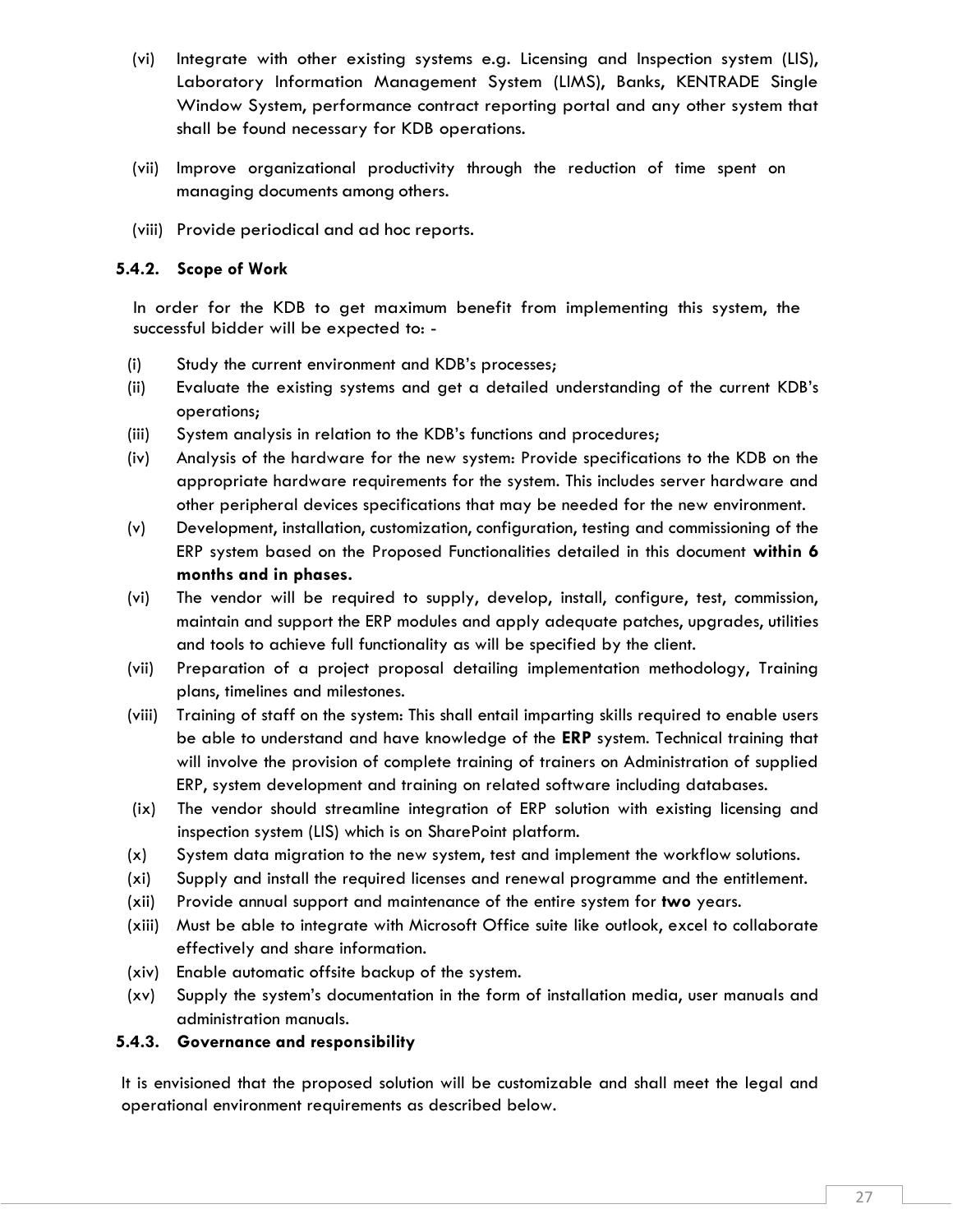- **5.4.3.1.** The Vendor shall work collaboratively with the KDB's project team to design, develop configure and install the system comprising of:
	- (i) Representatives from KDB and ICT Authority:
		- a. Management;
		- b. Project Manager;
		- c. ICT Team Leader;
		- d. Functional staff involved in the various phases of the workflow;
		- e. ICT resources: At least two (2) staff, one in a hardware and infrastructure role and one in application and database management.
	- (ii) Legal experts
- **5.4.3.2.** Guidance on the specific regulatory and operational requirements will be provided to the Vendor team to be able to customize the solution as and when required.
- **5.4.3.3.** The vendor will be required to submit the minimum specification for the type of hardware that can run the proposed solution. The vendor shall provide all the software that will deliver the end to end solution.
- **5.4.3.4.** The vendor will also be required to conduct Technical knowledge transfer throughout the project implementation period by conducting on-site training to the staff, technical officers, system administrators and other designated members of the project team on the system.
- **5.4.3.5.** The Vendor will meet all the costs for meetings and workshops between themselves and the Project Team members including designated KDB Staff for specific periods (dates and duration to be identified in the detailed project plan). The Vendor will be required to work closely with the KDB staff to transfer all technical, operational and maintenance knowledge regarding the overall solution, software, supporting services and licenses, security components, etc. The knowledge transfer activities may also include the initial rounds of unit testing, integration testing and user acceptance testing.
- **5.4.3.6.** The Project is organized in seven (7) Phases as listed hereunder:
	- (i) **Phase 1:** conducting feasibility, understanding the processes and developing the Project plan.
	- (ii) **Phase 2:** Create user requirements blueprint and design the web-based prototype based on the blueprint.
	- (iii) **Phase 3:** Development/customization and configuration of the system incorporating the user comments including testing of each module
	- (iv) **Phase 4:** Preparation of the required hardware provided by KDB to ensure smooth implementation of the proposed software solution.
	- (v) **Phase 5:** System installation, integration and implementation with other relevant systems, including end to end system testing.
	- (vi) **Phase 6:** Provision of training to all the relevant groups in the KDB (users, technical, administrators, super users and other stakeholders).
	- (vii) **Phase 7:** Hand over and Provision of Application Maintenance and Support during warranty period.
- **5.4.3.7.** All documentation to be delivered as part of this Contract must be in English and in soft copy and hard copy in Microsoft Word format.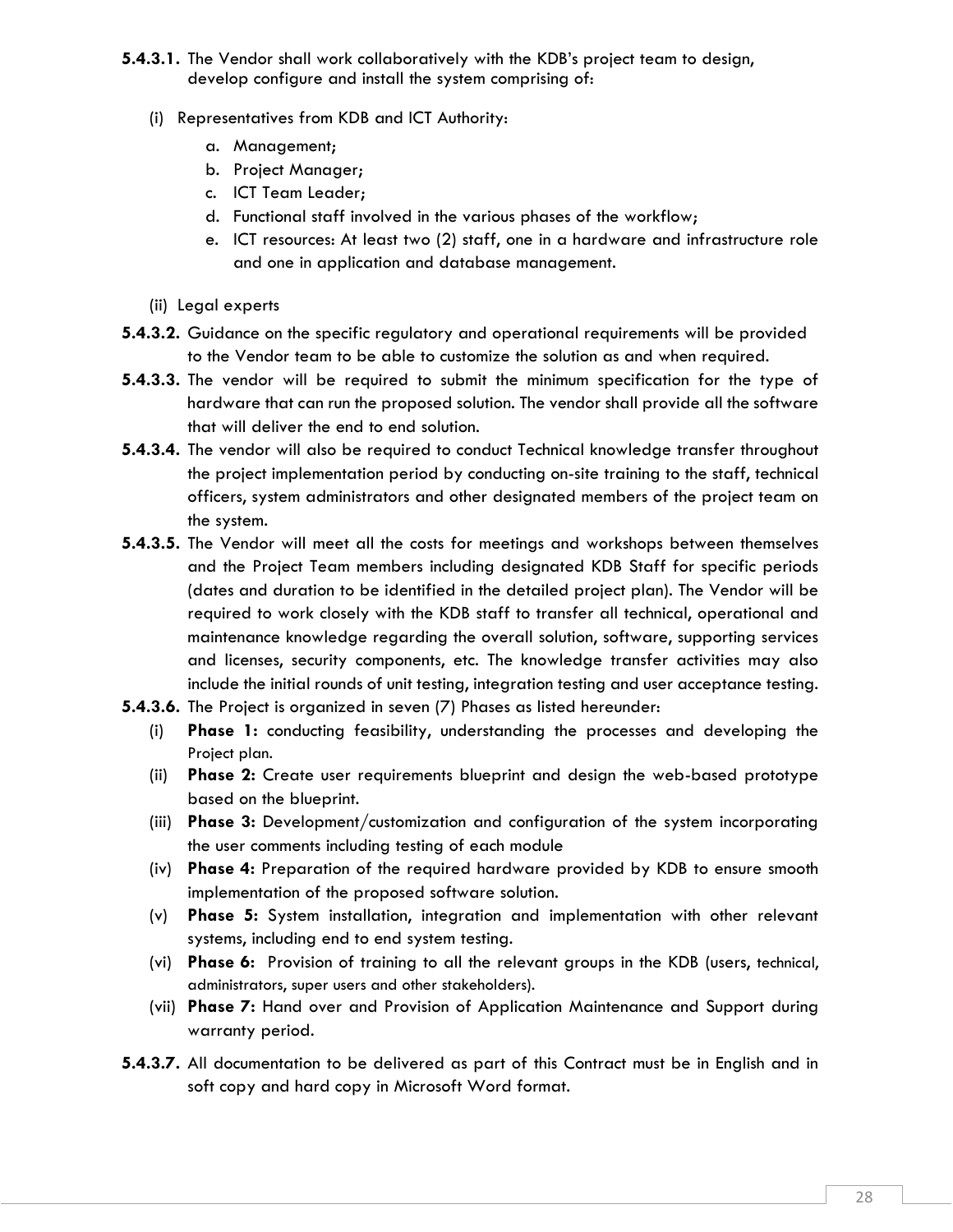### **5.5. Deliverables and Acceptance Process**

| No. | <b>Phases</b>  | <b>Project Deliverables</b>                                                                                                                                                                       | <b>PROOF OF DELIVERY</b>                                                                                                    |
|-----|----------------|---------------------------------------------------------------------------------------------------------------------------------------------------------------------------------------------------|-----------------------------------------------------------------------------------------------------------------------------|
| 1.  | <b>Phase 1</b> | Feasibility<br>report,<br>Requirements<br>Document,                                                                                                                                               | <b>Certificate of Acceptance and Sign</b><br>Off for System Design Document                                                 |
|     |                | documenting the Processes and System<br>Design<br>Document (Blueprint)                                                                                                                            | and project plan                                                                                                            |
|     |                | Full detailed project plan including work plan & Gantt<br>chart                                                                                                                                   |                                                                                                                             |
| 2.  | Phase 2        | User requirements blueprint                                                                                                                                                                       | <b>Certificate of Acceptance and Sign</b>                                                                                   |
|     |                | Web-based Prototype based on the blueprint.                                                                                                                                                       | <b>Off for Technical Architecture</b><br><b>Document, Final Business</b><br><b>Requirements Doc and prototype</b><br>system |
| 3.  | Phase 3        | Development/customization and configured system<br>Setup of necessary IT security measures<br>incorporating the user comments including testing<br>of each module<br>Test reports for each module | Certificate of Acceptance and Sign<br>Off for the tested system report                                                      |
| 4.  | Phase 4        | Hardware configuration ready for installation of the<br>software solution.(Hardware<br>proposed<br>will<br>be<br>provided by KDB)                                                                 | <b>Certificate of Acceptance and Sign</b><br>Off for the Hardware configuration                                             |
| 5.  | Phase 5        | Integrated System installation and implementation                                                                                                                                                 | <b>Certificate of Acceptance and Sign</b>                                                                                   |
|     |                | with other relevant systems, including.                                                                                                                                                           | Off for testing report and end to                                                                                           |
|     |                | end to end system testing reports                                                                                                                                                                 | end functional testing report.                                                                                              |
|     |                | Test report for the integrated system(end to end)                                                                                                                                                 |                                                                                                                             |
|     |                | User Acceptance Test Cases/Scripts and UAT Plan                                                                                                                                                   |                                                                                                                             |
|     |                | Approved UAT Report                                                                                                                                                                               |                                                                                                                             |
| 6.  | Phase 6:       | <b>Approved Training Plan</b>                                                                                                                                                                     | <b>Certificate of Acceptance and Sign</b><br>Off for training documents                                                     |
|     |                | Provision of training to all the relevant groups in the<br>(users, technical, administrators, super users and other<br>stakeholders).                                                             |                                                                                                                             |
|     |                | User and Training Manuals for the System                                                                                                                                                          |                                                                                                                             |
|     |                | Operational Manuals for all Hardware and Software                                                                                                                                                 |                                                                                                                             |
|     |                | User Manuals and Training Manuals for the System                                                                                                                                                  |                                                                                                                             |
| 7.  | Phase 7        | Handover plan                                                                                                                                                                                     | <b>Certificate of Acceptance and Sign</b><br>Off for handover and maintenance<br>documents                                  |
|     |                | Maintenance and Support plan for 12 months<br>warranty period (potentially extendable for another<br>six months) period.                                                                          |                                                                                                                             |
| 8.  | Ongoing        | <b>Bi-weekly Project Status Reports</b>                                                                                                                                                           | Tickets and incident completion                                                                                             |
|     |                | Monthly Progress Reports for Executive Steering<br>Committee                                                                                                                                      | report                                                                                                                      |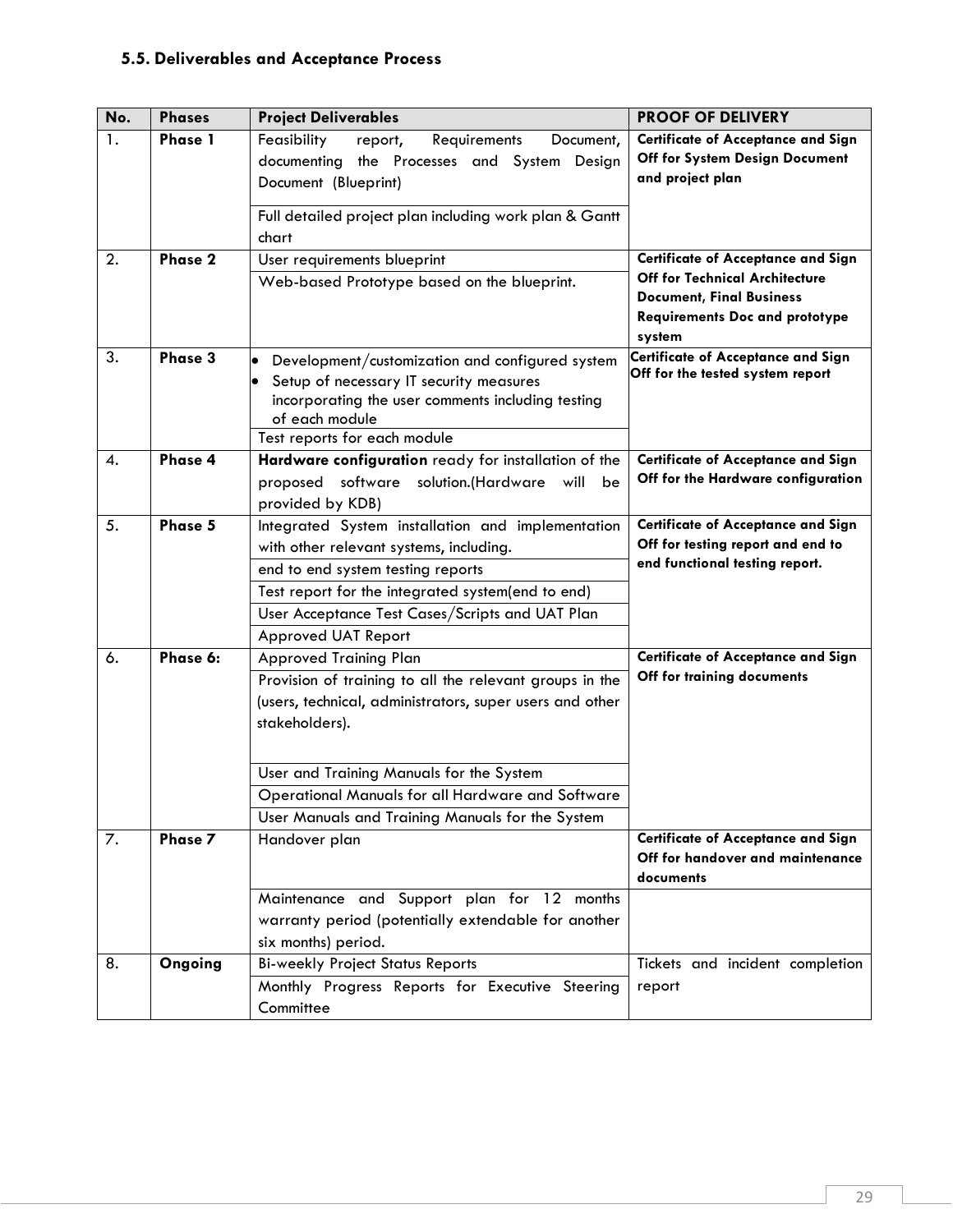### **5.6. General System Requirements**

The General System Requirements provide the basic requirements that the system must possess. The requirements listed below are not exhaustive but will provide for the setup and operation of the system:

**Insert the applicable choice in the right column (Response) for each specification. FS=Fully Supported, PS=Partially Supported, CR=Customized Recommendation, NS=Not Supported. Please Note: Priority M=Must, S=Should and C=Could**

| No.     | Description of General system requirement                                                                                                                                                                                                                                                                    | <b>Bidder's</b><br>response | <b>Reference</b><br>page in the<br>document |
|---------|--------------------------------------------------------------------------------------------------------------------------------------------------------------------------------------------------------------------------------------------------------------------------------------------------------------|-----------------------------|---------------------------------------------|
|         | <b>Graphical User-friendly interface.</b>                                                                                                                                                                                                                                                                    |                             |                                             |
| 5.6.1.  | Simple and Intuitive navigation between functions such as drop-<br>down menu driven options for common/known data fields.                                                                                                                                                                                    |                             |                                             |
| 5.6.2.  | Auto email Facility                                                                                                                                                                                                                                                                                          |                             |                                             |
| 5.6.3.  | Automatic population of known fields to reduce data re-entry.                                                                                                                                                                                                                                                |                             |                                             |
| 5.6.4.  | Ability to print any information displayed on a screen.                                                                                                                                                                                                                                                      |                             |                                             |
| 5.6.5.  | Data validation and error checking facility.                                                                                                                                                                                                                                                                 |                             |                                             |
| 5.6.6.  | Ability for the system to set up various parameters that are<br>user specific (data classifications, formulas).                                                                                                                                                                                              |                             |                                             |
| 5.6.7.  | Provide for a multi-currency facility transaction processing<br>system.                                                                                                                                                                                                                                      |                             |                                             |
| 5.6.8.  | Have a report generator facility allowing for the generation<br>of standard and non-standard reports.                                                                                                                                                                                                        |                             |                                             |
| 5.6.9.  | The system should be on service oriented architecture (SOA) and<br>based on web technology standards; interoperable with open<br>standards.                                                                                                                                                                  |                             |                                             |
| 5.6.10. | The system should comply with international standards like<br>GAAP and ISO                                                                                                                                                                                                                                   |                             |                                             |
| 5.6.11. | The system should be proactive with in-build intelligence                                                                                                                                                                                                                                                    |                             |                                             |
| 5.6.12. | The system should interface with other applications                                                                                                                                                                                                                                                          |                             |                                             |
| 5.6.13. | The system must provide a facility for output/reports to be<br>directed either to a printer, screen or file and have the<br>following:<br>Title/description;<br>(i)<br>(ii)<br>Page numbering<br>End of report message<br>(iii)<br>Default spooling where output size exceeds user<br>(iv)<br>defined limits |                             |                                             |
| 5.6.14. | Workflow configuration utility should be part of the ERP system                                                                                                                                                                                                                                              |                             |                                             |
| 5.6.15. | Ability to handle versatile reporting queries from staff.                                                                                                                                                                                                                                                    |                             |                                             |
| 5.6.16. | Generate standard and customized reports.<br>Automatically refresh when the underlying data is                                                                                                                                                                                                               |                             |                                             |
|         | changed.                                                                                                                                                                                                                                                                                                     |                             |                                             |
| 5.6.17. | Ability to configure the layout of standard reports. Possibility to<br>include the logos on a standard report?                                                                                                                                                                                               |                             |                                             |
| 5.6.18. | Ability to transform existing data in a report into a chart or<br>graph.                                                                                                                                                                                                                                     |                             |                                             |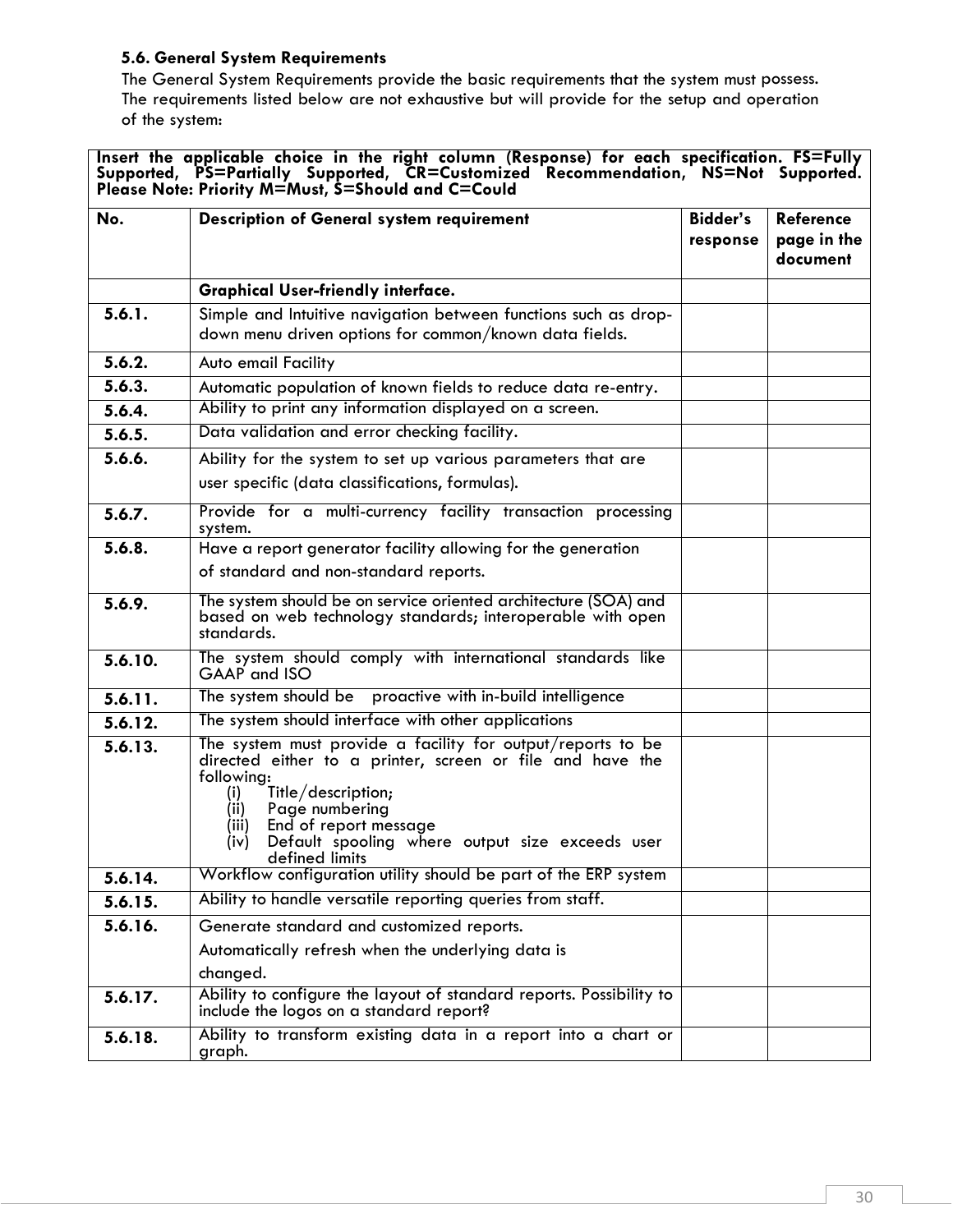| 5.6.19. | Ability to create every report in multiple formats: Word processor                                                                                                                                                                                                                                                             |  |
|---------|--------------------------------------------------------------------------------------------------------------------------------------------------------------------------------------------------------------------------------------------------------------------------------------------------------------------------------|--|
|         | spreadsheets, PDF, html, xml and export to email.                                                                                                                                                                                                                                                                              |  |
| 5.6.20. | Ability to schedule reports and print on queue as required.                                                                                                                                                                                                                                                                    |  |
| 5.6.21. | Ability to predefine the generation of automatic reports for                                                                                                                                                                                                                                                                   |  |
|         | example weekly, bi-weekly, monthly, quarterly, annually.                                                                                                                                                                                                                                                                       |  |
| 5.6.22. | Ability to easily setup user-defined (ad hoc) reports.                                                                                                                                                                                                                                                                         |  |
| 5.6.23. | System should have IFRS based report features                                                                                                                                                                                                                                                                                  |  |
| 5.6.24. | <b>System Access and Security</b>                                                                                                                                                                                                                                                                                              |  |
| 5.6.25. | Ability to set multiple levels of authorizations:- configure users                                                                                                                                                                                                                                                             |  |
|         | based on roles and responsibilities.                                                                                                                                                                                                                                                                                           |  |
| 5.6.26. | Ability to allow for remote access to the System through a public IP<br>via standard web browser.                                                                                                                                                                                                                              |  |
| 5.6.27. | (i) The system should support access by all types of devices;<br>desktops, laptops, notebooks, tablets and Smartphones through<br>a web browser.<br>(ii) System management and control through a restricted<br>system administration level.<br>(iii) The facility to control user access at the following<br>levels/functions: |  |
|         | a) User id/ password Systems Administration and Control of<br>Application<br>b) Screen /remotely                                                                                                                                                                                                                               |  |
|         | Read/write/execute functions<br>C)<br>d) Department                                                                                                                                                                                                                                                                            |  |
|         | <b>System Backup and Recovery</b>                                                                                                                                                                                                                                                                                              |  |
| 5.6.28. | The system must provide for security backup facilities to enable<br>complete file restore and recovery.                                                                                                                                                                                                                        |  |
| 5.6.29. | The System must have the capability of performing incremental                                                                                                                                                                                                                                                                  |  |
|         | backups without system downtime.                                                                                                                                                                                                                                                                                               |  |
| 5.6.30. | The system must enable consistency and quality of data through the use<br>of predefined tables of codes or other appropriate tools or processes.                                                                                                                                                                               |  |
| 5.6.31. | The system must have the ability to define validation rules between                                                                                                                                                                                                                                                            |  |
|         | fields (inter-field validation) that are conditional based on the values                                                                                                                                                                                                                                                       |  |
|         | entered. e.g. an end date is mandatory for every contract                                                                                                                                                                                                                                                                      |  |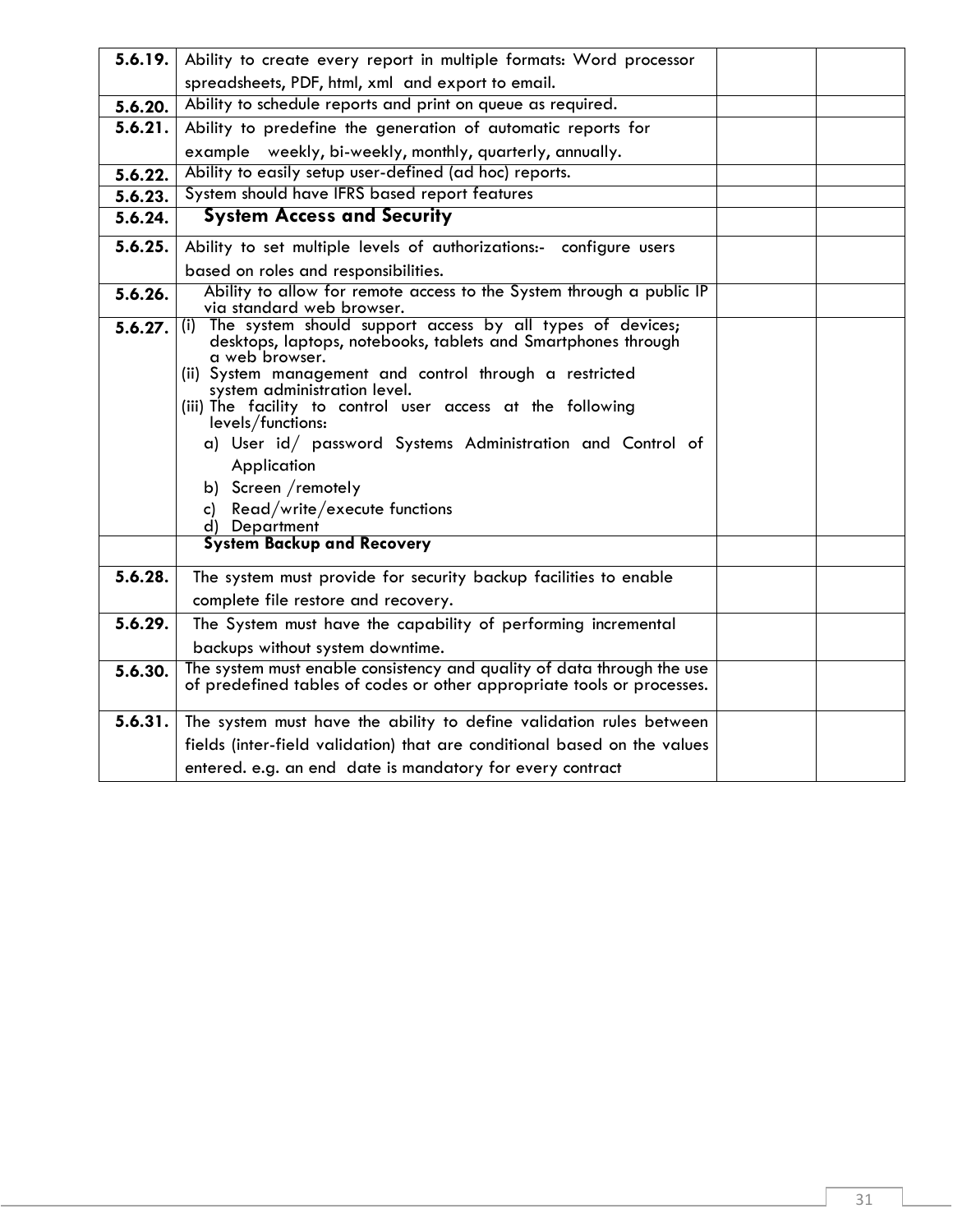| 5.6.32. | The system will be used by staff and other persons with varying                                                      |  |
|---------|----------------------------------------------------------------------------------------------------------------------|--|
|         | skill levels. The system must be consistent in style and intuitive to                                                |  |
|         | use with natural and logical data entry and management                                                               |  |
|         | processes.                                                                                                           |  |
| 5.6.33. | The application must be configurable so that a user, user group,                                                     |  |
|         | or role is only able to access the areas of the system (organization                                                 |  |
|         | units, menus, forms, fields) that have been authorized.                                                              |  |
| 5.6.34. | The system must allow the creation of additional data fields within                                                  |  |
|         | all areas of the application which allow:                                                                            |  |
|         | Data to be entered and validated                                                                                     |  |
|         | The use of drop down lists of values                                                                                 |  |
|         | Application security and audit rules                                                                                 |  |
|         | Reference to screens and reports                                                                                     |  |
|         | Data to be searched.                                                                                                 |  |
| 5.6.35. | The system must be able to:                                                                                          |  |
|         | Maintain an audit trail on changes and modifications to<br>٠                                                         |  |
|         | any/all user-selected standard and additional data items                                                             |  |
|         | Permit verification reports and checks on locally-specified                                                          |  |
|         | sensitive employee and payroll data                                                                                  |  |
|         | Provide audit reports based on user-determined selection<br>and control parameters                                   |  |
|         | Archive and retrieve the audit data                                                                                  |  |
|         | Produce payroll exception reports.                                                                                   |  |
| 5.6.36. | The system must be able to provide simple, flexible but effective                                                    |  |
|         | security of data at all levels in order that information can only be                                                 |  |
|         | accessed by those with the authority to do so by:                                                                    |  |
|         | Post                                                                                                                 |  |
|         | Levels in the organisation structure                                                                                 |  |
|         | Menu                                                                                                                 |  |
|         | Function                                                                                                             |  |
|         | Screen/table                                                                                                         |  |
|         | <b>Field Level</b>                                                                                                   |  |
| 5.6.37. | Based on the content of a field e.g. pay grade.<br>The system must have comprehensive on-line context-sensitive user |  |
|         | help. Manuals must:                                                                                                  |  |
|         | be provided in electronic format                                                                                     |  |
|         | be easy to read                                                                                                      |  |
|         | be indexed and cross-referenced                                                                                      |  |
|         | Contain details of output screens, reports, system                                                                   |  |
|         | commands, error messages, and corrective actions.                                                                    |  |
| 5.6.38. | Every screen must have easy identification of the data being                                                         |  |
|         | displayed - e.g. Depending on screen and module -Employee                                                            |  |
|         | Name and Number                                                                                                      |  |
| 5.6.39. | With the exception of Employee Self-Service, any user of the                                                         |  |
|         | system must not be able to amend their own HR or payroll record                                                      |  |
|         | directly on the system without validation.                                                                           |  |
| 5.6.40. | Ensure that duplicate records (i.e. multiple records for individuals                                                 |  |
|         | where only one is required) are either prevented or quickly                                                          |  |
|         | identifiable.                                                                                                        |  |
| 5.6.41. | The system must enable users to access historic data:                                                                |  |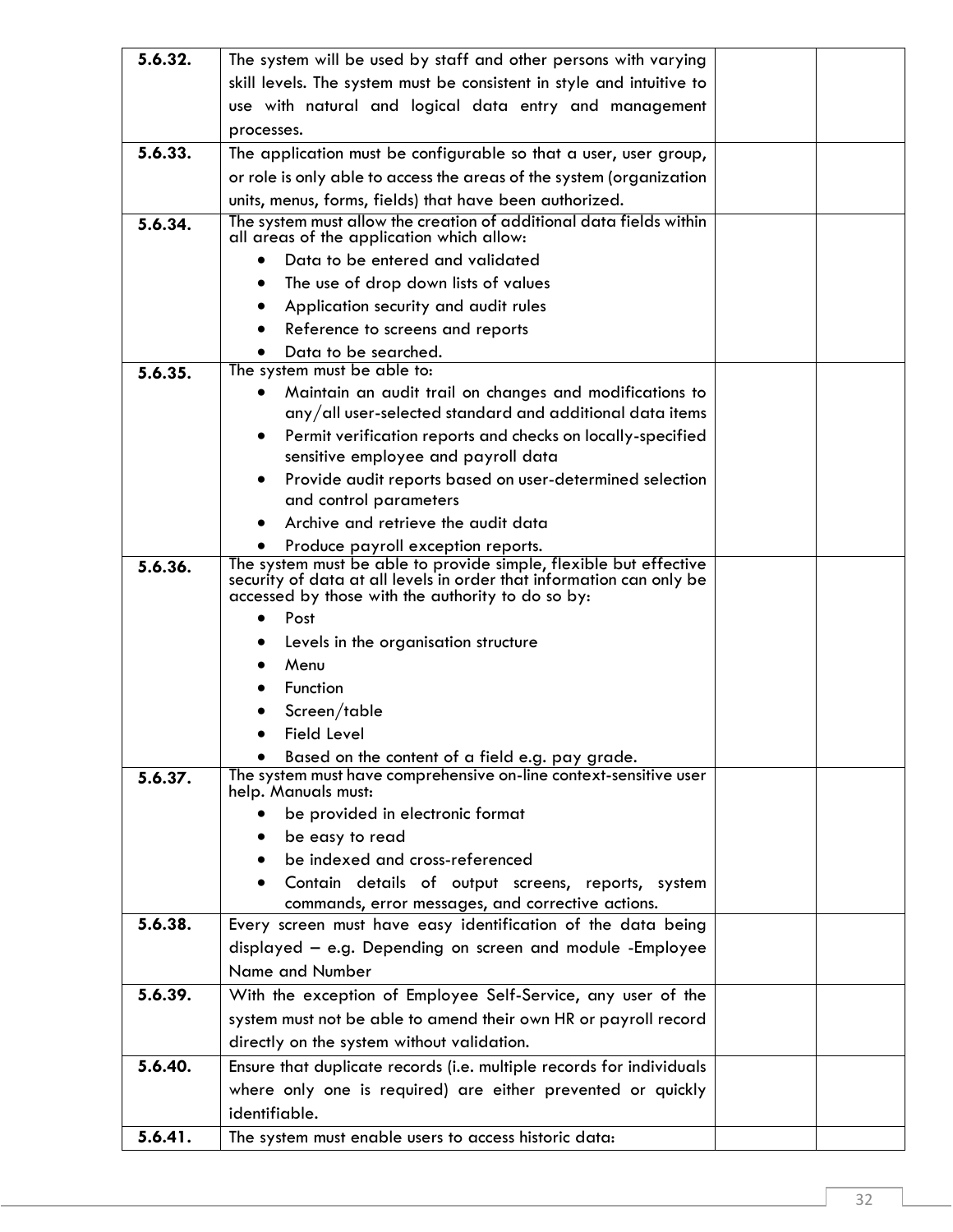|         | (a) Hold and display a complete set of historic data items,<br>chronologically within all functional areas e.g. post history,<br>employment history<br>(b) Provision should be made for the transfer of data on<br>employment history from existing systems<br>Enable users to enter information after an event has occurred<br>(c)<br>whilst storing that event in correct chronological order<br>(d) Enable access to that data on current and future releases of<br>the software. |  |
|---------|--------------------------------------------------------------------------------------------------------------------------------------------------------------------------------------------------------------------------------------------------------------------------------------------------------------------------------------------------------------------------------------------------------------------------------------------------------------------------------------|--|
| 5.6.42. | The system must comply with legal obligations in relation to data<br>protection, whilst allowing employees, as far as possible, to view<br>their information securely on-line, e.g.:<br>(a) Applying policy on retention and disposal of records<br>(b) Ensuring that data held on applicants, employees, interns<br>and other non-employees is only used for purposes<br>permitted.                                                                                                 |  |
| 5.6.43. | The system should provide error messages at several levels,:<br>(a) Context sensitive error messages which end users can<br>understand<br>(b) The text of error messages may be amended by the<br>Placement Service to add further explanation<br>(c) A separate layer of 'error messages' for technical support<br>purposes. All errors that require technical information to be<br>passed to support staff should be recorded in a system log<br>file.                             |  |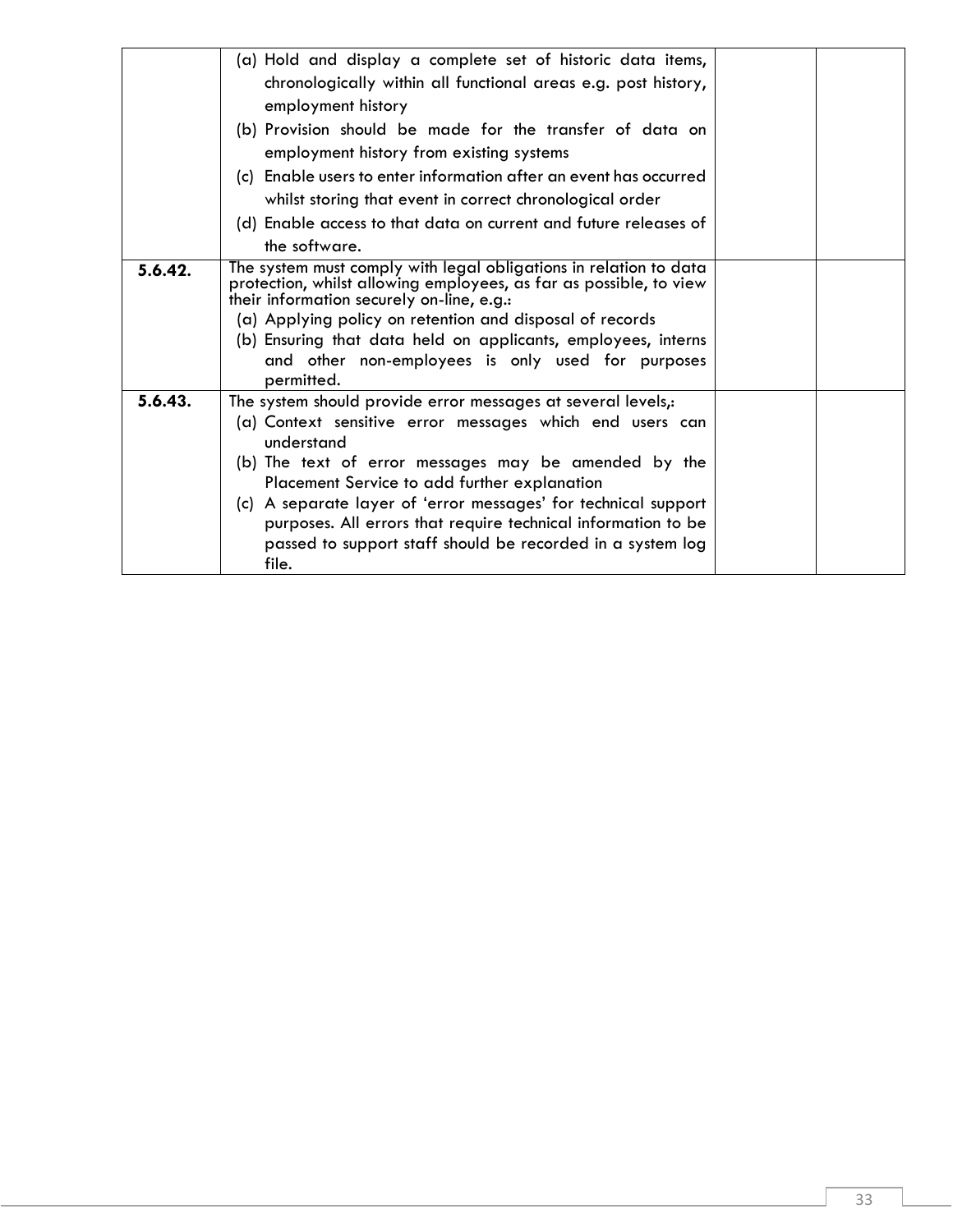## **5.7. Detailed Description Functionalities to be Implemented**

| No.            | <b>Requirements</b>                                                                                  | <b>Bidders</b> | Reference   |
|----------------|------------------------------------------------------------------------------------------------------|----------------|-------------|
|                |                                                                                                      | Response       | page in the |
|                |                                                                                                      | Yes/No         | document    |
| $\mathbf{1}$   | <b>Enforcement of Dairy Industry Act and Regulations:</b>                                            |                |             |
|                | The system should be able to perform the following functions                                         |                |             |
|                | a) Log in the enforcement cases instituted per branch by date and                                    |                |             |
|                | volumes of milk intercepted.                                                                         |                |             |
|                | b) Track the progress of each case to the final stage and identify the                               |                |             |
|                | stage at which each process is at.                                                                   |                |             |
|                | c) Flag out key action taken at each stage of the enforcement.                                       |                |             |
|                | d) Establish key action taken and relate it with the compliance status of                            |                |             |
|                | the actor. (Did the action result to the actor complying, business closure<br>or change of business) |                |             |
|                | e) Provide mechanisms for tracking the resultant action undertaken by                                |                |             |
|                | the compliance officers to improve compliance on the noncompliance                                   |                |             |
|                | subject.                                                                                             |                |             |
| $\overline{2}$ | <b>Licensing of Dairy Enterprises</b>                                                                |                |             |
|                | The system should integrate with licencing process with the LIS platform.                            |                |             |
|                | Should capture and upload payments made in the licencing process.<br>a.                              |                |             |
|                | Flag out expiring dates of various types of clients and licences<br>b.                               |                |             |
|                | Track Applications, Renewals and Inspections per client and<br>c.                                    |                |             |
|                | category of licence.                                                                                 |                |             |
|                | Capture dormancies, redundancies and non-action in the licencing<br>d.                               |                |             |
|                | process.                                                                                             |                |             |
| 3              | <b>Licensing of Dairy Managers</b>                                                                   |                |             |
|                | The system should integrate with licencing process with the LIS platform.                            |                |             |
|                | a. Should capture and upload payments made in the licencing                                          |                |             |
|                | process.                                                                                             |                |             |
|                | b. Flag out expiring dates of various types of clients and licences                                  |                |             |
|                | Track Applications, Issuance and Renewals per client and<br>c.<br>category of licence.               |                |             |
|                | d. Capture dormancies, redundancies and non-action in the                                            |                |             |
|                | licencing process.                                                                                   |                |             |

# **5.7.1. Regulatory Services Department – Compliance Division**

# **5.7.2. Regulatory Services Department - Laboratory Division**

| No. | <b>Requirements</b>                                                                                                                                                                                                                                      | <b>Bidders</b> | Reference   |
|-----|----------------------------------------------------------------------------------------------------------------------------------------------------------------------------------------------------------------------------------------------------------|----------------|-------------|
|     |                                                                                                                                                                                                                                                          | Response       | page in the |
|     |                                                                                                                                                                                                                                                          | Yes/No         | document    |
|     | <b>Laboratory Operations</b>                                                                                                                                                                                                                             |                |             |
|     | The system should capture and record the following information<br>a) Sample Name/Label<br>b) Sample Size (in Unit of Measure)<br>Nature of Product<br>C)<br>d) Intended Tests<br>e) Designated Section of the Laboratory the sample will be<br>directed. |                |             |
|     | The system should be able to allocate a unique identifier to the<br>sample that will be used to track the sample throughout the testing<br>process.                                                                                                      |                |             |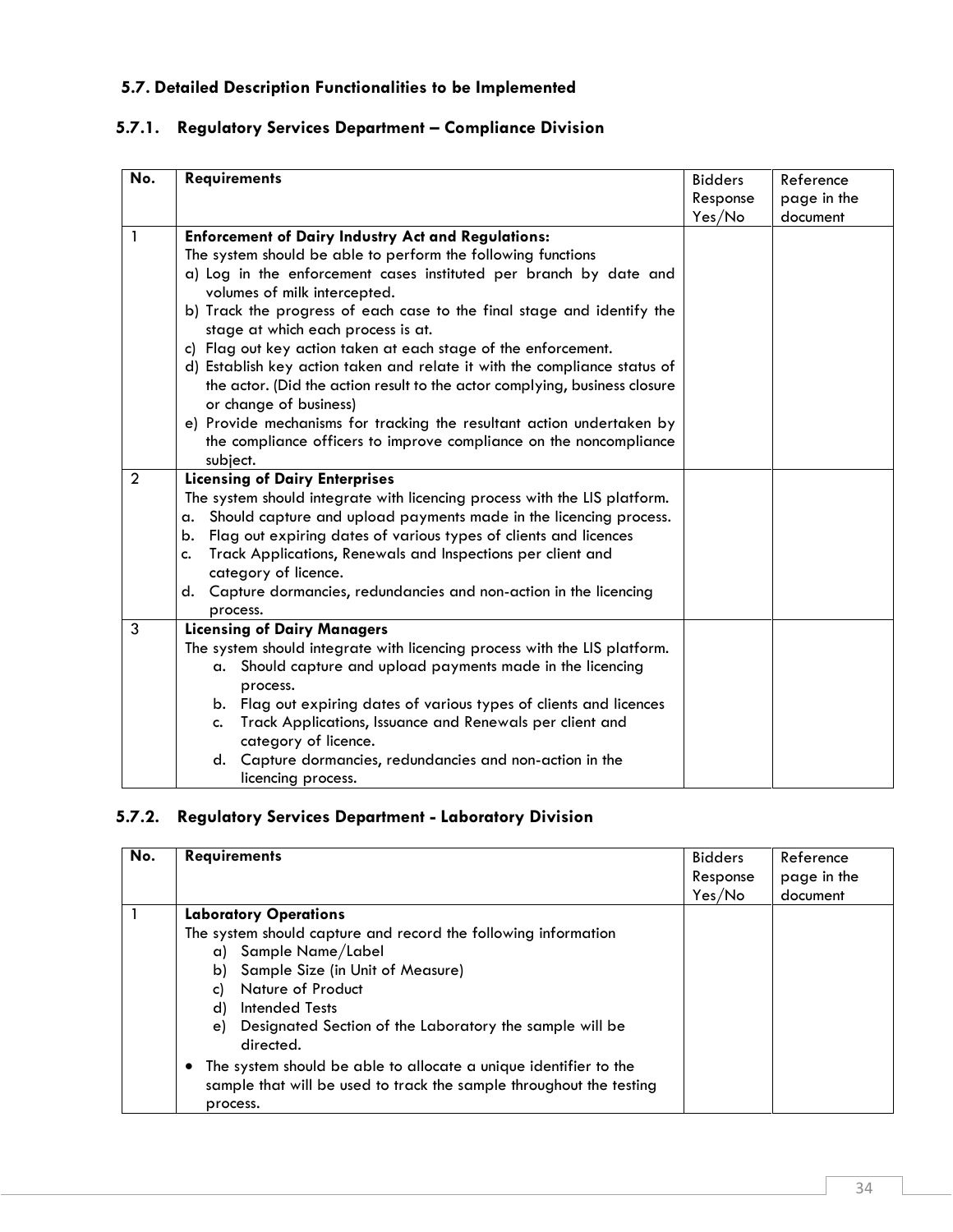| The system to track the point at which the sample is in regard to the<br>testing method.                                                                                                                                                                                                                                                                                                                                                                                                                                                                                                                                                                                                                                                                                                                                                                                                                                                                                                                                                                           |  |
|--------------------------------------------------------------------------------------------------------------------------------------------------------------------------------------------------------------------------------------------------------------------------------------------------------------------------------------------------------------------------------------------------------------------------------------------------------------------------------------------------------------------------------------------------------------------------------------------------------------------------------------------------------------------------------------------------------------------------------------------------------------------------------------------------------------------------------------------------------------------------------------------------------------------------------------------------------------------------------------------------------------------------------------------------------------------|--|
| The system should be able to stock take the inventory position for<br>٠<br>each test requested and flag out whether such test will be executed<br>or not depending on the reagents inventory position.                                                                                                                                                                                                                                                                                                                                                                                                                                                                                                                                                                                                                                                                                                                                                                                                                                                             |  |
| The system to capture the test results and profile them in a database<br>٠<br>capturing the following:<br>a) The Name/Identity of Sample<br>Location where Sample was sources<br>b)<br>Storage Conditions during transportation<br>c)<br>d) Person/Section that received sample<br>Storage conditions at Receipt.<br>e)<br>Conditions of storage after Receipt.<br>f)<br>g) Date and Time Products transmitted for testing<br>Sample Condition during transmission<br>h)<br>Tests Conducted.<br>i)<br>Action taken on disposal of sample<br>i)<br><b>Test Results</b><br>k)<br>Person and Time of Receiving Final Result<br>D.<br>m) Proposed Action for follow up<br>• The system should be able to capture the inventory position of the<br>laboratory reagents, Assets, Consumables, Glassware, Materials and<br>Equipment and flag out stock levels that fall below the reorder level.<br>. The system should be able to capture staff details and action taken<br>by each staff in regard to the activities in the lab including reporting<br>and exit times. |  |
|                                                                                                                                                                                                                                                                                                                                                                                                                                                                                                                                                                                                                                                                                                                                                                                                                                                                                                                                                                                                                                                                    |  |

### **5.7.3. Research Enterprise Development Department- Trade, Project and Enterprise Development Division.**

| No.            | <b>Requirements</b>                                   | <b>Bidders</b> | Reference   |
|----------------|-------------------------------------------------------|----------------|-------------|
|                |                                                       | Response       | page in the |
|                |                                                       | Yes/No         | document    |
|                | <b>Export Promotion</b>                               |                |             |
|                | • Schedule stakeholder support activities             |                |             |
|                | Requisition of activity based resources               |                |             |
|                | Generate reports of activities                        |                |             |
| $\overline{2}$ | Management of imports and exports                     |                |             |
|                | Link to Kentrade single window system                 |                |             |
|                | Generate summary reports on dairy imports and exports |                |             |
| 3              | <b>Support to Stakeholders</b>                        |                |             |
|                | • Link to Licensing and Inspection System             |                |             |
|                | • Schedule stakeholder support activities             |                |             |
|                | Requisition of activity based resources               |                |             |
|                | Generate reports of activities                        |                |             |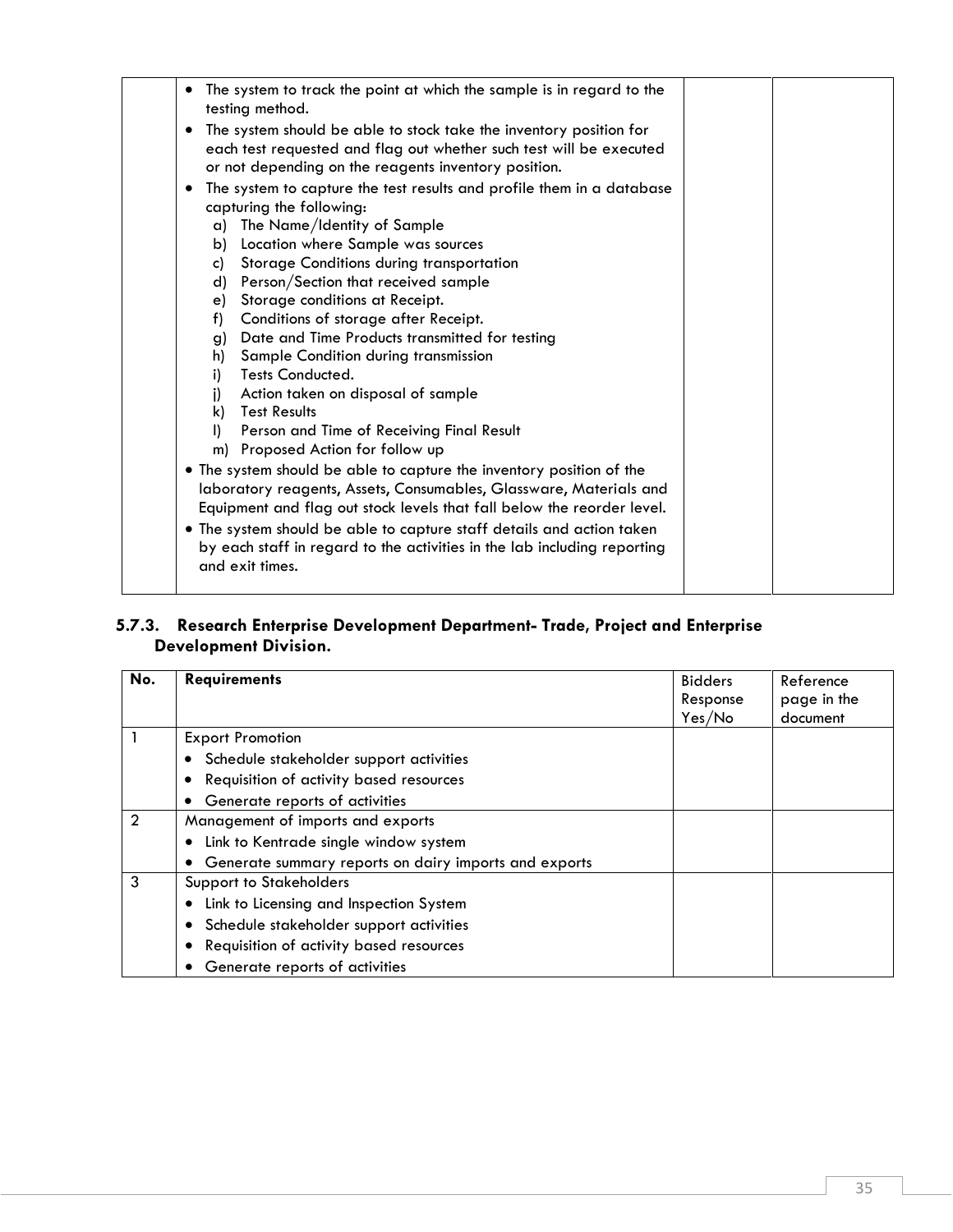### **5.7.4. Research Enterprise Development Department- Research, Information and Standard Division**

| No.            | Requirements                                                                   | <b>Bidders</b> | Reference   |
|----------------|--------------------------------------------------------------------------------|----------------|-------------|
|                |                                                                                | Response       | page in the |
|                |                                                                                | Yes/No         | document    |
| 1              | Review, development and harmonization of dairy standards                       |                |             |
|                | Schedule activities                                                            |                |             |
|                | Requisition of activity based resources                                        |                |             |
|                | Generate reports of activities                                                 |                |             |
| $\overline{2}$ | Initiate and foster sustainable partnerships and collaborations for dairy      |                |             |
|                | development.                                                                   |                |             |
|                | Database of service providers                                                  |                |             |
|                | Schedule activities                                                            |                |             |
|                | Requisition of activity based resources                                        |                |             |
|                | Generate reports of activities                                                 |                |             |
| 3              | Conduct of research and surveys                                                |                |             |
|                | Schedule activities                                                            |                |             |
|                | Requisition of activity based resources                                        |                |             |
|                | Generate reports of activities                                                 |                |             |
| 4              | Collection and Dissemination of Dairy Industry Data and Information            |                |             |
|                | Link with ERP financial module and Licensing and Inspection System<br>Schedule |                |             |
|                | Schedule data collection activities<br>٠                                       |                |             |
|                | Requisition for activity based resources                                       |                |             |
|                | Generate reports of activities                                                 |                |             |
|                | Collect and summarize relevant data                                            |                |             |

### **5.7.5. Finance & Accounting Department**

| <b>Requirements</b>                                                           | <b>Bidders</b> | Reference   |
|-------------------------------------------------------------------------------|----------------|-------------|
|                                                                               | Response       | page in the |
|                                                                               | Yes/No         | document    |
| <b>Revenue</b>                                                                |                |             |
| 1. Integrate with the existing Licensing and Inspection System                |                |             |
| 2. Create and categorize customers and licenses                               |                |             |
| 3. Maintain details of licensed Premises and Dairy Managers (photo details    |                |             |
| of PIN, National IDs of proprietors or Directors. Registration/incorporation  |                |             |
| Certificates etc)                                                             |                |             |
| 4. Maintain contact address/email/mobile number                               |                |             |
| 5. Track clients in various categories such as License Category and Branch    |                |             |
| 6. Handling monthly form of returns and annual licensing                      |                |             |
| 7. Performing computation of the cess, levies, interest and penalties payable |                |             |
| 8. Generating of Debit Notes (Invoices) with Kenya Dairy Board Logo based     |                |             |
| on the submitted monthly Form of Return                                       |                |             |
| 9. Allow application of payment against Debit Note or a group of Debit        |                |             |
| <b>Notes</b>                                                                  |                |             |
| 10. Allow filling of amended returns subject to data validation and approval  |                |             |
| 11. Update the Debit Notes on the General Ledger and Customer accounts        |                |             |
| 12. Support for the following Modes of payments:                              |                |             |
| • Bank deposits                                                               |                |             |
| • Cheques;                                                                    |                |             |
| • Bank transfers;                                                             |                |             |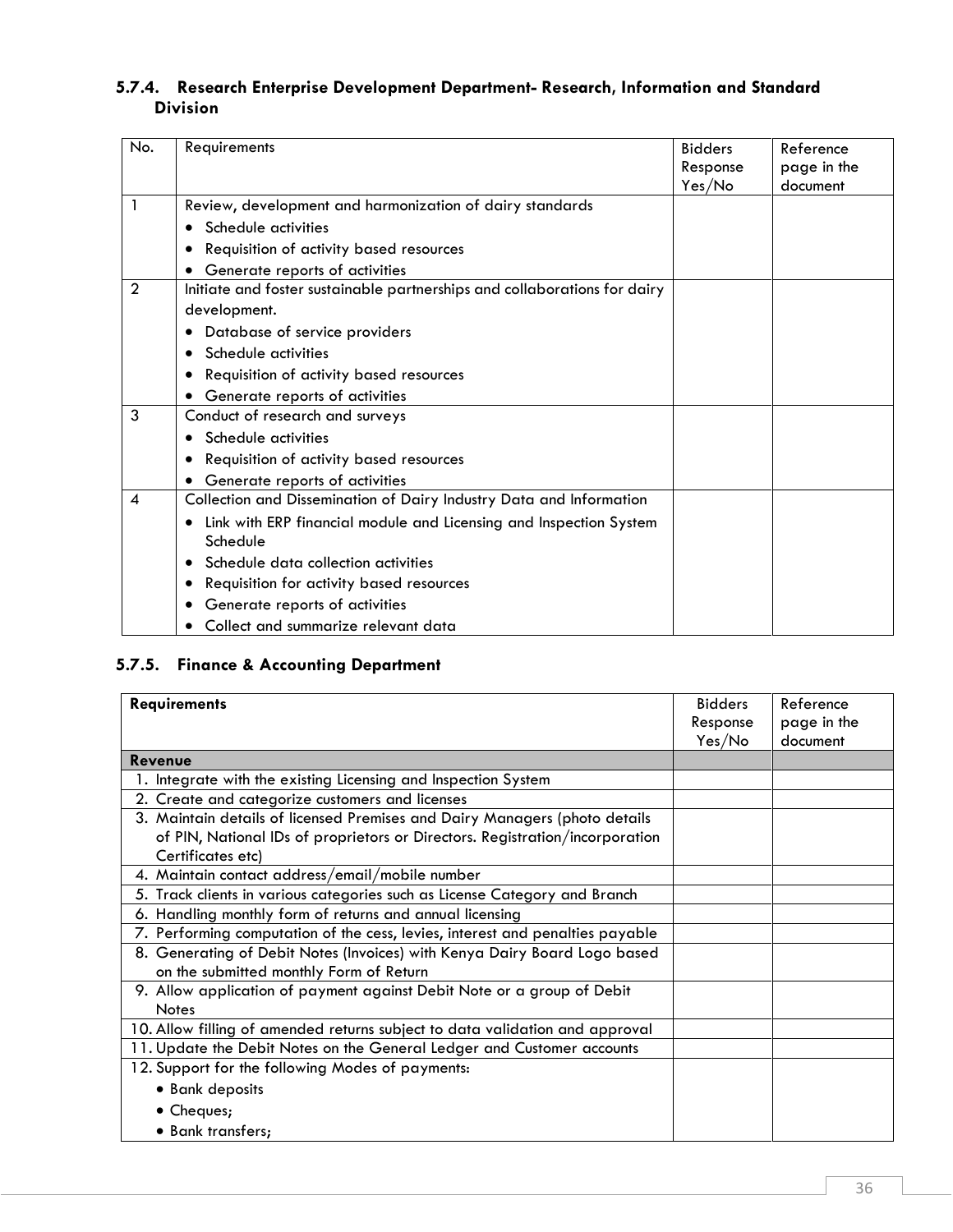| • Mobile money Payments                                                                                                                              |  |
|------------------------------------------------------------------------------------------------------------------------------------------------------|--|
| 13. Ability to issue receipt notification:                                                                                                           |  |
| • Print,                                                                                                                                             |  |
| • Email,                                                                                                                                             |  |
| $\bullet$ SMS                                                                                                                                        |  |
| 14. Able to handle other miscellaneous receipts and incomes;                                                                                         |  |
| • Payments for tenders;                                                                                                                              |  |
| • Sale of boarded items;                                                                                                                             |  |
| • Reimbursement of imprest;                                                                                                                          |  |
| • Car loan repayment,                                                                                                                                |  |
| · salary advance repayment,                                                                                                                          |  |
| • staff housing mortgage loan repayment;                                                                                                             |  |
| Insurance premium repayments;                                                                                                                        |  |
| • Sales of brochures                                                                                                                                 |  |
| Insurance claims                                                                                                                                     |  |
| · Sale of publications,                                                                                                                              |  |
| • Interest income                                                                                                                                    |  |
|                                                                                                                                                      |  |
| • Unidentified bank deposits / cheques/mobile money payments;                                                                                        |  |
| • Other income                                                                                                                                       |  |
| <b>Account Receivable</b>                                                                                                                            |  |
| 15. Create and categorize customers and other receivables (staff advances,<br>Staff Car loans, Staff Mortgage Loans, deposits and prepayments)       |  |
| 16. Maintain contact address/email/mobile number/ID Number of the                                                                                    |  |
| debtors                                                                                                                                              |  |
| 17. Maintain details of licensed premises (photo details of PIN, National IDS                                                                        |  |
| od proprietors or Directors. Registration/incorporation Certificates etc)                                                                            |  |
| 18. Maintain details of professionals (Dairy Managers - contact details, ID                                                                          |  |
| numbers)                                                                                                                                             |  |
| 19. Able to generate credit notes                                                                                                                    |  |
| 20. Maintain accounts statement and able to generate ageing analysis                                                                                 |  |
| 21. Categorize customer levels and track details to ledger accounts.                                                                                 |  |
| 22. Allow emailing of invoices/ statements/ receipts                                                                                                 |  |
| 23. Support activating and deactivating account with necessary approvals                                                                             |  |
| <b>Payment</b>                                                                                                                                       |  |
| 24. Have a payment handling process with approval workflow and limits                                                                                |  |
| 25. Ability to process payment to Suppliers; Notification to suppliers; RTGS<br>payments; Cheque payments, Process Salaries and Allowances payments; |  |
| Archiving payroll data; Application of advances online; Access                                                                                       |  |
| outstanding loans and advances balances online.                                                                                                      |  |
| 26. Ability of manage withholding taxes on supplier payments                                                                                         |  |
| 27. Ability to process statutory and other payroll deductions; PAYE and NSSF;                                                                        |  |
| HELB and NHIF; Other payroll deductions; Export to CSV excel; Print                                                                                  |  |
| cheques                                                                                                                                              |  |
| 28. Process clients refunds; Withdrawal of deposits, Overpayment refunds                                                                             |  |
| 29. Ability to process Staff imprests requests, Approval, Payment, Surrender                                                                         |  |
| of imprest.                                                                                                                                          |  |
| 30. Process payment for provision of services;                                                                                                       |  |
| 31. Ability to process Sponsorships and donations to stakeholders                                                                                    |  |
|                                                                                                                                                      |  |
| 32. Online service for services such as: Receive invoices and supporting                                                                             |  |
| documents; approved for payment from Supply Chain Management                                                                                         |  |
| Division as well as Corporate Services Departments (Payroll and payment                                                                              |  |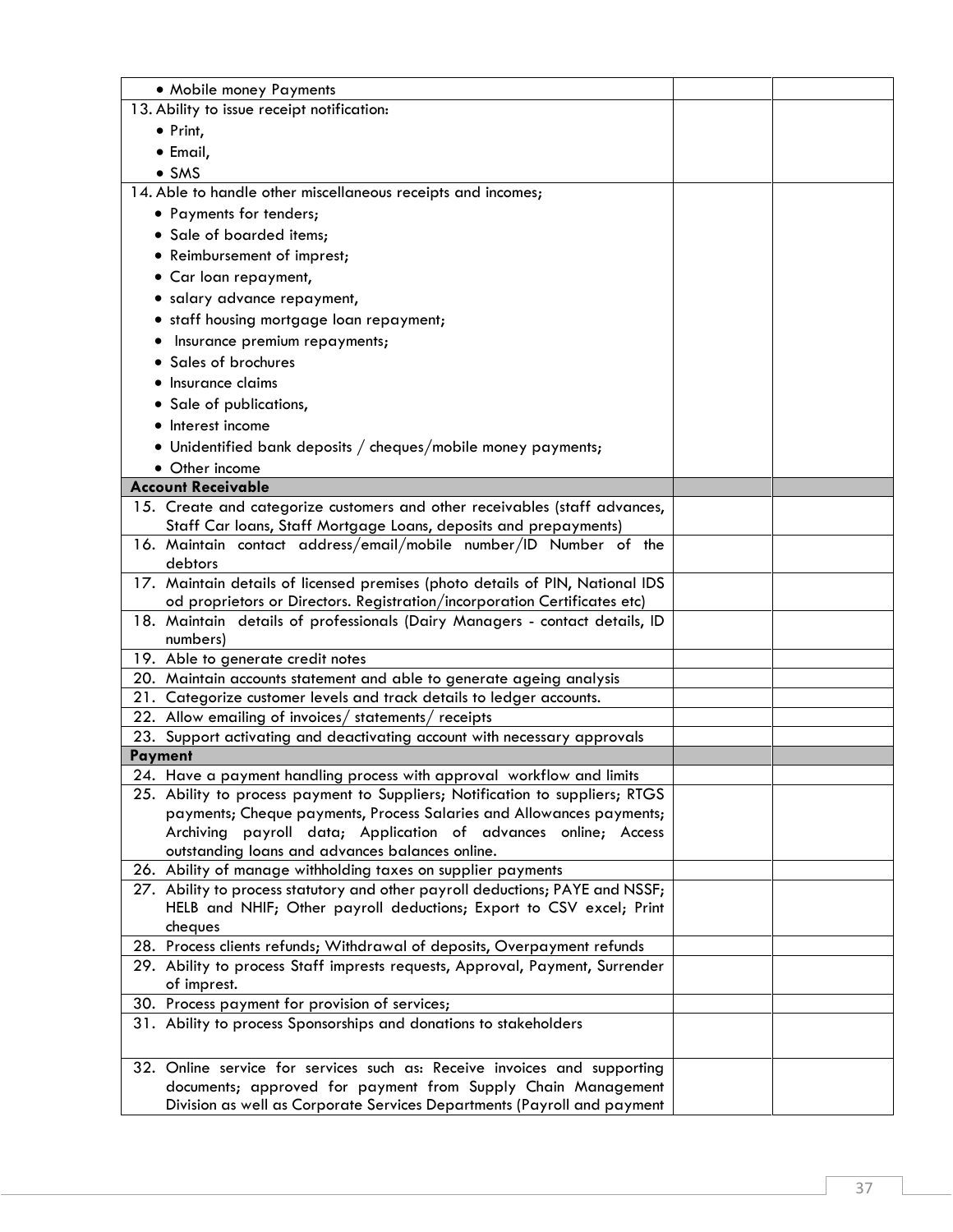| for survives); Verify payments online; Authorise payments online; Sign              |  |
|-------------------------------------------------------------------------------------|--|
| cheques online, Notify suppliers online.                                            |  |
| 33. Print payment vouchers fully capturing details of payment                       |  |
| 34. Auto posting of transactions to relevant expenditure accounts                   |  |
| 35. Post payment transaction to journals/ledgers                                    |  |
| <b>Budget Preparation and Forecasting</b>                                           |  |
| 36. Provide for Activity Based Budgeting and able to manage multiple                |  |
| budgets and forecasts                                                               |  |
| 37. Allocate revenue targets and budgeted cost to responsibility/revenue<br>Centres |  |
| 38. Provide provision for monthly and quarterly budgets;                            |  |
| 39. Automate user requirements / proposals (Activity Based Budgets) to the          |  |
| consolidated budget and link the same to the Annual Procurement Plan.               |  |
| 40. Integrate quarterly, six months, nine months and annual budgets with            |  |
| financial statements.                                                               |  |
| 41. Automate purchase and authorized expenditure requisitions and link to the       |  |
| budget.                                                                             |  |
| 42. Compute variances between budget and actual performance on Monthly,             |  |
| Quarterly, semi-annually and annual basis                                           |  |
| 43. Ability to track and report on variance between budget and expenditure          |  |
| reports.                                                                            |  |
| 44. Automate notification on budget balances to the user divisions/units.           |  |
| 45. Provide for Budget Reallocations and adjustments                                |  |
| <b>Financial Statements</b>                                                         |  |
| 46. System should support Cash book update                                          |  |
| 47. Ability to post the Cash Book entries to the General Ledger                     |  |
| 48. Ability to create Trial Balance (TB)                                            |  |
| 49. Provide Monthly, quarterly and annual financial statements (statement of        |  |
|                                                                                     |  |
| financial performance, Statement of financial position, Statement of                |  |
| changes in Net Assets, Statement of Cash flows - Direct method)                     |  |
| 50. Ability to update the assets register with additional assets purchased in a     |  |
| given period, compute depreciation and net book value for specific asset            |  |
| on quarterly basis.                                                                 |  |
| 51. Ability to Integrate approved budget with financial statements. Namely;         |  |
| Statement of financial performance, Statement of financial position,                |  |
| statement of cash flows                                                             |  |
| 52. Segment reporting capabilities for both Revenue (in terms Revenue               |  |
| Streams/items, category, Revenue per Branch Office) and Expenditure                 |  |
| (Per Branch Office) on monthly, quarterly, semi-annually and annual basis           |  |
| - Cost Centre Accounting                                                            |  |
| <b>Petty Cash</b>                                                                   |  |
| 53. System should support petty cash maintained limits per different                |  |
| categories                                                                          |  |
| 54. Ability of Staff request for petty cash online                                  |  |
| 55. Enable of posting of petty cash expenses to the cashbook and General            |  |
| Ledger                                                                              |  |
| <b>Accountable Payable</b>                                                          |  |
| 56. Create and categorize suppliers and link with details of suppliers created      |  |
| by Supply Chain Management Division and Employee detailed created in                |  |
| the Directorate of Corporate Services                                               |  |
| 57. Maintain contact address/email/mobile number                                    |  |
| 58. Maintain other details of suppliers (KRA PIN and Bank Account Details)          |  |
| 59. Link LPO/LSO to payment/ Cash Book                                              |  |
| 60. Maintain supplier accounts statement and able to generate ageing<br>analysis    |  |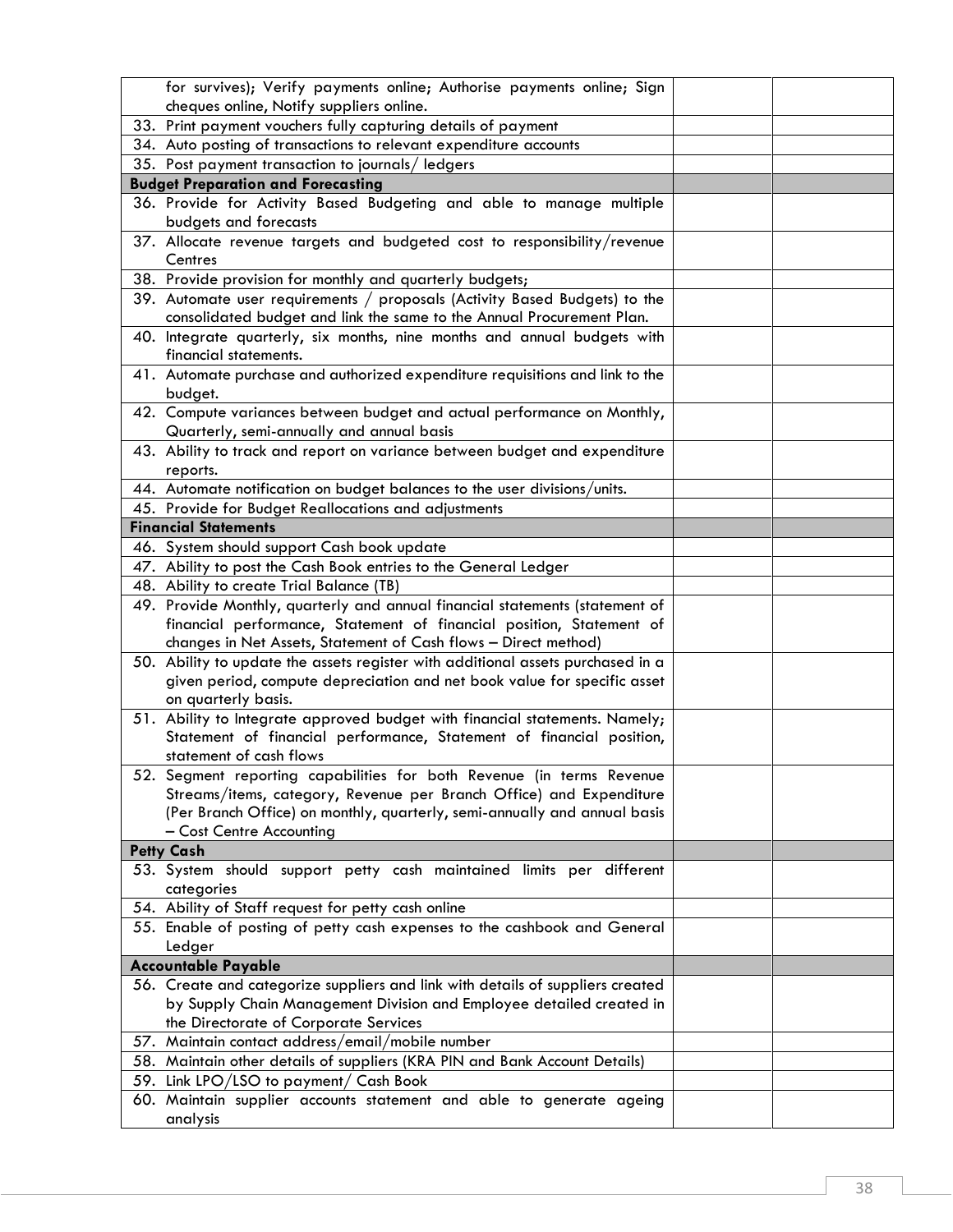| 61. Categorize supplier's levels and track details to ledger accounts.                             |  |
|----------------------------------------------------------------------------------------------------|--|
| 62. Post purchase transaction to journals/ledgers                                                  |  |
| 63. Able to generate ageing analysis for the outstanding invoices and                              |  |
| payments                                                                                           |  |
| <b>Banking and Cash management</b>                                                                 |  |
| 64. Create and manage multiple cashbooks                                                           |  |
| 65. Manage cash and banking activities                                                             |  |
| 66. Handling receipts and payments transactions through cash books                                 |  |
| 67. Enable inter bank account and Mpesa account transfer of funds                                  |  |
| 68. System should perform monthly reconciliation for the Bank Accounts and                         |  |
| Mpesa Account(Auto and Manual).                                                                    |  |
| 69. Import Bank statements into the system                                                         |  |
| 70. System should Update unknown debits/credits automatically and provide                          |  |
| balances of unknown amounts.                                                                       |  |
| 71. The system should be able to integrate with Banks and Mpesa Application.                       |  |
| 72. Cash flow management                                                                           |  |
| <b>Staff imprests</b>                                                                              |  |
| 73. Manage application of Imprest through Warrant Form up to remittance of                         |  |
| funds to staff.                                                                                    |  |
| 74. Enable the imprest holder to file returns for processing together with                         |  |
| documents to support the amount spent as well as refund of unutilized funds                        |  |
| if any.                                                                                            |  |
| 75. Alert the staff through email/SMS on any unaccounted imprest on the                            |  |
| expiry of the allowed time period.                                                                 |  |
| 76. Transfer the uncounted staff imprest to be deducted as salary in advance                       |  |
| on expiry of the set time limit                                                                    |  |
| <b>General Ledger</b>                                                                              |  |
|                                                                                                    |  |
| 77. Customizable charts of accounts                                                                |  |
| 78. Allow reclassification of charts of accounts/General Ledger                                    |  |
| 79. Support segmented General Ledger                                                               |  |
| 80. Support a variety of journal processing options                                                |  |
| 81. Support journal to be grouped and processed in batches<br>ensuring                             |  |
| verification and authorization                                                                     |  |
| 82. Capability to Import/export transactions or data from/to MS Excel                              |  |
| 83. Support processing of taxes (PAYE, Withholding VAT, Withholding Taxes                          |  |
| on Rental expenses, Withholding taxes on professional fees and other                               |  |
| taxes)                                                                                             |  |
| 84. Require approval of transaction before posting                                                 |  |
| 85. Handle general journal and recurring journals                                                  |  |
| 86. Manage recurring transactions                                                                  |  |
| 87. Categorize income and expenses at various levels (grouping, subgroups)                         |  |
| <b>Reporting</b>                                                                                   |  |
| 88. Generate<br>financial<br>statement reports<br>Statement of financial<br>$\sqrt{2}$             |  |
| performance, Statement of Financial Position, Trial Balance Cash flow                              |  |
| statement, Budget, forecasts, Bank reconciliation reports, comparative                             |  |
| reports, various customized reports                                                                |  |
| 89. Allow customization of reports in various formats/ Create and manage                           |  |
| reports with ease                                                                                  |  |
| 90. Create comparative report - weekly, Monthly and yearly (budget against                         |  |
| actual, Prior period against actual period)                                                        |  |
| 91. View and export report to MS-Excel/word/PDF                                                    |  |
| 92. A report generator tool to allow customization                                                 |  |
| 93. Customize reports in the IPSAS Accrual Standards<br>94. Distribute/ send reports through email |  |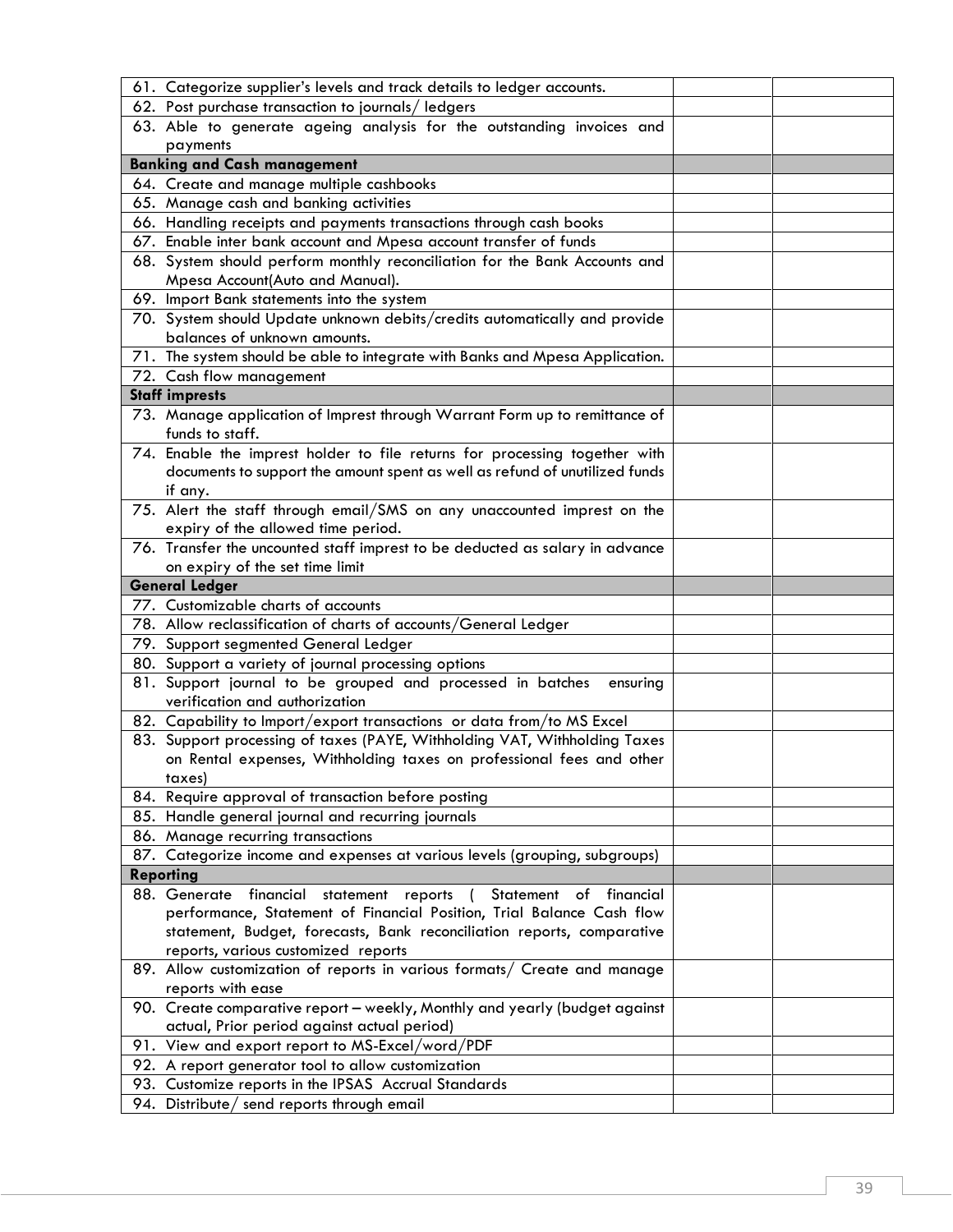# **5.7.6. Supply Chain Management**

| No. | Requirements                                                                                                                 | <b>Bidders</b> | Reference   |
|-----|------------------------------------------------------------------------------------------------------------------------------|----------------|-------------|
|     |                                                                                                                              | Response       | page in the |
|     |                                                                                                                              | Yes/No         | document    |
|     | Should integrate with the general ledger                                                                                     |                |             |
|     | Ability to scan and attach documents                                                                                         |                |             |
|     | Support for multiple languages for procurement catalogs.                                                                     |                |             |
|     | Workflow- The processes all go through an online workflow process                                                            |                |             |
|     | where there should be online approval of each process in the system                                                          |                |             |
|     |                                                                                                                              |                |             |
|     | and electronic approver signatures appended in the printouts                                                                 |                |             |
|     | automatically. All these processes are inter-linked and have a flow                                                          |                |             |
|     | where there should be a connection between documents such as the                                                             |                |             |
|     | Requisition, Quotation, LPO, Invoice and GRN                                                                                 |                |             |
|     | Support for E-Procurement (e-tendering, e-quotes amongst others)                                                             |                |             |
|     | through an Extranet                                                                                                          |                |             |
|     | Ability to define a procurement plan that is linked to the                                                                   |                |             |
|     | detailed budget                                                                                                              |                |             |
|     | Ability to analyse current status of procurement                                                                             |                |             |
|     | Plan, Implementation and also cater for review of procurement plan.                                                          |                |             |
|     | Support for reallocation of funds. This should have the necessary                                                            |                |             |
|     | approving offices and levels defined                                                                                         |                |             |
|     | Capture contractor and subcontractor details                                                                                 |                |             |
|     | Tracking of start and end dates of the contract in addition to milestone                                                     |                |             |
|     | dates, contract signing dates and other relevant dates                                                                       |                |             |
|     | Capture details on contract type and budget                                                                                  |                |             |
|     | Allow for automatic and manual creation of contracts                                                                         |                |             |
|     | Enable fast creation of contracts by use of templates, auto fill and drop                                                    |                |             |
|     | down menus among others.                                                                                                     |                |             |
|     | System should support the update of contract with necessary details                                                          |                |             |
|     | The system should support multiple addresses and contact information                                                         |                |             |
|     | for vendors.                                                                                                                 |                |             |
|     | Build mechanisms for pricing and service-level agreement flexibility into<br>the contract.                                   |                |             |
|     | Assign privileges for write, modify or read-only to different                                                                |                |             |
|     | categories of users                                                                                                          |                |             |
|     | Ability to display the contract status                                                                                       |                |             |
|     | System to keep a copy of all the different versions of a contract once it                                                    |                |             |
|     | has been setup                                                                                                               |                |             |
|     | There should be a record of the necessitating reason for change                                                              |                |             |
|     | between each versions of a contract                                                                                          |                |             |
|     | Automatic generation and communication of alerts to parties to a                                                             |                |             |
|     | contract to pre -determined trigger points such as renewals                                                                  |                |             |
|     | through emails, dashboard messages among others.<br>A full log of changes to any part of the contract such as who, when (day |                |             |
|     | and time), from where (was it remote or within LAN) among others.                                                            |                |             |
|     | System should keep necessary supplier information such as:                                                                   |                |             |
|     | Name<br>$\bullet$                                                                                                            |                |             |
|     | Supplier code                                                                                                                |                |             |
|     | <b>Business Location</b><br>PIN registration<br>$\bullet$                                                                    |                |             |
|     | Suppler VAT No.<br>$\bullet$                                                                                                 |                |             |
|     | Supplier Type (service, goods or product)                                                                                    |                |             |
|     | Contact persons                                                                                                              |                |             |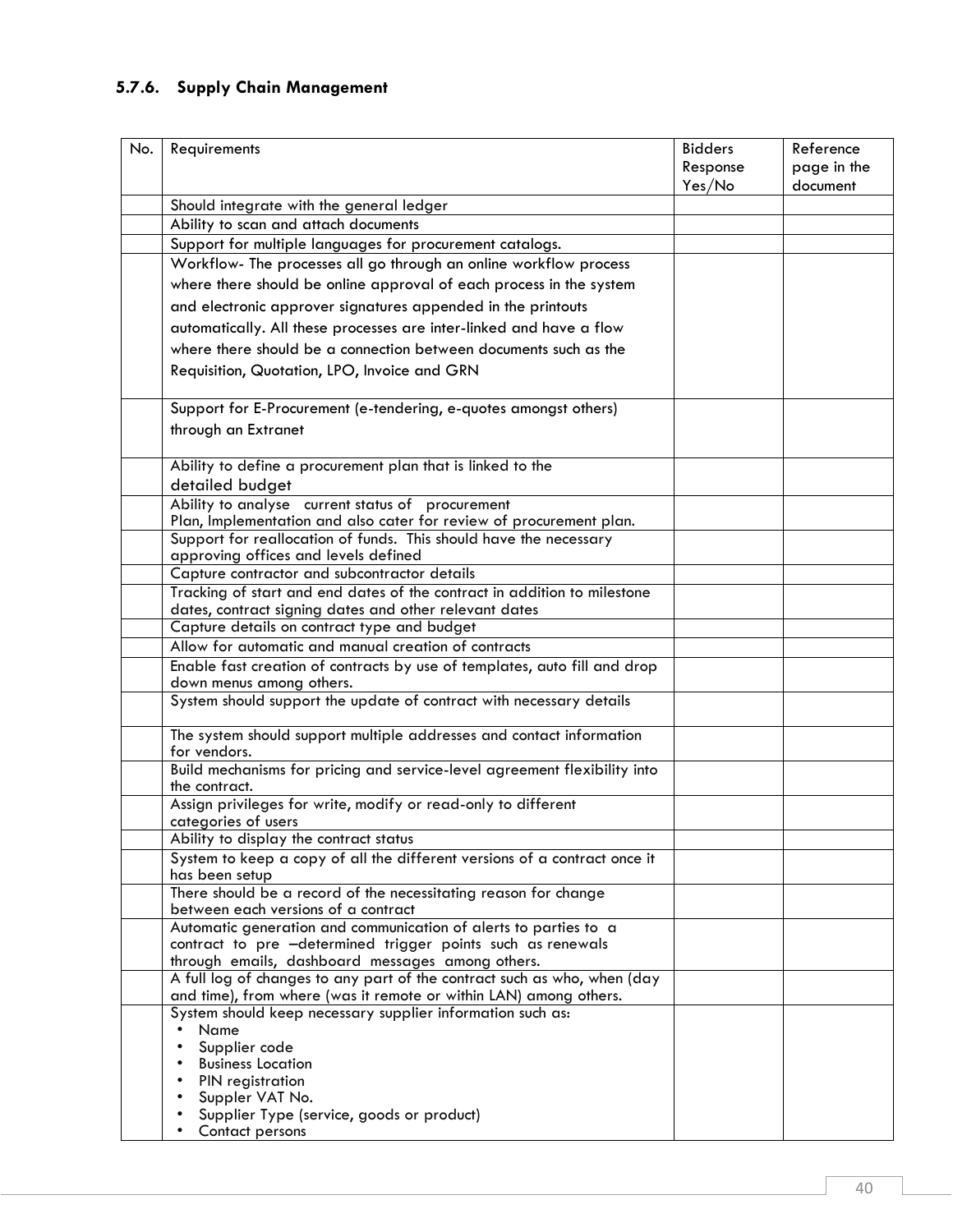| Email address                                                                                                                                |  |
|----------------------------------------------------------------------------------------------------------------------------------------------|--|
| P.O Box Number                                                                                                                               |  |
| Default payment currency                                                                                                                     |  |
| Default bank account (EFT details)                                                                                                           |  |
| <b>Lead Time</b><br>$\bullet$                                                                                                                |  |
| Pricing<br>$\bullet$                                                                                                                         |  |
| <b>Payment Methods</b><br>$\bullet$                                                                                                          |  |
| <b>Payment Terms</b>                                                                                                                         |  |
| <b>Discount Terms</b>                                                                                                                        |  |
| Should enable supplier information to be accessed by different user                                                                          |  |
| categories with respective privileges                                                                                                        |  |
| Multiple classification schemes for suppliers such as by product type,                                                                       |  |
| national/ international, AGPO/standard among others.                                                                                         |  |
| Ability to tie Items to supplier during reporting/enquiring                                                                                  |  |
| Ability to blacklist suppliers based on a predefined criteria of                                                                             |  |
| performance                                                                                                                                  |  |
| Ability for end users to anonymously evaluate supplier performance<br>Ability to analyse suppliers on parameters such as late deliveries per |  |
| year, number of LPO that have been awarded to supplier groups such                                                                           |  |
| as AGPO amongst others                                                                                                                       |  |
|                                                                                                                                              |  |
| Create purchase requisitions for stocked item, non-stocked<br>items and fixed assets                                                         |  |
| All requisitions creation should be online                                                                                                   |  |
| Online approvals for requisitions                                                                                                            |  |
| Ability to create workflows representing current business                                                                                    |  |
| processes                                                                                                                                    |  |
| System should not allow requisition of items without a                                                                                       |  |
| corresponding budget.                                                                                                                        |  |
| Purchase requisition should provide details such as:                                                                                         |  |
| Item number                                                                                                                                  |  |
| Unit of Measure                                                                                                                              |  |
| Item description                                                                                                                             |  |
| <b>Expected date</b>                                                                                                                         |  |
| Unit/division requisition                                                                                                                    |  |
| <b>Estimated cost</b>                                                                                                                        |  |
| Source of budget (as dropdown from an already approved                                                                                       |  |
| budget.                                                                                                                                      |  |
| Date requisition is made                                                                                                                     |  |
| Delivery location                                                                                                                            |  |
| Notes for approver                                                                                                                           |  |
| Ability to purchase an item by way of using funds checking from both                                                                         |  |
| capital and recurrent budget partially                                                                                                       |  |
| Once the requisition has been approved with method of purchase                                                                               |  |
| indicated, then where necessary, it should be possible to start next                                                                         |  |
| process for example an RFQ/ TENDER DOCUMENT can be generated                                                                                 |  |
| by the system automatically                                                                                                                  |  |
| Ability to enquire on number of RFQ/TENDER DOCUMENTs                                                                                         |  |
| issued to a supplier within a certain period and how many of the bids                                                                        |  |
| the supplier won<br>Ability to create Purchase Requisition for local as well as foreign                                                      |  |
| purchases                                                                                                                                    |  |
| Quotations to be raised by suppliers online                                                                                                  |  |
| Ability to receive quotations electronically from suppliers                                                                                  |  |
| Ability to open quotation electronically through an authorized committee                                                                     |  |
| Ability to record date and time of receipt of supplier quotations                                                                            |  |
| Ability to analyse quotations                                                                                                                |  |
| Specifications issued during purchase requisition should be available                                                                        |  |
| during evaluations and inspections                                                                                                           |  |
| System should electronically store the minutes to each purchase                                                                              |  |
| request. In particular, the Evaluation committee reports should be linked                                                                    |  |
| to the purchase requisition.                                                                                                                 |  |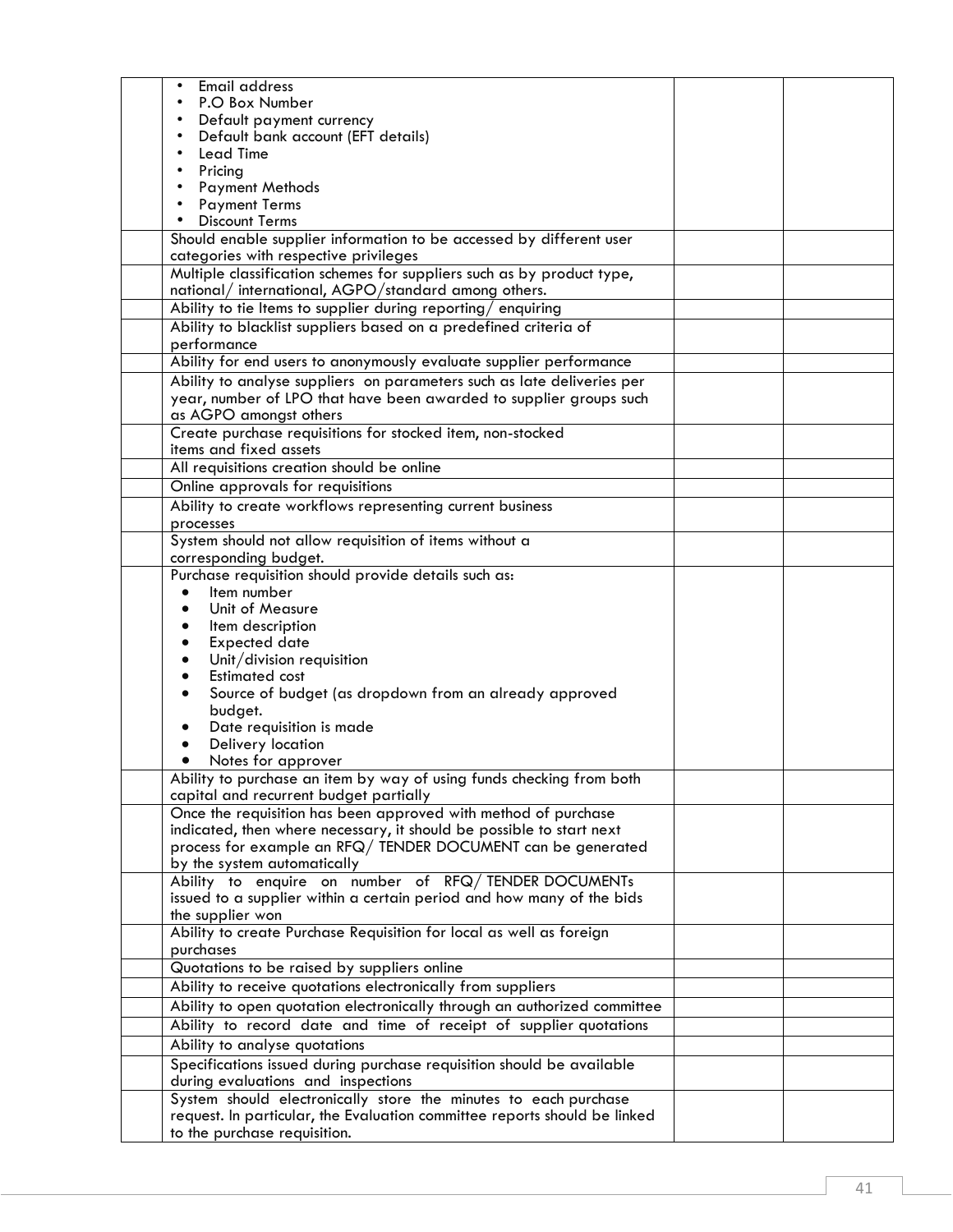| No amendments to confirmed minutes should be allowed by the system                                                              |  |
|---------------------------------------------------------------------------------------------------------------------------------|--|
| System should be able to capture and calculate the cost                                                                         |  |
| comparison for bids received by retrieving the information                                                                      |  |
| from the captured bids' details.                                                                                                |  |
| The system should be able to capture the technical evaluation                                                                   |  |
| criteria including<br>Mandatory criteria                                                                                        |  |
| Detailed evaluation showing minimum score for which the<br>$\bullet$                                                            |  |
| bidder proceeds to the next level                                                                                               |  |
| The system should provide a linked timeline of all the activities                                                               |  |
| related to a particular purchase request from the time the user raises the                                                      |  |
| requisition to the point the supplier gets payment .where there are                                                             |  |
| any deviations from the happy path, the system should keep a record<br>of this.                                                 |  |
| Inspection and Acceptance information                                                                                           |  |
| User department                                                                                                                 |  |
| Name of user department representative                                                                                          |  |
| Signature (approval or rejection) of acceptance by user                                                                         |  |
| Acceptance committee chairman Name<br>٠                                                                                         |  |
| Signature (approval or rejection) of chairman of acceptance                                                                     |  |
| committee<br>Stores representative name                                                                                         |  |
| Signature (approval or rejection) of Stores representative                                                                      |  |
| Notes on rejection or acceptance                                                                                                |  |
| Dates                                                                                                                           |  |
| System to provide a portal for bidders and support access procurement                                                           |  |
| through electronic reverse auction                                                                                              |  |
| The system should automatically update the inventory once the inspection<br>committee has recorded successful delivery of items |  |
| Create item cards and assign multiple stock-keeping units (SKUs), units                                                         |  |
| of measure, serial numbers, lot numbers, physical attributes, expiry                                                            |  |
| dates, and other variables.                                                                                                     |  |
| Create multiple inventory locations and bins.                                                                                   |  |
| Ability to assign items and stock keeping units to locations/bins based on                                                      |  |
| product storage requirements, special handling requirements and other<br>criteria                                               |  |
| Make manual adjustments to inventory quantities, transfer inventory from                                                        |  |
| one location to another.                                                                                                        |  |
| Count and record the number of items physically present in inventory,                                                           |  |
| including full support for cycle counts.                                                                                        |  |
| Monitor Inventory Management performance with KPIs, standard                                                                    |  |
| reports, and ad hoc reports.<br>Support the setup of re-order replenishment levels                                              |  |
| Automatically sent out alerts to stores personnel, user departments, and                                                        |  |
| other relevant personnel when re-order /replenishment levels are about                                                          |  |
| to be reached. This should factor in functional lead times                                                                      |  |
| Managing the issuance of stocks from user requisitions (internal) to                                                            |  |
| collection                                                                                                                      |  |
| Manage transfers at margin                                                                                                      |  |
| Support the transfer of items                                                                                                   |  |
| Quickly determine actual and projected item availability, overstock<br>situations, replenishment requirements                   |  |
| Ability to define costing methods for inventory                                                                                 |  |
| Ability to monitor stock aging based on manufacturers                                                                           |  |
| recommended date of disposal, rate of uptake of items from store and                                                            |  |
| date of items manufacture                                                                                                       |  |
| Manage the process of disposal of items capturing all details such as                                                           |  |
| the technical evaluation reports, disposal committee deliberations,                                                             |  |
| recommendations, invitations for bidders, evaluations of bids, awards,<br>actual collection of items by buyers                  |  |
|                                                                                                                                 |  |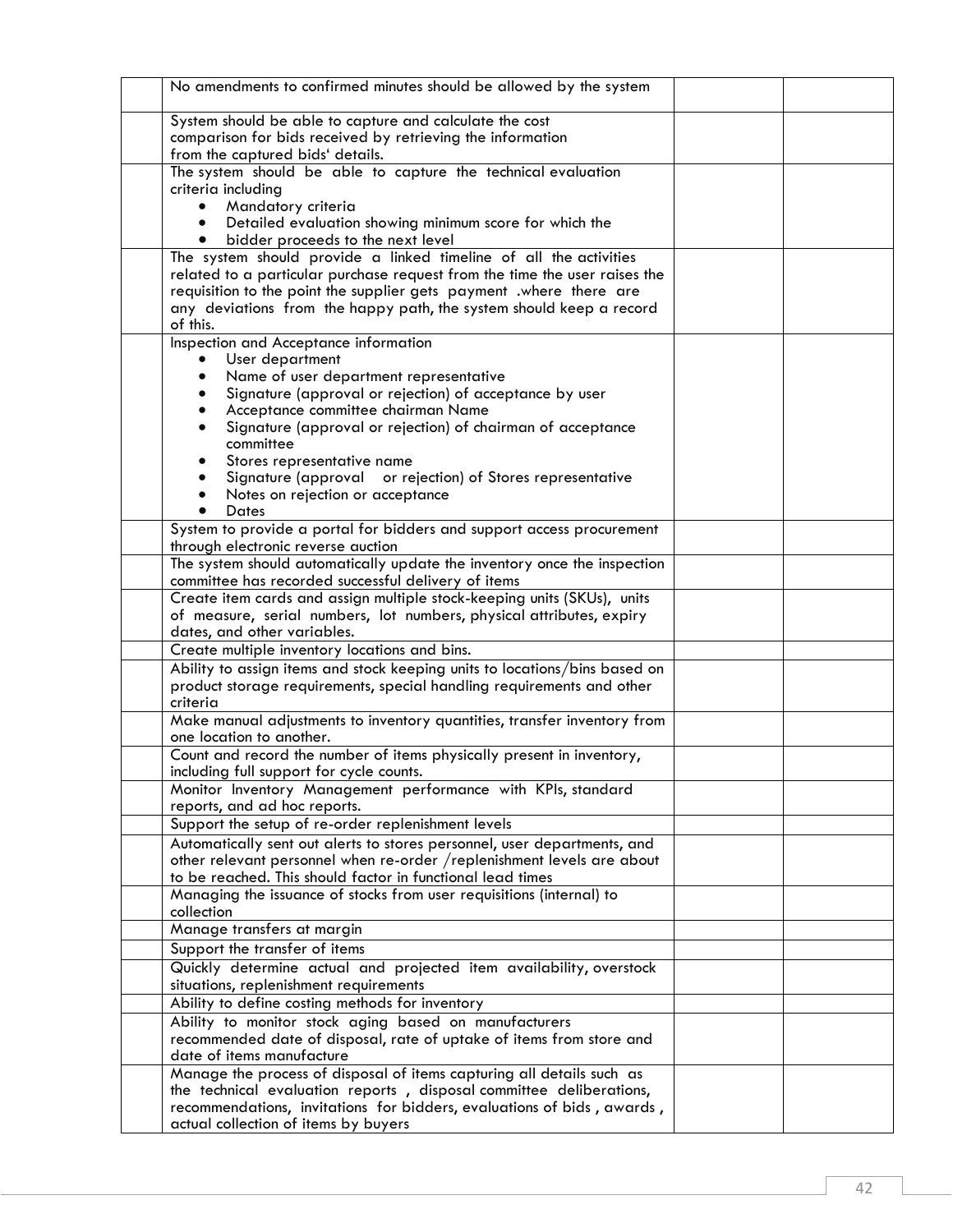| Ability to link with the Asset management.                                |  |
|---------------------------------------------------------------------------|--|
| Ability to support different disposal methods based on the                |  |
| board of survey reports and asset management recommendation such as       |  |
| transfers to other organisations, sale by public action, trade ins,       |  |
| dumping, destruction, sale by open tender amongst others                  |  |
| Consultant to interface the system with Ministry of National Treasury's   |  |
| for Procurement Planning, budgeting, tendering and procurement            |  |
| functions                                                                 |  |
| Statutory reporting- interface with other systems to facilitate statutory |  |
| reporting                                                                 |  |

# **5.7.7. Corporate Service Department - Human Resource:**

| No.             | Requirements                                                                                                                   | <b>Bidders</b>     | Reference               |  |  |
|-----------------|--------------------------------------------------------------------------------------------------------------------------------|--------------------|-------------------------|--|--|
|                 |                                                                                                                                | Response<br>Yes/No | page in the<br>document |  |  |
|                 | $\triangleright$ Human Resource Management                                                                                     |                    |                         |  |  |
| 1               | Maintain employee Bio data and allow update, upload of personnel                                                               |                    |                         |  |  |
|                 | records with photo and academic qualifications history Next of kin                                                             |                    |                         |  |  |
|                 | and beneficiaries                                                                                                              |                    |                         |  |  |
| $\overline{2}$  | Capture and store employee insurance and medical details with                                                                  |                    |                         |  |  |
|                 | respect to employee ID                                                                                                         |                    |                         |  |  |
| 3               | Allow different levels of access and processing rights to ensure                                                               |                    |                         |  |  |
| $\overline{4}$  | complete confidentiality                                                                                                       |                    |                         |  |  |
|                 | Manage multiple cycles/ frequencies (daily, weekly monthly,                                                                    |                    |                         |  |  |
|                 | annually) and payment levels( Basic pay, Housing allowance,<br>Commuter allowance, leave allowance and other categories as per |                    |                         |  |  |
|                 | HR Policies and customize any required field of payment                                                                        |                    |                         |  |  |
| $\overline{5}$  | Group employees in different categories (Branch Offices,                                                                       |                    |                         |  |  |
|                 | <b>Departments and Sections)</b>                                                                                               |                    |                         |  |  |
| 6               | Employee Leave Management: (Capture leave details, leave                                                                       |                    |                         |  |  |
|                 | balance, leave alerts, leave report pending leave approved leave                                                               |                    |                         |  |  |
|                 | report and update leave balance, email/online leave application,                                                               |                    |                         |  |  |
|                 | approval/rejection of leave                                                                                                    |                    |                         |  |  |
| 7               | Customized view of employee details with relevant information                                                                  |                    |                         |  |  |
| $\overline{8}$  | Performance management: appraisal system management/                                                                           |                    |                         |  |  |
|                 | completion of self-appraisal forms/track appraisal status                                                                      |                    |                         |  |  |
| 9               | Manage Training & development of staff, maintain training                                                                      |                    |                         |  |  |
| 10              | programs attended, provide training report                                                                                     |                    |                         |  |  |
| $\overline{11}$ | Able to generate adhoc reports for external use statutory reporting                                                            |                    |                         |  |  |
|                 | Management information and operational reporting - at                                                                          |                    |                         |  |  |
| $\overline{12}$ | department, division and central levels                                                                                        |                    |                         |  |  |
| 13              | Ability to recruit staff and man power planning                                                                                |                    |                         |  |  |
| $\overline{14}$ | Ability to generate Employee Master Database                                                                                   |                    |                         |  |  |
| $\overline{15}$ | Generate organization structure as per KDB HR policy                                                                           |                    |                         |  |  |
|                 | Management of separation (Retirement/Resignation/Termination<br>and Death)                                                     |                    |                         |  |  |
| 16              |                                                                                                                                |                    |                         |  |  |
| $\overline{17}$ | Management of employee disciplinary action & vigilance<br>Management of employee transfer & Postings.                          |                    |                         |  |  |
| 18              | The system is capable of employee and manager self-service                                                                     |                    |                         |  |  |
| 19              | Management of Salary advances and Salary in advances                                                                           |                    |                         |  |  |
| 20              | Processing of staff loans and Mortgages                                                                                        |                    |                         |  |  |
| 21              | Management of Disciplinary process                                                                                             |                    |                         |  |  |
| $\overline{22}$ | Staff grievances handling.                                                                                                     |                    |                         |  |  |
|                 | $\triangleright$ Payroll Management                                                                                            |                    |                         |  |  |
|                 | The system should be able to do the following:                                                                                 |                    |                         |  |  |
|                 |                                                                                                                                |                    |                         |  |  |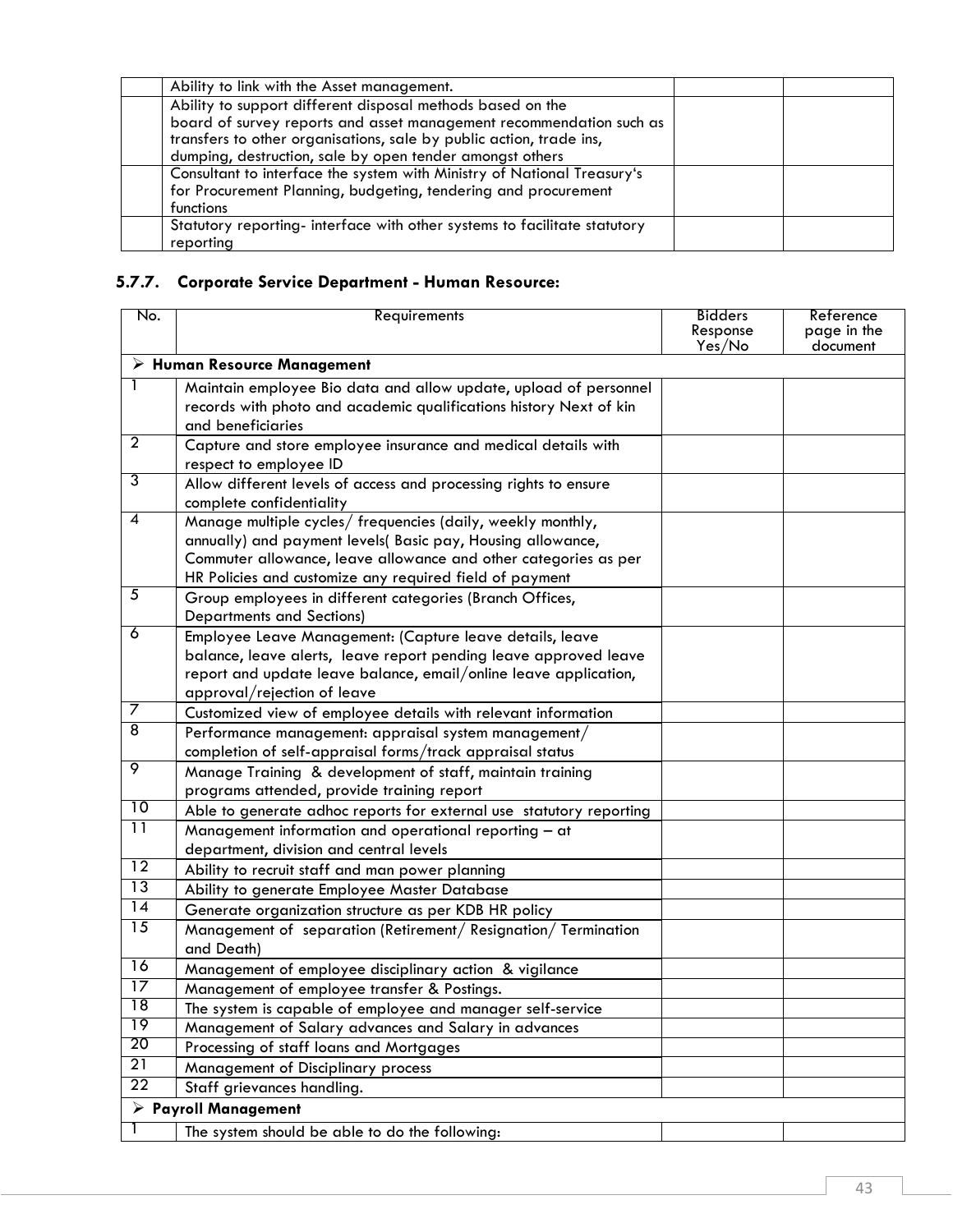|   | Develop Standard Statutory Reports: NHIF, NSSF, PAYE,<br>Pension, HELB |
|---|------------------------------------------------------------------------|
|   | Generate Income Tax P9, P10, P10A, P10D, P10 Summary                   |
|   | Generate Pay slips - Summary, Standard<br>٠                            |
|   | Develop Employee Payment List<br>٠                                     |
|   | Develop Analysis Report<br>٠                                           |
|   | Develop Payroll Summary<br>٠                                           |
|   | Develop Variance Report<br>٠                                           |
|   | Develop Period Report<br>٠                                             |
|   | Develop Advances Report<br>٠                                           |
|   | Develop Sacco Contribution Report<br>٠                                 |
|   | Develop Insurance Deductions Reports,                                  |
|   | Develop Self Help Group Report                                         |
| 2 | Allow payment members of the Board and deduct PAYE on sitting          |
|   | allowance                                                              |
| 3 | Provide electronic bank payment format for salary transfer and         |
|   | <b>Board allowances payments</b>                                       |
| 4 | Generate payslip (Printable and send to employee email address)        |
|   | clearly showing position title, department/division                    |
| 5 | Provide summary of salary payment monthly/ yearly                      |

# **5.7.8. Corporate Service Department - Administration:**

|                | $\triangleright$ Fleet Management                                           |  |
|----------------|-----------------------------------------------------------------------------|--|
| $\mathbf{1}$   | Authorize procurement and acquisition of vehicles.                          |  |
| $\overline{2}$ | Management of work tickets to capture authorization and mileages.           |  |
| $\overline{3}$ | The system should capture daily usage of vehicle.                           |  |
| $\overline{4}$ | Management of vehicle service/repair                                        |  |
| $\overline{5}$ | Inspection for Statutory Requirement for commercial vehicles.               |  |
| $\overline{6}$ | Handling of Motor Vehicle Accidents                                         |  |
| 7              | Vehicle fuel consumption report as per the work ticket.                     |  |
| $\overline{8}$ | Motor Vehicle summary report for vehicle usage.                             |  |
|                |                                                                             |  |
|                | $\triangleright$ Document Management System                                 |  |
| 1              | Ability to receive documents through email, scanning hard copy, and         |  |
|                | register.                                                                   |  |
| $\overline{2}$ | Ability to classify, index, trace, folio and folio transfer, distribute     |  |
| 3              | document, notify and share with multiple users.                             |  |
| $\overline{4}$ | Ability to secure and approve document as per authority levels              |  |
| $\overline{5}$ | Workflow management                                                         |  |
|                | Ability to appraise, store, record transfer, archive and dispose<br>records |  |
| 6              | Management of files and filing system                                       |  |
| 7              | Generate necessary reports                                                  |  |
|                | $\triangleright$ Asset Management                                           |  |
| 1              | The system ability to receive the procured assets and update details,       |  |
|                | categorize, serialize, code, tag and set location of the asset and          |  |
|                | frequently update in the system.                                            |  |
| 2              | Ability to depreciate and give net book value of the asset.                 |  |
| $\overline{3}$ | Ability to transfer and monitor asset movement                              |  |
| 4              | Monitor insurance status of the assets                                      |  |
| $\overline{5}$ | Manage stock taking process                                                 |  |
| 6              | Manage preventive maintenance and service schedules for all                 |  |
|                | serviceable assets.                                                         |  |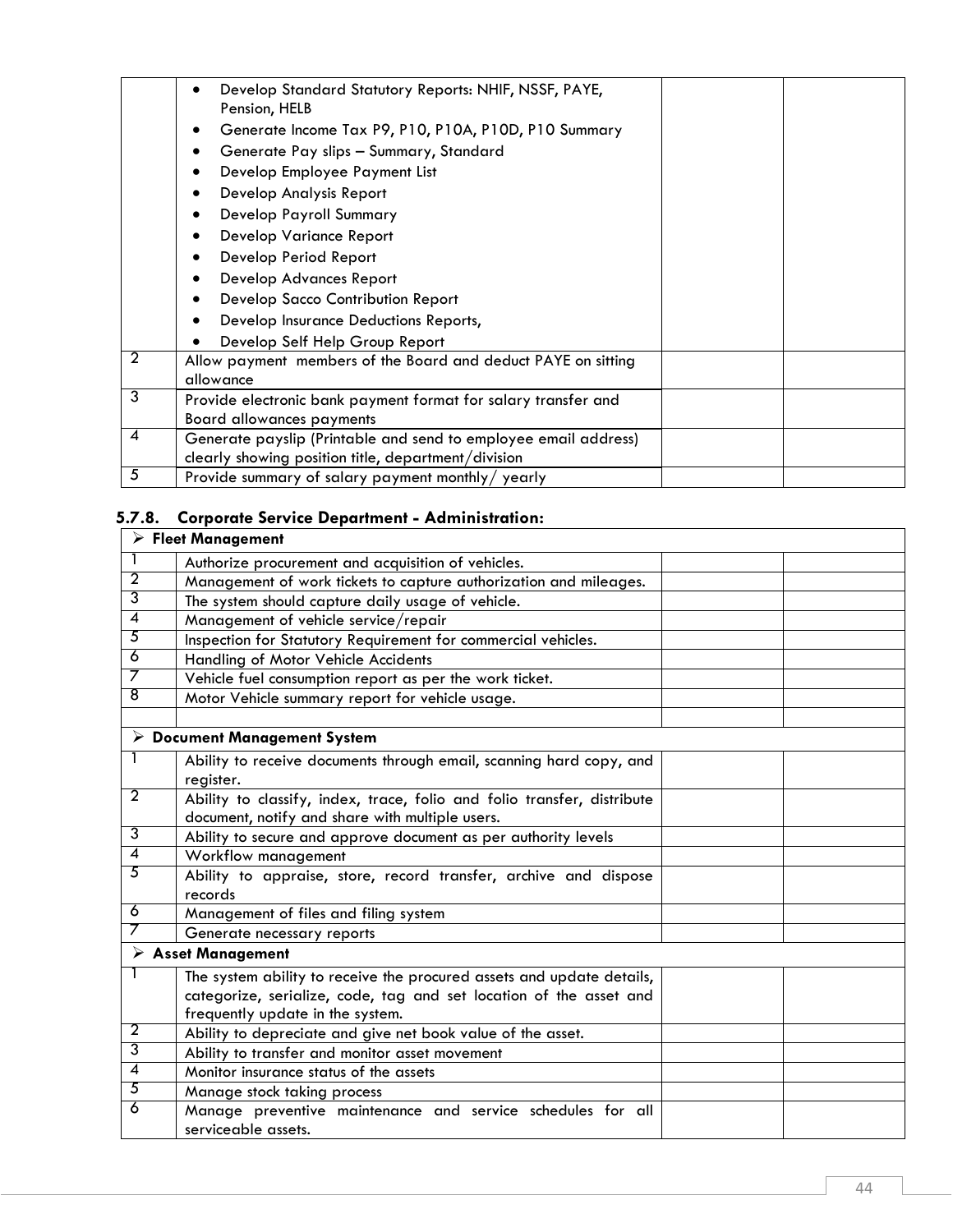|                | Manage warranty claims.                                              |  |
|----------------|----------------------------------------------------------------------|--|
| 8              | Generate necessary reports                                           |  |
|                |                                                                      |  |
|                | $\triangleright$ Planning and Project management                     |  |
|                | <b>Strategic planning process</b>                                    |  |
|                | Monitor Implementation of strategic plan                             |  |
| 2              | Evaluate the performance and review                                  |  |
| 3              | Generate necessary reports                                           |  |
|                | <b>Performance Contracting</b>                                       |  |
|                | Development of the performance contract targets                      |  |
| $\overline{2}$ | Monitor Implementation of PC and reporting of achievements           |  |
| 3              | Evaluation/scoring of PC and generate necessary reports.             |  |
|                | Monitoring and evaluation process                                    |  |
|                | The system will be able to manage and monitor development of work    |  |
|                | plans, execution of plan and reporting.                              |  |
|                | <b>Requisition Process</b>                                           |  |
|                | Manage the process of requisition, from user's request, approvals of |  |
|                | the request as per levels and monitoring the process. Prepare        |  |
|                | necessary reports when needed.                                       |  |
|                |                                                                      |  |

# **5.7.9. Corporate Service Department - Corporate Communication:**

|     | <b>Corporate Communication</b>                           |                                      |                                         |  |  |
|-----|----------------------------------------------------------|--------------------------------------|-----------------------------------------|--|--|
| No. | Requirements                                             | <b>Bidders</b><br>Response<br>Yes/No | Reference<br>the<br>page in<br>document |  |  |
|     | Ability to receive and process corporate complaints      |                                      |                                         |  |  |
|     | Management of Corporate Social Responsibility activities |                                      |                                         |  |  |
|     | Management of Internal and external communication        |                                      |                                         |  |  |

# **5.7.10. Internal Audit Department:**

## **Audit, Risk and Compliance management**

| No. | Requirements                                                                                | <b>Bidders</b><br>Response<br>Yes / No | Reference<br>the<br>page in<br>document |
|-----|---------------------------------------------------------------------------------------------|----------------------------------------|-----------------------------------------|
|     | Audit Trail -Keep all transactions including amendments and<br>voided/deleted transactions. |                                        |                                         |
|     | Pre audit- Ability to trigger pre audit from finance.                                       |                                        |                                         |
|     | Statutory audits - Ability to create reports for audits.                                    |                                        |                                         |
|     | Risk management functions- should have a risk profile.                                      |                                        |                                         |
| .5  | Ability for Risk Identification and mitigation                                              |                                        |                                         |
| 6   | Ability to develop Risk Indicators and Tolerance Limits                                     |                                        |                                         |
|     | Ability to create Quarterly Risk Monitoring                                                 |                                        |                                         |
| 8   | Ability to monitor Compliance                                                               |                                        |                                         |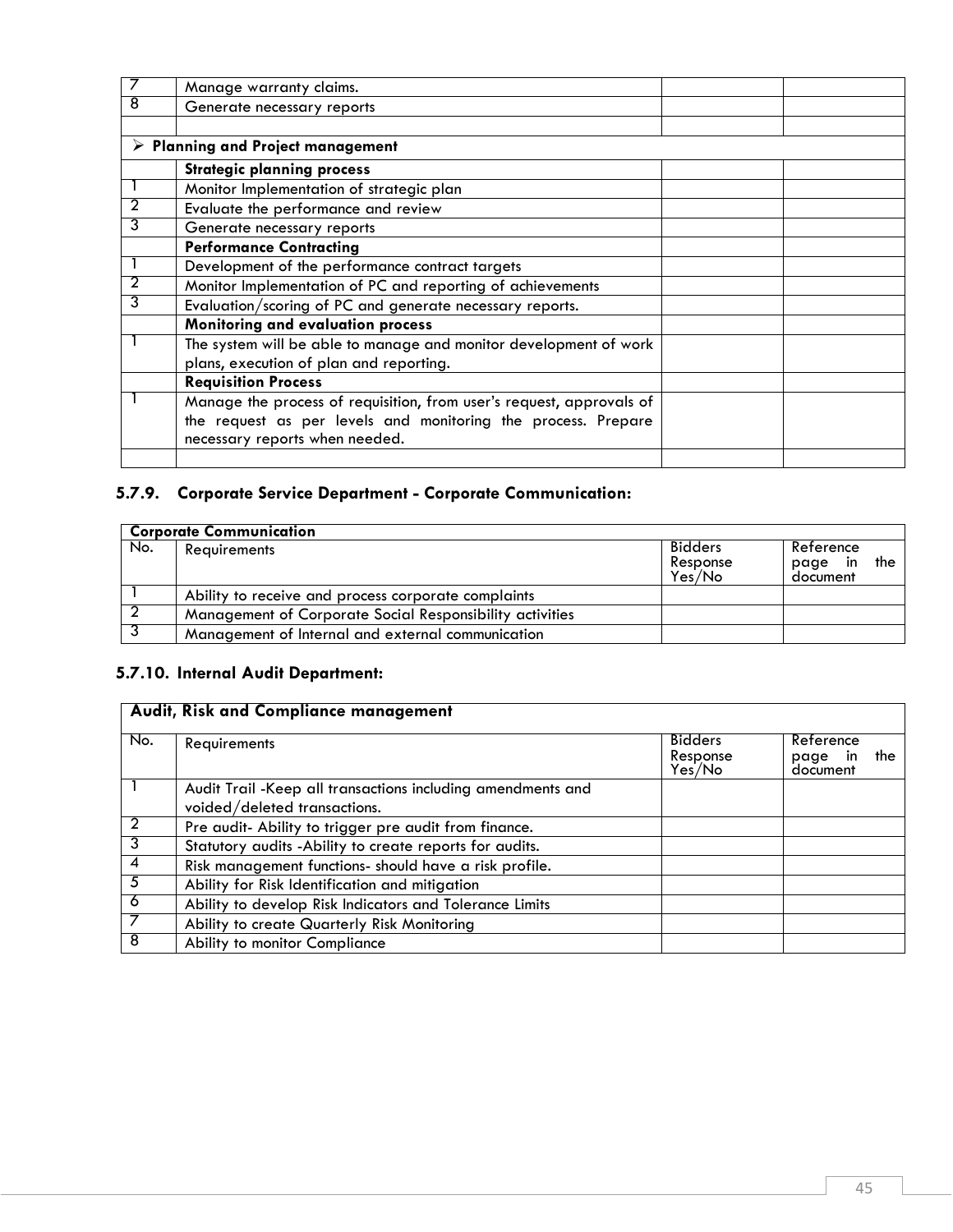# **5.7.11. ICT Service Management**

|                |                                      | Requirements                                                                                                                                                                                                                                                                                                                                                                                                                                                                                                                                                                                                                                                                                                                                                                                                                                                                                                                                                                                         | <b>Bidders Response</b><br>Yes/No | Reference<br>page in the<br>document |
|----------------|--------------------------------------|------------------------------------------------------------------------------------------------------------------------------------------------------------------------------------------------------------------------------------------------------------------------------------------------------------------------------------------------------------------------------------------------------------------------------------------------------------------------------------------------------------------------------------------------------------------------------------------------------------------------------------------------------------------------------------------------------------------------------------------------------------------------------------------------------------------------------------------------------------------------------------------------------------------------------------------------------------------------------------------------------|-----------------------------------|--------------------------------------|
| -1             | Type                                 | • The ERP system will be a web-based system<br>that will be used to manage and support the<br>KDB's business.<br>· It will modernize and transforms decision<br>making process are undertaken to ensure<br>smooth running of the KDB's business.<br>. The system should have the ability to<br>streamline integration of ERP solution with<br>existing licensing and inspection system (LIS)<br>which is on SharePoint platform.<br>. This solution will replace the legacy manual<br>based processes with a modern secure ICT<br>based processes and it will encompass and<br>retain the best elements of the existing<br>systems while facilitating new efficiencies<br>and enhanced features made possible by<br>technology.<br>• The solution should be accessible via the<br>internet, intranet as well as on mobile<br>devices.<br>• It must be accessed through all browsers.<br>• Ability for the system to perform analysis<br>and dashboard presentation for use by the<br>used management |                                   |                                      |
| $\overline{2}$ | <b>Robust Search</b><br>capabilities | • The solution should possess a search feature<br>that will enable users to quickly locate<br>information whenever it is required. Users<br>should be able to search for any content that<br>is stored in the system by creating searches<br>based on content properties/metadata.                                                                                                                                                                                                                                                                                                                                                                                                                                                                                                                                                                                                                                                                                                                   |                                   |                                      |
| lЗ             | Alerts and<br>notifications.         | • The solution should be able to send emails<br>and receive auto generated alerts/SMS to<br>specific individuals whenever they need to<br>be notified of an action.                                                                                                                                                                                                                                                                                                                                                                                                                                                                                                                                                                                                                                                                                                                                                                                                                                  |                                   |                                      |
| 4              | Maintaining an audit<br>trail log    | • The solution should be able to maintain audit<br>log reports that will help determine who has<br>accessed the system, what the person has<br>accessed and what actions the person has<br>done. The administrators will be able to sort,<br>filter, and analyze this data.                                                                                                                                                                                                                                                                                                                                                                                                                                                                                                                                                                                                                                                                                                                          |                                   |                                      |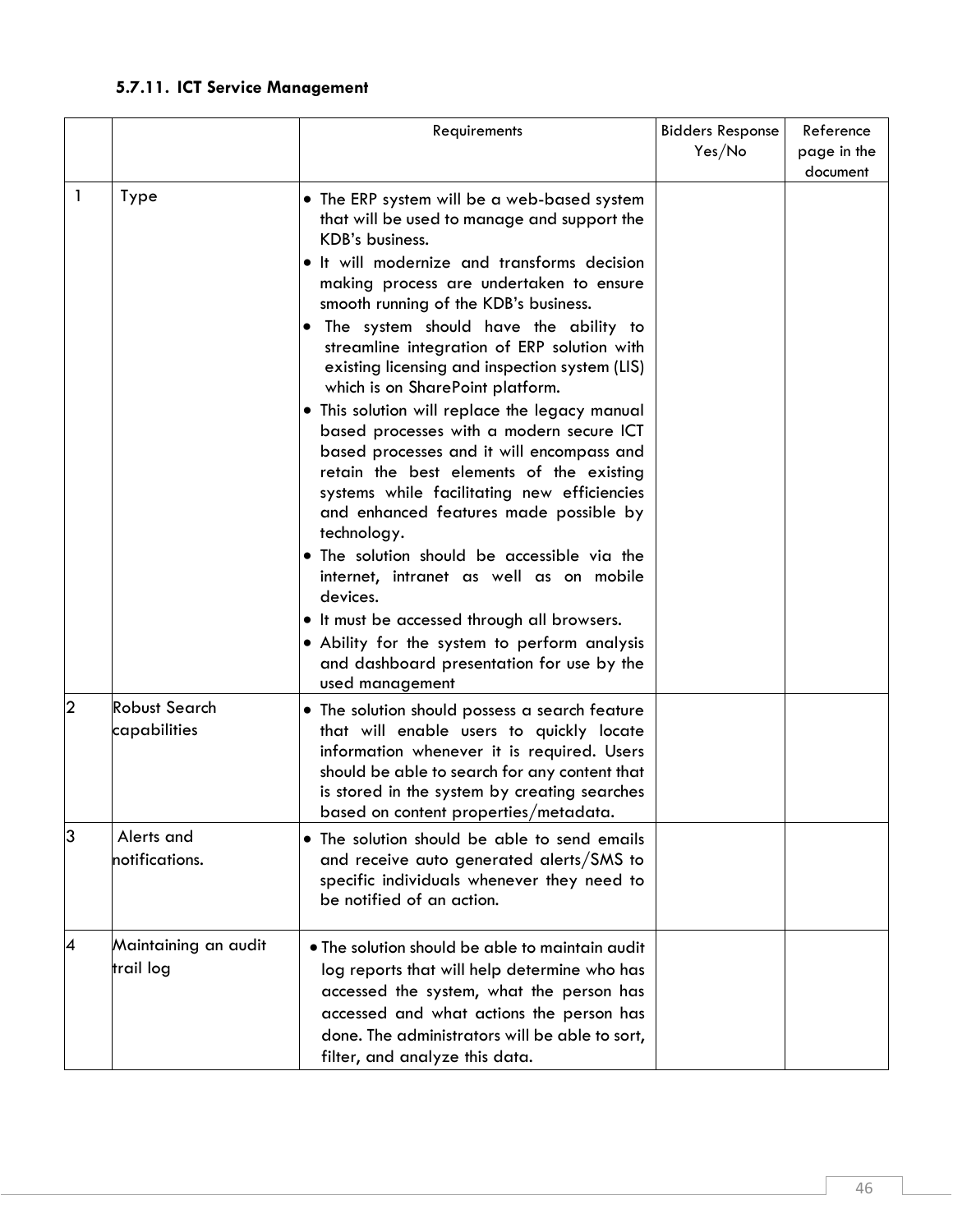| 5              | System user<br>administration                           | . The solution should provide administrators<br>with capabilities to define user roles and<br>profiles in order to grant access privilege to<br>only the authorized users. This is to ensure<br>documents are handled with the highest<br>security levels and that only the right people<br>have the right access level to the right<br>information.                                                                                                                                                                                                      |  |
|----------------|---------------------------------------------------------|-----------------------------------------------------------------------------------------------------------------------------------------------------------------------------------------------------------------------------------------------------------------------------------------------------------------------------------------------------------------------------------------------------------------------------------------------------------------------------------------------------------------------------------------------------------|--|
| 6              | Configuration<br>Management                             | . KDB expects that the vendor will provide<br>industry<br>standard<br>practices<br>in<br>the<br>development,<br>implementation<br>and<br>management of the ERP solution.                                                                                                                                                                                                                                                                                                                                                                                  |  |
| $\overline{7}$ | <b>Email integration</b>                                | . Full email integration (Mail to Service<br>Request) Have the e-directory integrated.                                                                                                                                                                                                                                                                                                                                                                                                                                                                    |  |
| 8              | System and<br>integration                               | . The system should be able to run on multiple<br>platforms<br>• Active Directory and API integration<br><b>• Customized Monitoring Configurations</b><br>· Integration with different Databases e.g.<br>Oracle, Sybase MySQL or SQL<br>• IIS/Apache web server integration<br>· Support for multiple server platforms<br>(Windows / Unix / Linux / Mac)<br>. Support for multiple server Client / Agent<br>Platform (Windows / Linux / Mac)<br>• Single sign-on<br>. Import Users from CSV File (including a<br>scheduled import)<br>$\bullet$ Event log |  |
| 9              | Administration                                          | · Unlimited number of Administrators<br>. Unlimited number of End users<br>· Flexible User Administration -Role based<br>access control<br>• Multi-Organization support                                                                                                                                                                                                                                                                                                                                                                                   |  |
| 10             | Backup<br>restore<br>capabilities and Data<br>Archiving | . The solution should provide tools for backup<br>and restore facilities.<br>. The system should allow archiving of old,<br>unused<br>data<br>improve<br>to<br>system<br>performance.<br>. The system should allow the users to access<br>archived data from different queue and<br>also provide the capability to search report<br>and export the data.                                                                                                                                                                                                  |  |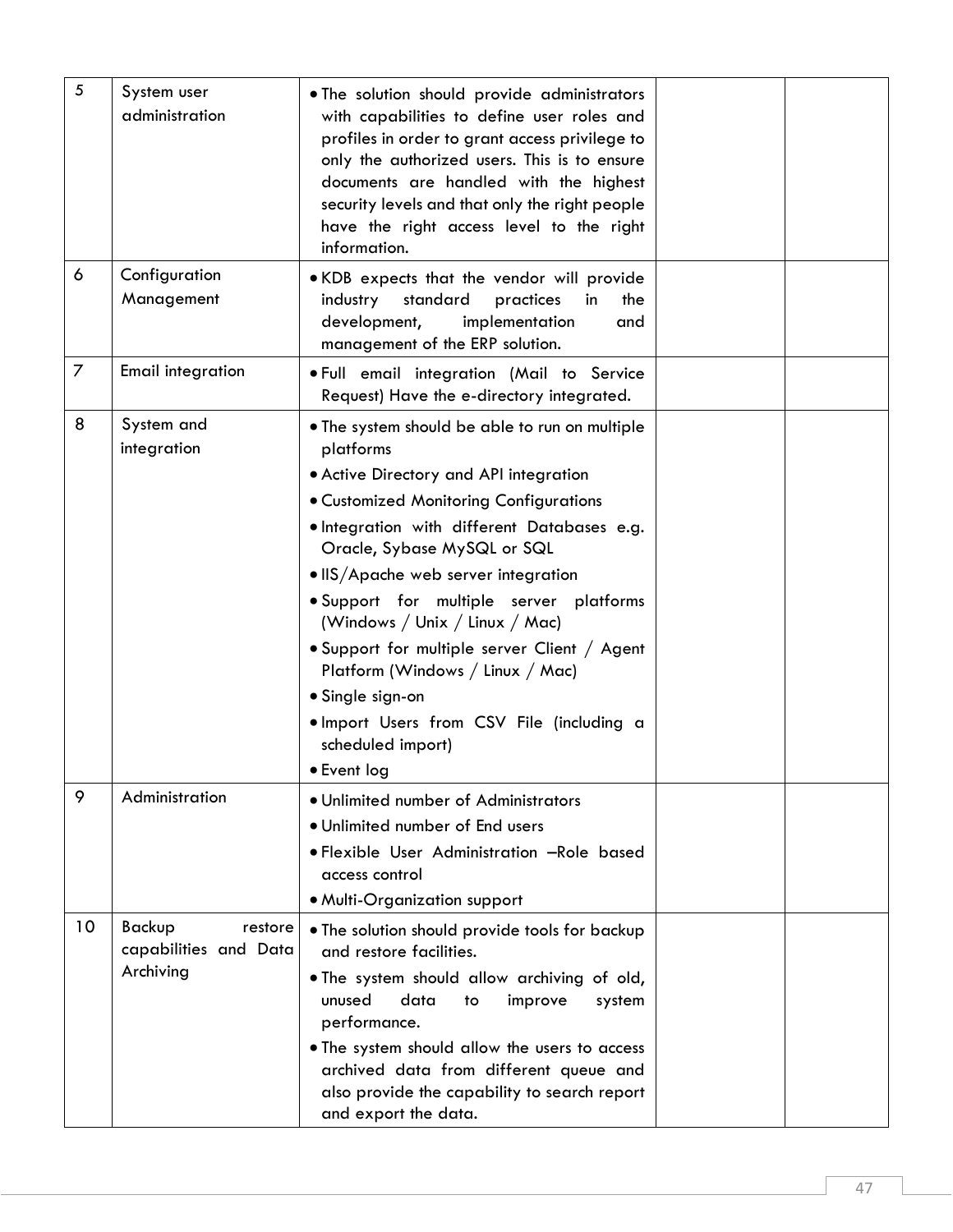| 11                | <b>Reporting capabilities</b>                                                                       | · Provide for Ad-hoc and customizable<br>reporting tool that allows users to define the<br>kind of report they want through queries<br>that mine data from different databases.<br>bidder will also predefine the<br>$\bullet$ The                                                                                                                                    |  |
|-------------------|-----------------------------------------------------------------------------------------------------|-----------------------------------------------------------------------------------------------------------------------------------------------------------------------------------------------------------------------------------------------------------------------------------------------------------------------------------------------------------------------|--|
|                   |                                                                                                     | commonly/frequently requested reports as<br>will be defined by the KDB.                                                                                                                                                                                                                                                                                               |  |
|                   |                                                                                                     | . The system should be able to generate<br>detailed<br>reports about the<br>system<br>performance & metrics.                                                                                                                                                                                                                                                          |  |
|                   |                                                                                                     | . The tool should allow for exporting reports<br>in various formats.                                                                                                                                                                                                                                                                                                  |  |
|                   |                                                                                                     | . Allow for Basic and Advanced reporting.                                                                                                                                                                                                                                                                                                                             |  |
|                   |                                                                                                     | . The solution should be able to support<br>generation of reports and get a quick<br>glance of all the activities                                                                                                                                                                                                                                                     |  |
| $12 \overline{ }$ | A workflow/process<br>automation tool for<br>disseminating/routing<br>of activities/<br>allocations | . The system should allow for automatic<br>allocation and reallocation of work,<br>automatically send out alerts for any<br>allocated or pending work on the staff in-<br>tray etc. This should be supported by<br>dynamic workflows.                                                                                                                                 |  |
|                   |                                                                                                     | • Workflow<br>management:<br>Creation<br>of<br>different action codes (attributions) for<br>different tasks with different automatic<br>deadlines (e.g., today's date plus 14 days)                                                                                                                                                                                   |  |
| 13                | Dynamic dashboards<br>that show only what<br>is relevant to each<br>user.                           | . Each user should be able to access a<br>personalized<br>dashboard<br>that<br>will<br>consolidate all the right information to be<br>brought to the user's attention without the<br>need of the user navigating to various<br>sections of the system.                                                                                                                |  |
| 14                | Documentation                                                                                       | $\bullet$ The<br>solution<br>should<br>all<br>have<br>the<br>documentation required for its operations<br>and maintenance. These incudes but not<br>limited to the following: -<br>Requirements document<br>O<br>Design document/technical manuals<br>O<br>Operational manual/Users' guide<br>O<br>Guidelines for using the solution<br>O<br>• Administration manuals |  |
| 15                | Security                                                                                            | · Single Sign On using active Directory<br>Authentication                                                                                                                                                                                                                                                                                                             |  |
|                   |                                                                                                     | · Login, password and user settings are<br>limited to administrator role                                                                                                                                                                                                                                                                                              |  |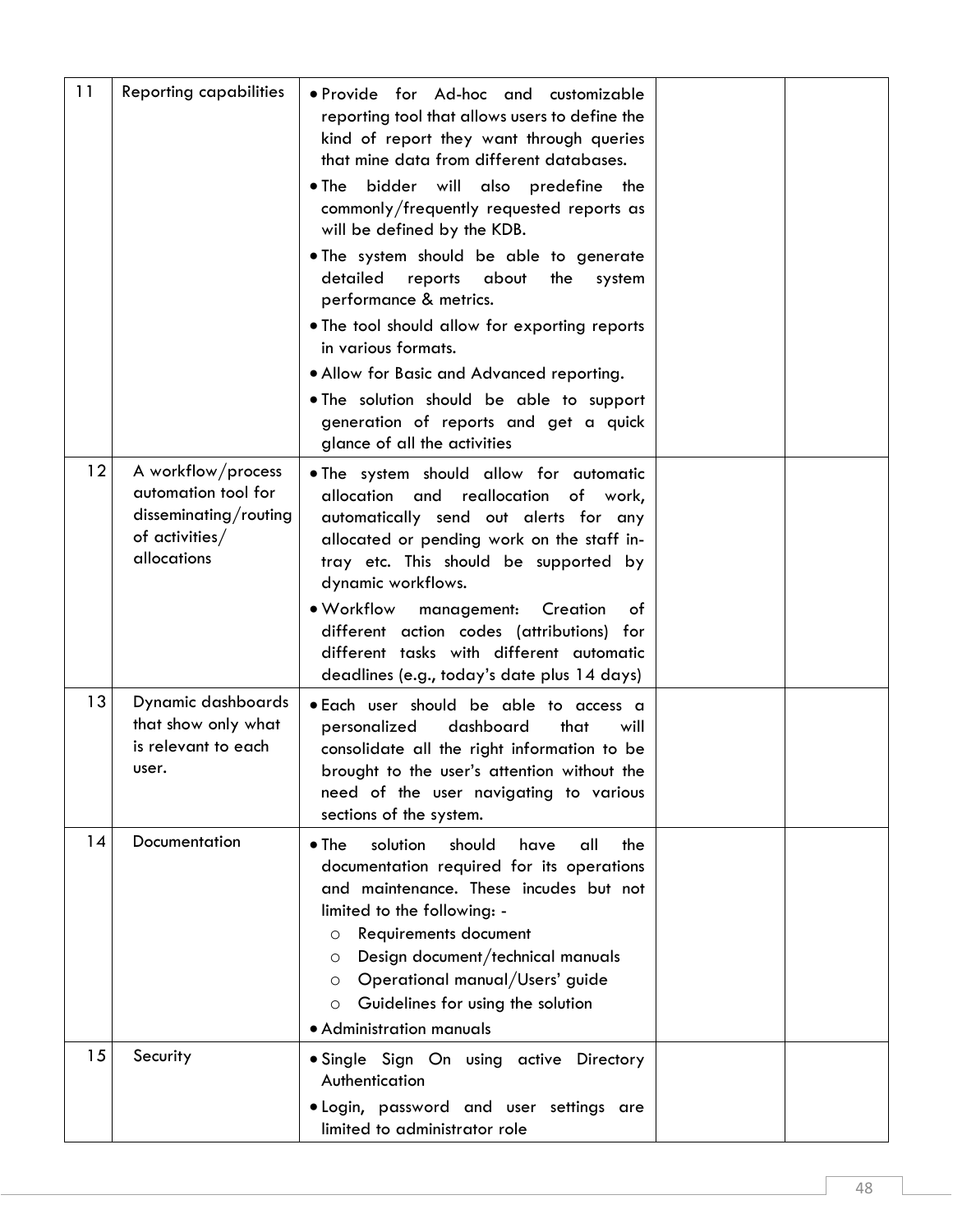| 16 | System integration    | . Different confidentiality settings for groups<br>and individuals<br>· Different levels of confidentiality for<br>different groups<br>· Authentication of users against Active<br>Directory<br>• Secure Socket Layer (SSL) support - move it<br>to security<br>• Database level security<br>• Encryption                                                                                                                                                                                                                                                                                                                                                                                                                                        |  |
|----|-----------------------|--------------------------------------------------------------------------------------------------------------------------------------------------------------------------------------------------------------------------------------------------------------------------------------------------------------------------------------------------------------------------------------------------------------------------------------------------------------------------------------------------------------------------------------------------------------------------------------------------------------------------------------------------------------------------------------------------------------------------------------------------|--|
|    |                       | · Integration with relevant existing systems<br>and allow for future systems to be<br>integrated                                                                                                                                                                                                                                                                                                                                                                                                                                                                                                                                                                                                                                                 |  |
| 17 | Licenses and services | . The bidder must provide the following as<br>part of the offer<br>· Installation (ready-to-use) system that has<br>been tested in the vendor servers for 3<br>months<br>. Personal support at the KDB premises within<br>24 hours (Monday to Friday) on demand<br>• Service Management services 24/7<br>· Description of the Licensing mode of the<br>software<br>· Maintenance (corrective) and upgrades to<br>available new versions<br>• Additional services (within the first 24<br>months) including the purchase of system<br>and application upgrades and software<br>add-ons or extensions, technical consultancy<br>in case of development,<br>assistance<br>modification or upgrade needs as well as<br>additional training on demand |  |
| 18 | Availability          | . The solution should be designed to remove<br>all single points of failure. The solution<br>should provide the ability to recover from<br>failures, thus protecting against many<br>multiple component failures.                                                                                                                                                                                                                                                                                                                                                                                                                                                                                                                                |  |
| 19 | Scalability           | • The deployed solution is supposed to be a<br>highly scalable solution, which is designed in<br>a scale up/out model at each layer. This will<br>provide the model for future growth.                                                                                                                                                                                                                                                                                                                                                                                                                                                                                                                                                           |  |
| 20 | Trainings             | • All the users of the solution will be trained to<br>be able to use the solution depending on<br>their levels of authorization.                                                                                                                                                                                                                                                                                                                                                                                                                                                                                                                                                                                                                 |  |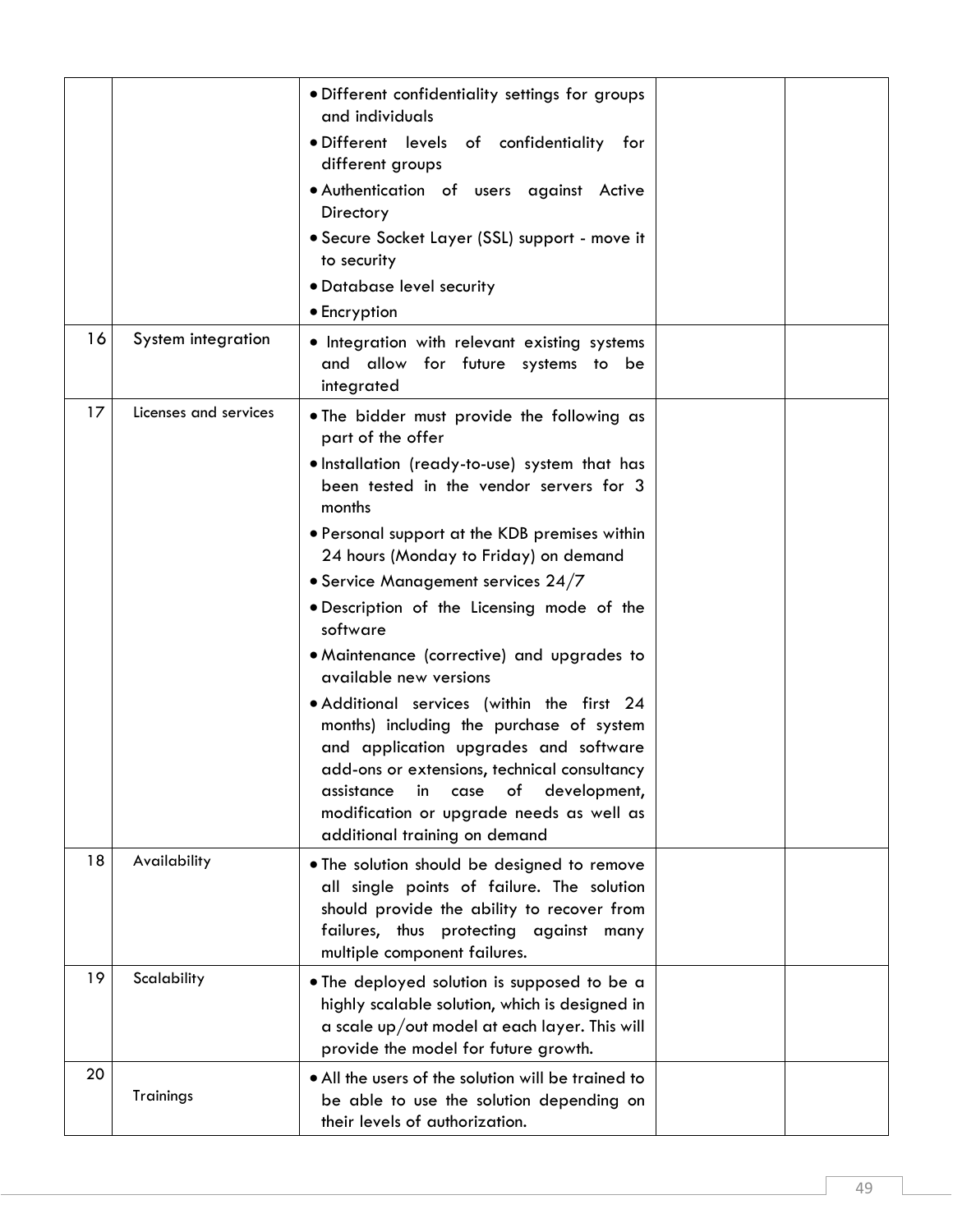|    |                                       | . The Bidder will conduct several trainings for<br>the KDB staff for a smooth transition. The<br>Bidder must submit a training plan for all the<br>training areas. The Bidder should be<br>providing the trainings in the following<br>areas:<br>Development Tools training (including<br>O<br>security tools) Starter training;<br>Administration (database, system, and<br>$\circ$<br>other infrastructure);<br>Performance enhancements, trouble<br>$\circ$<br>shooting and fine tuning;<br>Application training;<br>$\circ$<br>Solution walk-through<br>with<br>code<br>$\circ$<br>/programs walk-through -technical<br>and administrators of the system<br>training;<br>configuration<br>Package<br>for<br>$\circ$<br>$d$ evelopment $/$<br>administration<br>for<br>technical staff;<br>User training.<br>$\circ$ |  |
|----|---------------------------------------|-------------------------------------------------------------------------------------------------------------------------------------------------------------------------------------------------------------------------------------------------------------------------------------------------------------------------------------------------------------------------------------------------------------------------------------------------------------------------------------------------------------------------------------------------------------------------------------------------------------------------------------------------------------------------------------------------------------------------------------------------------------------------------------------------------------------------|--|
| 21 | Documents to be<br>Submitted:         | . The Bidder is required to submit the<br>following documents:<br>Implementation plan<br>O<br>Requirement Management Plan<br>O<br><b>Supplementary Specification Document</b><br>$\circ$<br>(if any)<br>Workflow/Use Case & Use Case<br>$\circ$<br><b>Specification Document</b><br>Solution Requirement Specifications<br>$\circ$<br>(Including Software Architecture) or its<br>equivalent which encompasses all the<br>technical<br>specifications/<br>codes/<br>programs<br>Software Development Plan<br>O<br>Solution Test Plan or its equivalent<br>$\circ$<br>counterpart document<br><b>Training Plan</b><br>$\circ$<br>Support and maintenance plan<br>O<br>Data migration plan<br>$\circ$                                                                                                                     |  |
| 22 | Copyrights and<br><b>Handing Over</b> | . The Bidder will get the system audited for<br>detailed security penetration, KDB through<br>third party, Standardization Testing and<br>Quality Certification, ICTA, will also do the<br>audit and submit its audit report,                                                                                                                                                                                                                                                                                                                                                                                                                                                                                                                                                                                           |  |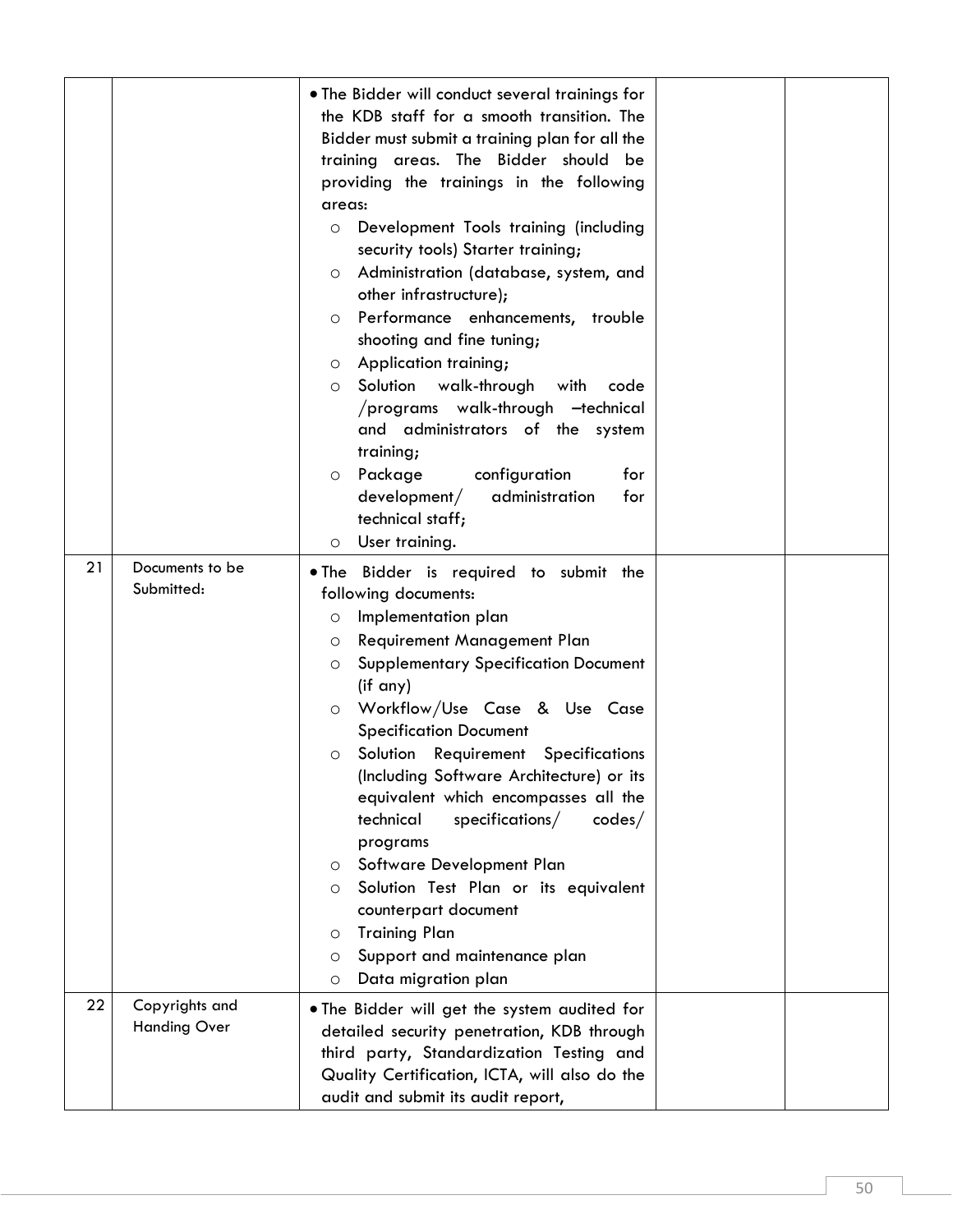|    |                | • The Bidder will act on the recommendations<br>to remove all lacunae before handing over<br>to the KDB (can be any other standard third<br>party auditor, details needs to be provided)<br>. If the KDB suffers any loss or damage due<br>to infringement of patent, trademark, or<br>industrial design rights occasioned by the<br>Bidder arising from use of the Goods or any<br>part thereof in Kenya, the Supplier shall<br>indemnify the KDB against all third-party<br>claims.<br>. Except to the extent that the Intellectual |  |
|----|----------------|---------------------------------------------------------------------------------------------------------------------------------------------------------------------------------------------------------------------------------------------------------------------------------------------------------------------------------------------------------------------------------------------------------------------------------------------------------------------------------------------------------------------------------------|--|
|    |                | Property Rights in the Software vest in the<br>Purchaser, the Supplier hereby grants to the<br>Purchaser license to access and use the<br>Software. Such license to access and use the<br>Software shall be:<br>Non-exclusive;<br>$\circ$<br>fully paid up and irrevocable and<br>O<br>immune to over deployment through<br>$\circ$<br>the internet                                                                                                                                                                                   |  |
|    |                | $\bullet$ Hand over the<br>where<br>source<br>code<br>applicable and train the technical staff to<br>be able to trouble shoot, add new features<br>and parameters in the backend and<br>perform any adjustment to the system as<br>and when required.                                                                                                                                                                                                                                                                                 |  |
| 23 | Data Migration | • Migration of data and synchronization from<br>existing setup to new setup<br>. Working with the ICT Division to move data<br>from current applications and manual<br>records to the new setup/ERP system.<br>• Co-ordinate<br>with<br>existing<br>system<br>administrators of existing setup to ensure<br>smooth<br>data<br>archival,<br>backup<br>and<br>replication.<br>• Responsibility<br>оf<br>ensuring<br>data<br>synchronization lies with the bidder.                                                                       |  |
| 24 | Warranty       | • 2 years Warranty to be specified<br>• The vendor has to ensure the Onsite Support<br>for a period of two years from the date of<br>installation certificate. Uptime of more than<br>99% has to be ensured for the system.<br>. During warranty period<br>besides, all<br>software up gradation, bugs/ patches and                                                                                                                                                                                                                   |  |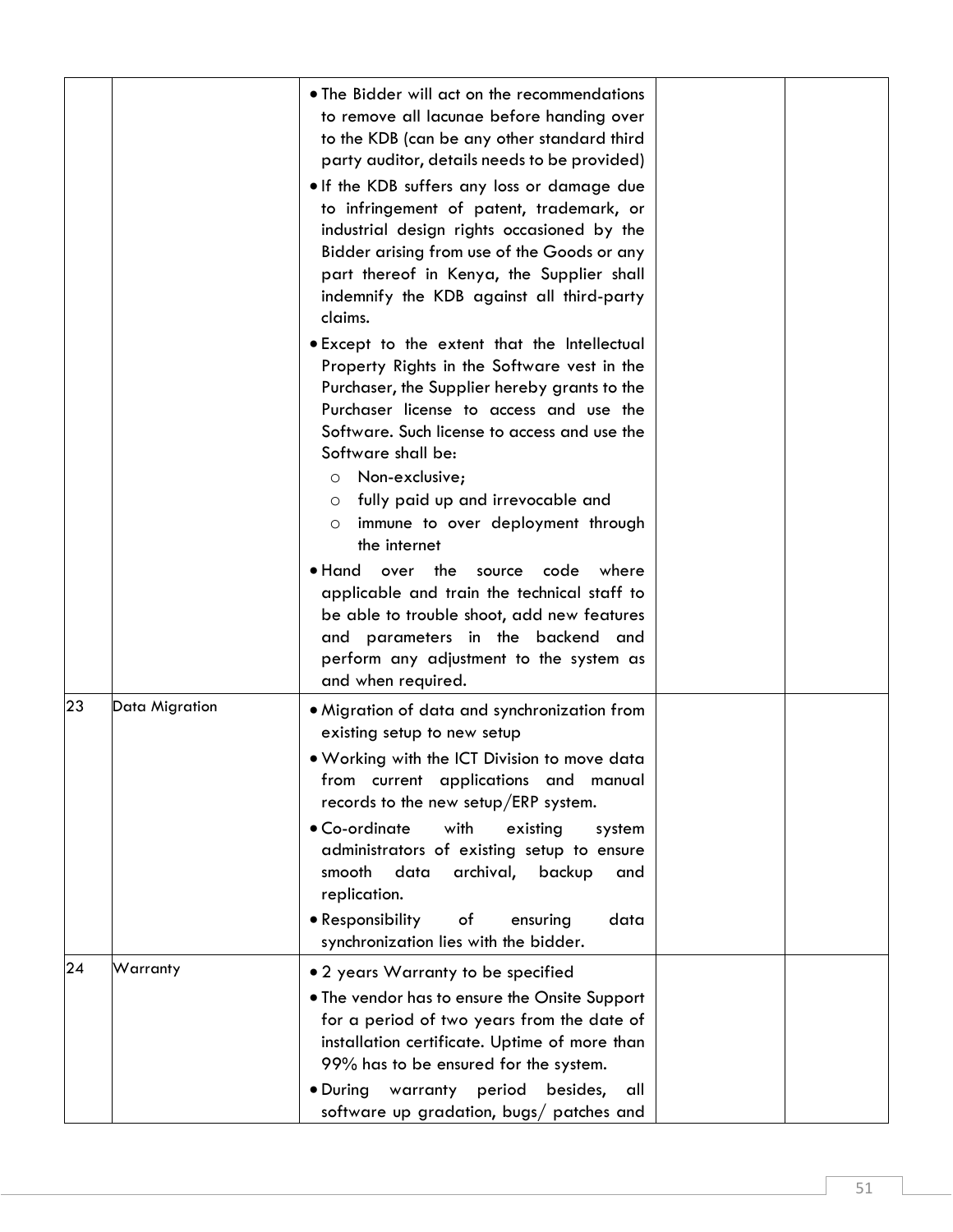| services shall be provided free of cost by<br>the vendor.                                                                                                                                                                                                                                                                                                                                                                                                                  |  |
|----------------------------------------------------------------------------------------------------------------------------------------------------------------------------------------------------------------------------------------------------------------------------------------------------------------------------------------------------------------------------------------------------------------------------------------------------------------------------|--|
| . The vendor should fulfill the following<br>conditions during warranty period:                                                                                                                                                                                                                                                                                                                                                                                            |  |
| · Vendor will also provide a status report<br>every six months through e-mail to                                                                                                                                                                                                                                                                                                                                                                                           |  |
| . KDB about the support related complaints<br>lodged by different users Vendor would<br>provide the helpdesk support services<br>through telephone/email where users can<br>lodge their complaint. Each user will be<br>assigned a unique trouble ticket number<br>through which he should be able to track the<br>action taken on his complaint through a<br>support portal. The Project Manager will<br>maintain the list of trouble tickets being<br>opened and closed. |  |
| . Any failure thereof should be rectified<br>within maximum period of two Working<br>days (at headquarters) or 3 working days<br>(at other Sites) as the case may be.                                                                                                                                                                                                                                                                                                      |  |
| . Any system failing at subsystem level at<br>least three times in three months, displaying<br>chronic system design or quality control<br>problem will be totally replaced by the<br>vendor at his cost and risk within 30 days.                                                                                                                                                                                                                                          |  |
| . Vendor shall visit each site at least once in<br>every six months to carryout preventive<br>maintenance and fine-tune the performance<br>of the system besides regular service calls<br>during warranty period.                                                                                                                                                                                                                                                          |  |
| . On completion of the Warranty period, the<br>KDB has option to enter into Annual<br>Maintenance Contract with the supplier for<br>post warranty maintenance of the systems.                                                                                                                                                                                                                                                                                              |  |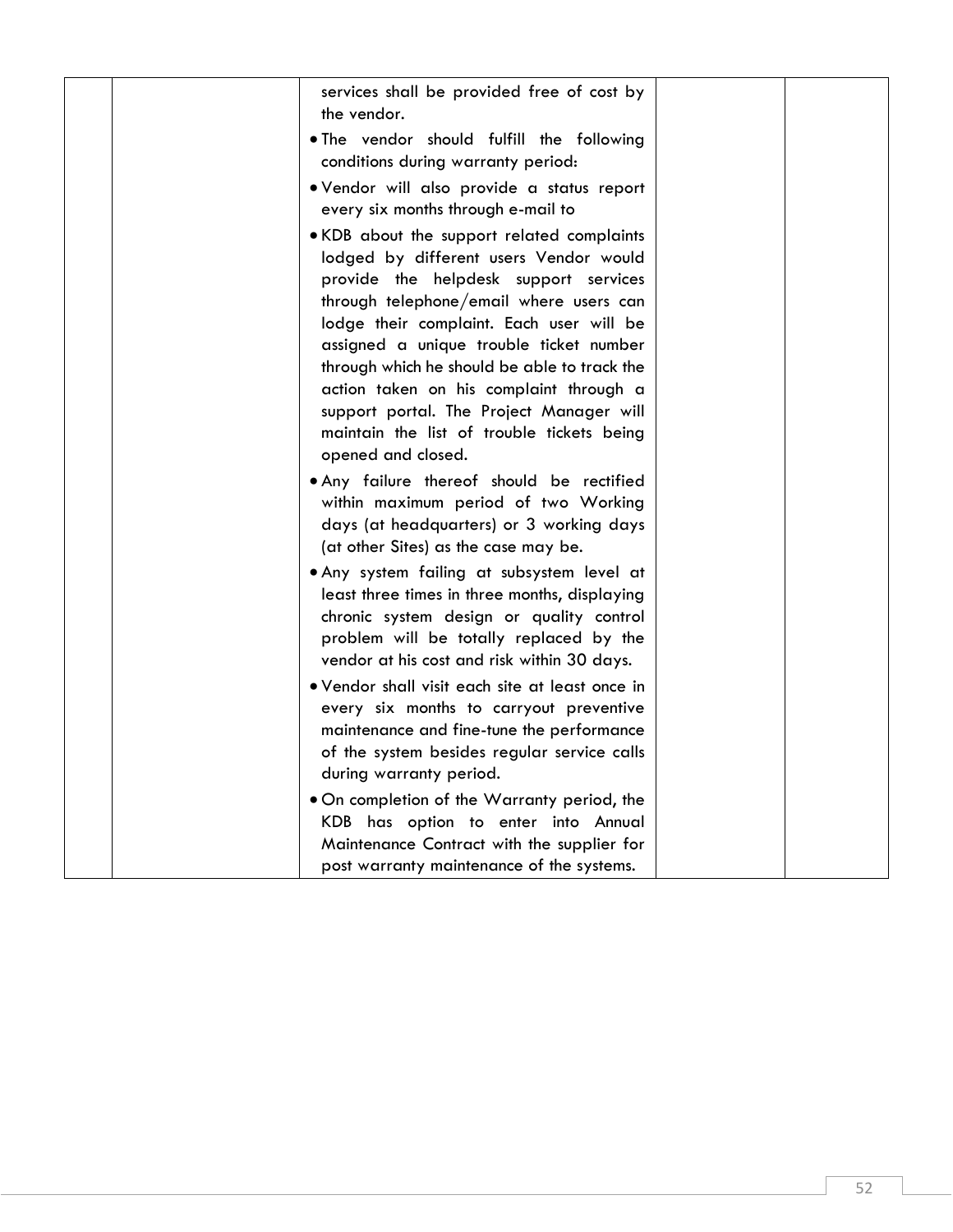#### **5.8. DELIVERABLES**

- **5.8.1.** Inception Report giving a detailed understanding of the assignment.
- **5.8.2.** A detailed work plan with the resource requirements schedule.
- **5.8.3.** Proposed Hardware and Operating system requirements and specifications
- **5.8.4.** Utility Requirements (other components required for the system to function properly)
- **5.8.5.** Functional Requirements Design
- **5.8.6.** Installed and commissioned Enterprise Resource Planning System
- **5.8.7.** Training of administrators and end users
- **5.8.8.** Well functional and tested System source code
- **5.8.9.** System and User Manuals in hard and soft copy
- **5.8.10.** Fortnight status reports
- **5.8.11.** Risk management report
- **5.8.12.** Final project report
- **5.8.13.** Warranty of 2 years i.e. User and System support

#### **5.9. DATA CONVERSION AND MIGRATION**

Bidders are required to create and submit a detailed technical proposal and duration for Data migration and conversion requirements from the existing ERP to the new system that contain all the necessary deliverables that the bidder will follow to ensure smooth phases migration.

#### **5.10. TRAINING**

The bidder will provide to KDB a final system manual that is well detailed and it should be in soft copy. The bidder shall provide training to internal users that will contain and not limited to the following: -

- **5.10.1.** Shall provide training to the internal users in the operational and technical aspect of the ERP application being rolled out.
- **5.10.2.** Shall prepare the module specific training manuals and submit to the KDB.
- **5.10.3.** The knowledge transfer shall include initial and ongoing training and skills development, training materials, operations manuals, procedure manuals and deployment/installation guide.
- **5.10.4.** Bidder shall ensure necessary environment setup, data creation to conduct end user training.
- **5.10.5.** Shall appoint trainers and organize training sessions on a timely basis and ensure that the attendance, performance evaluations are recorded from trainees.
- **5.10.6.** Shall provide certificate to the trainees on successful completion of the training for using the ERP application.

Following minimum training session needs to be conducted by Bidder after discussion with management: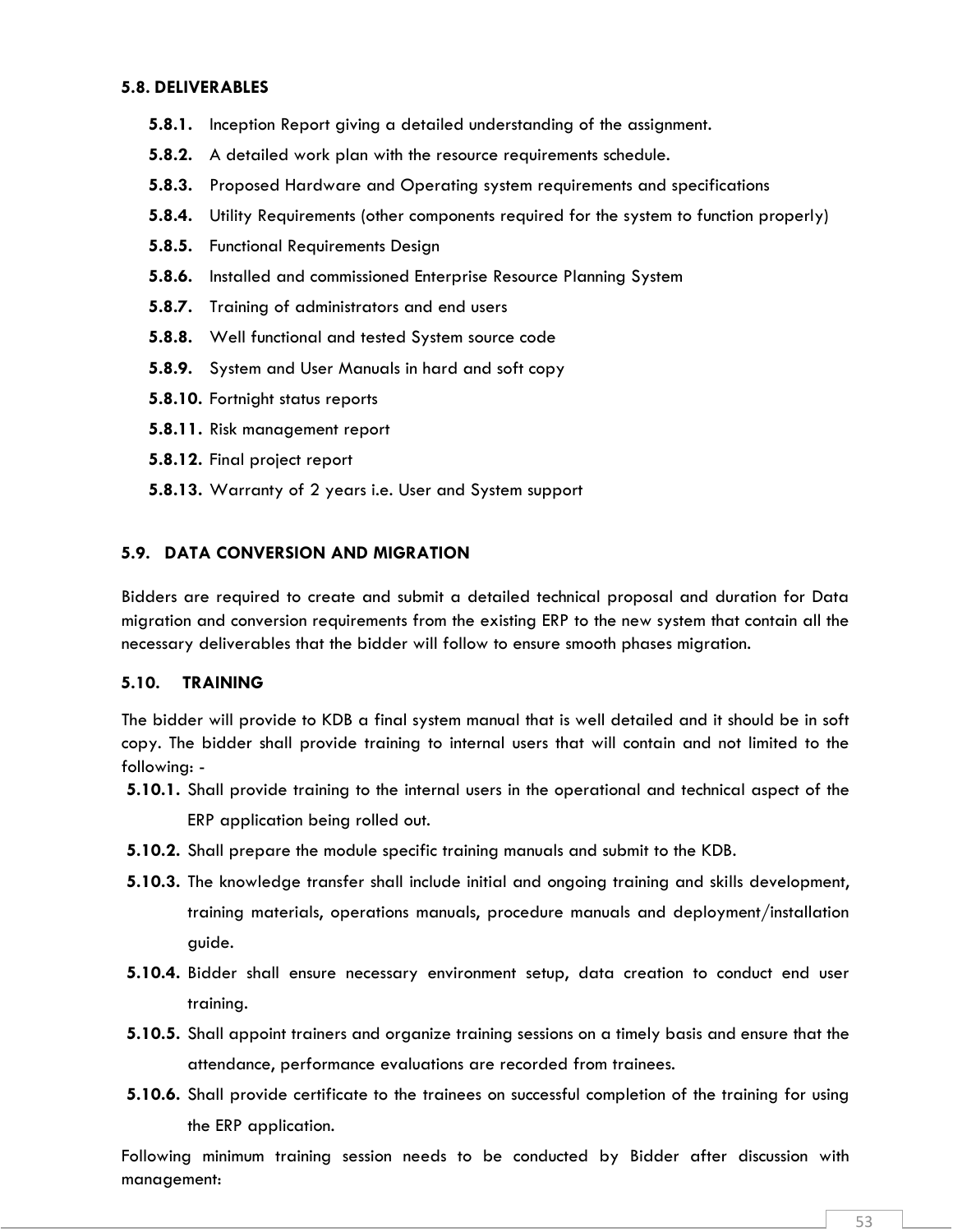|    | <b>User Group</b>                | <b>Type Training</b>                                                                                                         | <b>No. of Sessions</b>                                                                                |
|----|----------------------------------|------------------------------------------------------------------------------------------------------------------------------|-------------------------------------------------------------------------------------------------------|
| 1. | Executive<br>Management          | The New version of the ERP system<br>with KDB test data.                                                                     | One (1) session before the system<br>goes live and acceptance of the<br>system by the top management. |
| 2. | All<br>Departmental<br>Employees | The New version of the ERP system<br>with the KDB test data.                                                                 | Not less than 2 days                                                                                  |
| 3. | Train the<br>trainer             | Hands on training to understand<br>usage of all the features of the new<br>product suite                                     | training workshop not less than<br>5days                                                              |
| 4. | Functional<br>Users              | Training ERP application users as per<br>the module they each operate on.                                                    | -3<br>Hands on<br>minimum<br>training<br>working days                                                 |
| 5. | Administrators                   | Database Management<br><b>Application Management</b><br>Troubleshooting of the system<br>Data Backup<br>Full access to codes | Training workshop<br>minimum<br>10<br>working days.                                                   |

### **5.11. ERP LICENSE**

For purposes of assisting with estimation of configuration requirements, the following information may be used.

Total number of staff in KDB is approximately **140** members of staff. The bidder is expected to propose a license structure which is most suitable to KDB. The bidder should give a detailed description of the licensing regime for the ERP.

## **5.12. SYSTEM MANAGEMENT ANNUAL CHARGES**

Any charges such as annual maintenance, annual license fee and software support cost should be clearly stated. The privileges that will be experienced by subscribing to such annual charges should be clearly stated. E.g. Product upgrade at no other cost etc.

## **5.13. ESTIMATED IMPLEMENTATION SCHEDULE**

Provide a detailed implementation schedule detailing the number of your staff required for timely project delivery, the number of KDB staff required to facilitate timely project delivery, and services and material that is critical for the successful project implementation. Highlight the critical milestones that are expected during project implementation with the approach to be taken for a successful timely project implementation.

**Note**: KDB intends to have the project implemented within **6 months'** period.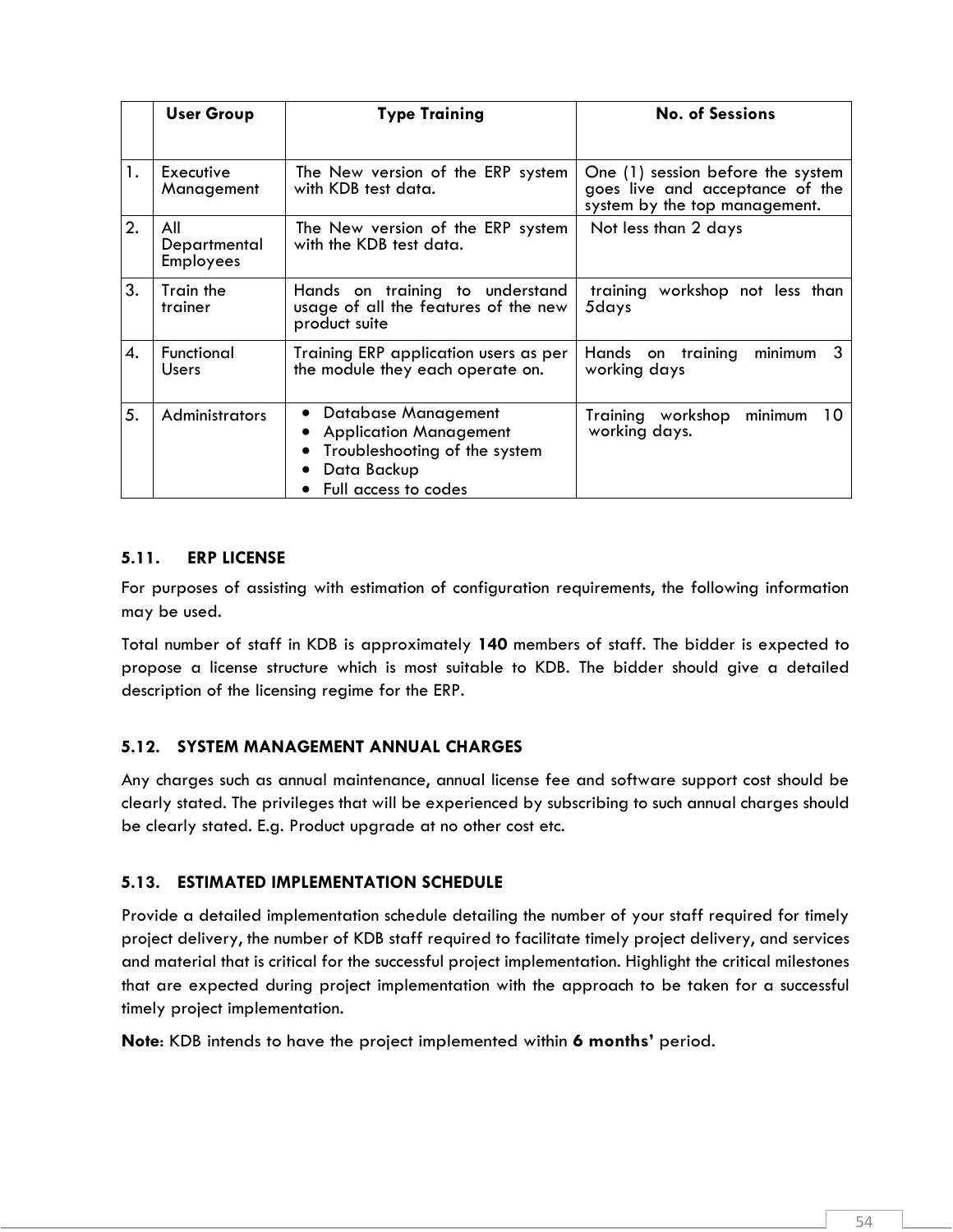#### **5.14. POST STABILIZATION**

- **5.14.1.** Bidder shall provide Product support after going live, as a part of this project by deputing technical and functional consultants at site for not less than one month after implementation.
- **5.14.2.** During the stabilization period the bidder would help the KDB to correct any troubleshooting while doing transactions or generating reports. The bidder will correct the user manuals and configuration manuals if required.
- **5.14.3.** Any required configuration and/or customization required during this phase would be done by bidder without any additional cost to the KDB.

The scope of work as envisaged above is only inclusive and not exhaustive. Additional requirements incidental and/ or essential to the above referred scope may be added in writing during implementation stage, without any additional financial implication.

### **5.15. HARDWARE SPECIFICATIONS**

Bidders should provide advice to the KDB in the scoping of hardware requirements to be provisioned for implementation of ERP solution.

### **5.16. TESTING PLAN**

The Vendor should describe in details in their proposal the testing environment and methodology to be used prior to handing over the system for client user acceptance testing (UAT). The Client expects the following test cycle to include:

- **5.16.1.** Unit Testing: The vendor will carry out the unit testing in house to make sure each component and module of the system functions as designed.
- **5.16.2.** Integration Testing: After all modules of the system are developed, integration testing is carried out to make sure that all modules function and perform as expected when working in combination.
- **5.16.3.** Load testing: Since the application will be used by a large number of users in future, load testing will be performed to see how the system performs under heavy loads. This may require fine tuning the web server, application, application server, and/or the database server or network configuration.
- **5.16.4.** Recovery Testing: One of the important aspects of an application is how well it can recover in case of a system failure, server shutdown, or service failure. Tests will be carried out to see how well the system recovers from crashes and hardware failures.
- **5.16.5.** Security Testing: it is necessary to perform detailed security testing of the system. This involves a complete penetration test to make sure the application and the server is not vulnerable to any type of attacks such as SQL injection attack, XSS attacks etc. This will be done by using threat detection and vulnerability scanner software.

The following high level UAT testing approach will be carried out by the client (KDB) prior to system acceptance and signoff: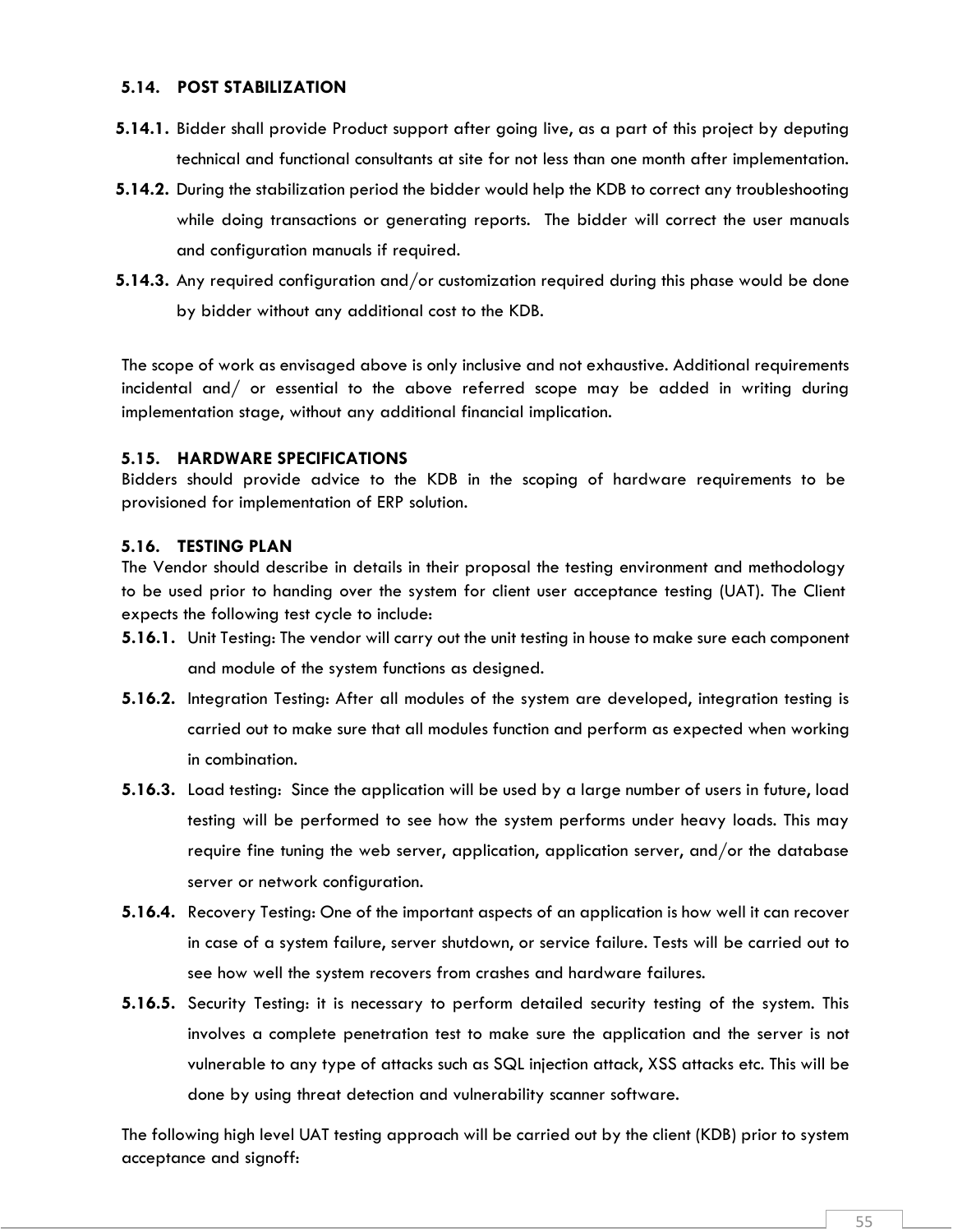- **5.16.6.** Usability Testing: The client will test the navigation between screens, user-friendliness and workflows of each of the screens. Against this, if deficiencies are identified the interface maybe redesigned during this testing phase based on feedback from the Client.
- **5.16.7.** Functional Testing: A complete end to end functional testing cycle will run. During the functional test, actual processes, and all key services provided by Registry system will be tested against the business requirement, (end to end) to see if the system meets the requirements as described in the in the RFP document and stores data and generate reports properly.
- **5.16.8.** Acceptance Testing: An end to end functional and quality of service (including security, performance and robustness) will be complete by KDB prior to any system sign off.
- **5.16.9.** UAT Test Script: The vendor will create the UAT test cases to cover a representative sample of cases and user scenarios. In each test case, write the manual test steps to be followed by the client's test team. The client will complete this set of tests in addition to their own developed test cases.

#### **5.17. Technology Platforms**

The bidder must define the technology platform(s) to be used to fully deliver their proposed solution. This should include:

- **5.17.1.** The proposed components of the system (Names and versions)
- **5.17.2.** The application development environment.
- **5.17.3.** The database proposed.
- **5.17.4.** Operating system proposed.
- **5.17.5.** Client or end-user operating systems supported
- **5.17.6.** The system must be scalable to accommodate growth in the user base as well as transactions. Comment on how this can be realized.
- **5.17.7.** Please elaborate on the open-endedness of the system to allow integration with other systems especially the e-government system.
- **5.17.8.** Please describe the programming language/technology of the system.
- **5.17.9.** Setup of necessary IT security measures for the system;
- **5.17.10.**Supply and installation/setup of the appropriate software, licenses and kits;
- **5.17.11.** The system must be highly available with an uptime of at least 99.9% availability.
- **5.17.12.**Network environment(s) supported. Bidders are expected to advice and where necessary provide the minimum hardware specifications for the optimum operation of their solution.

For each specification, bidders are requested to provide a clear and concise explanation or provide across-reference to where that explanation or supporting information can be found in other part of the technical proposal.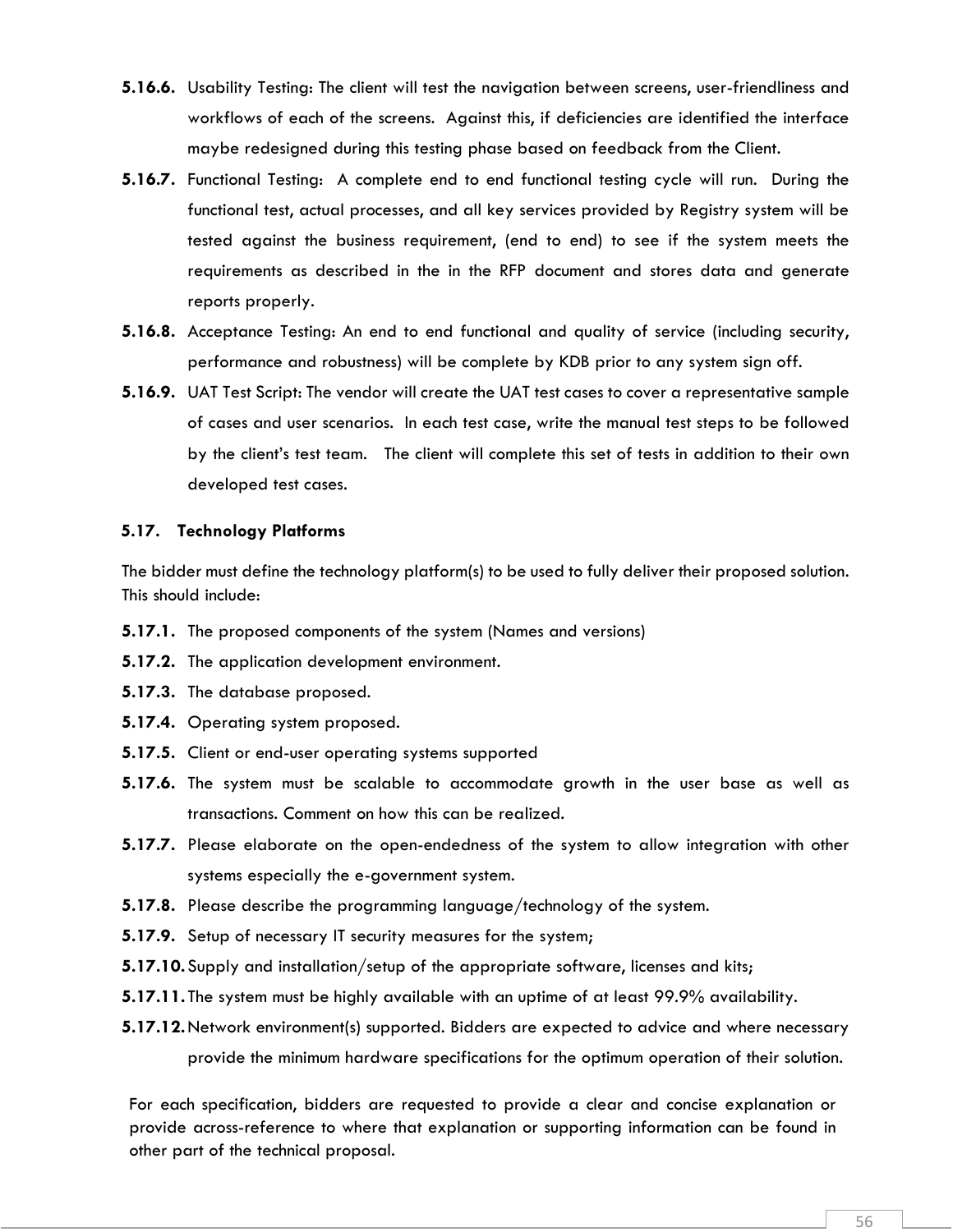## **5.18. Service Level Agreement (SLA) Requirements.**

The objective of the Service Level and Support requirements is to ensure that the system implemented is adequately supported and that the system maintains the acceptable uptime levels.

| No.     | <b>Detailed Requirements</b>                                                                                    |  |  |  |  |
|---------|-----------------------------------------------------------------------------------------------------------------|--|--|--|--|
| 5.18.1. | The bidder MUST guarantee free support for the proposed system for at least one (1) year                        |  |  |  |  |
|         | after commissioning.                                                                                            |  |  |  |  |
| 5.18.2. | The bidder should furnish a maintenance schedule for the system so supplied.                                    |  |  |  |  |
| 5.18.3. | The bidder MUST test all the necessary interfaces and interconnection facilities which                          |  |  |  |  |
|         | integrate the components of the proposed system.                                                                |  |  |  |  |
| 5.18.4. | The bidder MUST commit to providing ongoing technical support for the tuning and re-                            |  |  |  |  |
|         | configuration as requested from time to time once an SLA is signed before the expiry of the<br>warranty period. |  |  |  |  |
| 5.18.5. | The bidders shall propose a service level agreement that addresses the following:                               |  |  |  |  |
|         | <i>i.</i> Escalation matrix                                                                                     |  |  |  |  |
|         | ii. Contact persons                                                                                             |  |  |  |  |
|         | iii. Response time (2 hours)                                                                                    |  |  |  |  |
|         | iv. Proof of local presence                                                                                     |  |  |  |  |
|         | v. Online support from manufacturer                                                                             |  |  |  |  |
|         | vi. Any other related SLA requirements                                                                          |  |  |  |  |

### **5.19. Support and Maintenance requirements**

After completion of the project, continuing support and maintenance activities will be required from the Bidder for a period of time where the system will be on warranty and with continued support and maintenance. This would also include on-site support; hence the bidder must demonstrate availability of local support.

Bidders are required to provide a clause-by-clause response to the specifications in the given format. All bidders are expected to demonstrate and give detailed information on how their proposed system meets the requirements identified below: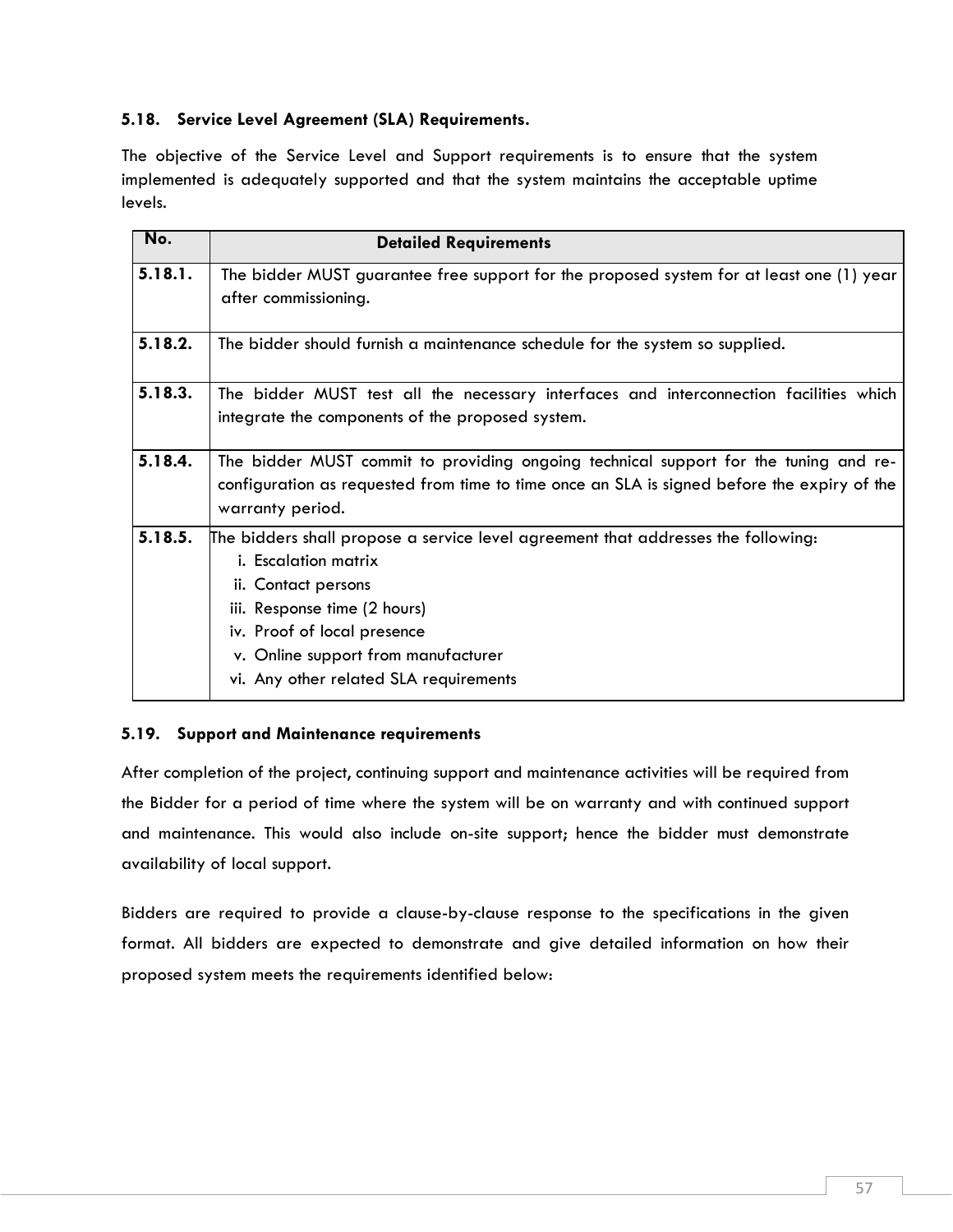| Item No. | <b>Features</b>                           | <b>Minimum Requirements</b>                                                                                                                                                                                                                                                                                                                                                                                                                                                                         | <b>Bidder's</b><br>Response | <b>Reference Pages in</b><br>brochure /document |
|----------|-------------------------------------------|-----------------------------------------------------------------------------------------------------------------------------------------------------------------------------------------------------------------------------------------------------------------------------------------------------------------------------------------------------------------------------------------------------------------------------------------------------------------------------------------------------|-----------------------------|-------------------------------------------------|
| 5.19.1.  | System and<br>infrastructure<br>Licensing | • Indicate the period of warranty (not less than 24<br>months)                                                                                                                                                                                                                                                                                                                                                                                                                                      |                             |                                                 |
|          |                                           | . Hand over Intellectual Property Rights related to<br>the customization to KDB, including all related<br>designs and all relevant further documentation<br>or propose an agreeable escrow contractual<br>agreement.                                                                                                                                                                                                                                                                                |                             |                                                 |
|          |                                           | • Grant to the KDB license to access and use the<br>Software, including all inventions, designs, and<br>marks embodied in the Software.                                                                                                                                                                                                                                                                                                                                                             |                             |                                                 |
|          |                                           | • Such license to access and use the Software shall<br>be:<br>Non-exclusive;<br>$\circ$<br>Fully paid up and irrevocable Valid for use<br>$\circ$<br>within the processes of KDB, within the volume<br>restrictions of the license structure                                                                                                                                                                                                                                                        |                             |                                                 |
|          |                                           | • The software should be permitted to be:<br>Used or copied for use on or with the<br>$\circ$<br>computer(s) for which it was acquired (if<br>specified in the Technical Requirements<br>and/or the bidder's bid), plus a backup<br>computer(s) of the same or similar capacity,<br>if the primary is (are) inoperative, and during<br>a reasonable transitional period when use is<br>being transferred between primary and<br>backup;                                                             |                             |                                                 |
|          |                                           | • Used or copied for use on or transferred to a<br>replacement computer(s), and use on the original<br>replacement computer(s)<br>may<br>be<br>and<br>simultaneous during a reasonable transitional<br>period)<br>provided that, if the Technical<br>Requirements and/or the Bidder's bid specifies<br>a class of computer to which the license is<br>and<br>unless the Bidder agrees<br>restricted<br>otherwise<br>writing,<br>the<br>replacement<br>in<br>computer(s) is (are) within that class; |                             |                                                 |
|          |                                           | . If the nature of the System is such as to permit<br>such access, accessed from other computers<br>connected to the primary and/or backup<br>computer(s) by means of a local or wide-area<br>network or similar arrangement, and used on or<br>copied for use on those other computers to the<br>extent necessary to that access;                                                                                                                                                                  |                             |                                                 |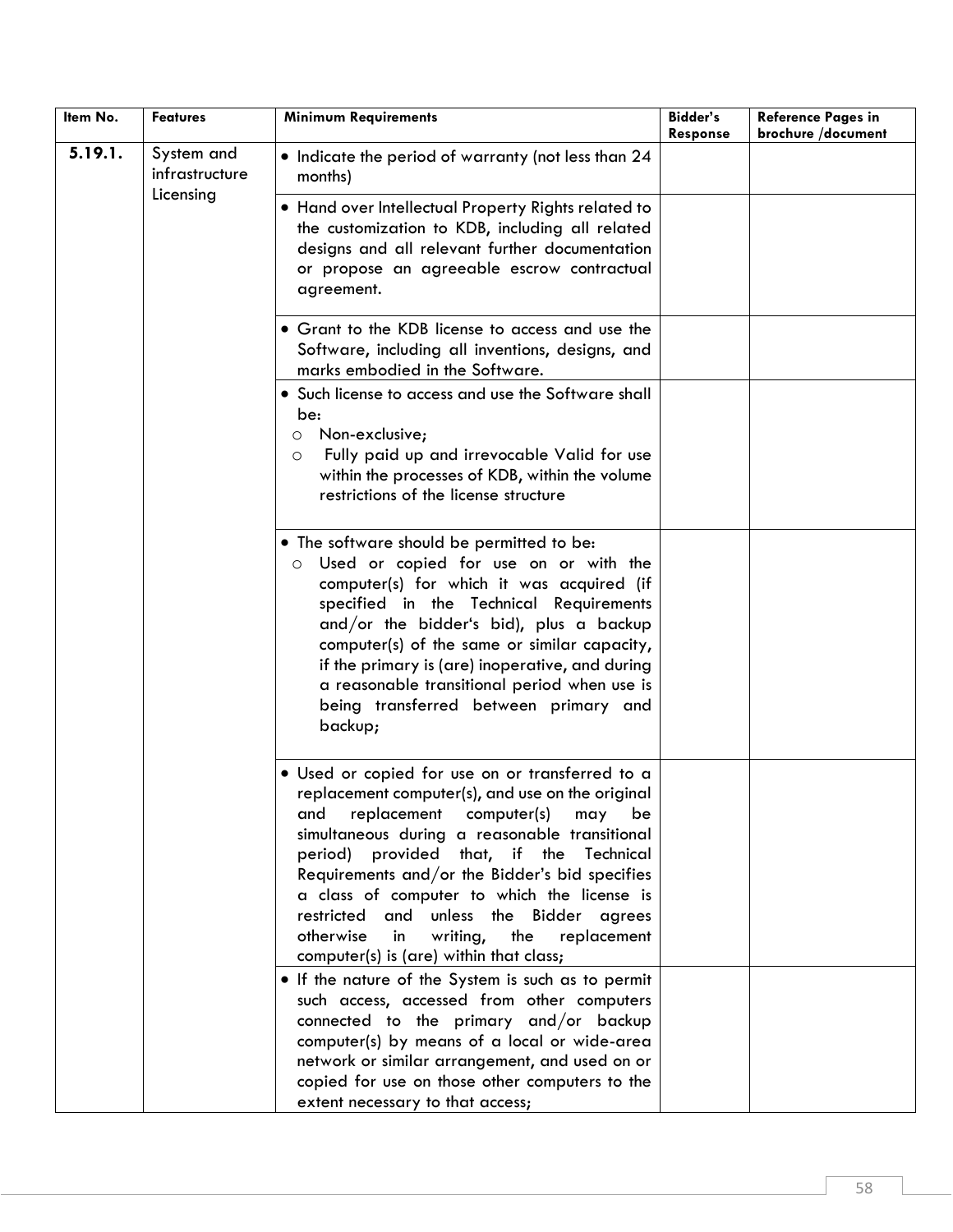| Item No. | <b>Features</b>     | <b>Minimum Requirements</b>                                                                                                                                                                                                                                                                                                                                                                                                                                                | <b>Bidder's</b><br>Response | <b>Reference Pages in</b><br>brochure /document |
|----------|---------------------|----------------------------------------------------------------------------------------------------------------------------------------------------------------------------------------------------------------------------------------------------------------------------------------------------------------------------------------------------------------------------------------------------------------------------------------------------------------------------|-----------------------------|-------------------------------------------------|
|          |                     | • Reproduced for safekeeping<br>backup<br>or<br>purposes;                                                                                                                                                                                                                                                                                                                                                                                                                  |                             |                                                 |
|          |                     | · Customized, adapted, or combined with other<br>computer software for use by the Purchaser,<br>provided that derivative software incorporating<br>any substantial part of the delivered, restricted<br>Software shall be subject to same restrictions as<br>are set forth in this Contract;                                                                                                                                                                               |                             |                                                 |
|          |                     | . The Software license shall permit the Software<br>to be disclosed to and reproduced for use<br>(including a valid sublicense) by support service<br>suppliers or their subcontractors, exclusively for<br>suppliers<br>subcontractors<br>such<br>$\mathsf{or}$<br>in<br>the<br>performance of their support service contracts<br>subject to the same restrictions set forth in this<br>Contract                                                                          |                             |                                                 |
|          |                     | . The Bidder's right to audit the Standard<br>Software will be subject to the following terms:<br>o The Bidder will allow, under a pre-specified<br>procedure and solely for the purpose of<br>auditing the Standard Software, execution of<br>embedded software functions under the<br>Bidder's<br>unencumbered<br>control,<br>and<br>transmission of resulting information on<br>software usage.                                                                         |                             |                                                 |
|          |                     | . The Bidder will not include programming in<br>Software that restricts and/or limits access to<br>certain features, functionality or capacity of such<br>Software subject to the Purchaser making<br>payments or for other self-help or retaliatory                                                                                                                                                                                                                       |                             |                                                 |
| 5.19.2.  | Product<br>upgrades | • At any point during performance of the<br>Contract, should technological advances become<br>available<br>for<br>Information<br>Technologies<br>originally offered by the Bidder in its bid and<br>still to be delivered, the Bidder shall be<br>obligated to offer to the Client the latest<br>available<br>versions<br>the<br>of<br>Information<br>Technologies<br>having<br>equal<br>better<br>or<br>performance or functionality at the same or<br>lesser unit prices |                             |                                                 |
|          |                     | • At any point during performance of the<br>Contract, for Information Technologies still to be<br>delivered, the Bidder will also pass on to the<br>any cost reductions and additional<br>Client<br>and/or improved support and facilities that it<br>offers to other clients of the Bidder in the Client's<br>Country                                                                                                                                                     |                             |                                                 |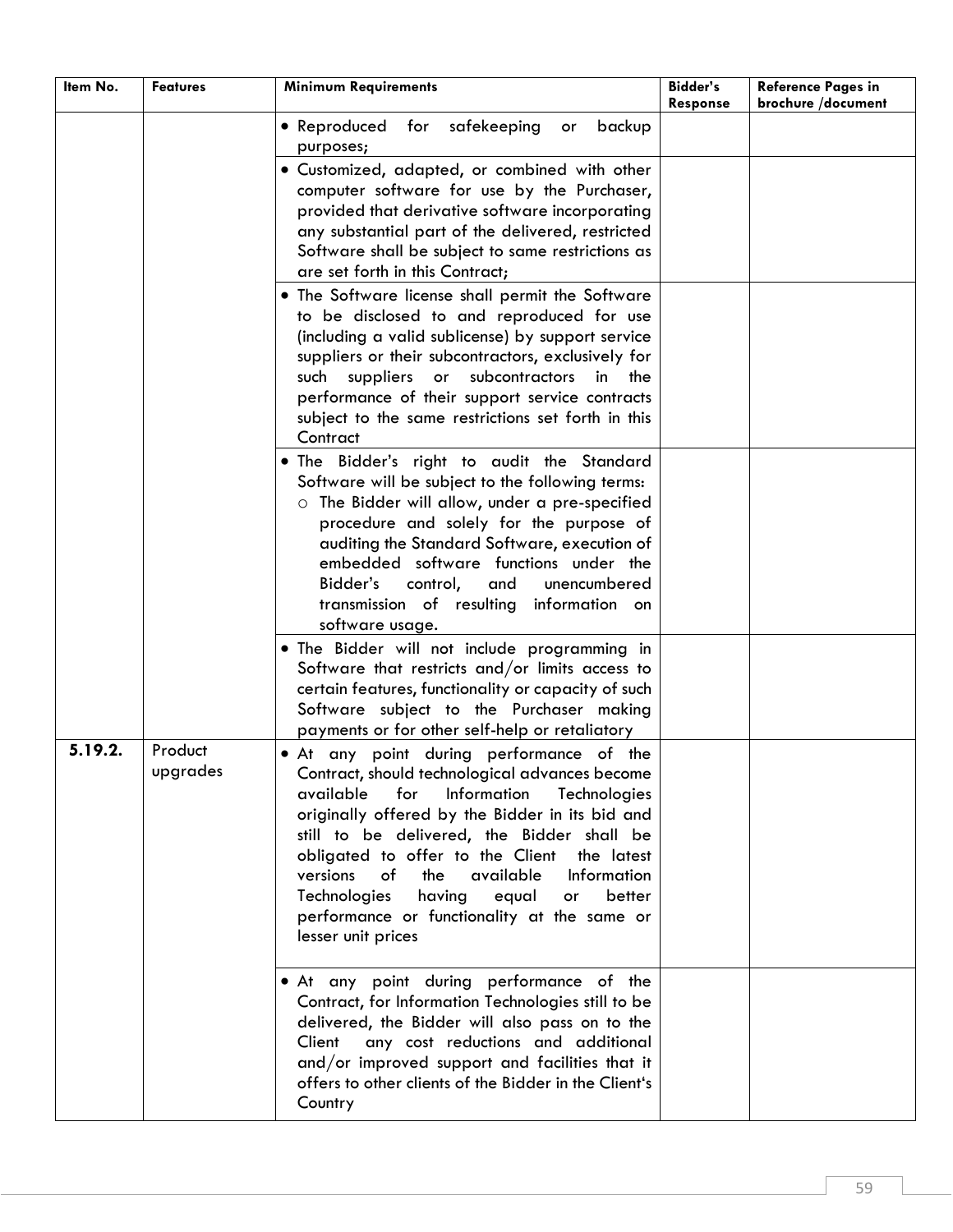| Item No. | <b>Features</b>                         | <b>Minimum Requirements</b>                                                                                                                                                                                                                                                                                                                                                                                                                                                                                                                                                                                                                                                                                                                                                             | <b>Bidder's</b><br>Response | <b>Reference Pages in</b><br>brochure /document |
|----------|-----------------------------------------|-----------------------------------------------------------------------------------------------------------------------------------------------------------------------------------------------------------------------------------------------------------------------------------------------------------------------------------------------------------------------------------------------------------------------------------------------------------------------------------------------------------------------------------------------------------------------------------------------------------------------------------------------------------------------------------------------------------------------------------------------------------------------------------------|-----------------------------|-------------------------------------------------|
|          |                                         | • During performance of the Contract, the Bidder<br>shall offer to the Client all new versions,<br>releases, and updates of Standard Software, as<br>well as related documentation and technical<br>support services, within agreed timelines.                                                                                                                                                                                                                                                                                                                                                                                                                                                                                                                                          |                             |                                                 |
|          |                                         | . During the Warranty Period, the Bidder will<br>provide at no additional cost to the Client all<br>new versions, releases, and updates for all<br>Standard Software that are used in the System,<br>within agreed timelines.                                                                                                                                                                                                                                                                                                                                                                                                                                                                                                                                                           |                             |                                                 |
|          |                                         | • During the Warranty Period, the Purchaser shall<br>introduce all new versions, releases or updates<br>of the Software within agreed timelines of<br>receipt of a production-ready copy of the new<br>version, release, or update, provided that the<br>new version, release, or update does not<br>adversely<br>affect<br>system<br>operation<br>or<br>performance or require extensive reworking of<br>the System. In cases where the new version,<br>release, or update adversely affects system<br>operation or performance, or requires extensive<br>reworking of the System, the Bidder shall<br>continue to support and maintain the version or<br>release previously in operation for as long as<br>necessary to allow introduction of the new<br>version, release, or update. |                             |                                                 |
| 5.19.3.  | Duration<br>of<br>license<br>agreements | . In relation to standard software, the license<br>agreements should be perpetual. The support on<br>these licenses should cover an agreed period<br>after the start of the project. After this period<br>KDB must be able to extend the support directly<br>with the product owner.                                                                                                                                                                                                                                                                                                                                                                                                                                                                                                    |                             |                                                 |
| 5.19.4.  | License<br>numbers                      | • The bidder is expected to propose a license<br>structure which is most suitable to KDB.                                                                                                                                                                                                                                                                                                                                                                                                                                                                                                                                                                                                                                                                                               |                             |                                                 |
| 5.19.5.  | Support<br>contracts                    | . Support in relation to software licenses should<br>be on premier level (gold) or comparable tier.                                                                                                                                                                                                                                                                                                                                                                                                                                                                                                                                                                                                                                                                                     |                             |                                                 |
| 5.19.6.  | Cost reductions                         | . At any point during performance of the<br>Contract, for Information Technologies still to be<br>delivered, the Bidder will also pass on to the<br>Purchaser any cost reductions and additional<br>and/or improved support and facilities that it<br>offers to other clients of the Bidder in the<br>Purchaser's Country                                                                                                                                                                                                                                                                                                                                                                                                                                                               |                             |                                                 |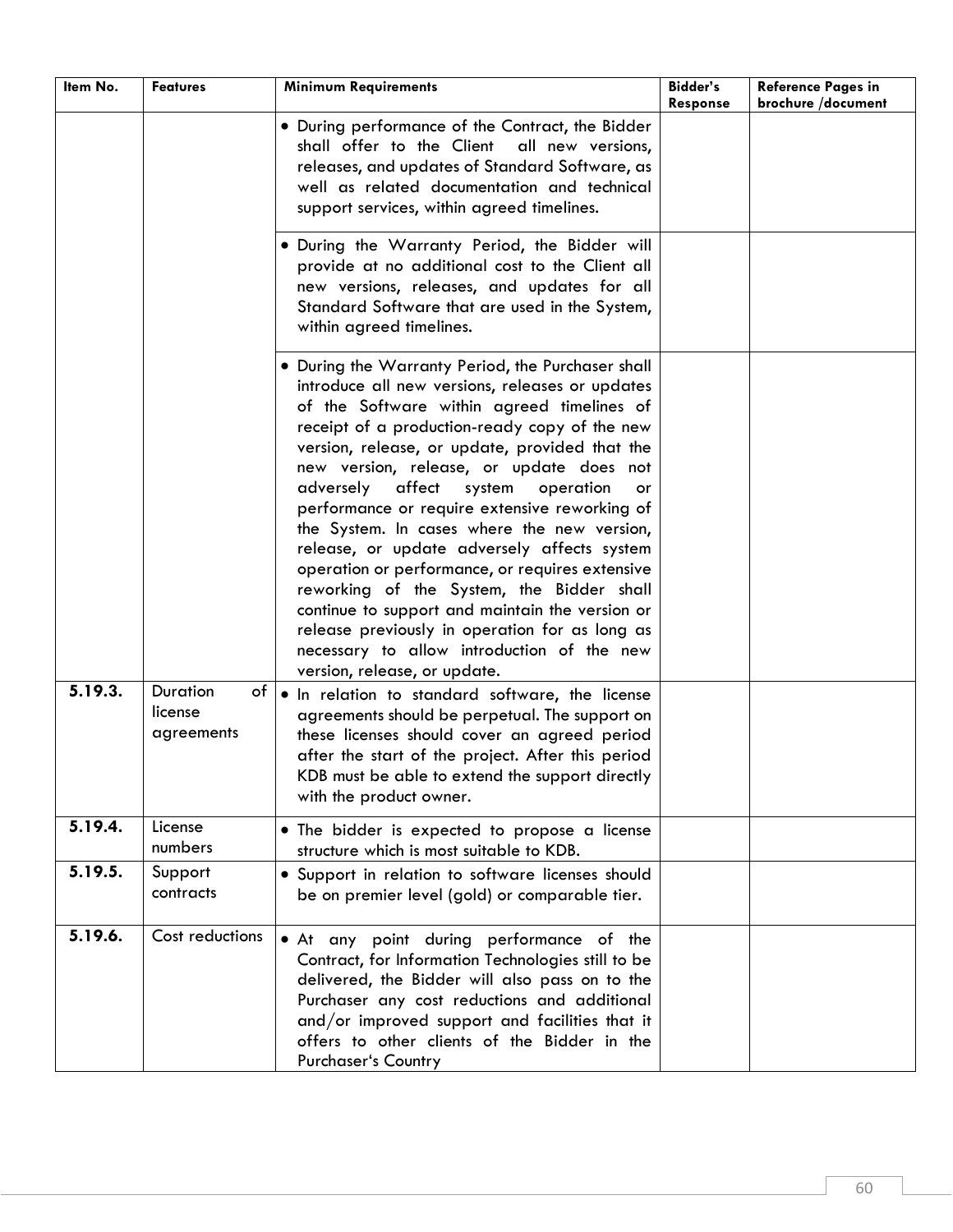| Item No. | <b>Features</b>       | <b>Minimum Requirements</b>                                                                                                                                                                                                                                                          | Bidder's<br><b>Response</b> | <b>Reference Pages in</b><br>brochure /document |
|----------|-----------------------|--------------------------------------------------------------------------------------------------------------------------------------------------------------------------------------------------------------------------------------------------------------------------------------|-----------------------------|-------------------------------------------------|
| 5.19.7.  | General<br>conditions | • All equipment that will be delivered by the<br>bidder needs back-to-back manufacturer<br>support. The goods need to be delivered from<br>eligible countries as listed by United Nations<br>Security Council taken under chapter VII of the<br><b>Charter of the United Nations</b> |                             |                                                 |

## **5.20. Technology Transfer**

As part of the implementation process, it is the hope of KDB that its implementation personnel can gains significant expertise in both the technology used by the application as well as the inner workings of the application itself. It is our requirement that you ensure that the team is familiar with all aspects of your application.

## **5.21. Duration of the implementation**

It is envisaged that the entire implementation duration will be a maximum of **six months (180 days)** from the date the contract is signed to implementation. However, bidders are encouraged to propose an agreeable duration as may be practically possible while meeting all the requirements of the Terms of Reference.

The project implementation duration does not include the warranty period, which will commence immediately after commissioning the system, for a period of two (2) years.

### **5.22. Responsibility of client**

The client shall undertake the following:

- **5.22.1.** Provide office space and other necessary tools
- **5.22.2.** Introduce the successful bidder to the key parties
- **5.22.3.** Provide relevant documents that may be required
- **5.22.4.** Provision of timely feedback
- **5.22.5.** Payment of dues as per the contract

#### **5.23. Supervisory arrangements**

The consultant shall report to the Client'<sup>s</sup> Implementation Team headed by the Managing Director.

#### **5.24. Insurance**

The Consultant will be responsible for taking out any appropriate insurance coverage.

#### **5.25. Assignment**

The Consultant shall not assign this Contract or sub-contract any portion of it without the Client's prior written consent.

### **5.26. Staff to Implement the Project**

The consultant shall provide names of staff implementing the project and their competence and areas they will be handling.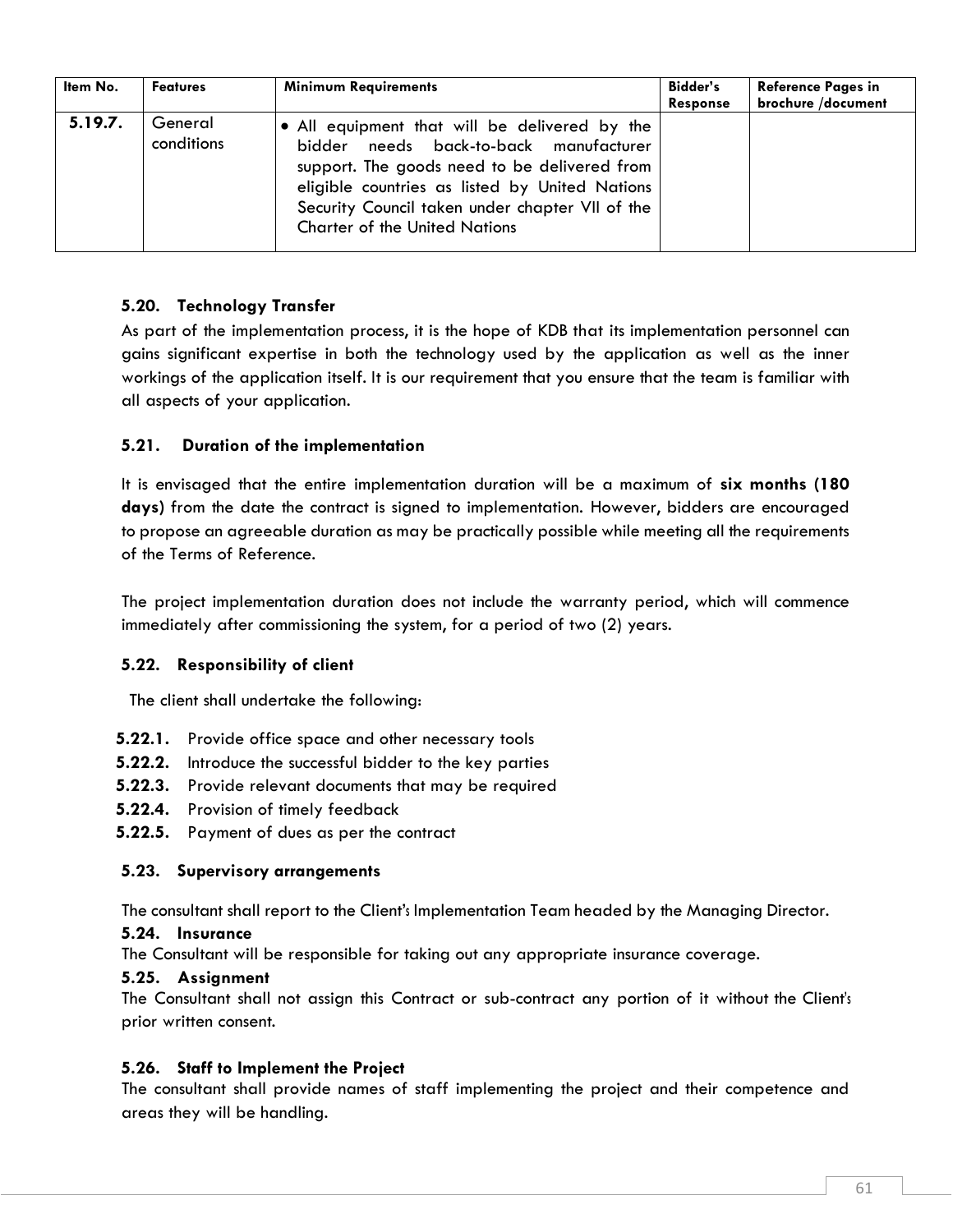### **6. SECTION VI: STANDARD FORMS**

#### **6.1. Notes on standard forms**

- **6.1.1.** The tenderer shall complete and submit with its tender the form of tender and price schedules pursuant to instructions to tenderers and in accordance with the requirements included in the special conditions of contract.
- **6.1.2.** When requested by the appendix to the instructions to tenderers, the tenderer should provide the tender security, either in the form included herein or in another form acceptable to the procuring entity pursuant to instructions to tenderers clause.
- **6.1.3.** The contract form, the price schedules and the schedule of requirements shall be deemed to form part of the contract and should be modifies accordingly at the time of contract award to incorporate corrections or modifications agreed by the tenderer and the procuring entity in accordance with the instructions to tenderers or general conditions of contract.
- **6.1.4.** The performance security and bank guarantee for advance payment forms should not be completed by the tenderers at the time of tender preparation. Only the successful tenderer will be required to provide performance/entity and bank guarantee for advance payment forms in accordance with the forms indicated herein or in another form acceptable to the procuring entity and pursuant to the – conditions of contract.
- **6.1.5.** The principal or manufacturer's authorization form should be completed by the principal or the manufacturer, as appropriate in accordance with the tender documents.

### **6.2. STANDARD FORMS.**

- **6.2.1.**Technical Proposal Submission Form
- **6.2.2.**Financial Proposal Submission Form
- **6.2.3.** Price schedules
- **6.2.4.** Contract form
- **6.2.5.** Confidential Questionnaire form
- **6.2.6.** Performance security form
- **6.2.7.** Anti-Corruption Declaration Commitment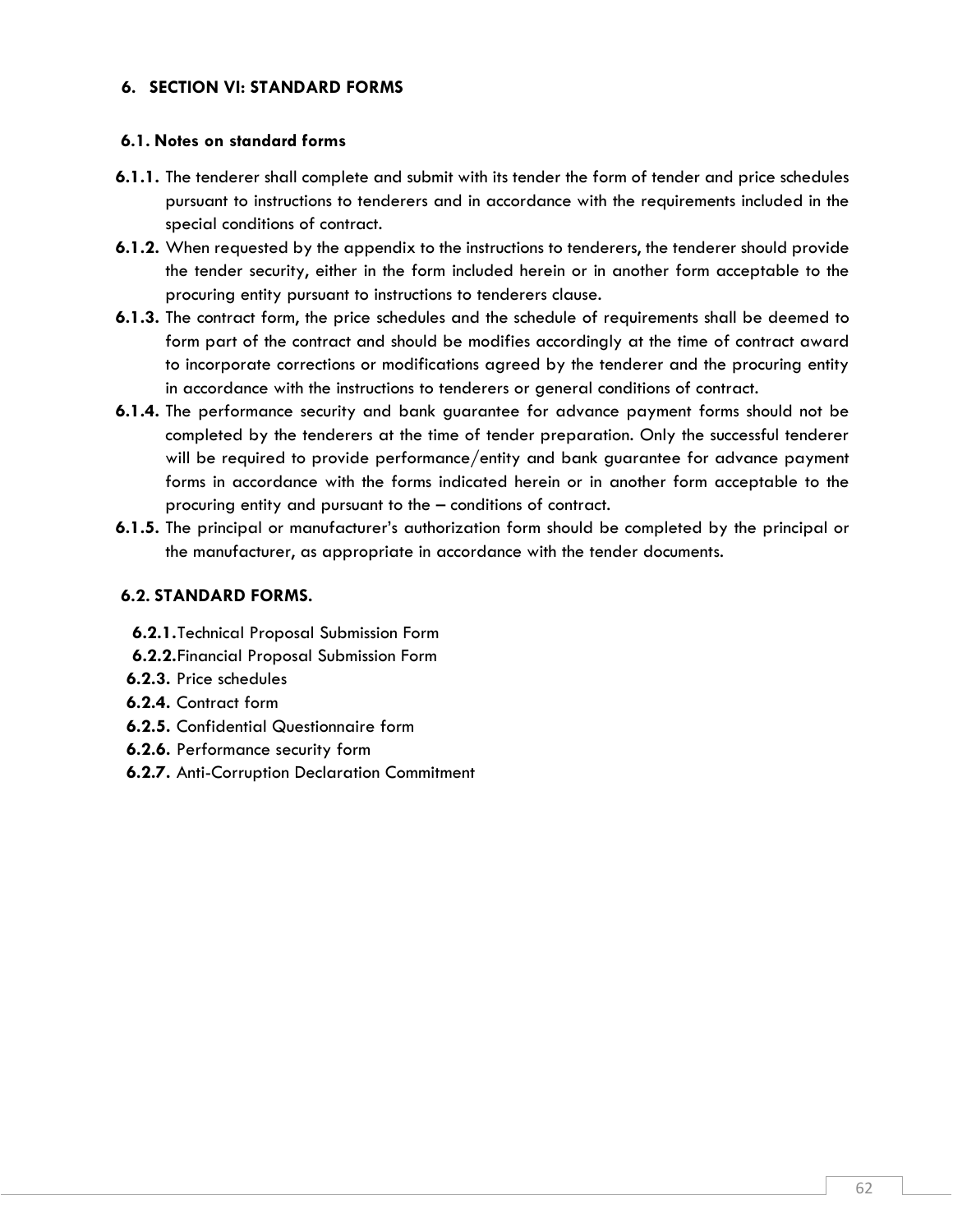## **TECHNICAL PROPOSAL SUBMISSION FORM**

[\_\_\_\_\_\_\_\_\_\_\_\_\_\_\_ Date]

To: \_\_\_\_\_\_\_\_\_\_\_\_\_\_\_\_\_\_\_\_\_\_ [Name and address of Client)

Ladies/Gentlemen:

We, the undersigned, offer to provide the consulting services for \_\_\_\_\_\_\_\_\_\_\_\_\_\_

\_\_\_\_\_\_\_\_\_\_\_\_\_\_\_\_\_\_\_\_\_\_\_\_\_\_\_\_\_\_\_ [Title of consulting services] in accordance with your Request for Proposal dated \_\_\_\_\_\_\_\_\_\_\_\_\_\_\_\_\_\_\_\_\_\_[Date] and our Proposal. We are hereby submitting our Proposal, which includes this Technical Proposal, [and a Financial Proposal sealed under a separate envelope-where applicable].

We understand you are not bound to accept any Proposal that you receive.

We remain,

Yours sincerely,

\_\_\_\_\_\_\_\_\_\_\_\_\_\_\_\_\_\_\_\_\_\_\_\_\_\_\_\_\_\_\_ [Authorized Signature]:

\_\_\_\_\_\_\_\_\_\_\_\_\_\_\_\_\_\_\_\_\_\_\_\_\_\_\_\_\_\_\_\_ [Name and Title of Signatory]:

\_\_\_\_\_\_\_\_\_\_\_\_\_\_\_\_\_\_\_\_\_\_\_\_\_\_\_\_\_\_\_\_\_ [Name of

Firm]:

\_\_\_\_\_\_\_\_\_\_\_\_\_\_\_\_\_\_\_\_\_\_\_\_\_\_\_\_\_\_\_\_\_[Address:]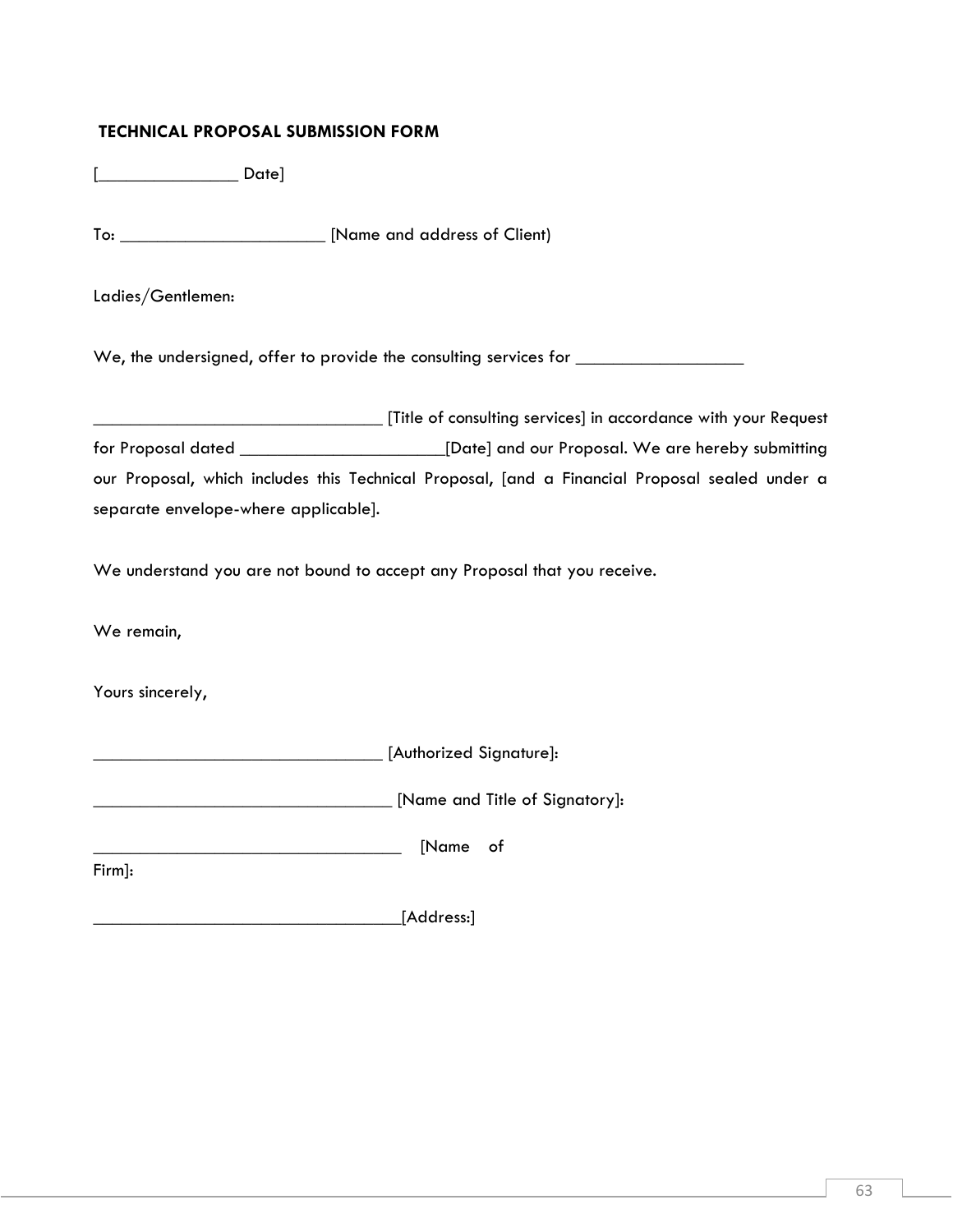### **FIRM'S REFERENCES**

Relevant Services Carried Out in the Last Five Years

That Best Illustrate Qualifications

Using the format below, provide information on each assignment for which your firm either individually, as a corporate entity or in association, was legally contracted.

| <b>Assignment Name:</b>                                                                               |                                         | Country                                                                          |  |  |  |  |  |
|-------------------------------------------------------------------------------------------------------|-----------------------------------------|----------------------------------------------------------------------------------|--|--|--|--|--|
| Location within Country:                                                                              |                                         | Professional Staff provided by Your                                              |  |  |  |  |  |
|                                                                                                       |                                         | Firm/Entity(profiles):                                                           |  |  |  |  |  |
| Name of Client:                                                                                       |                                         | Clients contact person for the assignment.                                       |  |  |  |  |  |
| Address:                                                                                              |                                         | No of Staff-Months; Duration of                                                  |  |  |  |  |  |
|                                                                                                       |                                         | Assignment:                                                                      |  |  |  |  |  |
| Start Date (Month/Year):                                                                              | <b>Completion Date</b><br>(Month/Year): | Approx. Value of Services (Kshs)                                                 |  |  |  |  |  |
| Name of Associated Consultants. If any:                                                               |                                         | No of Months of Professional<br><b>Staff provided by Associated Consultants:</b> |  |  |  |  |  |
| Name of Senior Staff (Project Director/Coordinator, Team Leader) Involved and Functions<br>Performed: |                                         |                                                                                  |  |  |  |  |  |
| Narrative Description of project:                                                                     |                                         |                                                                                  |  |  |  |  |  |
| Description of Actual Services Provided by Your Staff:                                                |                                         |                                                                                  |  |  |  |  |  |

Firm's Name: \_\_\_\_\_\_\_\_\_\_\_\_\_\_\_\_\_\_\_\_\_\_\_\_\_\_\_\_\_\_\_\_\_\_\_

Name and title of signatory; \_\_\_\_\_\_\_\_\_\_\_\_\_\_\_\_\_\_\_\_\_\_\_\_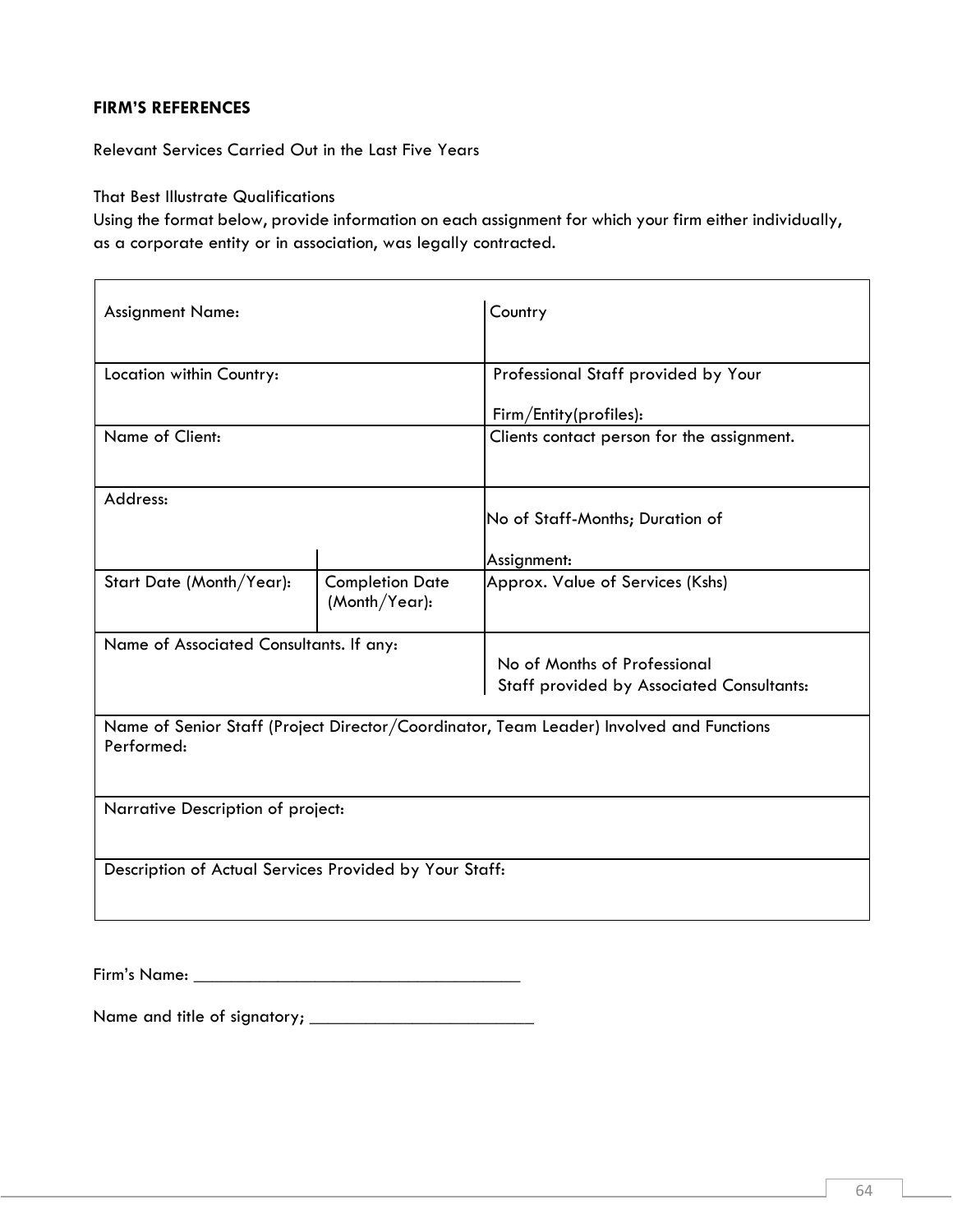3. COMMENTS AND SUGGESTIONS OF CONSULTANTS ON THE TERMS OF REFERENCE AND ON DATA, SERVICES AND FACILITIES TO BE PROVIDED BY THE CLIENT.

#### On the Terms of Reference:

| $\mathbf{1}$ . |  |  |  |
|----------------|--|--|--|
| 2.             |  |  |  |
| 3.             |  |  |  |
| 4.             |  |  |  |
| 5.             |  |  |  |

On the data, services and facilities to be provided by the Client:

- 1.
- 2.
- 3.
- 
- 4.
- 5.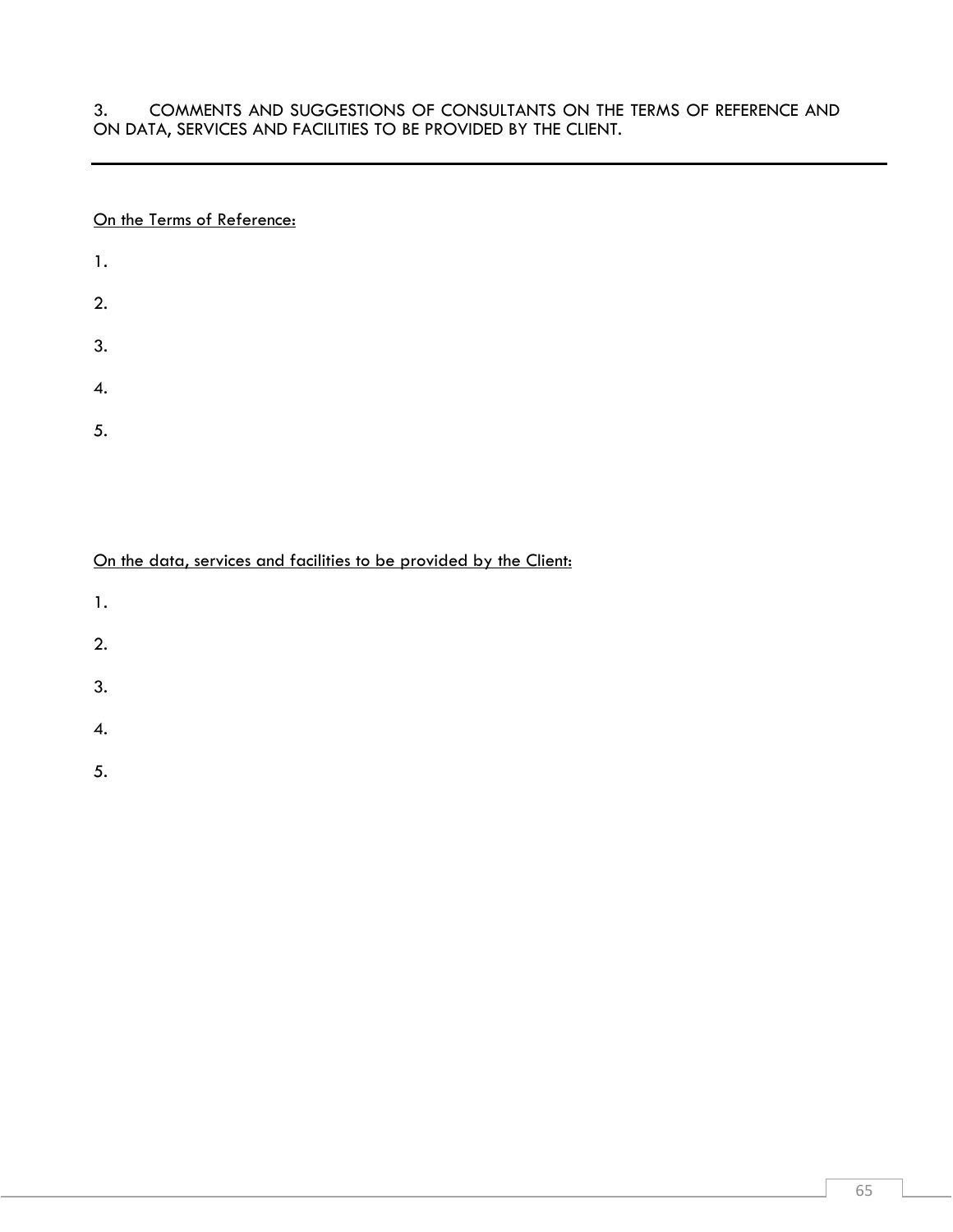## 5. TEAM COMPOSITION AND TASK ASSIGNMENTS

## 1. Technical/Managerial Staff

| Name | Position | Task |
|------|----------|------|
|      |          |      |
|      |          |      |
|      |          |      |
|      |          |      |
|      |          |      |

## 2. Support Staff

| Name | Position | Task |
|------|----------|------|
|      |          |      |
|      |          |      |
|      |          |      |
|      |          |      |

## FORMAT OF CURRICULUM VITAE (CV) FOR PROPOSED PROFESSIONAL STAFF Proposed Position: \_\_\_\_\_\_\_\_\_\_\_\_\_\_\_\_\_\_\_\_\_\_\_\_\_\_\_\_\_\_\_\_\_\_\_\_\_\_\_\_\_\_\_\_\_\_\_\_\_\_\_\_\_\_\_\_\_\_\_\_\_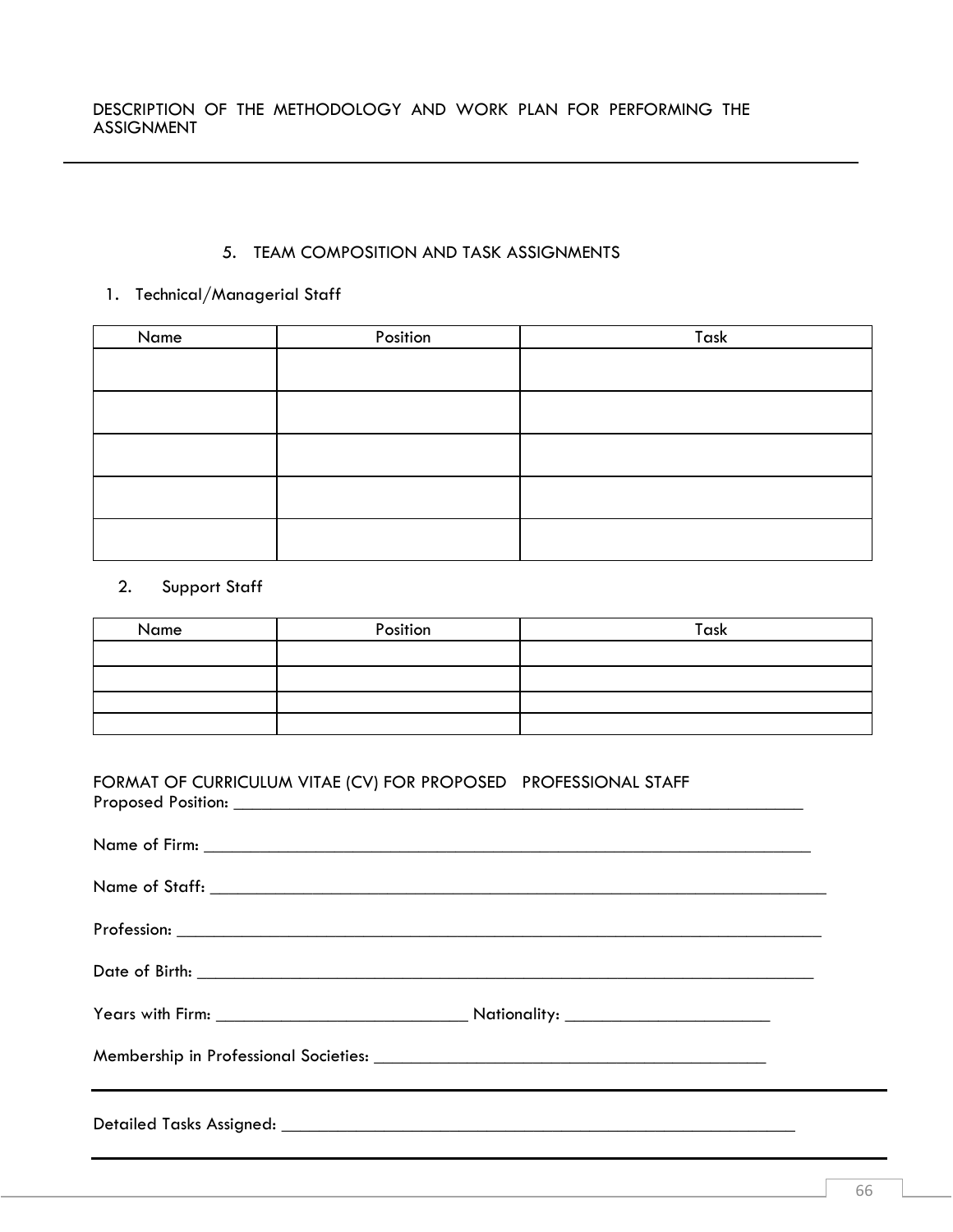Key Qualifications:

[Give an outline of staff member's experience and training most pertinent to tasks on assignment. Describe degree of responsibility held by staff member on relevant previous assignments and give dates and locations].

#### **Education:**

[Summarize college/university and other specialized education of staff member, giving names of schools, dates attended and degree[s] obtained.]

#### **Employment Record:**

[Starting with present position, list in reverse order every employment held. List all positions held by staff member since graduation, giving dates, names of employing organizations, titles of positions held, and locations of assignments.] Certification:

I, the undersigned, certify that these data correctly describe me, my qualifications, and my experience.

|                                                      | Date: ________________ |
|------------------------------------------------------|------------------------|
| [Signature of staff member]                          | Date; ________         |
| [Signature of authorized representative of the firm] |                        |
|                                                      |                        |
|                                                      |                        |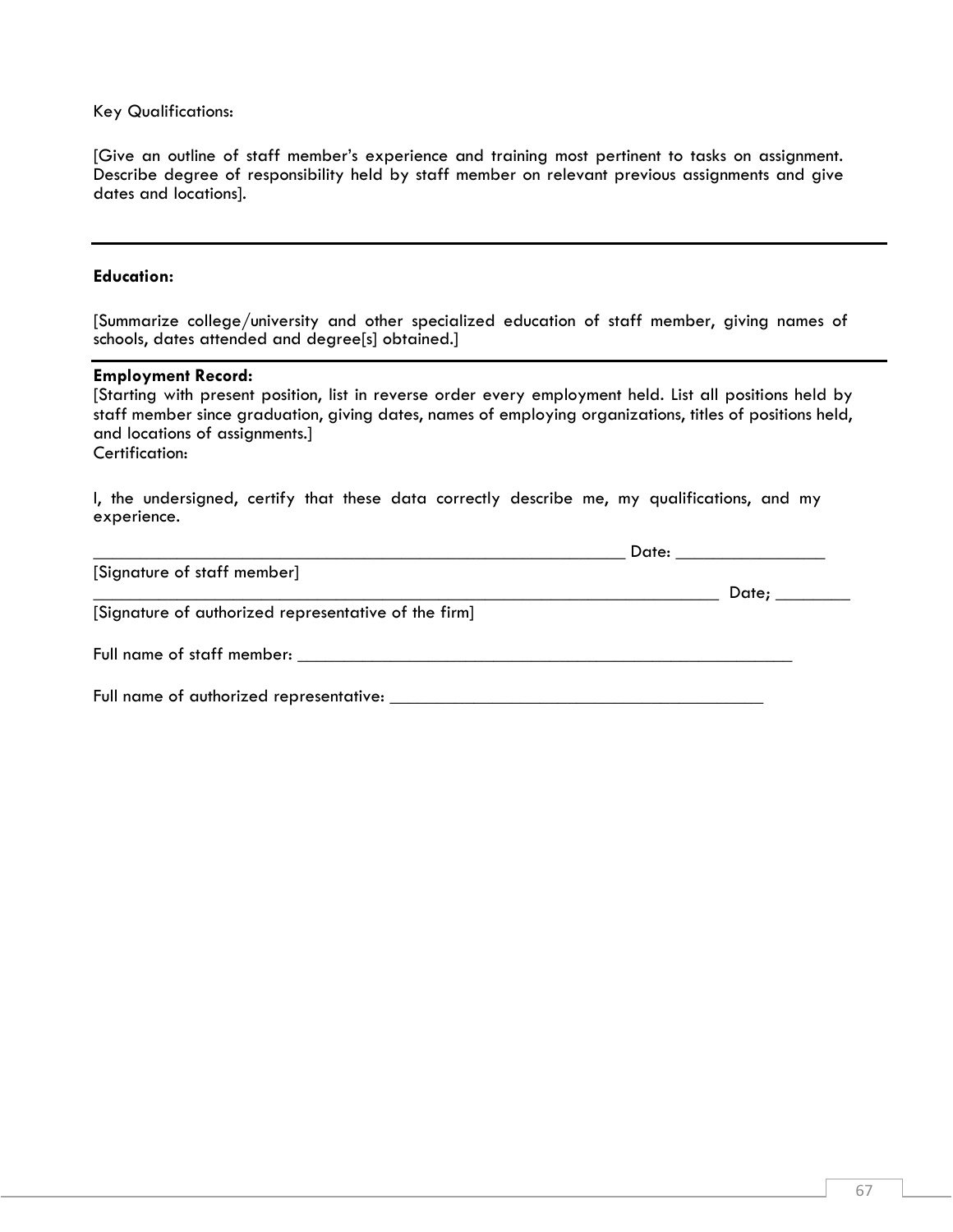### 7. TIME SCHEDULE FOR PROFESSIONAL PERSONNEL

| Name | Position | <b>Reports Due/</b><br><b>Activities</b> | 2 | B | <b>A</b> | 5 | 6 | 17 | 8 | <b>p</b> | 10 | 11 | $ 12\rangle$ | Number of months |
|------|----------|------------------------------------------|---|---|----------|---|---|----|---|----------|----|----|--------------|------------------|
|      |          |                                          |   |   |          |   |   |    |   |          |    |    |              |                  |
|      |          |                                          |   |   |          |   |   |    |   |          |    |    |              |                  |
|      |          |                                          |   |   |          |   |   |    |   |          |    |    |              |                  |
|      |          |                                          |   |   |          |   |   |    |   |          |    |    |              |                  |
|      |          |                                          |   |   |          |   |   |    |   |          |    |    |              |                  |
|      |          |                                          |   |   |          |   |   |    |   |          |    |    |              |                  |

## Months (in the Form of a Bar Chart)

Reports Due: \_\_\_\_\_\_\_\_\_\_\_\_\_\_\_\_\_\_\_\_\_\_\_\_\_

Activities Duration: \_\_\_\_\_\_\_\_\_\_\_\_\_\_\_\_\_\_\_\_

Signature: \_\_\_\_\_\_\_\_\_\_\_\_\_\_\_\_\_\_\_\_\_\_\_\_\_\_\_ (Authorized representative)

Full Name: \_\_\_\_\_\_\_\_\_\_\_\_\_\_\_\_\_\_\_\_\_\_\_\_

Title: \_\_\_\_\_\_\_\_\_\_\_\_\_\_\_\_\_\_\_\_\_\_\_\_\_\_\_\_\_\_

| Address: |
|----------|
|          |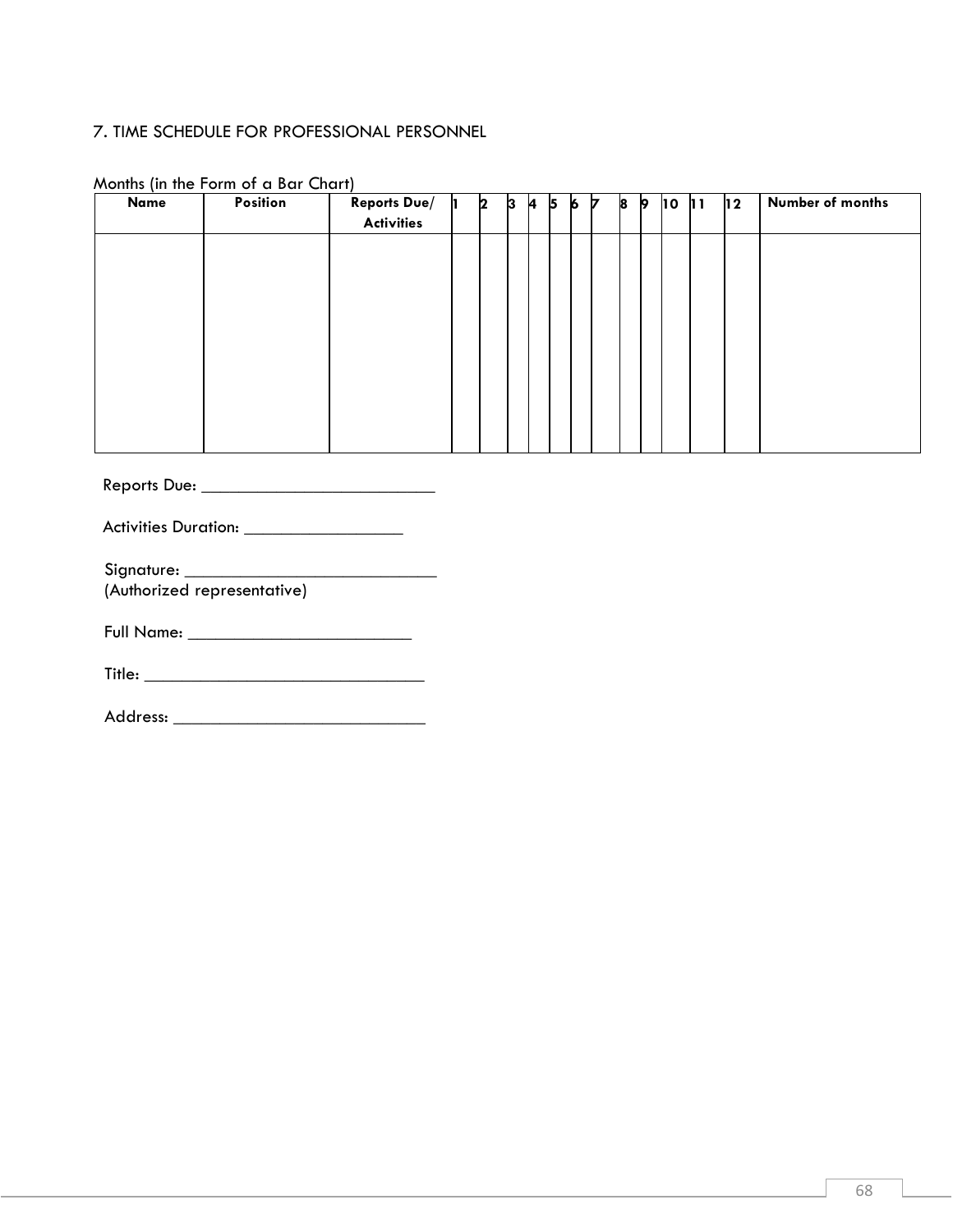# **ACTIVITY (WORK) SCHEDULE**

(a). Field Investigation and Study Items

# [1st,2<sup>nd</sup>, etc., are months from the start of assignment)

| Activity (Works) | $\vert$ 1 st | 2 <sub>nd</sub> | $\overline{3}$ rd | $4^{\text{th}}$ 5 <sup>th</sup> | 6 <sup>th</sup> | $1$ $7th$ | 8 <sup>th</sup> | $-9th$ | $10th$ 11 <sup>th</sup> | 12 <sup>th</sup> |
|------------------|--------------|-----------------|-------------------|---------------------------------|-----------------|-----------|-----------------|--------|-------------------------|------------------|
|                  |              |                 |                   |                                 |                 |           |                 |        |                         |                  |
|                  |              |                 |                   |                                 |                 |           |                 |        |                         |                  |
|                  |              |                 |                   |                                 |                 |           |                 |        |                         |                  |
|                  |              |                 |                   |                                 |                 |           |                 |        |                         |                  |

## (b). Completion and Submission of Reports

| Reports                    | Date |
|----------------------------|------|
| 1. Inception Report        |      |
|                            |      |
| 2. Interim Progress Report |      |
| a. First Status Report     |      |
| b. Second Status Report    |      |
|                            |      |
| 3. Draft Report            |      |
| 4. Final Report            |      |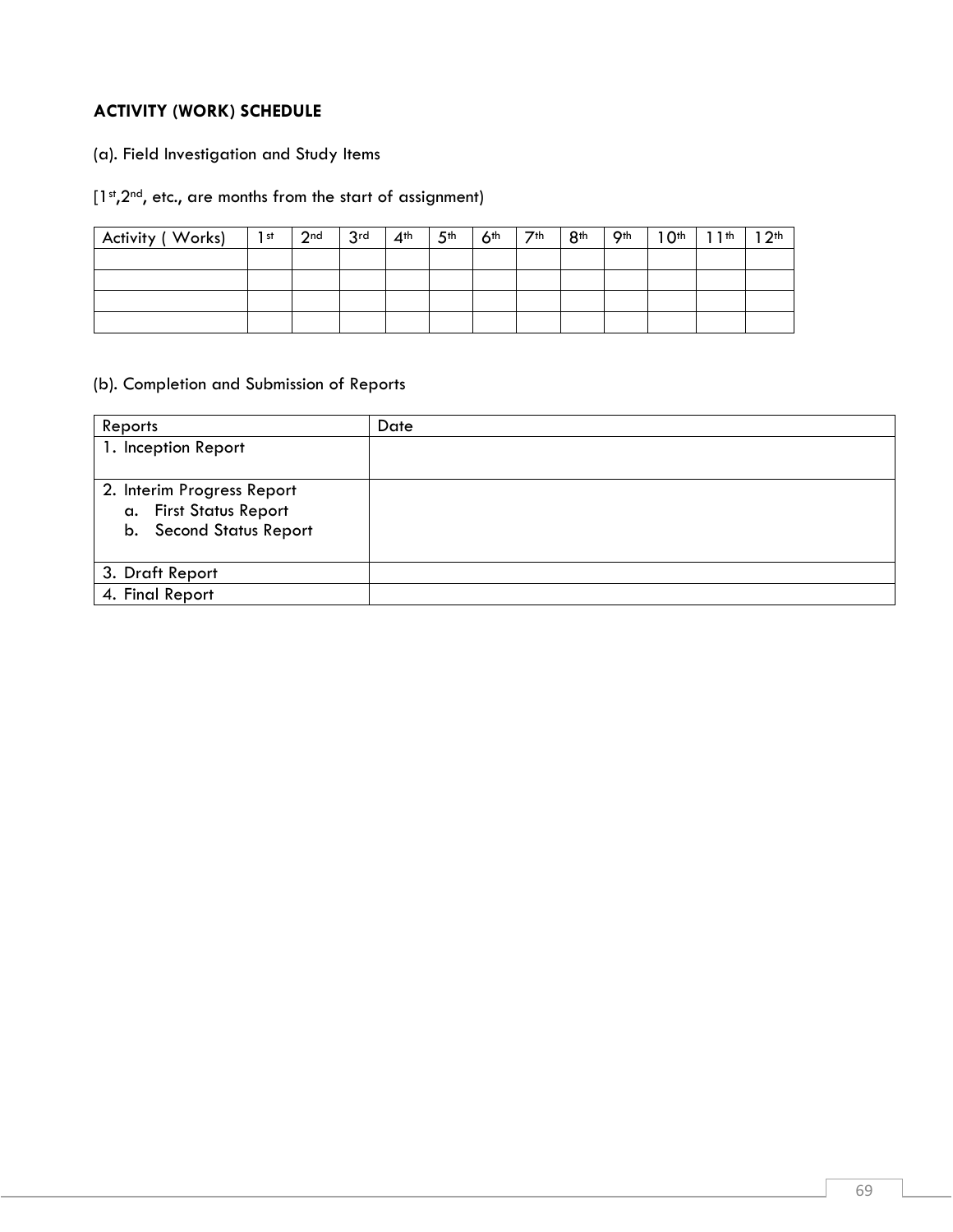### **FINANCIAL PROPOSAL SUBMISSION FORM**

 \_\_\_\_\_\_\_\_\_\_\_\_\_\_\_\_[ Date] \_\_\_\_\_\_\_\_\_\_\_\_\_\_\_\_\_\_\_\_\_\_\_\_\_\_\_\_\_\_\_\_\_\_\_\_\_\_  $\frac{1}{2}$  , and the set of the set of the set of the set of the set of the set of the set of the set of the set of the set of the set of the set of the set of the set of the set of the set of the set of the set of the set [Name and address of Client] Ladies/Gentlemen: We, the undersigned, offer to provide the consulting services for  $($ services] in accordance with your Request for Proposal dated (\_\_\_\_\_\_\_\_\_\_\_\_\_\_\_\_\_\_) [Date] and our Proposal. Our attached Financial Proposal is for the sum of (\_\_\_\_\_\_\_\_\_\_\_\_\_\_\_\_\_\_\_\_\_\_\_\_\_\_\_\_\_\_\_\_\_\_\_\_\_\_\_\_\_\_\_\_\_\_\_\_\_\_\_\_\_\_\_\_\_\_\_\_\_\_\_\_\_) [Amount in words and figures] inclusive of the taxes. We remain, Yours sincerely, \_\_\_\_\_\_\_\_\_\_\_\_\_\_\_\_\_\_\_\_\_\_\_\_\_\_\_\_\_ [Authorized Signature]: \_\_\_\_\_\_\_\_\_\_\_\_\_\_\_\_\_\_\_\_\_\_\_\_\_\_\_\_\_ [Name and Title of Signatory]: \_\_\_\_\_\_\_\_\_\_\_\_\_\_\_\_\_\_\_\_\_\_\_\_\_\_\_\_\_ [Name of Firm]

\_\_\_\_\_\_\_\_\_\_\_\_\_\_\_\_\_\_\_\_\_\_\_\_\_\_\_\_\_ [Address]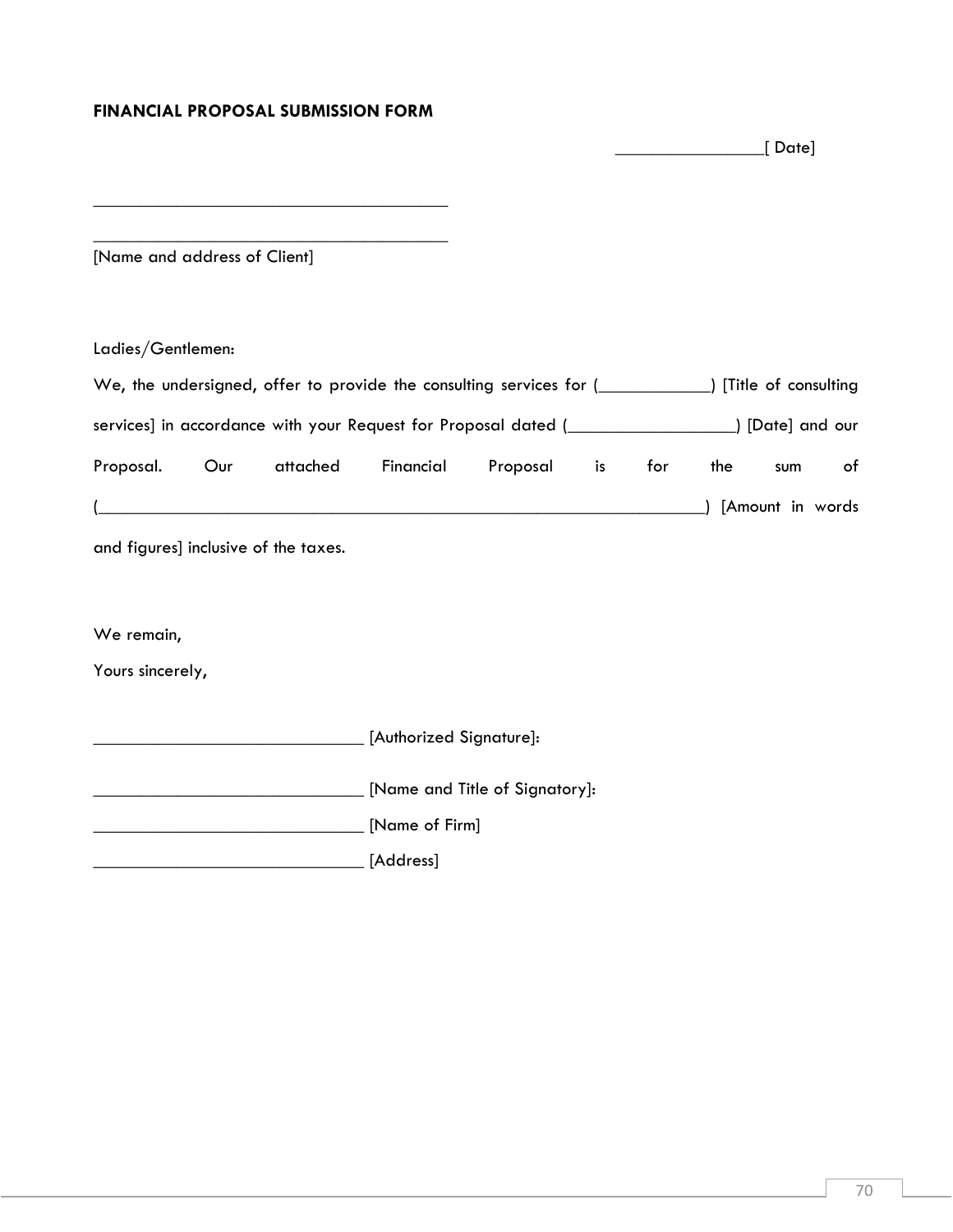| <b>Costs</b>                              | Currency(ies) | Amount (s) |
|-------------------------------------------|---------------|------------|
|                                           |               |            |
|                                           |               |            |
|                                           |               |            |
|                                           |               |            |
| Subtotal                                  |               |            |
| <b>Taxes</b>                              |               |            |
| <b>Total Amount of Financial Proposal</b> |               |            |

### **SUMMARY OF COSTS**

# **BREAKDOWN OF PRICE PER ACTIVITY**

| <b>NO.:</b><br>Activity       | Description: |
|-------------------------------|--------------|
| <b>Price Component</b>        | Amount(s)    |
| Remuneration                  |              |
| Reimbursable                  |              |
| <b>Miscellaneous Expenses</b> |              |
| Subtotal                      |              |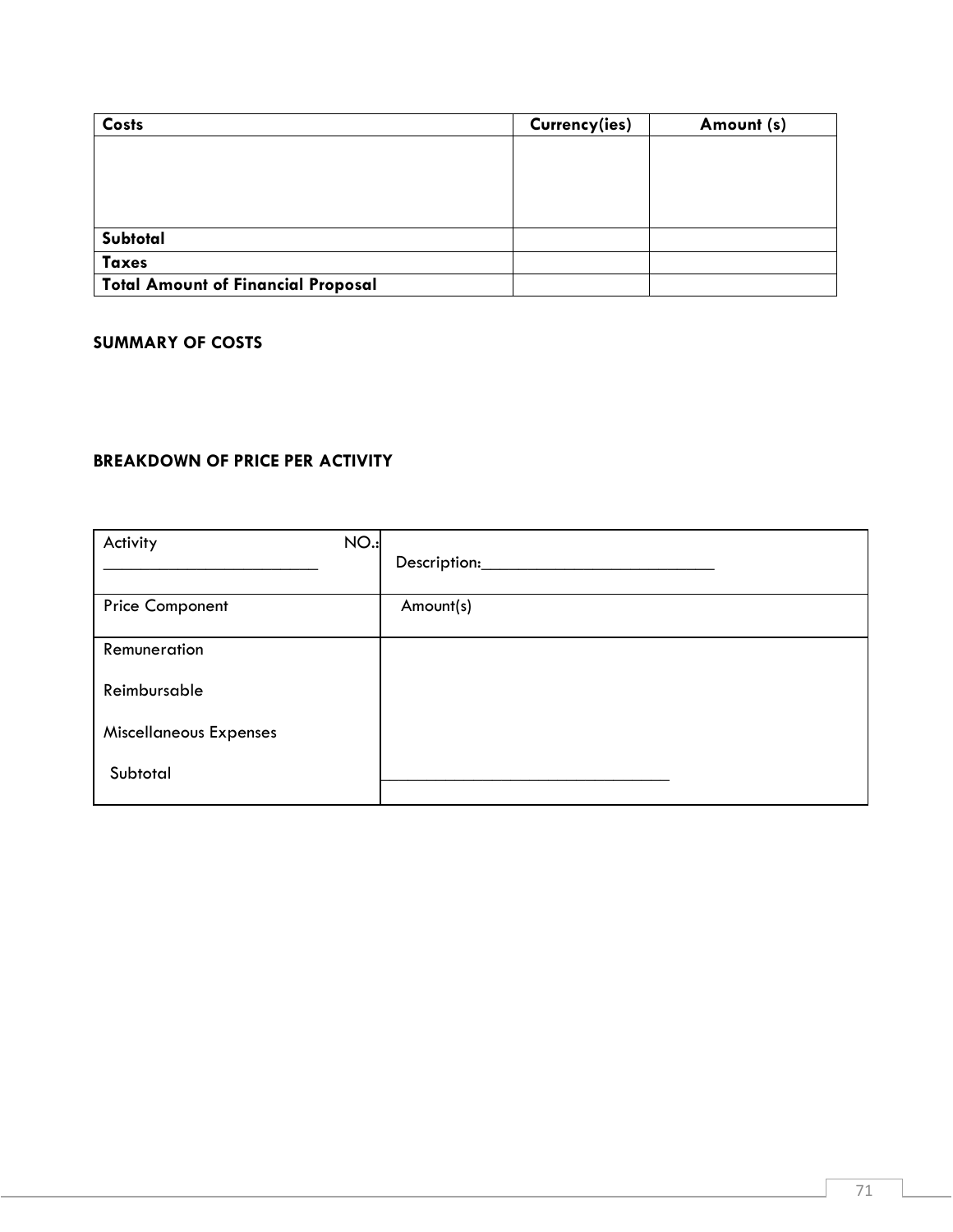## **PRICE SCHEDULE OF SERVICES**

Name of Tenderer

### Tender Number: **KDB /RFP/ERP/2019-2020**

Based on the information contained in the technical specifications, the prospective bidders should provide a breakdown of costs in the format shown below.

| No.                                                                                                                   | <b>Description</b>                                                                                               | Cost/Unit<br><b>No of Users)</b> | (Cost Total Cost |  |
|-----------------------------------------------------------------------------------------------------------------------|------------------------------------------------------------------------------------------------------------------|----------------------------------|------------------|--|
| Software cost – This includes development costs, modes of licensing and per user cost of licenses for all<br>modules. |                                                                                                                  |                                  |                  |  |
| 1.                                                                                                                    | All modules (attach breakdown of cost per module)                                                                |                                  |                  |  |
| 2.                                                                                                                    | Database                                                                                                         |                                  |                  |  |
| 3.                                                                                                                    | License costs                                                                                                    |                                  |                  |  |
| 4.                                                                                                                    | Reporting                                                                                                        |                                  |                  |  |
| 5.                                                                                                                    | Implementing costs                                                                                               |                                  |                  |  |
| 6.                                                                                                                    | <b>Training costs</b>                                                                                            |                                  |                  |  |
| 7.                                                                                                                    | Annual maintenance and support costs for the 1st Year<br>after commissioning                                     |                                  |                  |  |
| 8.                                                                                                                    | Annual Maintenance and support costs for the 2 <sup>nd</sup> and<br>the 3 <sup>rd</sup> Year after commissioning |                                  |                  |  |
| 9.                                                                                                                    | Remuneration Costs (for Staffs within the Firm)                                                                  |                                  |                  |  |
| 10.                                                                                                                   | Any other Costs other than post-implementation costs                                                             |                                  |                  |  |
|                                                                                                                       | <b>Total Costs</b>                                                                                               |                                  |                  |  |

#### Signature oftenderer

*Note:*

- In case of discrepancy between unit price and total, the unit price shall prevail.
- Prices should be inclusive of all applicable taxes
- The Totals will be used to arrive at the winning bidder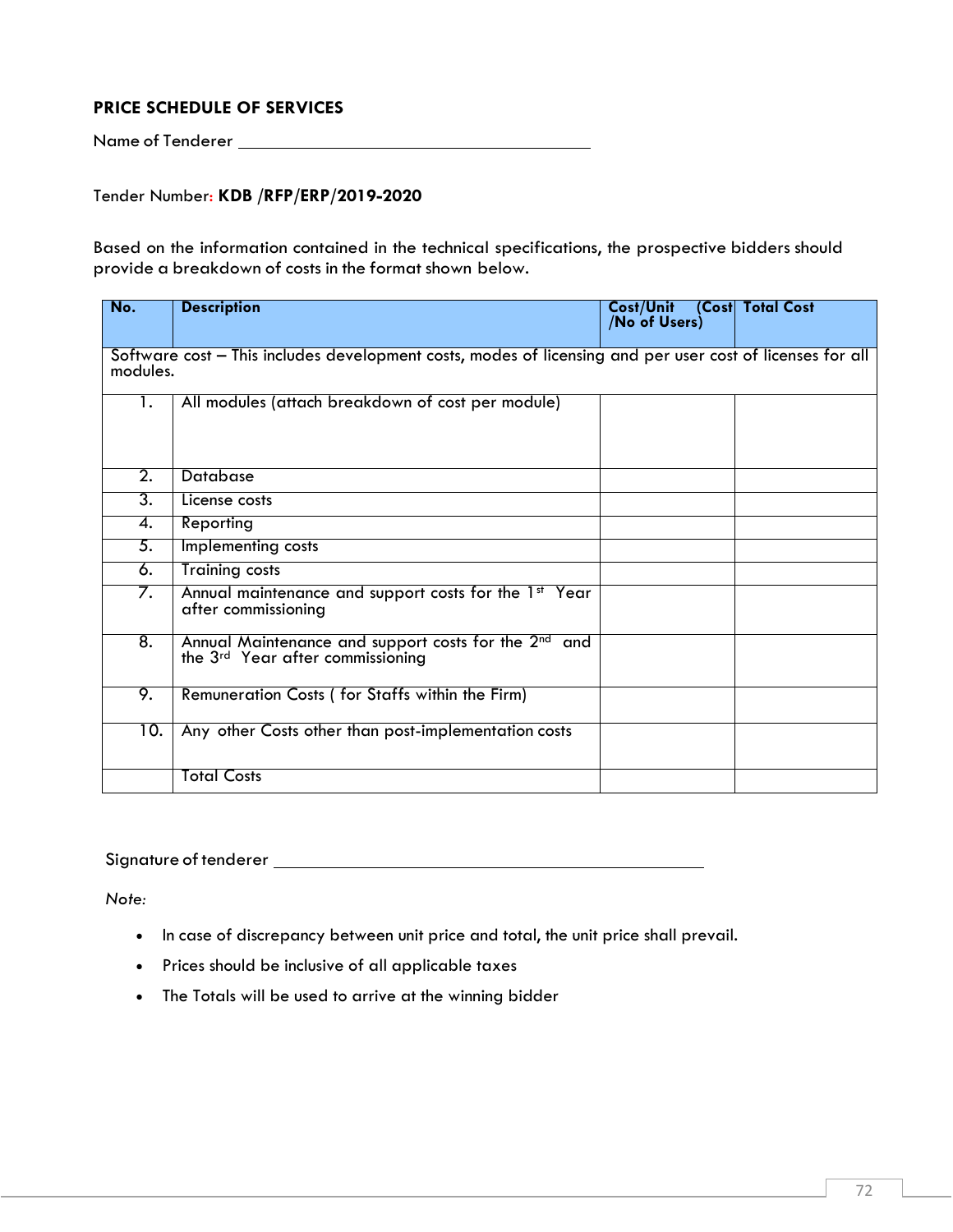## **CONFIDENTIAL BUSINESS QUESTIONNAIRE**

You are requested to give the particulars indicated in Part 1 and either Part 2 (a), 2(b) or 2(c) whichever applied to your type of business.

You are advised that it is a serious offence to give false information on this form.

|                   | Part 2 (a) - Sole Proprietor                    |                                 |               |
|-------------------|-------------------------------------------------|---------------------------------|---------------|
| Your name in      |                                                 |                                 |               |
|                   |                                                 |                                 |               |
|                   |                                                 |                                 |               |
|                   |                                                 |                                 |               |
|                   |                                                 |                                 |               |
|                   |                                                 | Part 2 (b) - Partnership        |               |
|                   | Given details of partners as follows            |                                 |               |
| Name              |                                                 |                                 |               |
|                   |                                                 | Nationality Citizenship details | <b>Shares</b> |
| 1.                |                                                 |                                 |               |
|                   |                                                 |                                 |               |
| .                 |                                                 |                                 |               |
| 2.                |                                                 |                                 |               |
|                   |                                                 |                                 |               |
|                   | Part 2 (c) - Registered Company                 |                                 |               |
| Private or Public |                                                 |                                 |               |
|                   | State the nominal and issued capital of company |                                 |               |
| Nominal Kshs.     |                                                 |                                 |               |
| Issued Kshs.      |                                                 |                                 |               |
|                   | Given details of all directors as follows       |                                 |               |
| <b>Name</b>       |                                                 | Nationality Citizenship details | <b>Shares</b> |
|                   |                                                 |                                 |               |
| 1.                |                                                 |                                 |               |
|                   |                                                 |                                 |               |
|                   |                                                 |                                 |               |
| 2.                |                                                 |                                 |               |
|                   |                                                 |                                 |               |
|                   |                                                 |                                 |               |
|                   |                                                 |                                 |               |
|                   |                                                 |                                 |               |
|                   |                                                 |                                 |               |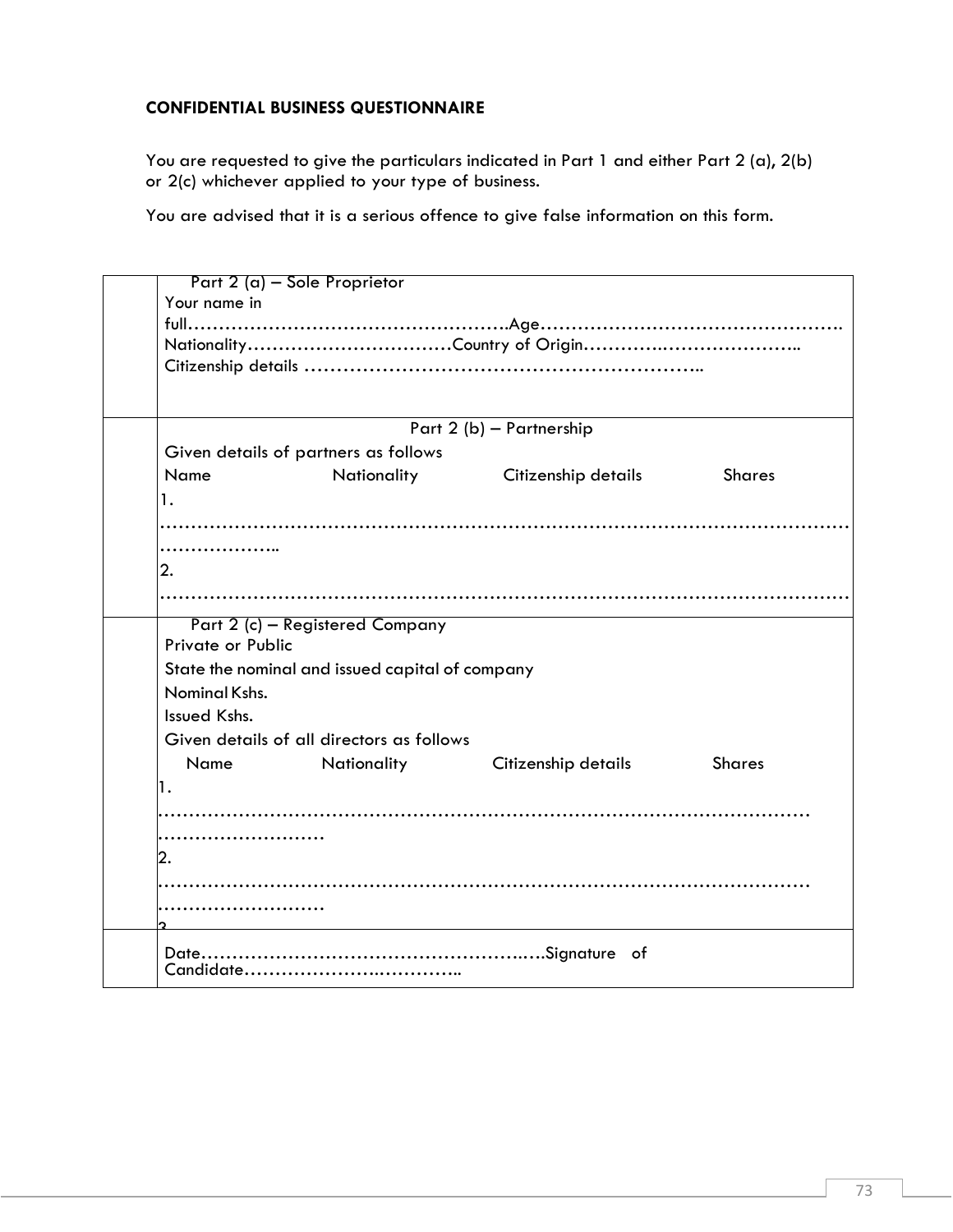## **PERFORMANCE SECURITY FORM.**

To……………………………………………………………………………… [name of

the Procuring entity]

WHEREAS………………………………………………………. [name of tenderer]

(hereinafter called "the tenderer") has undertaken, in pursuance of Contract No. [reference number of the contract] dated 20 to

supply…………………………………………………………………………………

[Description services] (Hereinafter called "the contract")

AND WHEREAS it has been stipulated by you in the said Contract that the tenderer shall furnish you with *a* bank guarantee by a reputable bank for the sum specified therein as security for compliance with the Tenderer's performance obligations in accordance with the Contract.

AND WHEREAS we have agreed to give the tenderer a guarantee:

THEREFORE, WE hereby affirm that we are Guarantors and responsible to you, on behalf of the tenderer, up to a total of ……………… …………………………………...………. *[Amount of the guarantee in figures and words],*

and we undertake to pay you, upon your first written demand declaring the tenderer to be in default under the Contract and without cavil or argument, any sum or sums within the limits of ………………………... *[amount of guarantee]* as aforesaid, without your needing to prove or to show grounds or reasons for your demand or the sum specified therein.

| This | quarantee                            | İS | valid | until | the | dav | οt |
|------|--------------------------------------|----|-------|-------|-----|-----|----|
| 20   |                                      |    |       |       |     |     |    |
|      | Signature and seal of the Guarantors |    |       |       |     |     |    |

*[name of bank or financial institution]*

*[address] [date] (Amend accordingly if provided by Insurance Company)*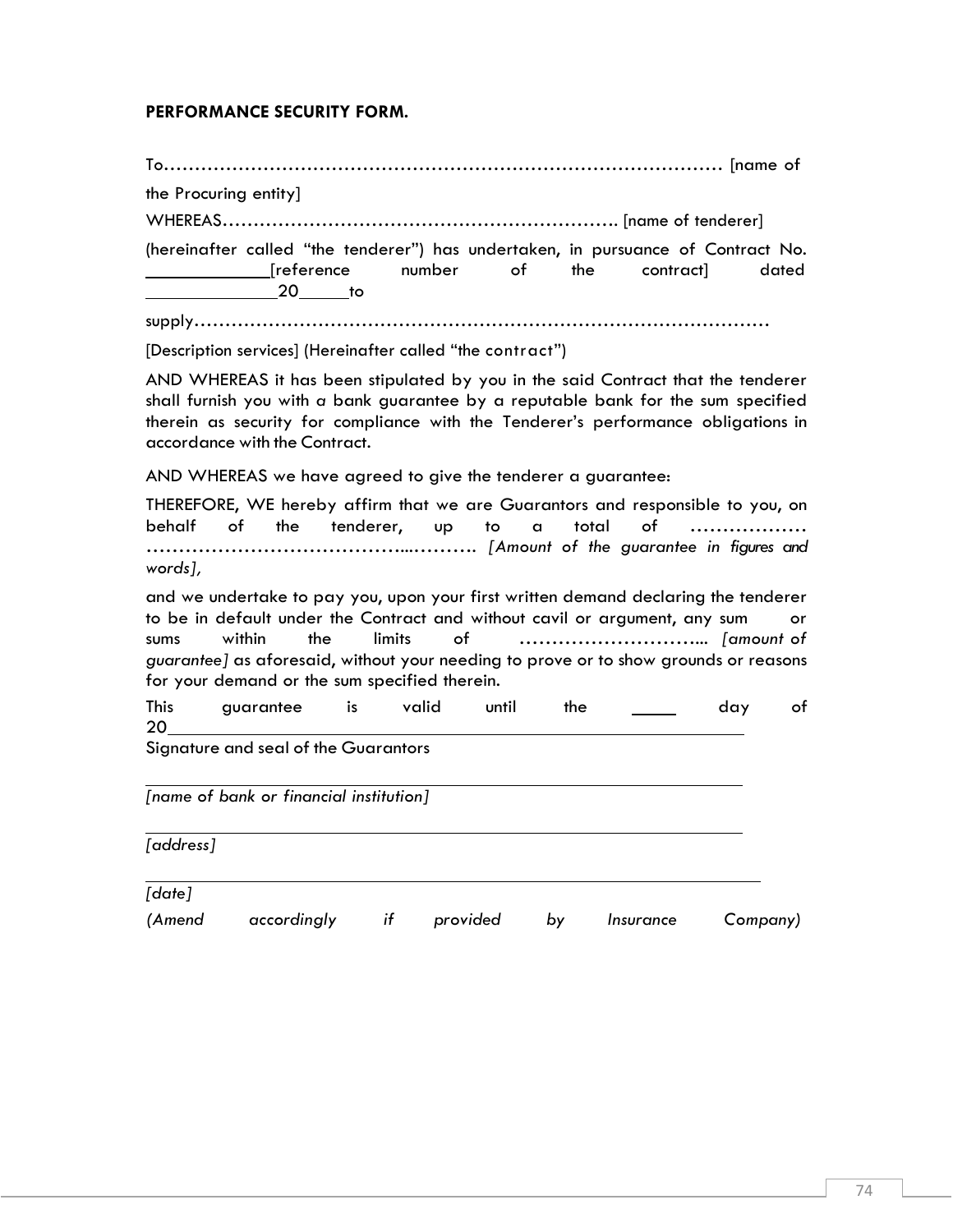# **BANK GUARANTEE FOR ADVANCE PAYMENT**

To………………………………………………………………… [name of tender] ………………………………………………………………………….

Gentlemen and/or Ladies:

In accordance with the payment provision included in the special conditions of contract, which amends the general conditions of contract to provide for advance payment,

…………………………………………………………………

[name and address of tenderer] [hereinafter called "the tenderer"] shall deposit with the Procuring entity a bank guarantee to guarantee its proper and faithful performance under the said clause of the contract in an amount of …………………………………………………………………………………………

*[amount of guarantee in figures and words].*

We, the ………………………………………………………………………………

*[bank or financial institution],* as instructed by the tenderer, agree unconditionally and irrevocably to guarantee as primary obligator and not as surety merely, the payment to the Procuring entity on its first demand without whatsoever right of objection on our part and without its first claim to the tenderer, in the amount not exceeding *[amount of guarantee in figures and words].*

We further agree that no change or addition to or other modification of the terms of the Contract to be performed there under or of any of the Contract documents which may be made between the Procuring entity and the tenderer, shall in any way release us from any liability under this guarantee, and we hereby waive notice of any such change, addition, or modification.

This guarantee shall remain valid and in full effect from the date of the advance payment received by the tenderer under the Contract until *[date].*

Yours truly,

Signature and seal of the Guarantors

*[name of bank or financial institution]*

*[address]*

*[date]*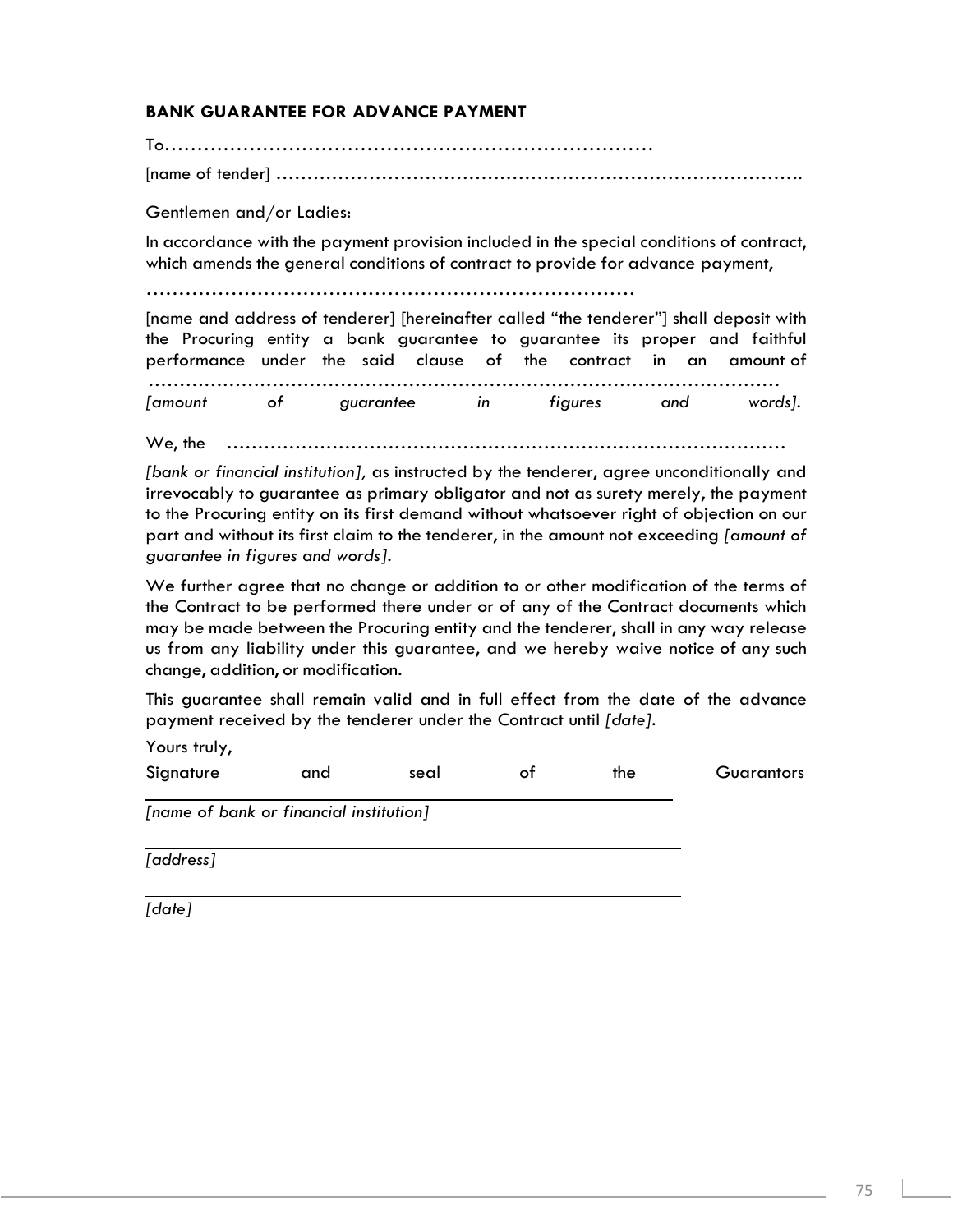## **CONTRACT FORM**

This Agreement, [hereinafter called "the Contract") is entered into this \_\_\_\_\_\_\_\_\_\_\_\_\_ [Insert starting date of assignment], by and between

[Insert Client's name] of [or whose registered office is situated at] \_\_\_\_\_\_\_\_\_\_\_\_\_\_\_\_\_\_\_\_\_\_\_\_\_\_\_\_\_\_\_\_\_\_\_\_\_\_\_\_\_\_\_\_ [insert Client's address] (hereinafter called "the Client") of the one part AND

[Insert Consultant's name] of [or whose registered office is situated at] \_\_\_\_\_\_\_\_\_\_\_\_\_\_\_\_\_\_\_\_\_\_\_\_\_\_\_\_\_\_\_\_\_\_\_\_\_ [insert Consultant's address] (hereinafter called "the Consultant") of the other part.

WHEREAS the Client wishes to have the Consultant perform the services [hereinafter referred to as "the Services", and

WHEREAS the Consultant is willing to perform the said Services,

NOW THEREFORE THE PARTIES hereby agree as follows:

1. Services (i) The Consultant shall perform the Services specified in Appendix A, "Terms of Reference and Scope of Services," which is made an integral part of this Contract. (ii) The Consultant shall provide the personnel listed in Appendix B, "Consultant's Personnel," to perform the Services. (iii) The Consultant shall submit to the Client the reports in the form and within the time periods specified in Appendix C, "Consultant's Reporting Obligations." 2. Term The Consultant shall perform the Services during the period commencing on\_\_\_\_\_\_\_\_\_\_\_\_\_ [Insert starting date] and continuing through to **the insert completion date**], or any other period(s) as may be subsequently agreed by the parties in writing. (i) 3. Payment A. Ceiling For Services rendered pursuant to Appendix A, the Client shall pay the Consultant an amount not to exceed\_\_\_ \_\_\_\_\_\_\_\_\_\_\_\_\_ [Insert amount]. This amount has been established based on the understanding that it includes all of the Consultant's costs and profits as well as any tax obligation that may be imposed on the Consultant.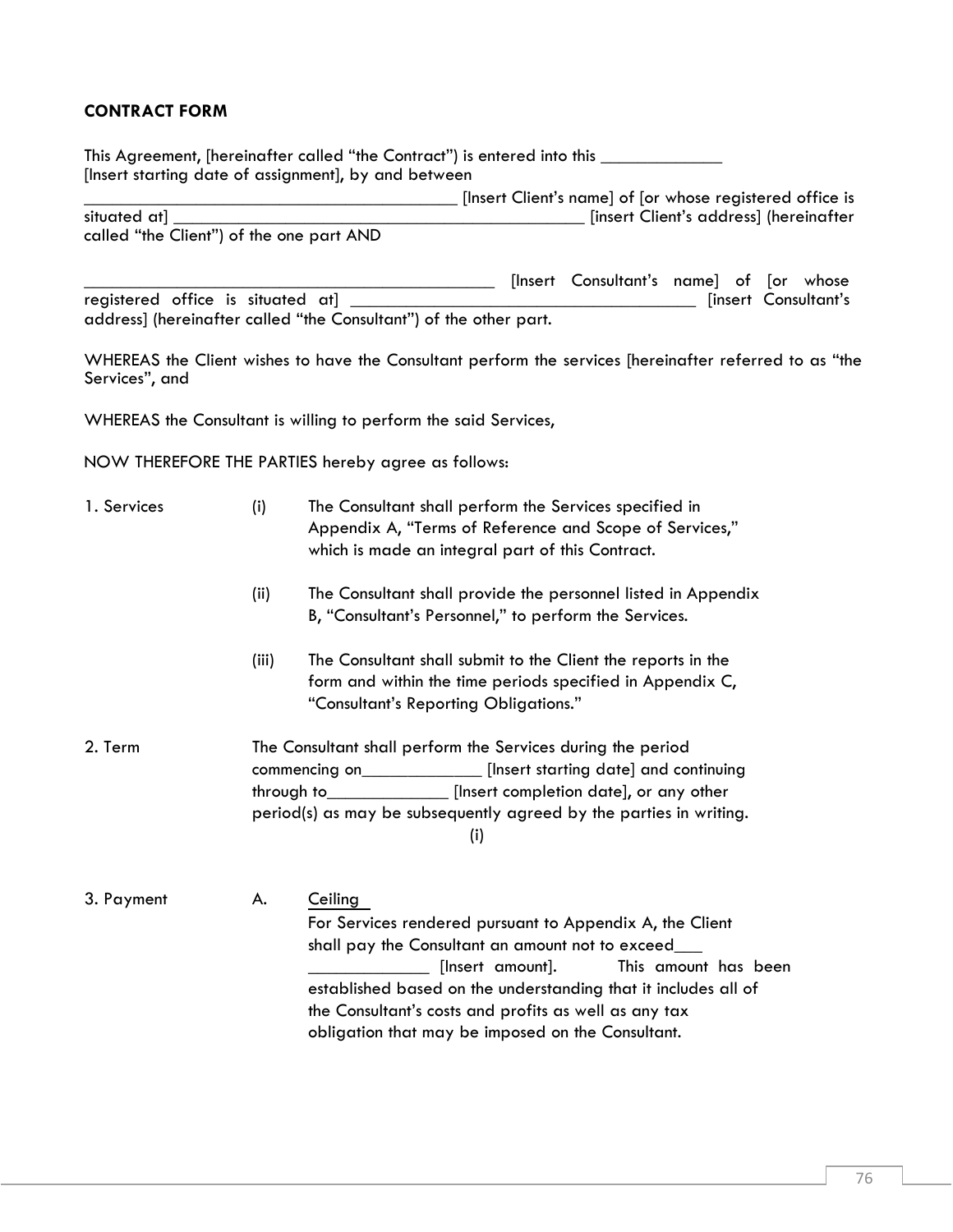#### B. Schedule of Payments

The schedule of payments is specified below (Modify in order to reflect the output required as described in Appendix C.)

Kshs\_\_\_\_\_\_\_\_\_\_\_\_\_\_\_\_\_\_\_\_\_\_ upon the Client's receipt of a copy of this Contract signed by the Consultant;

Kshs\_\_\_\_\_\_\_\_\_\_\_\_\_\_\_\_\_\_\_\_\_\_ upon the Client's receipt of the draft report, acceptable to the Client; and

Kshs **Kanadia Example 2.1 Kshs** upon the Client's receipt of the final report, acceptable to the Client.

Kshs\_\_\_\_\_\_\_\_\_\_\_\_\_\_\_\_\_\_\_\_\_\_ Total

#### C. Payment Conditions

Payment shall be made in Kenya Shillings unless otherwise specified not later than thirty [30] days following submission by the Consultant of invoices in duplicate to the Coordinator designated in Clause 4 herebelow. If the Client has delayed payments beyond thirty (30) days after the due date hereof, simple interest shall be paid to the Consultant for each day of delay at a rate three percentage points above the prevailing Central Bank of Kenya's average rate for base lending.

#### 4. ProjectA. Coordinator. Administration

The Client designates \_\_\_\_\_\_\_\_\_\_\_\_\_\_\_\_\_\_[insert name] as Client's Coordinator; the Coordinator will be responsible for the coordination of activities under this Contract, for acceptance and approval of the reports and of other deliverables by the Client and for receiving and approving invoices for payment.

# B. Reports.

The reports listed in Appendix C, "Consultant's Reporting Obligations," shall be submitted in the course of the

(ii)

assignment and will constitute the basis for the payments to be made under paragraph 3.

5. Performance The Consultant undertakes to perform the Services with Standards the highest standards of professional and ethical competence and integrity. The Consultant shall promptly replace any

> employees assigned under this Contract that the Client considers unsatisfactory.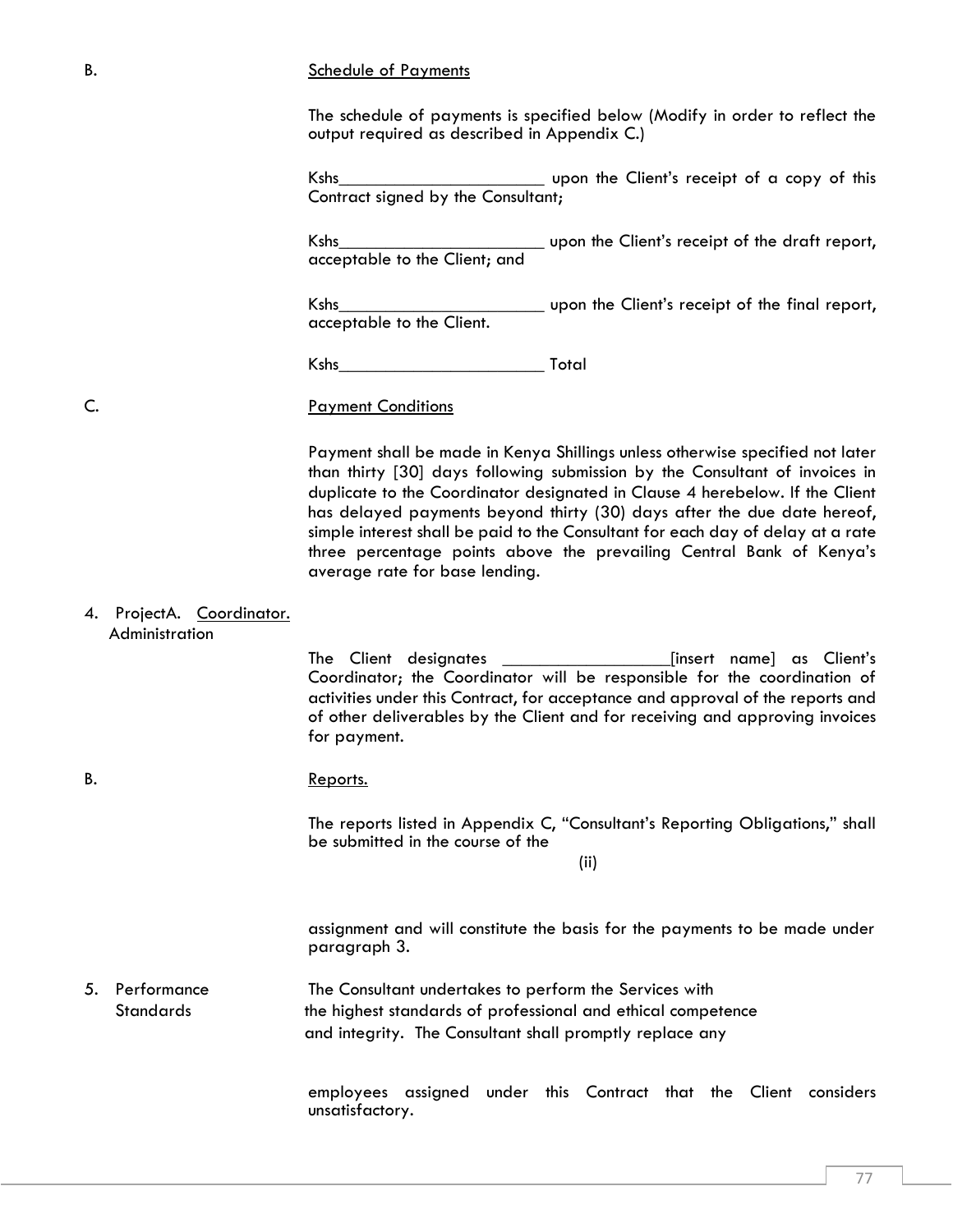6. Confidentiality The Consultant shall not, during the term of this Contract and within two years after its expiration, disclose any proprietary or confidential information relating to the Services, this Contract or the Client's business or operations without the prior written consent of the Client.

- 7. Ownership ofAny studies, reports or other material, graphic, software Material or otherwise prepared by the Consultant for the Client under the Contract shall belong to and remain the property of the Client. The Consultant may retain a copy of such documents and software.
- 8. Consultant Not The Consultant agrees that during the term of this to be EngagedContract and after its termination the Consultant and in certain **Activities** any entity affiliated with the Consultant shall be disqualified from providing goods, works or services (other than the Services and any continuation thereof) for any project resulting from or closely related to the Services.
- 9. Insurance The Consultant will be responsible for taking out any appropriate insurance coverage.

10. Assignment The Consultant shall not assign this Contract or sub-contract any portion of it without the Client's prior written consent.

11. Law Governing The Contract shall be governed by the laws of Kenya and Contract and the language of the Contract shall be English Language. Language

12. Dispute Resolution Any dispute arising out of the Contract which cannot be amicably settled between the parties shall be referred by either party to the arbitration and final decision of a person to be agreed between the parties. Failing agreement to concur in the appointment of an Arbitrator, the Arbitrator shall be appointed by the chairman of the Chartered Institute of Arbitrators, Kenya branch, on the request of the applying party.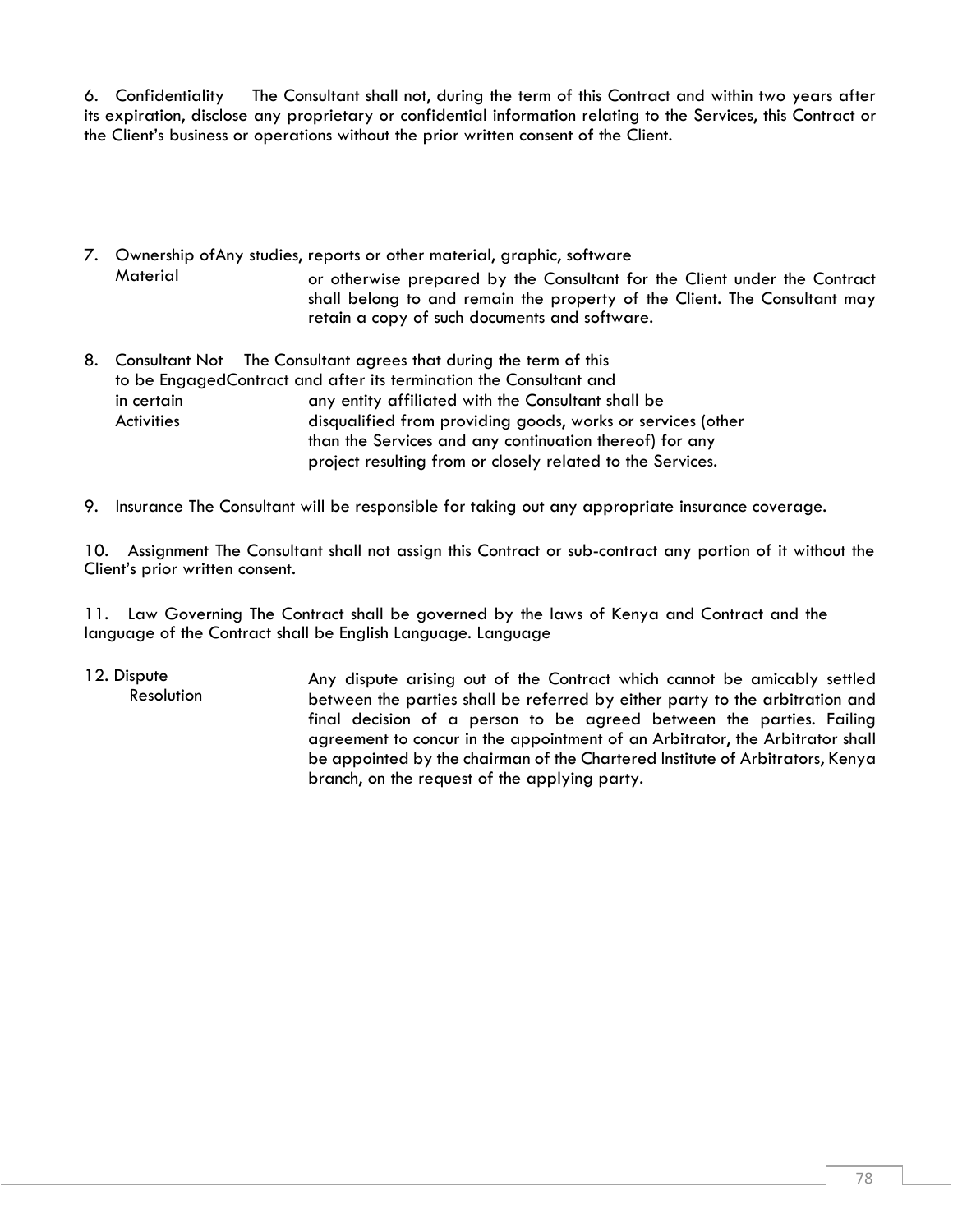| FOR THE CLIENT                                                                                               | FOR THE CONSULTANT                                                                                                                                                                |  |  |  |
|--------------------------------------------------------------------------------------------------------------|-----------------------------------------------------------------------------------------------------------------------------------------------------------------------------------|--|--|--|
|                                                                                                              |                                                                                                                                                                                   |  |  |  |
|                                                                                                              |                                                                                                                                                                                   |  |  |  |
|                                                                                                              |                                                                                                                                                                                   |  |  |  |
|                                                                                                              |                                                                                                                                                                                   |  |  |  |
| LETTER OF NOTIFICATION OF AWARD                                                                              |                                                                                                                                                                                   |  |  |  |
|                                                                                                              | <b>Address of Procuring Entity</b>                                                                                                                                                |  |  |  |
| To: __________________________<br>the control of the control of the control of the control of the control of |                                                                                                                                                                                   |  |  |  |
| the control of the control of the control of the control of the control of<br>RE: Tender No.                 |                                                                                                                                                                                   |  |  |  |
| <b>Tender Name</b><br><u> The Communication of the Communication</u>                                         |                                                                                                                                                                                   |  |  |  |
| awarded to you.                                                                                              | This is to notify that the contract/s stated below under the above mentioned tender have been<br>,我们也不会有什么。""我们的人,我们也不会有什么?""我们的人,我们也不会有什么?""我们的人,我们也不会有什么?""我们的人,我们也不会有什么?""我们的人 |  |  |  |
| 1.                                                                                                           | ,我们也不能在这里的时候,我们也不能在这里的时候,我们也不能会在这里的时候,我们也不能会在这里的时候,我们也不能会在这里的时候,我们也不能会在这里的时候,我们也不<br>Please acknowledge receipt of this letter of notification signifying your acceptance.        |  |  |  |
| 2.<br>letter but not earlier than 14 days from the date of the letter.                                       | The contract/contracts shall be signed by the parties within 30 days of the date of this                                                                                          |  |  |  |
| 3.<br>of this letter of notification of award.                                                               | You may contact the officer(s) whose particulars appear below on the subject matter                                                                                               |  |  |  |
| (FULL PARTICULARS)                                                                                           |                                                                                                                                                                                   |  |  |  |

SIGNED FOR ACCOUNTING OFFICER